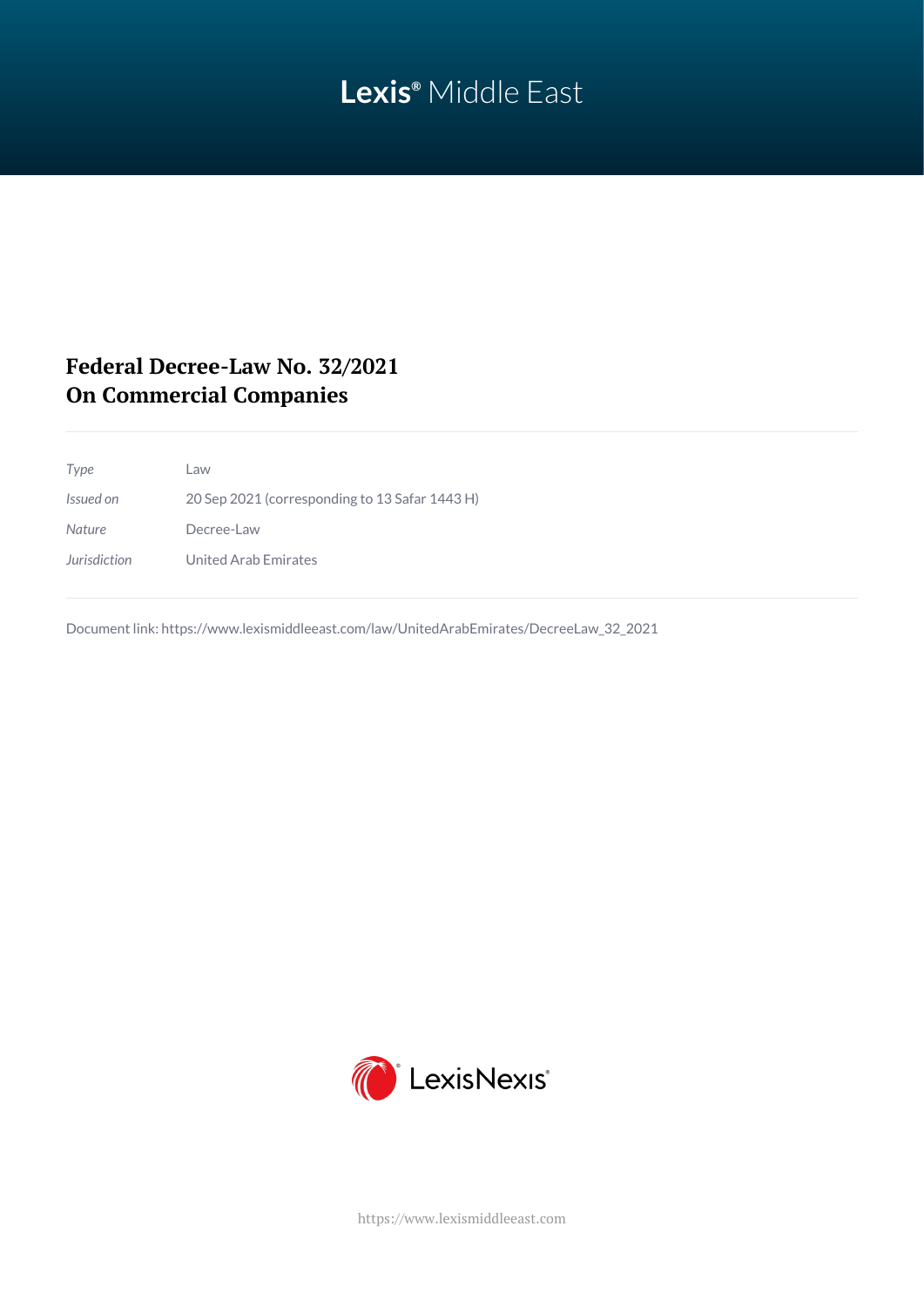# **Table of contents**

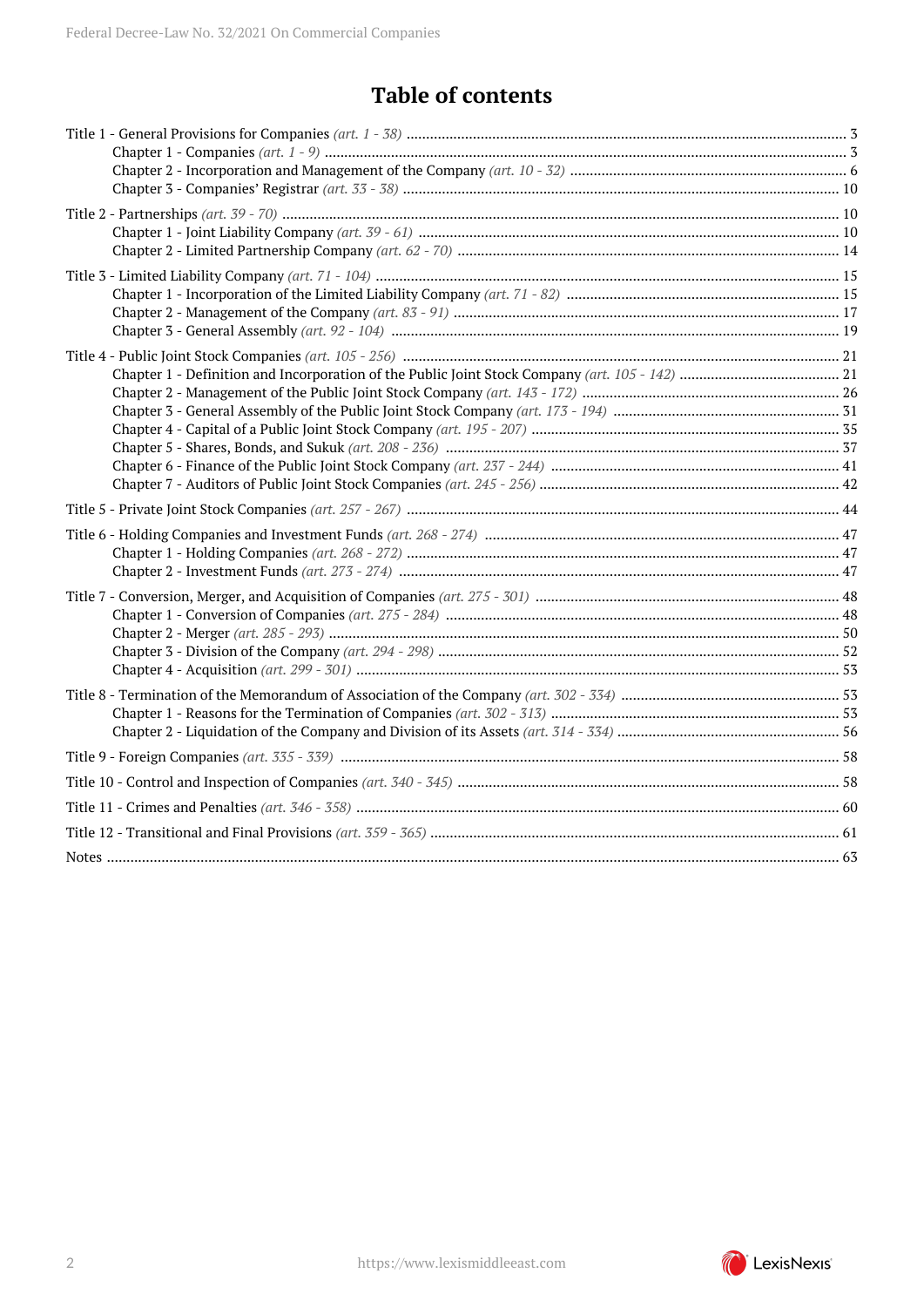*Abrogating: Federal Law No. 2/2015.*

We, Khalifa bin Zayed Al Nahyan, President of the United Arab Emirates,

Pursuant to the perusal of the Constitution;

Federal Law No. 1/1972 on Competencies of the Ministries and Powers of the Ministers, and its amendments; Federal Decree-Law No. 5/1975 on the Commercial Register;

Federal Law No. 5/1985 promulgating the Civil Transactions Law of the United Arab Emirates, and its amendments;

Federal Law No. 3/1987 promulgating the Penal Code, and its amendments;

Federal Law No. 10/1992 promulgating the Law of Evidence in Civil and Commercial Transactions, and its amendments;

Federal Law No. 11/1992 promulgating the Civil Procedure Law, and its amendments;

Federal Law No. 35/1992 promulgating the Criminal Procedure Law, and its amendments;

Federal Law No. 18/1993 promulgating the Commercial Transactions Law, and its amendments;

Federal Law No. 29/1999 establishing the General Authority of Islamic Affairs and Endowments, and its amendments;

Federal Law No. 4/2000 on the UAE Securities and Commodities Authority and Market, and its amendments;

Federal Law No. 7/2002 on Copyrights and Neighbouring Rights, and its amendments;

Federal Law No. 8/2004 on the Financial Free Zones;

Federal Law No. 17/2004 on Anti-Commercial Concealment;

Federal Law No. 1/2006 on Electronic Commerce and Transactions, and its amendments;

Federal Decree-Law No. 4/2007 on the Establishment of the Emirates Investment Authority, and its amendments;

Federal Law No. 6/2007 on the Regulation of Insurance Operations, and its amendments;

Federal Law No. 4/2012 on the Regulation of Competition;

Federal Law No. 4/2013 on the Regulation of the Notarial Profession, and its amendments;

Federal Law No. 12/2014 on the Regulation of the Auditing Profession, and its amendments;

Federal Law No. 2/2015 on Commercial Companies, and its amendments;

Federal Decree-Law No. 9/2016 on Bankruptcy, and its amendments;

Federal Law No. 14/2016 on Violations and Administrative Penalties in the Federal Government;

Federal Law No. 17/2016 on the Establishment of Mediation and Conciliation Centres for Civil and Commercial Disputes, and its amendments;

Federal Law No. 19/2016 on Anti-Commercial Fraud;

Federal Law No. 7/2017 on Tax Procedures;

Federal Decree-Law No. 8/2017 on the Value Added Tax (VAT);

Federal Law No. 6/2018 on Arbitration;

Federal Decree-Law No. 14/2018, on the Central Bank, the Regulation of the Financial Activities and Institutions, and its amendments;

Federal Decree-Law No. 20/2018 on the Criminalisation of Money Laundering and Combating the Financing of Terrorism and Illegal Organisations, and its amendments; and

Based on the proposal made by the Minister of Economy and approved by the Council of Ministers, Hereby issued following Decree-Law:

## <span id="page-2-0"></span>**Title 1 - General Provisions for Companies**

## <span id="page-2-1"></span>**Chapter 1 - Companies**

## **Article 1 - Definitions**

In application of the provisions of this Decree-Law, the following terms and expressions shall have the meanings assigned against each, unless the context requires otherwise:

- State: The United Arab Emirates.
- Federal Government: The government of the United Arab Emirates.
- Local Government: Any of the Governments of the Member Emirates of the Federation.
- Ministry: The Ministry of Economy.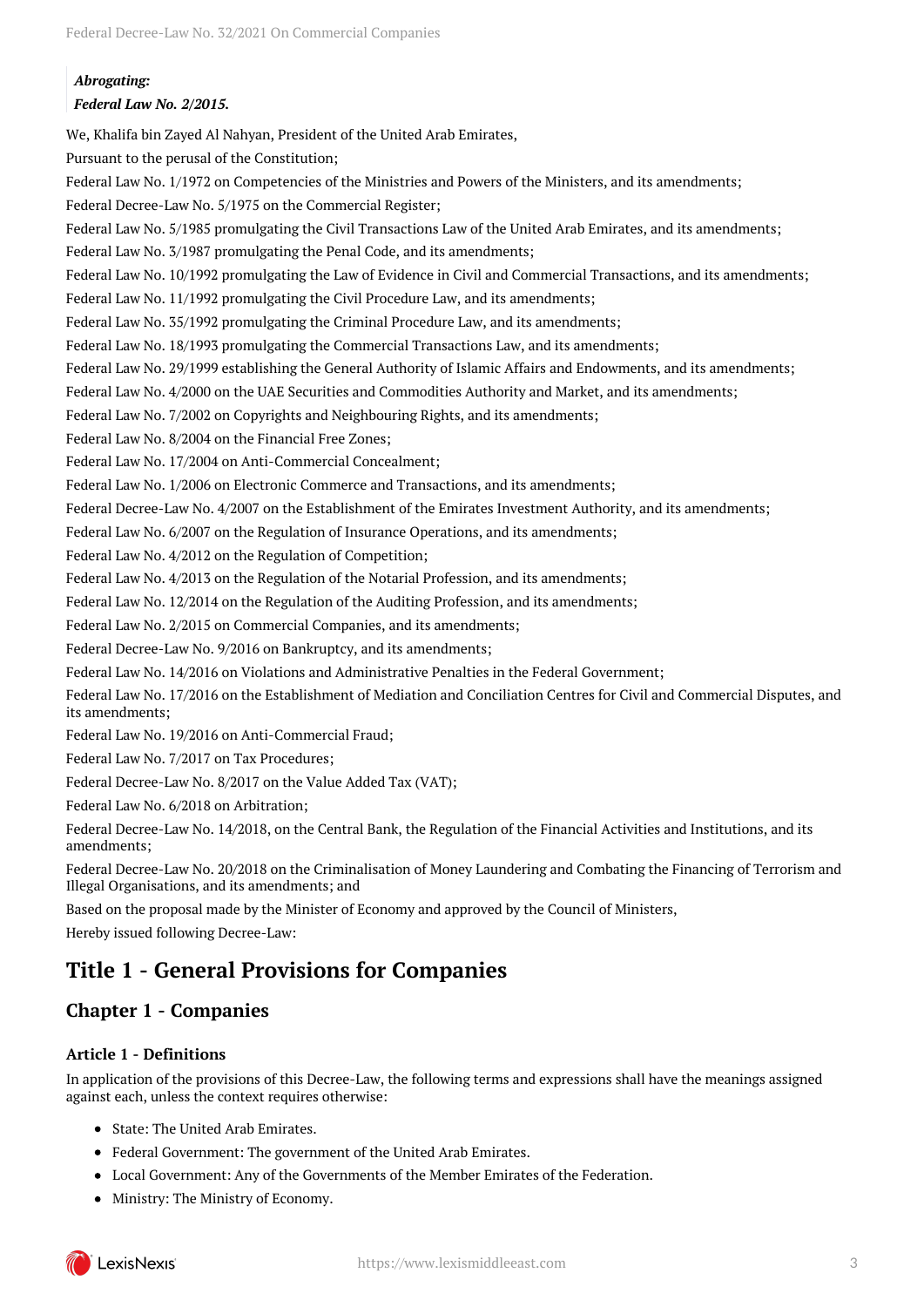- Minister: The Minister of Economy.
- Central Bank: The Central Bank of the United Arab Emirates.
- Authority: The Securities & Commodities Authority.
- Competent Authority: The local authority having competence with regards to the affairs of companies in the relevant  $\bullet$ Emirate.
- Company: The commercial company.
- Special Purpose Acquisition Company (SPAC): A Public joint stock Company that the Authority has approved to classify as a Special Purpose Acquisition Company without any other purpose, in accordance with the provisions of the decision issued by the Authority in this regard.
- Special Purpose Vehicle (SPV): The Company established with the aim of separating the obligations and assets associated with a particular financing operation from the obligations and assets of the person who incorporated it, and used in credit operations, borrowing, securitisation, issuance of bonds, and transfer of risks associated with insurance, reinsurance, and derivatives operations, in accordance with the provisions of the decision issued by the Authority regulating this activity.
- Governance: A set of controls, standards and procedures that achieve corporate governance at the management level of the company in accordance with the international standards and practices, by determining the duties and responsibilities of Board Members and the executive management of the company, taking into account the protection of shareholders and stakeholders rights.
- Working Day: The official working days in ministries, government agencies, and local departments.
- Special Decision: The resolution issued by a majority vote of shareholders who own at least three-quarters of the shares represented in the general assembly meeting of the joint-stock company.
- Registrar: The Companies Registrar appointed by the Minister and who carries out his duties through the Companies Department at the Ministry.
- Markets: The securities and commodities markets licensed by the Authority to operate in the State.
- Securities:
	- Shares issued by joint stock companies;
	- Derivatives and investment units as approved by the Authority;
	- Bonds, sukuk, and notes issued by the Federal Government, Local Governments, or public authorities or institutions in the State;
	- Bonds, sukuk, and any debt instruments issued by companies in accordance with the regulation issued by the Authority;
	- Any other local or foreign securities acceptable to the Central Bank and the Authority.
- Public Subscription: Inviting any physical or juristic person or class or classes of persons to purchase any Securities.
- Securities Book Building: The process under which the price of the Security is determined upon its issue or sale in a Public Subscription, pursuant to the provisions of the decision issued by the Authority in this respect.
- Strategic Partner: The partner whose contribution to the company results in the provision of technical, financial, operational, or marketing support to the Company for the benefit of the Company.
- Shares Register: The register that shows the shares held by shareholders in joint stock companies and the rights  $\bullet$ attached thereto.
- Shares Register Secretariat: The entity or entities licensed by the Authority to prepare a register for the shares of  $\bullet$ private joint stock companies.
- Board Member: Any member among the members of the Company's board of directors, including the Chairman.

#### **Article 2 - Objectives of the Decree-Law**

The present Decree-Law aims to contribute to the development of the working environment and the State's capabilities and economic standing in accordance with global changes as to regulating companies, especially those related to regulating governance rules, protecting the rights of shareholders and partners, supporting the flow of foreign investment, and enhancing the social responsibility of companies.

#### **Article 3 - Companies governed the provisions of this Decree-Law**

The provisions of this Decree-Law, as well as the regulations and decisions issued in implementation thereof shall apply to commercial companies established in the State; also, the provisions relating to foreign companies contained in this Decree-Law, as well as the decisions and regulations issued in implementation thereof, shall apply to foreign companies that establish their head office in the State for the practice of any activity therein or establish a branch or representative office thereof in the State.

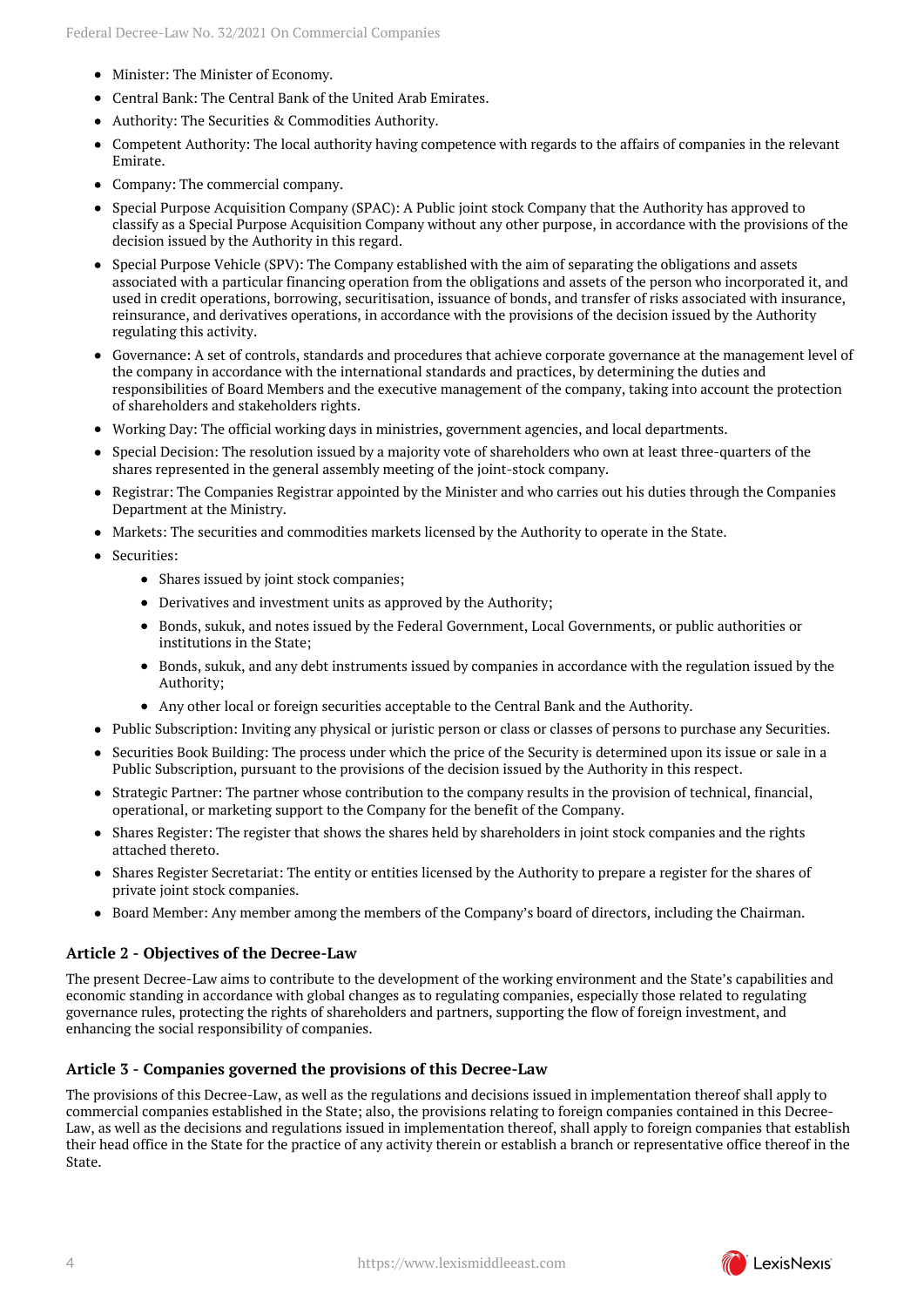## **Article 4 - Companies exempt from the provisions of this Decree-Law**

1- With the exception of registration and renewal of registration in the exempt companies register with the Ministry, the Authority, and the Competent Authority, each within its own competencies, the provisions of this Decree-Law shall not apply to:

- a- Companies exempt under a Cabinet Decision, where a special provision is stipulated to this effect in the Memorandum of Association or Statute thereof in accordance with the controls issued by the Council of Ministers.
- b- Companies wholly owned by the Federal or Local Government, or any of the institutions, bodies, agencies, or subsidiaries thereof, and any other companies wholly owned by those entities or their subsidiaries, where a special provision is stipulated to this effect in the Memorandum of Association or Statute thereof.
- c- Companies in which the Federal or Local Government, or one of the institutions, bodies, agencies, subsidiaries thereof or any companies in which any of them owns, directly or indirectly, at least (25%) of their capital and operating in the field of oil exploration, extraction, refining, manufacturing, marketing, and transportation, or operating in the energy sector of all kinds, or in the electricity and gas production or water desalination, transmission, and distribution, where a special provision to this effect is stipulated in the Memorandum of Association or Statute thereof.
- d- Companies exempt from the provisions of Federal Law no. (2) of 2015 on Commercial Companies, and its amendments, prior to the date of entry into force of the provisions of this Decree-Law, where a special provision is stipulated to this effect in the Memorandum of Association or Statute thereof.
- e- Companies exempt from the provisions of this Decree-Law by virtue of special federal laws.
- f- Special Purpose Acquisition Company (SPAC) without any other purpose, where a special provision is stipulated to this effect in the decision issued by the Authority regarding these companies.
- g- Special Purpose Vehicles (SPV), where a special provision is stipulated to this effect in the decision issued by the  $\bullet$ Authority regarding the regulation of this activity.

2- The companies stated in clause (1/b, c, d) of this article shall adjust their situation in accordance with the provisions of this Decree-Law if they sell or offer for Public Subscription any percentage of their share capital or list their shares in one of the financial Markets in the State.

3- The companies stated in clauses (1/f) and (1/g) of this article shall adjust their situation in accordance with the provisions of this Decree-Law and pursuant to the regulations or decisions issued by the Authority regarding such companies.

#### **Article 5 - Companies operating in free zones**

1- The provisions of this Decree-Law shall not apply to companies that are incorporated in the free zones of the State where a special provision is stipulated to this effect in the laws or regulations of the relevant free zone. Notwithstanding the foregoing, these companies shall be governed by the provisions of this Decree-Law if such laws or regulations permit them to conduct their activities outside the free zone in the State.

2- Subject to clause (1) of this article, the Council of Ministers shall issue a decision specifying the conditions to be observed for the entry and registration of companies operating in the free zones of the State and wishing to conduct their activities inside the State and outside the free zones.

#### **Article 6 - Corporate Governance**

1- Notwithstanding the requirements of the Central Bank with regard to the financial institutions subject to its control and supervision, the Minister shall issue the decision regulating the Governance for companies with the exception of Public Joint Stock Companies, in respect of which the Board of Directors of the Authority shall issue such decision. The Governance decision shall include the rules, controls, and provisions that companies shall comply with.

2- The Company's board of directors or managers, as the case may be, shall be responsible for implementing the Governance rules and standards.

#### **Article 7 - Breach of Governance rules**

The Governance decisions as provided for in clause (1) of Article (6) shall include the fines determined by the Ministry or the Authority, each within its own competencies, to be imposed on companies, their chairmen, Board Members, managers, and auditors in case of violating such decisions, provided that the amount of the fine does not exceed (10,000,000) ten million dirhams.

## **Article 8 - Definition of a Company**

1- A Company is a contract whereby two or more persons undertake to participate in a profit-making project by contributing a share in the capital or performing a specific work and sharing any profit or loss resulting therefrom.

2- The economic project under clause (1) of this article shall include every commercial, financial, industrial, agricultural, real estate, or other kinds of economic activity.

3- As an exception to clause (1) of this article, a Company may be incorporated or owned by one single person in accordance with the provisions of this Decree-Law.

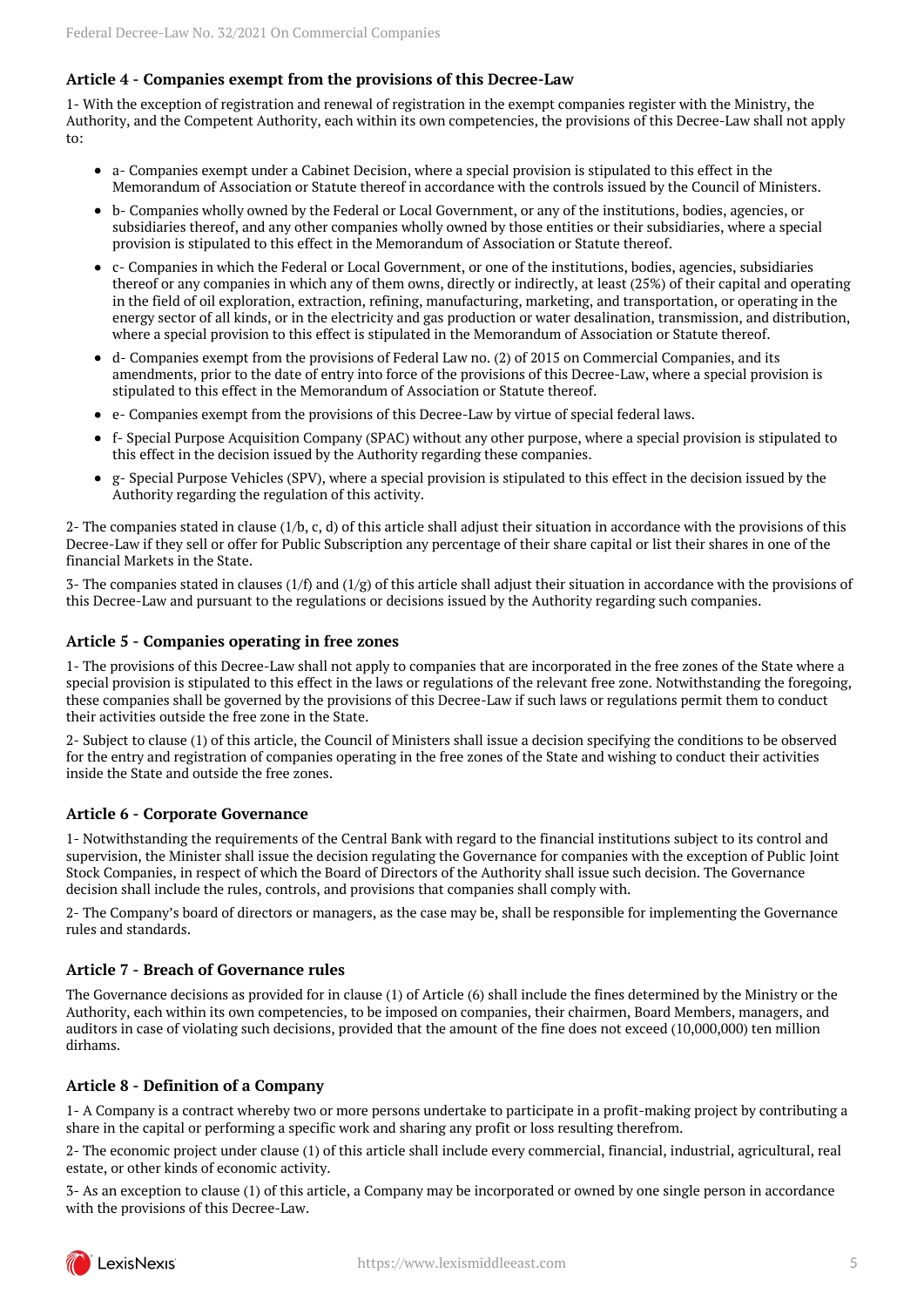## **Article 9 - Forms of Companies**

1- The Company shall take one of the following forms:

- a- Joint Liability Company.
- b- Limited Partnership Company.
- c- Limited Liability Company.
- d- Public Joint Stock Company.
- e- Private Joint Stock Company.

2- Any company that does not assume any of the forms provided for the preceding clause shall be considered null and void, and the persons who concluded contracts or transactions in its name shall be held severally and jointly liable for the obligations arising therefrom.

3- Any company incorporated in the State shall hold the nationality thereof. Nevertheless, this shall not necessarily entail that said company enjoys rights limited to UAE nationals.

## <span id="page-5-0"></span>**Chapter 2 - Incorporation and Management of the Company**

#### **Article 10 - Activities with strategic impact**

1- By virtue of a Cabinet decision, based on the proposal of the Minister, a committee shall be formed with the membership of representatives of the competent authorities, and shall be concerned with proposing the activities with strategic impact, as well as the necessary controls for licensing companies that carry out any of these activities.

2- The Council of Ministers, based on the recommendation of the committee stipulated in clause (1) of this article, shall issue a decision defining the activities with strategic impact and the controls for licensing any such companies.

3- Notwithstanding the competencies prescribed for the Council of Ministers in accordance with clause (2) of this article, the Competent Authority shall have the following powers:

- a- Determining a certain percentage of the nationals' share in the capital or the boards of directors of all companies incorporated within the scope of its competencies.
- b- Approving the applications for the incorporation of companies and determining the fees payable according to the controls approved by the Council of Ministers and provided for in clause (2) of this article, subject to the provisions stipulated in this Decree-Law regarding Joint Stock Companies.

4- The Council of Ministers, upon the request of the Ministry or the concerned authority, or the Competent Authority, as the case may be, may exempt any Company whose activities are regulated under special legislation, from any condition or text relating to the percentage of nationals' ownership or participation in the management of that Company.

## **Article 11 - Conducting the activity**

1- The Company shall obtain all the approvals and licences as required for the activity to be conducted by the Company in the State before commencing to practice its activity.

2- The Council of Ministers shall issue a decision determining the formation and qualifications of the members of the Internal Sharia Control Committees and the Sharia Controller of companies incorporated inside the State and conducting their activities in accordance with the provisions of the Islamic Sharia. The said decision shall determine the work controls of such committees. Such companies shall, following their incorporation and prior to the commencement of their activities, obtain the approval of the Internal Sharia Control Committees.

3- Only Public Joint Stock Companies may engage in banking and insurance business, unless otherwise provided by the special laws regulating these activities or the decisions issued pursuant thereto.

#### **Article 12 - Name of the Company**

1- The Company shall have a trade name that does not violate the public order of the State, and this name shall be followed by the legal form of the Company. No Company may be registered under a name previously registered in the State or under any similar name to the extent that it may lead to confusion.

2- The Company may change its name into another name by virtue of a Special Decision issued by its general assembly and the like, as approved by the Competent Authority and as acceptable to the Registrar. The change of the name of the Company shall not prejudice its rights or obligations or the legal proceedings brought by or against the Company. Any legal proceedings that have already been brought or initiated by or against the Company shall also continue in respect of the modified name of the Company.

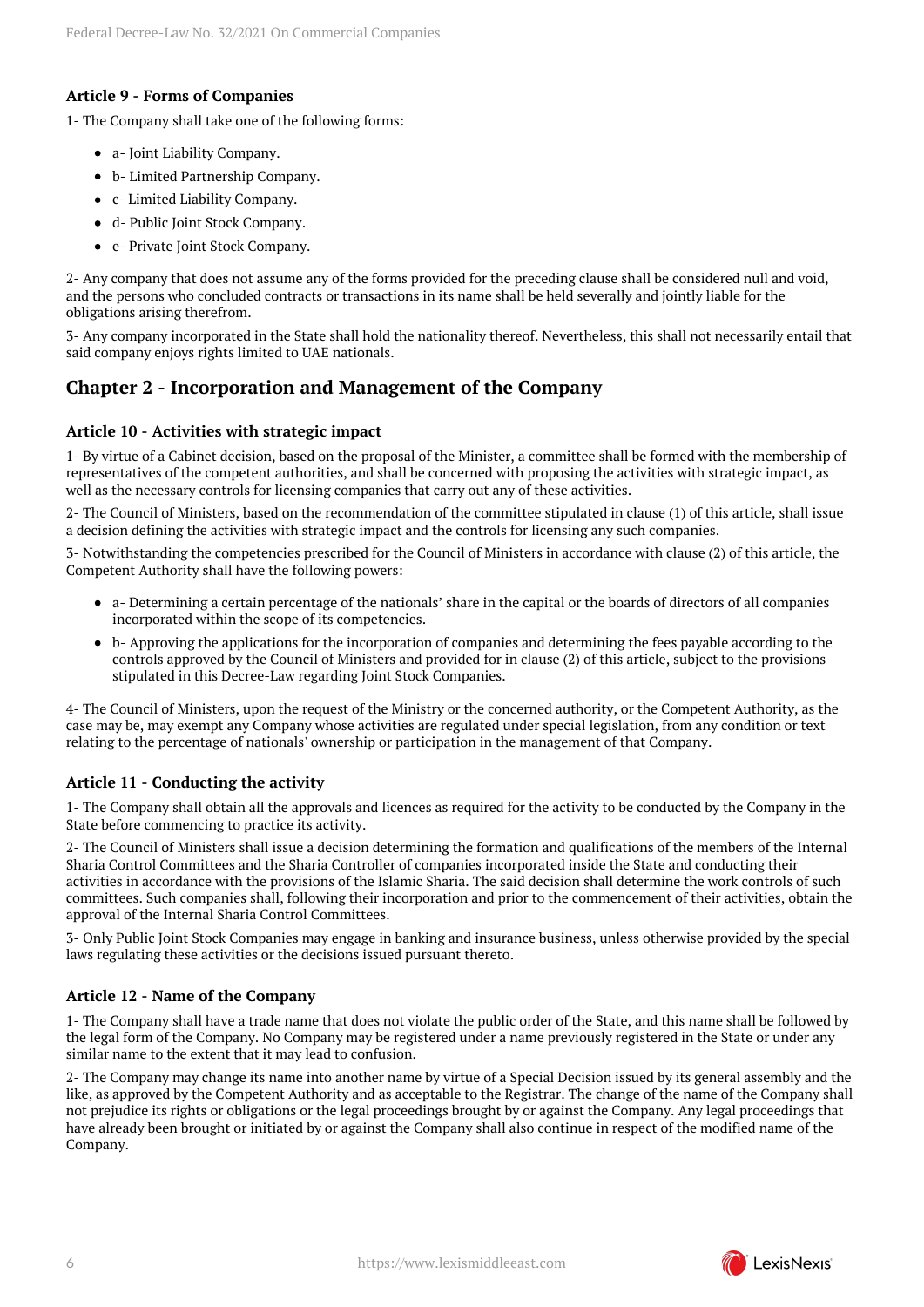## **Article 13 - The Company's address and correspondence**

1- Every Company shall have an address registered with the State and to which notices and correspondences shall be dispatched.

2- All contracts, documents, correspondences, and applications forms issued by the Company shall bear its name, legal form, registration number, and address and, if the share capital of the Company is added to such particulars, the amount of the paid share capital shall be stated.

3- If the Company is under liquidation, a notation to this effect shall be made in the Company's documents.

#### **Article 14 - Drafting the Memorandum of Association**

1- The Memorandum of Association of a Company and each amendment thereto shall be made in Arabic and authenticated by the Competent Authority, failing which the Memorandum of Association or the amendment thereto shall be deemed null and void. If the Memorandum of Association is drawn up in a foreign language in addition to Arabic, the Arabic text shall be adopted and applicable in the State, and the authentication shall be made by the Competent Authority by attendance in person or an electronic signature as specified by the Competent Authority to this effect, without prejudice to the authentication thereof by a notary public as required in the cases decided by the Competent Authority in this regard.

2- The partners may uphold against each other the nullity arising from the failure to draft the Memorandum of Association or the amendment thereto in writing, or the failure to authenticate the same. However, the partners may not uphold such nullity against third parties.

3- If the nullity of the Company is adjudicated based on the request of a partner, such nullity shall have no effect except as of the date on which such ruling becomes final.

#### **Article 15 - Registration of the Memorandum of Association of the Company with the Competent Authority**

1- In order to be valid, a Company's Memorandum of Association and any amendment thereto shall be registered in the Commercial Register with the Competent Authority.

2- If the Memorandum of Association is not registered as set out in clause (1) of this article, it shall not be enforceable against third parties. If the non-registration is limited to one or more of the details to be registered, only such nonregistered details shall not be enforceable against third parties.

3- The companies shall notify the Competent Authority and the Registrar in writing within 15 (fifteen) Working Days upon any amendment or change to the registered particulars of the Company, including its name, address, share capital, number of shareholders or legal form.

4- The managers or Board Members of the Company, as the case may be, shall be jointly liable to indemnify the damage suffered by the Company, the shareholders, or third parties due to the non-registration of the Memorandum of Association or any amendments thereto in the Commercial Register with the Competent Authority.

#### **Article 16 - Proving the existence of the Company's Memorandum of Association by third parties**

1- A third party may prove the existence of the Memorandum of Association of the Company or any amendment thereto by all means of proof. Such third party may also uphold the existence or nullity of the Company against the partners.

2- If the nullity of the Company is ruled based on third party request, the Company shall be deemed void ab initio against such third party. Persons who have concluded contracts with such third party in the name of the Company shall be severally and jointly liable for the obligations arising from such contract.

3- In all cases where the nullity of the Company is ruled, the conditions set forth in the Memorandum of Association shall apply to the liquidation of the Company and the settlement of the rights of the shareholders against each other. The debtors of the Company may not request or uphold the nullity in order to be discharged from their debts towards the Company.

## **Article 17 - Nature of the share provided by a partner**

1- The capital of the Company shall consist of cash or in-kind contributions with estimated value or either of them.

2- The partner's contribution may be in the form of a work he performs unless he is a joint partner. Also, the partner's contribution may not consist of his reputation or influence.

#### **Article 18 - Rules governing contribution to the Company**

1- If the partner's contribution consists of a property right or any other in-kind rights whose ownership is transferred to the Company, such partner shall be held liable, in accordance with the applicable provisions as regards the contract of sale, for the transfer of ownership and the guarantee of the share, in cases of loss, maturity, or emergence of a defect or deficiency therein, unless otherwise agreed upon.

2- If the contribution consists of the mere usufruct of a property, the provisions applicable to the lease contract shall apply to such issues as set out in clause (1) of this article, unless otherwise agreed upon.

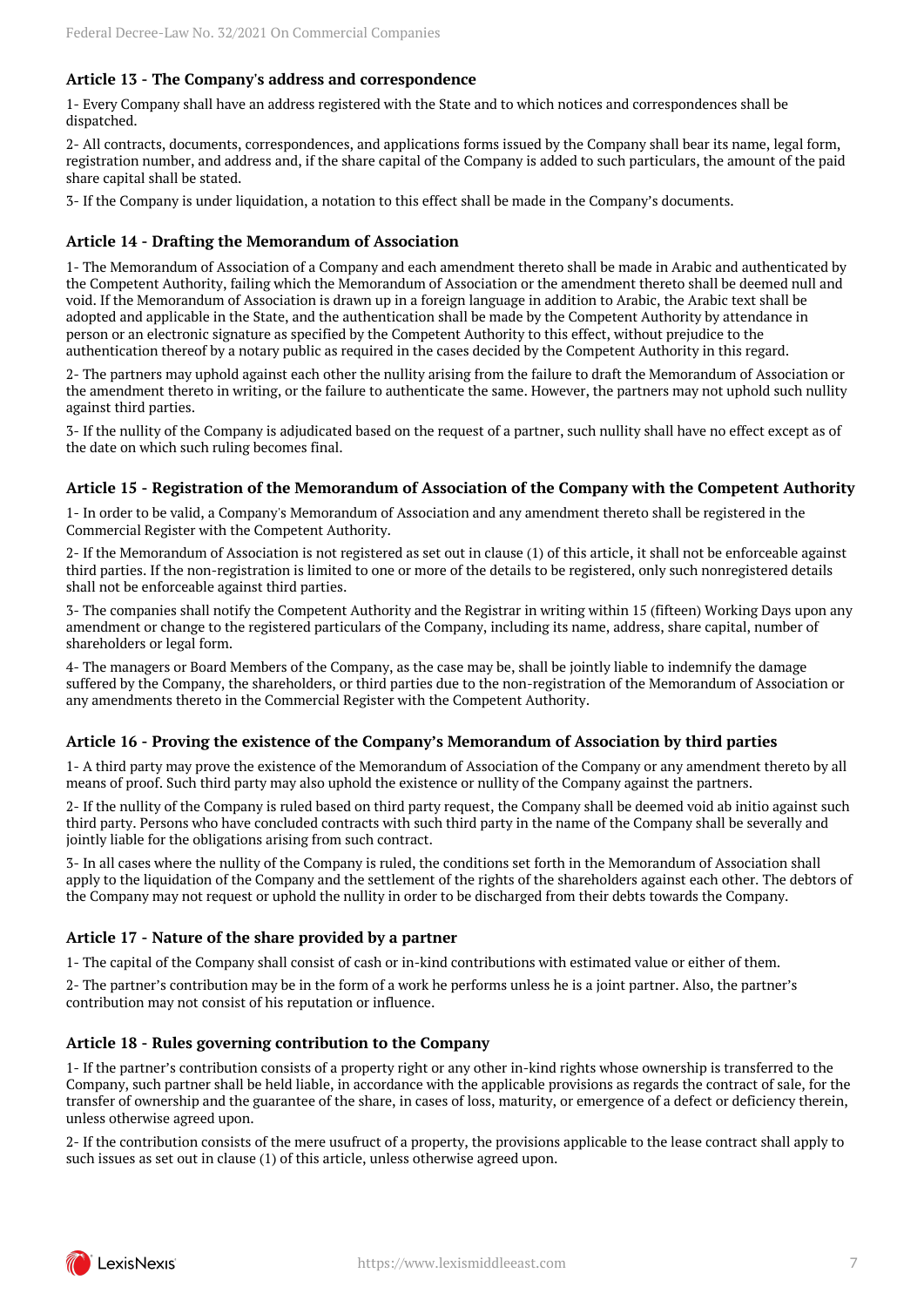3- If partner's contribution consists of debts payable by third parties or other in-kind rights, such partner's liability shall not be discharged towards the Company until after settlement of such debts. Moreover, the partner shall be liable to indemnify the damage to the Company if such debts are not repaid when they fall due.

4- Notwithstanding the provisions of the Law on Copyrights and Neigbouring Rights and the Law on the Regulation and Protection of Industrial Property Rights for Patents and Industrial Designs and Models and unless otherwise agreed upon, should the partner's contribution consist of his work, any gain generated from the work shall be the right of the Company unless the partner has acquired this gain from a patent right.

### **Article 19 - Failure to make contribution to the Company**

1- If a partner undertakes to make contribution to the Company's capital in the form of an amount of money, and defaults in paying such amount or his contribution consists of debts due by third parties and said debts are not repaid, the said partner shall be liable to the Company for any obligations arising in consideration of his contribution to the Company.

2- A partner shall be liable to the Company for the difference, if any, between the amount of money or value of the contribution made by him to the Company and the amount of money or value of such other contribution as set out in the register of partners, and which the partner should have made in accordance with the provisions of this Decree-Law.

#### **Article 20 - Execution against anything in lieu of the share**

1- Personal creditors of a partner may not recover their rights out of the share of the debtor partner in the Company's capital. However, they may claim their rights from the debtor's share in the Company's profits. If the Company is dissolved, the creditors' rights shall be paid from the partner's share in the remaining assets thereof upon the liquidation of the Company.

2- If partner's contribution in the Company consists of shares, then the creditors thereof may, in addition to the rights set out in clause (1) of the present article, file a lawsuit before the competent court seeking the sale of these shares to recover their debt out of the sale proceeds.

#### **Article 21 - Legal personality of the Company**

1- The Company shall acquire a legal personality in accordance with the provisions of this Decree-Law and the decisions issued hereunder, as of the date of its entry in the Commercial Register with the Competent Authority.

2- The Company under incorporation shall be considered as having a legal personality during the period of its incorporation to the extent necessary therefor. The Company shall be bound by the acts of its founders in connection with the incorporation procedures and requirements during the incorporation period, provided that such incorporation be completed in accordance with the provisions of this Decree-Law.

3- Upon its dissolution, the Company shall be considered under liquidation. During the liquidation period, the Company shall maintain its legal personality to the extent necessary therefor. The expression "Under Liquidation" shall be added to Company' s name in a clear manner.

4- Subsidiaries of holding Companies shall enjoy a legal personality and shall have their own independent financial liability.

## **Article 22 - Duties of the Company's managing director**

The Company's managing director shall preserve the rights thereof and act with due care. Also, he shall carry out all acts that are consistent with the object of the company and within the limits of the powers vested in him by virtue of an authorisation issued by the Company to this effect.

#### **Article 23 - Liability of the Company for the acts of its managing director**

The Company shall be bound by any act or behaviour arising out of its managing director upon conducting the affairs of management in a usual manner. The Company shall also be bound by any act of any of its employees or agents authorised to act on behalf of the Company, and whereby a third party relies thereon in its transaction with the Company.

## **Article 24 - Exemption from liability**

Subject to the provisions of this Decree-Law, any provision in the Memorandum of Association or Statute of the Company authorising it or any of its subsidiaries to agree to exempt any person from any personal liability that such person bears in his capacity as a current or former officer of the Company shall be deemed null and void.

#### **Article 25 - Protection of persons dealing with the Company**

1- The Company may not invoke the absence of its liability towards persons dealing with it, on the ground that the authority undertaking the management thereof was not duly appointed in accordance with the provisions of this Decree-Law or the Statute of the Company, so long as the acts of such authority are within the usual limits with respect to entities in the same position in companies that conduct the same type of activity as the Company.

2- A person dealing with the Company may not be protected unless he is a bona fide party. A person shall not be deemed as acting in good faith if he previously knew or could have known, based on his relationship with the Company, the aspects of deficiency in the act or work intended to be upheld against the Company.

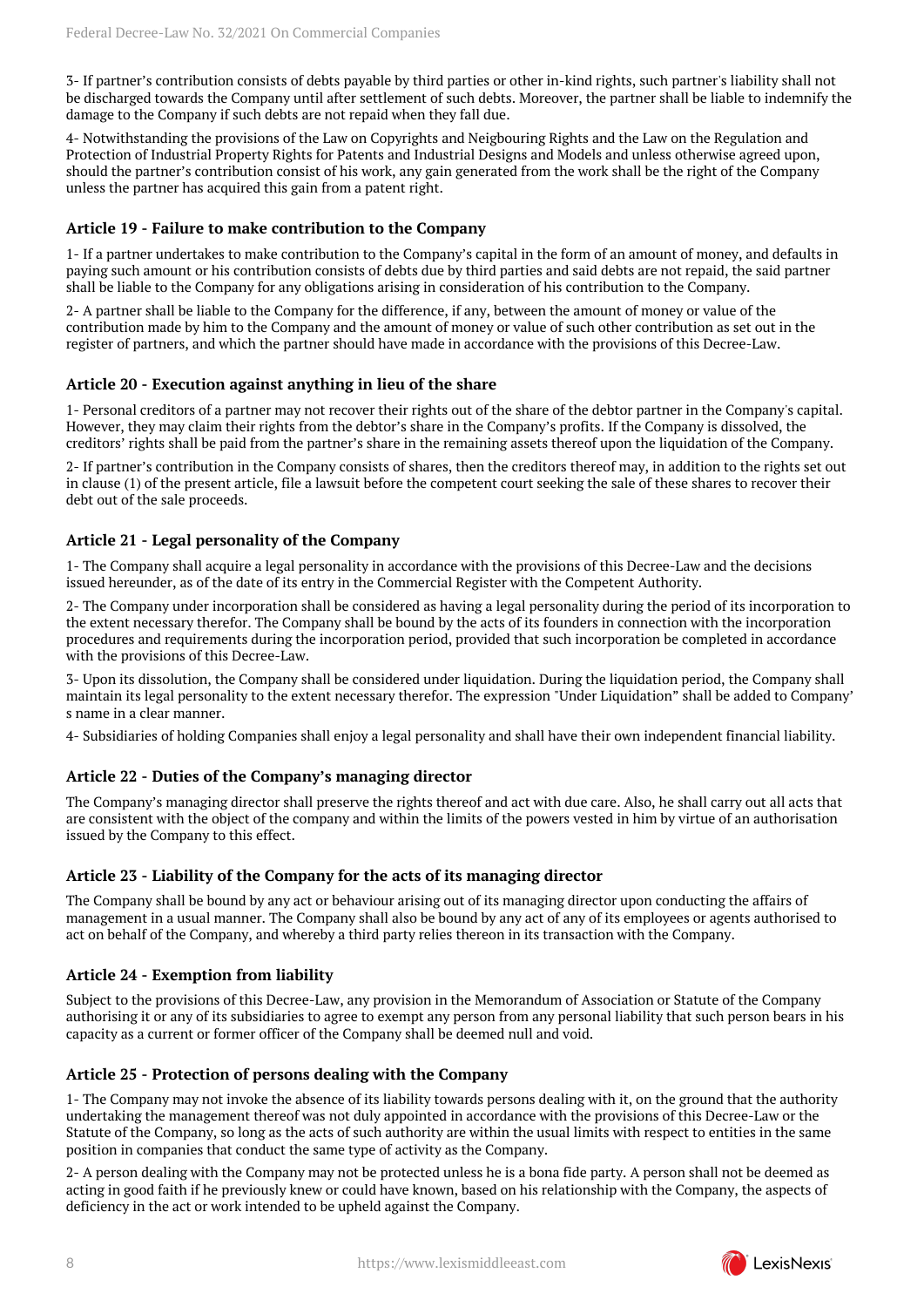## **Article 26 - Accounting registers**

1- Every Company shall keep accounting registers showing its transactions so as to accurately reveal at any time its financial position and enable the partners or shareholders to make sure that the Company's accounts are kept in accordance with the provisions of this Decree-Law.

2- Every Company shall keep its accounting registers in its head office for a period of at least 5 (five) years from the end of the fiscal year of the Company.

3- The Company may keep an electronic copy of the original of the documents and registers kept and deposited therewith in accordance with the controls issued by a decision of the Minister.

#### **Article 27 - Accounts of the Company**

1- Every Joint Stock Company or Limited Liability Company shall have one or more auditors to audit the accounts of the Company on a yearly basis. The remaining forms of companies may appoint an auditor in accordance with the provisions of this Decree-Law.

2- The Company shall prepare annual financial accounts including the balance sheet and the profit and loss account.

3- The Company shall apply the International Accounting Standards and Practices upon preparing its periodical and annual accounts, to give a clear and accurate idea of the profits and losses thereof.

4- Every partner or shareholder in any Company may, based on a written request he submits, obtain a free copy of the last audited accounts and of the last report of its auditor and a copy of the accounts of the group if it is a holding Company. The Company shall respond to such request within 10 (ten) days from the date of its filing.

#### **Article 28 - Fiscal year of the Company**

1- Every Company shall have a fiscal year as determined in its Statute, provided that the first fiscal year of the Company does not exceed 18 (eighteen) months and is not less than (6) six months, starting to run as of the date of the Company's registration in the Commercial Register with the Competent Authority.

2- The subsequent fiscal years shall consist of consecutive periods, each of (12) twelve months commencing directly upon the expiry of the preceding fiscal year.

#### **Article 29 - Distribution of the profits and losses**

1- If the Company's Memorandum of Association does not stipulate the share of a partner in the profits or losses, the said shall be pro rata to his contribution in the capital. If the Memorandum of Association specifies only a partner's share in the profits, his share in the losses shall be equal to his share in the profits and vice versa.

2- If a partner's share is limited to his work, the Company's Memorandum of Association shall specify his share in the profits and losses. If the partner has made a cash or in-kind contribution in addition to his work, he shall have a share in the profits and losses for his work and another share for his cash or in-kind contribution.

3- A Company's Memorandum of Association depriving a partner of the profits or exempting him from sharing the losses, or granting him a fixed percentage of profits, shall be deemed null and void.

4- It may be agreed to exempt a partner whose contribution consists only of his work from sharing the losses, provided that a remuneration has not been determined for such work.

## **Article 30 - Distribution of profits**

1- No fictitious profits may be distributed to the partners or shareholders. The board of directors or any similar body shall be liable towards the partners or shareholders and the creditors of the Company for such procedure.

2- If the Company distributes any profits to a partner or shareholder in violation to the provisions of this Decree-Law and the decisions issued hereunder, such partner or shareholder shall return any profits he received in violation to such provisions. The Company's creditors may claim such partner or shareholder to return profits he has received thereof, even if done in good faith.

3- Partners or shareholders shall not be deprived of the true profits that they have received even if the Company sustains losses during the following years.

#### **Article 31 - Issuing Securities**

Subject to the provisions of Article (4) of this Decree-Law, only Joint Stock Companies may issue negotiable shares, bonds, or sukuk.

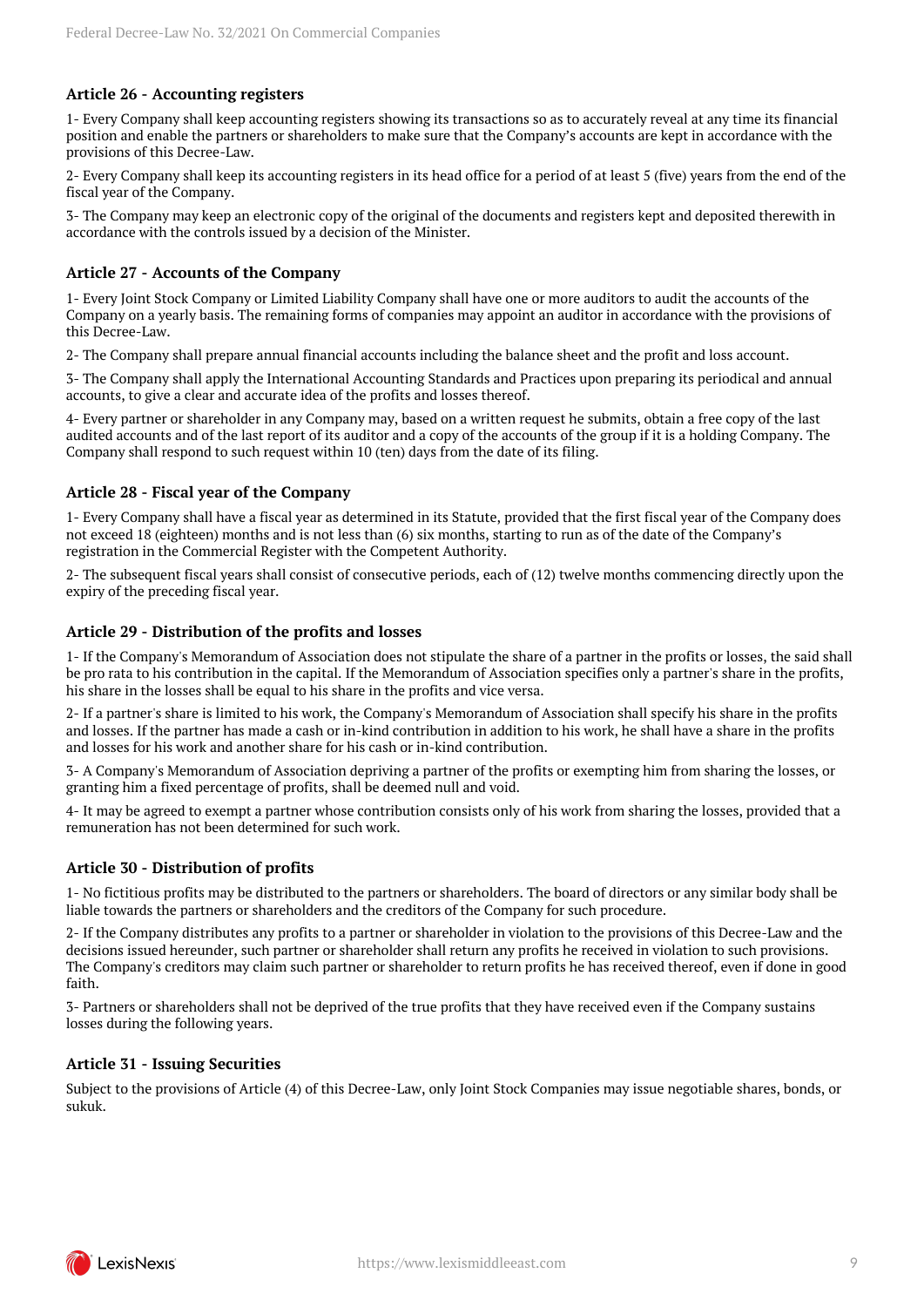## **Article 32 - Offering Securities for Public Subscription**

No Company, other than a Public Joint Stock Company, may offer any Securities for Public Subscription. In all cases, no Company, entity, physical or juristic person incorporated or registered inside the State or in the free zones or abroad may publish any advertisements in the State, including the invitation for Public Subscription in Securities without the prior consent of the Authority.

## <span id="page-9-0"></span>**Chapter 3 - Companies' Registrar**

## **Article 33 - Regulating the activities of the Registrar**

The Minister shall, in coordination with the Competent Authority, issue the regulation for the activities of the Registrar.

#### **Article 34 - Notification of the Registrar of the Company's details**

The competent authorities shall notify the Registrar of a statement in respect of the companies registered therewith, including the Company's name, activity, capital, commercial licence, and any other data, information, or documents requested by the Registrar.

## **Article 35 - Controls for the registration of trade names**

The competent authorities shall set the necessary controls regarding the registration of trade names, while ensuring that the trade names of companies be not similar to an extent that may lead to confusion, and they shall provide the Registrar with any updates or amendments relating to the companies registered with them.

#### **Article 36 - The Registrar's preservation of the documents of Companies**

The Minister shall issue a decision:

- 1- Determining the period during which the Registrar shall keep documents and after expiry of which such documents may be destroyed.
- 2- Regulating the submission of documents to the Registrar via the electronic means of communication and other means. This decision shall include provisions to ensure effective connection between the registers kept by the Registrar and those kept by the Competent Authority.

## **Article 37 - Access to registers kept with the Registrar**

Subject to the provisions of this Decree-Law, the concerned parties may request the Registrar to issue:

- 1- A copy of the particulars set out in the registers kept with the Registrar.
- 2- A certificate by the Registrar or the Competent Authority, including some of the particulars contained in such registers.

## **Article 38 - Fees Payable to the Ministry and the Authority**

Based on a proposal made by the Minister and in coordination with the Ministry of Finance, the Council of Ministers shall issue a decision determining the fees payable by the companies for any activities conducted by the Ministry and the Authority within the scope of application of the provisions of this Decree-Law.

## <span id="page-9-1"></span>**Title 2 - Partnerships**

## <span id="page-9-2"></span>**Chapter 1 - Joint Liability Company**

## **Article 39 - Definition of the Company**

A Joint Liability Company is a Company which consists of two or more physical partners, to be severally and jointly liable with all their personal assets for the company's obligations.

#### **Article 40 - Capacity of the partners**

A joint partner shall have the capacity of a trader shall have the capacity of a trader and shall be deemed to have engaged in commercial activities in the name of the Company. The declaration of the bankruptcy of a Joint Liability Company shall entail the adjudication of bankruptcy of all the partners by the power of the law.

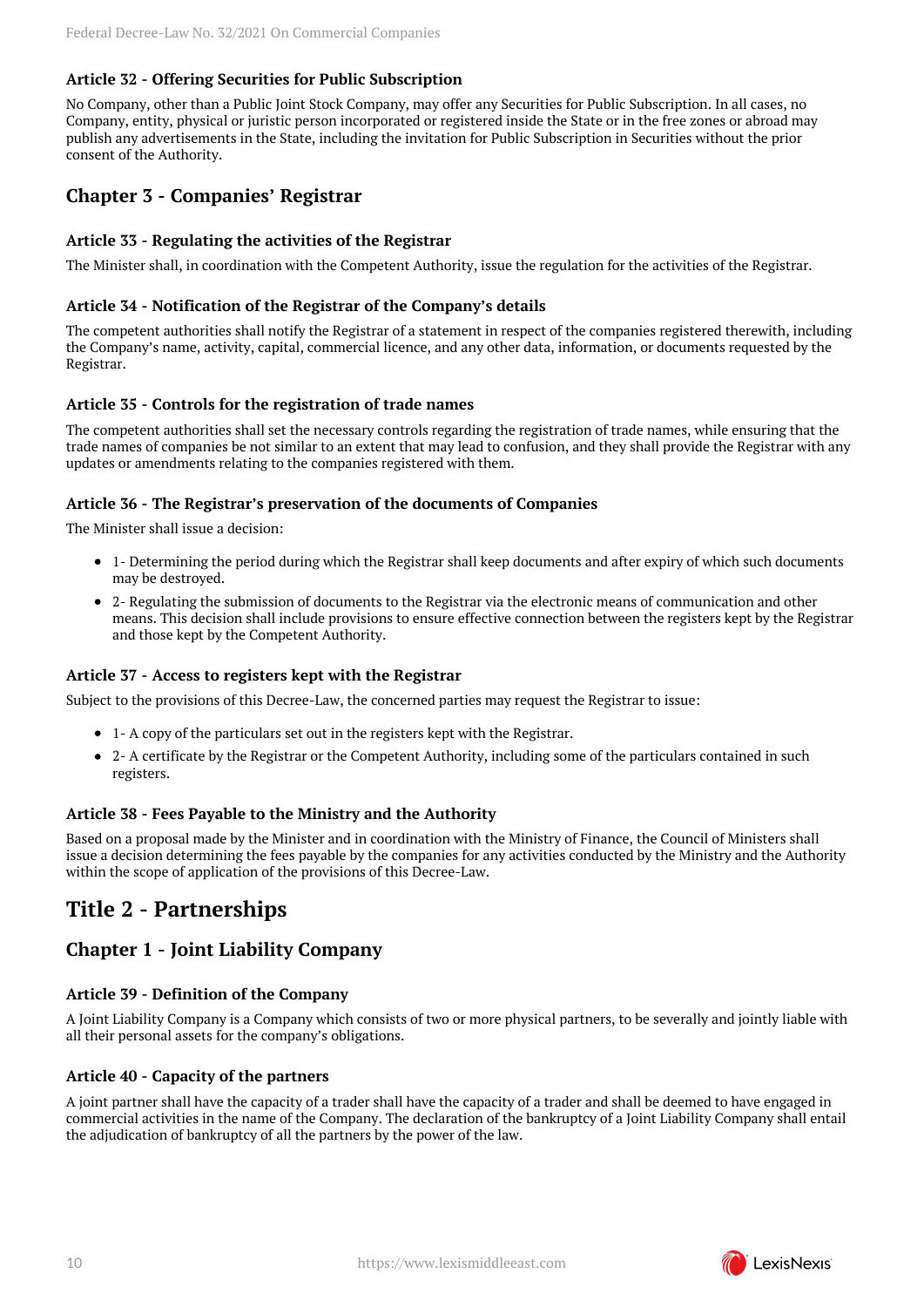## **Article 41 - Name of the Company**

1- The name of a Joint Liability Company shall consist of the name(s) of one or more partners in addition to the expression (& Co.) or any similar meaning, provided that the name of the Company is followed by the expression "Joint Liability Company". Moreover, the Company shall have its own trade name.

2- If the name of a Joint Liability Company includes the name of person who is not a partner in the Company and that person is aware of this, said person shall be jointly liable for the Company's obligations towards any bona fide person who has dealt with the Company.

## **Article 42 - Memorandum of Association of the Company**

1- A Joint Liability Company's Memorandum of Association shall include the following particulars:

- a- The full name of each partner, his nationality, date of birth, and place of residence;
- b- The Company's name, address, and trade name, if any, and the object for which it was established;
- c- The Company's head office and branches, if any;
- d- The Company's capital and ownership interests of every partner and the estimated value of such shares, the means by which they are evaluated and the date of their maturity;
- e- The Company's commencement and expiry date, if any;
- f- The method by which the Company is to be managed, with particulars of the names of those persons authorised to sign on behalf of the Company and the extent of their powers;
- g- The fiscal year's commencement and expiry date;
- h- The percentage of distributing profits and losses;
- i- The conditions of assignment of ownership interests in the Company, if any.

2- If the Company's Memorandum of Association contains the name(s) of the manager(s), the full name, nationality, place of residence, and powers of each such manager shall be stated.

## **Article 43 - Incorporation procedures**

The Joint Liability Company shall be incorporated and registered as follows:

- 1- The Competent Authority shall determine the data and documents required for the incorporation of the Company and shall issue a form of the application for incorporation in accordance with the provisions of this Decree-Law.
- 2- The application for incorporation shall be submitted, together with the required documents for the licence and registration procedures, to the Competent Authority.
- 3- The Competent Authority shall instruct the applicant to complete the data and documents necessary to be submitted or to make any amendments to the Memorandum of Association of the Company to comply with the provisions of this Decree-Law and the decisions issued hereunder.
- 4- The Competent Authority shall decide the application for incorporation of the Company within no later than 5 (five) Working Days from the date of its filing, the completion of the date and documents, or the required amendments. If the application is rejected, such rejection shall be justified.
- 5- If the Competent Authority rejects the application or the period set forth in clause (4) of this article expires without decision of the application, the applicant may file a grievance before the General Manager of the Competent Authority or his representative within 15 (fifteen) Working Days. If the grievance is rejected or not adjudicated within 15 (fifteen) Working Days from the date of its filing, the applicant may file an appeal before the competent court within 30 (thirty) days from the date of his notification of the rejection or the expiry of the abovementioned period, as the case may be.
- 6- If the application for incorporation is accepted, the competent court shall enter the Company in the Commercial Register and issue a commercial licence for the Company.
- 7- The Company shall, within 5 (five) Working Days from the date of issuance of the commercial licence, provide the Registrar with a copy of the commercial licence and Memorandum of Association of the Company for publication in accordance with the conditions issued by the Minister in this respect.

## **Article 44 - Data and documents required to be kept**

The Joint Liability Company shall keep at its head office:

- 1- A register including the names and addresses of the partners;
- 2- A copy of the Memorandum of Association of the Company and any amendments thereto;
- 3- A statement of the cash amounts and the nature and value of any assets contributed by each partner and the dates of such contributions; and

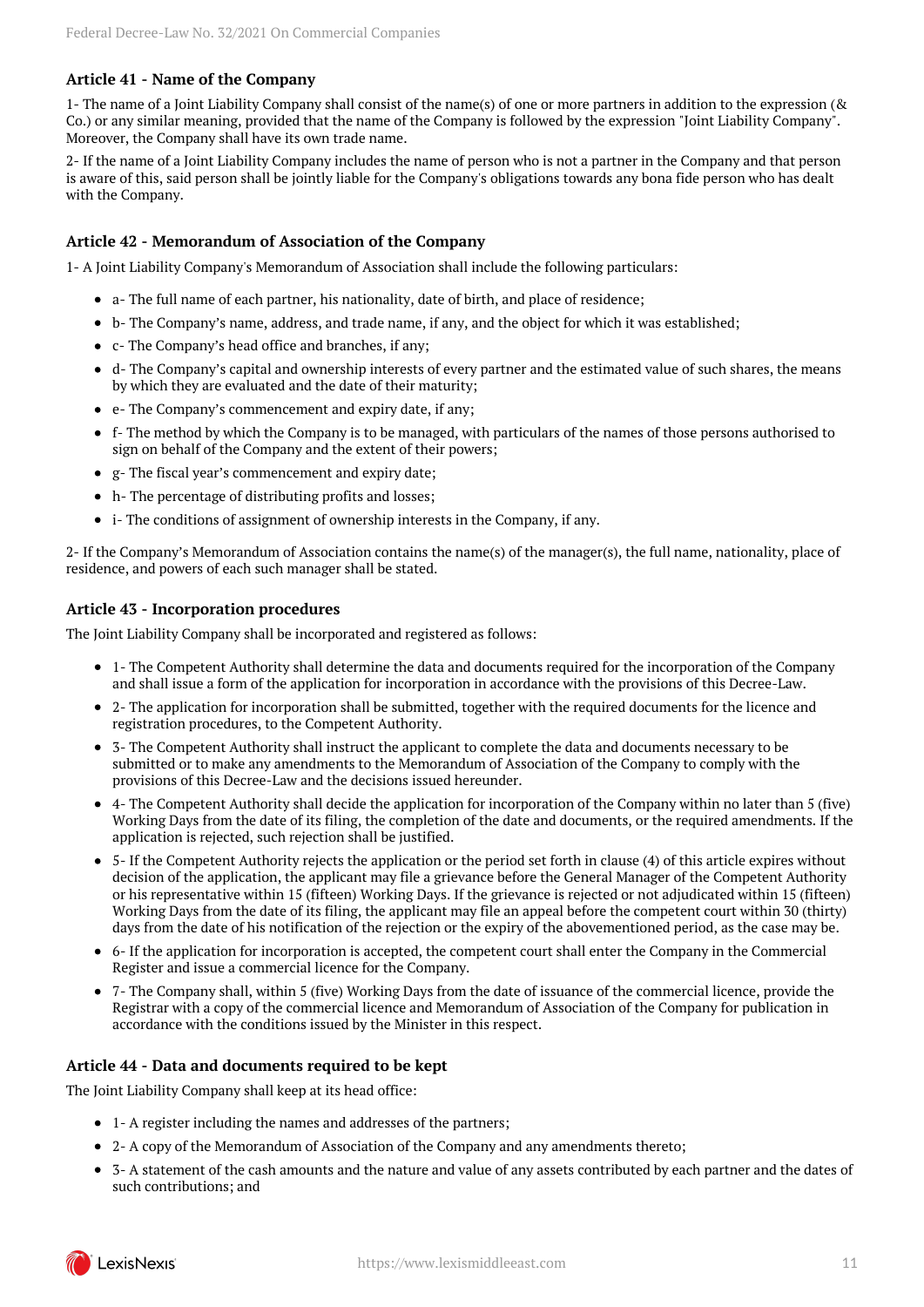4- Any data, documents, or other registers required to be provided under the provisions of this Decree-Law and the decisions issued in implementation thereof.

## **Article 45 - Management of the Company**

1- The management of the Joint Liability Company shall be undertaken by all the partners. Every partner in a Joint Liability Company shall be deemed as the agent of such Company and the other partners in connection with the business of the Company unless such management is entrusted under the Memorandum of Association of the Company or an independent contract to one or more partners or to any person who is not a partner.

2- A partner who is not a manager may not interfere in the management affairs of the Company, unless otherwise upon. However, such partner may request to inspect the works of the Company and its books and documents and to express observation thereon to the manager of the Company.

3- Decisions in connection with the Company's business shall be issued with the unanimous consent of the partners unless the Memorandum of Association of the Company provides otherwise.

## **Article 46 - Works in competition with the Company's activity**

1- A joint partner may not, without the written consent of the remaining partners, carry out for his own account or for the account of third parties any activity competing with the activity of the Company, nor may he be a joint partner in another Company.

2- If a partner in a Joint Liability Company carries out, without the consent of the other partners, an activity of a similar nature and competing with the activity of the Company, such partner shall return to the Company all profits he generated from such activity.

#### **Article 47 - Dismissal of the manager**

1- If the manager is a partner and appointed under a contract independent of the Memorandum of Association, he may only be dismissed with the unanimous decision of the other partners or by a judgment rendered by the competent court.

2- If the manager is a partner and appointed under an independent contract, or if he is not a partner, whether appointed under the Memorandum of Association or under an independent contract, he may be dismissed under a decision passed by the majority of the partners or by a judgment rendered by the competent court.

3- The dismissal of the manager in the instances set out in the preceding two clauses shall not result in the dissolution of the Company unless the Memorandum of Association provides otherwise.

## **Article 48 - Resignation of the manager**

A manager, whether he is a partner or not, may resign from his office, provided that he notifies the partners in writing of his resignation at least (60) sixty days from the effective date of such resignation, unless his appointment contract provides otherwise, failing which he shall be liable to pay compensation, and his resignation shall not result in the dissolution of the Company unless the Memorandum of Association provides otherwise.

## **Article 49 - Acts prohibited to be carried out by the manager**

The manager may not carry out acts exceeding the ordinary management except with the consent of all partners or by explicit provision in the Memorandum of Association. This prohibition applies in particular to the following acts:

- 1- Making donations other than small ordinary donations governed by the commercial practice;
- 2- Selling the Company's real estate unless such transaction falls within the objects of the Company;
- 3- Mortgaging the Company's real estates or assets, even if the manager was authorised to sell its real estates under the Company's Memorandum of Association;
- 4- Securing obligations of third parties; or
- 5- Selling, mortgaging, or leasing the Company's store.

#### **Article 50 - The manager's conclusion of contracts for his own account**

1- The manager may not conclude a contract for his own account or for the account of his relatives up to the second degree with the Company except with the written permission of all the partners to be granted for each case separately.

2- The manager may not carry out an activity similar to that of the Company except with the written permission by all the partners to be renewed annually.

## **Article 51 - Liability of the manager**

The manager shall be liable for the damage sustained by the Company, the partners, or third parties due to the violation of the provisions of the Company's Memorandum of Association or his appointment contract or due to any negligence or error

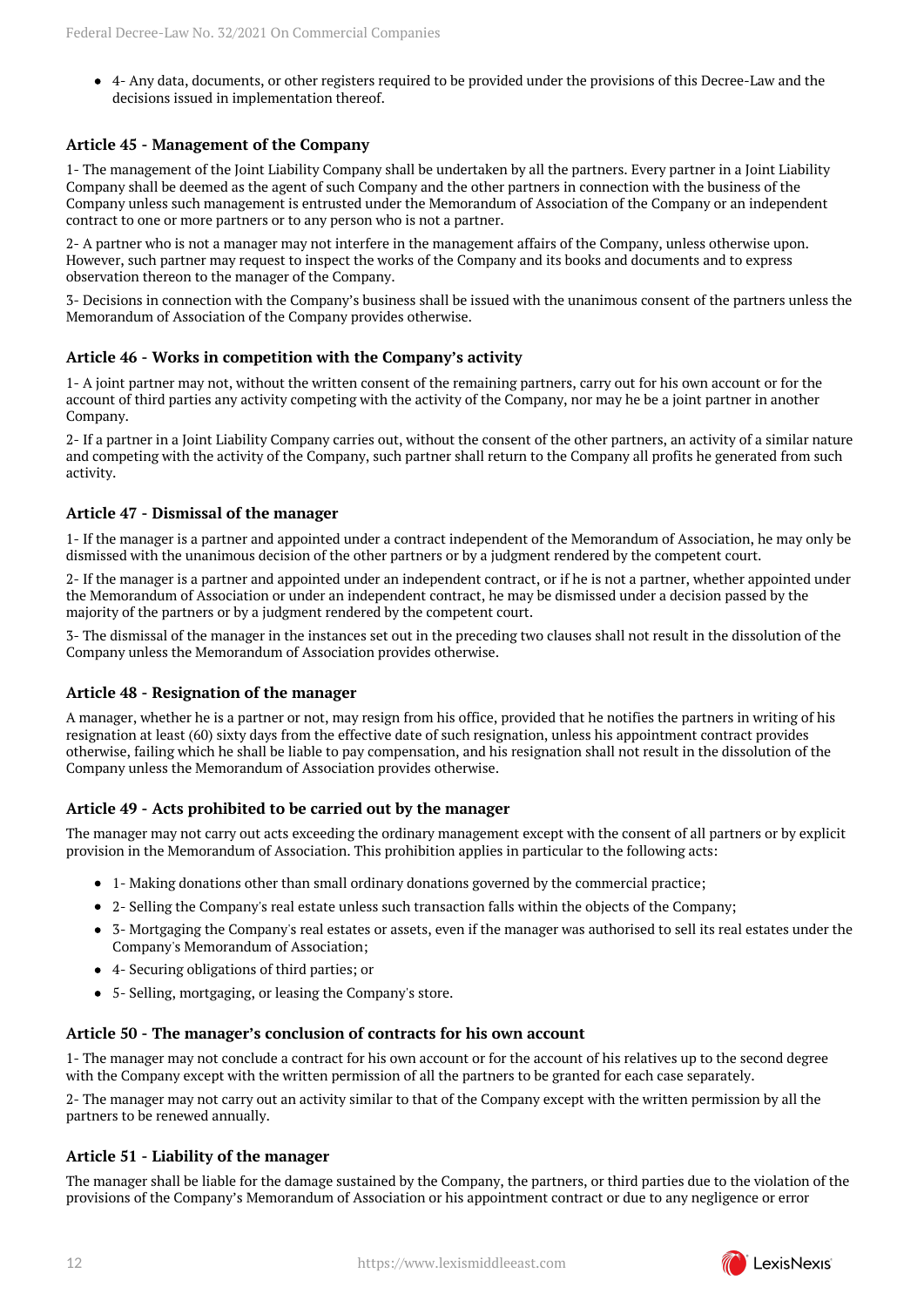committed by the manager upon performance of his job or due to his failure to carry out his work with due care. Any condition to the contrary shall be deemed null and void.

## **Article 52 - Liability of multiple managers**

1- Where there are multiple managers and no particular competence is assigned to each of them, the single manager shall be liable only for the works within the scope of his competencies. If it is stipulated that they shall undertake the management collectively, the decisions are valid only if issued unanimously or by the majority provided for in the Memorandum of Association. However, the Memorandum of Association may stipulate that each manager may carry out the urgent actions of which omission may result in the company's substantial losses or loss of profits.

2- Where there are multiple managers and no particular competence is assigned to each of them in the Memorandum of Association and it is not stipulated that they shall undertake the management collectively, each of them may individually undertake any of the management operations, provided that the remaining managers have the right to object to such operations before they are completed. In such case, the majority votes of the managers shall be the rule, and in the case of a tie, the matter shall be referred to the partners for decision and their decision shall be final.

3- The multiple managers shall exercise due care in their works.

## **Article 53 - Liability of the Company**

The Joint Liability Company shall be liable towards third parties for damages arising from the acts of any partner with the consent of the remaining partners or upon carrying on the usual business of the Company.

#### **Article 54 - Joining partner**

Where a partner joins the Company, he shall be jointly liable with the other partners, and with all his personal assets, for all the Company's former obligations prior to joining the Company, provided that the Company has already disclosed such obligations to that partner. Also, he shall be jointly liable with the other partners for the obligations of the Company after joining it. Any agreement between the partners to the contrary shall not be enforceable against third parties.

#### **Article 55 - Withdrawing partner**

1- Unless the Memorandum of Association of the Company stipulates otherwise, a partner may withdraw from a Joint Liability Company by virtue of written agreement with the remaining partners. In the event of disagreement, the partner may file a lawsuit before the competent court to obtain a withdrawal judgment, provided that the remaining partners be notified thereof by registered mail at least (60) sixty days from the date he set for the withdrawal. The Company shall be entitled to claim any compensation from the withdrawing partner, if justified.

2- The withdrawing partner shall remain jointly liable with the other partners in the Company for the Company's debts and obligations prior to his withdrawal and shall be considered jointly liable therefor with the other partners, with all his personal assets.

3- A partner withdrawing from the Company shall not be discharged from the obligations borne by the Company upon his withdrawal, unless such withdrawal is entered in the Commercial Register and published in two daily newspapers, one of them issued in Arabic, (30) thirty days following the date of the last procedure.

4- If the Company consists of two partners and one of them withdraws therefrom, the other partner may, within (6) six months from the date of entering the withdrawal in the Commercial Register, join one or more new partners to the Company instead of the withdrawing partner; otherwise, the Company shall be deemed dissolved ipso jure.

## **Article 56 - Assignment of shares**

1- Ownership interests in the Joint Liability Company may not be assigned, except with the consent of all partners and subject to the restrictions set out in the Memorandum of Association of the Company. The assignee shall not become a partner in the Company except after registration of the assignment with the Competent Authority and notification of the Registrar thereof.

2- Any agreement providing for the unconditional transfer of the ownership interests shall be deemed null and void. However, a partner may transfer rights related to his ownership interests in the company to third parties, and such agreement shall be enforceable only between its parties.

#### **Article 57 - Rights of the deceased partner**

Unless the partners agree otherwise, the amount payable by the other partners for the ownership interests of the deceased partner shall be a debt payable from the date of dissolution of the Joint Liability Company or from the date of death of the partner, whichever is earlier.

#### **Article 58 - Transactions of the Company upon expiry of its term or completion of its object**

1- The rights and obligations of the partners in a Joint Liability Company shall remain valid if the Company continues upon the expiry of its term or completion of the object for which it was established.

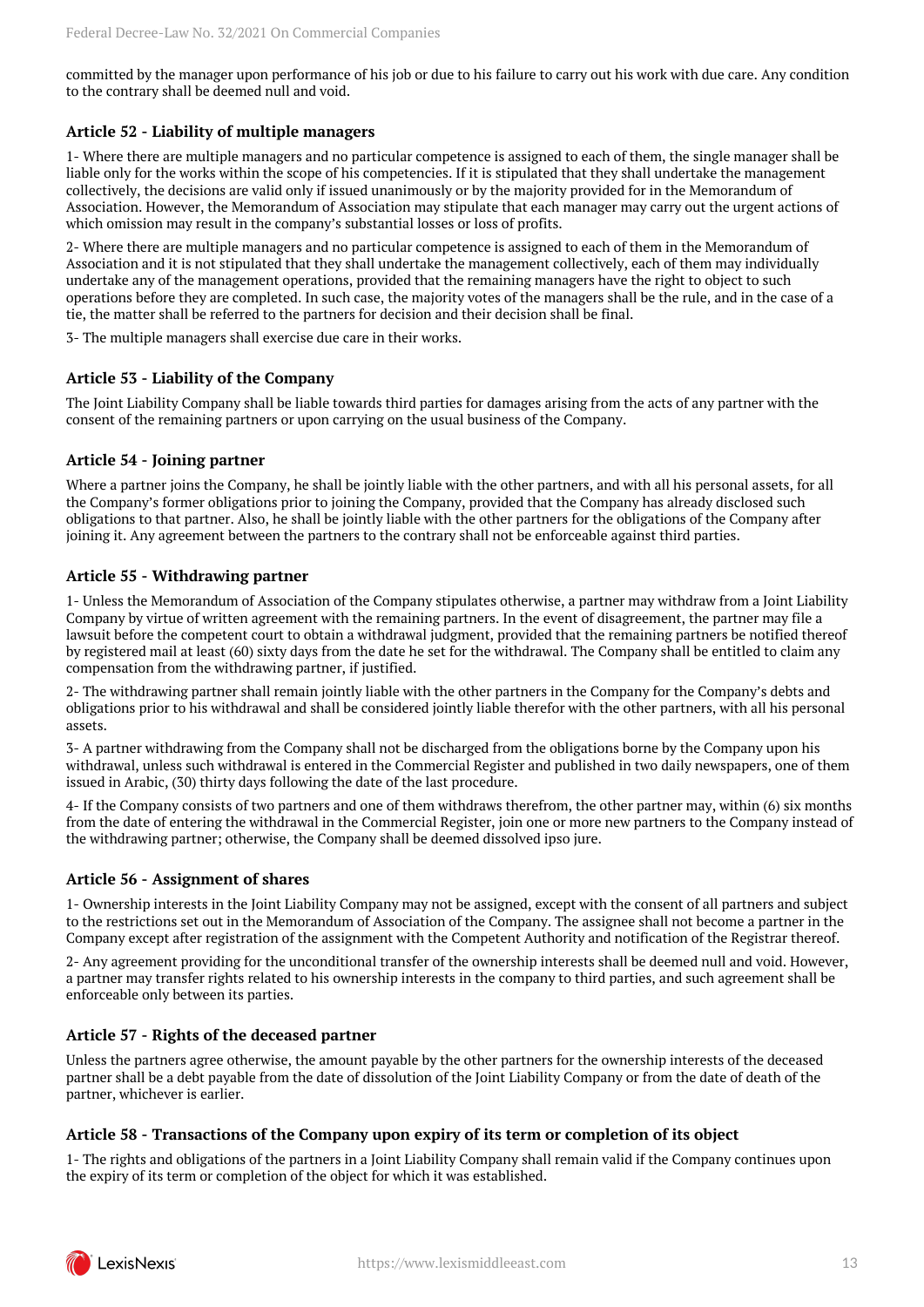2- If a bona fide third party continues to deal with one or more joint partner upon amendment of the Memorandum of Association of the Company or the decision of its dissolution, believing that the Company is still under existence, such partner shall be liable towards third parties prior to the amendment of its Memorandum of Association or the decision of its dissolution. The publication of the notice in at least two local daily newspapers, one of them is issued in Arabic, shall be sufficient notice to the persons who dealt with the Joint Liability Company prior to the date of its dissolution or prior to the notice of the amendment to its Memorandum of Association.

### **Article 59 - Mutual obligations of the Company and the partners**

Without prejudice to the provisions of the Memorandum of Association of the Joint Liability Company, the following shall be taken into consideration:

- 1- The Company's obligation to settle any amounts that the partner has personally paid on behalf of the Company to enable the Company to carry out its usual business or to maintain its assets and activities.
- 2- The partner's obligation to compensate the Company for any benefit he obtained upon performance of any work in connection with the Company or use of its property, name, or trademarks without the consent of the Company.

#### **Article 60 - Execution against the assets of the partner**

Execution may not be conducted against the assets of the partner for the obligations of the Company, unless after obtaining a writ of execution against the Company, serving a payment notice there, and its failure to make such payment. The writ of execution against the Company shall be enforceable towards the partner.

#### **Article 61 - Profits and losses**

1- The profits and losses and the share of each partner in the Company shall be determined at the end of the Company's fiscal year in accordance with the balance sheet and the profit and loss account.

2- Each partner shall be considered a creditor of the Company to the extent of his share in the profits as soon as this share is determined. Any deficit in the capital due to losses shall be made up from the profits of the subsequent years unless there is agreement to the contrary. Save for the foregoing, a partner may not be bound, except with his consent, to make good any deficit, resulting from losses, in his share of the capital of the Company.

## <span id="page-13-0"></span>**Chapter 2 - Limited Partnership Company**

#### **Article 62 - Definition of the Company**

A Limited Partnership Company is a Company which consists of one or more joint partners, having the capacity of traders, who shall be liable, severally and jointly, for the partnership's obligations, and one or more silent partners who shall not be liable for the partnership's obligations except to the extent of their contribution to the partnership's capital. Silent Partners shall not have the capacity of a trader.

#### **Article 63 - Capacity of the silent partner**

Any physical or juristic person may be a silent partner in a Limited Partnership Company.

#### **Article 64 - Name of the Company**

1- The name of a Limited Partnership Company shall consist of the name of one or more of the joint partners with an indication as to its legal form. In addition, the Company may have its own trade name.

2- The name of a silent partner may not be included in the name of the Company. If the name of a silent partner name is added with his knowledge thereof, he shall be deemed as a joint partner vis-à-vis bona fide third parties

#### **Article 65 - Memorandum of Association of the Company**

1- The provisions relating to the Joint Liability Company shall apply to a Limited Partnership Company subject to the following provisions of this Chapter in connection with the silent partner.

2- The Memorandum of Association of a Limited Partnership Company shall include a statement of the names of the joint partners and the silent partners. If such partners are not identified in the Memorandum of Association, the Company shall be deemed as a Joint Liability Company and all the partners shall be deemed as joint partners.

3- The share of a silent partner in a Joint Liability Company may not consist of his work.

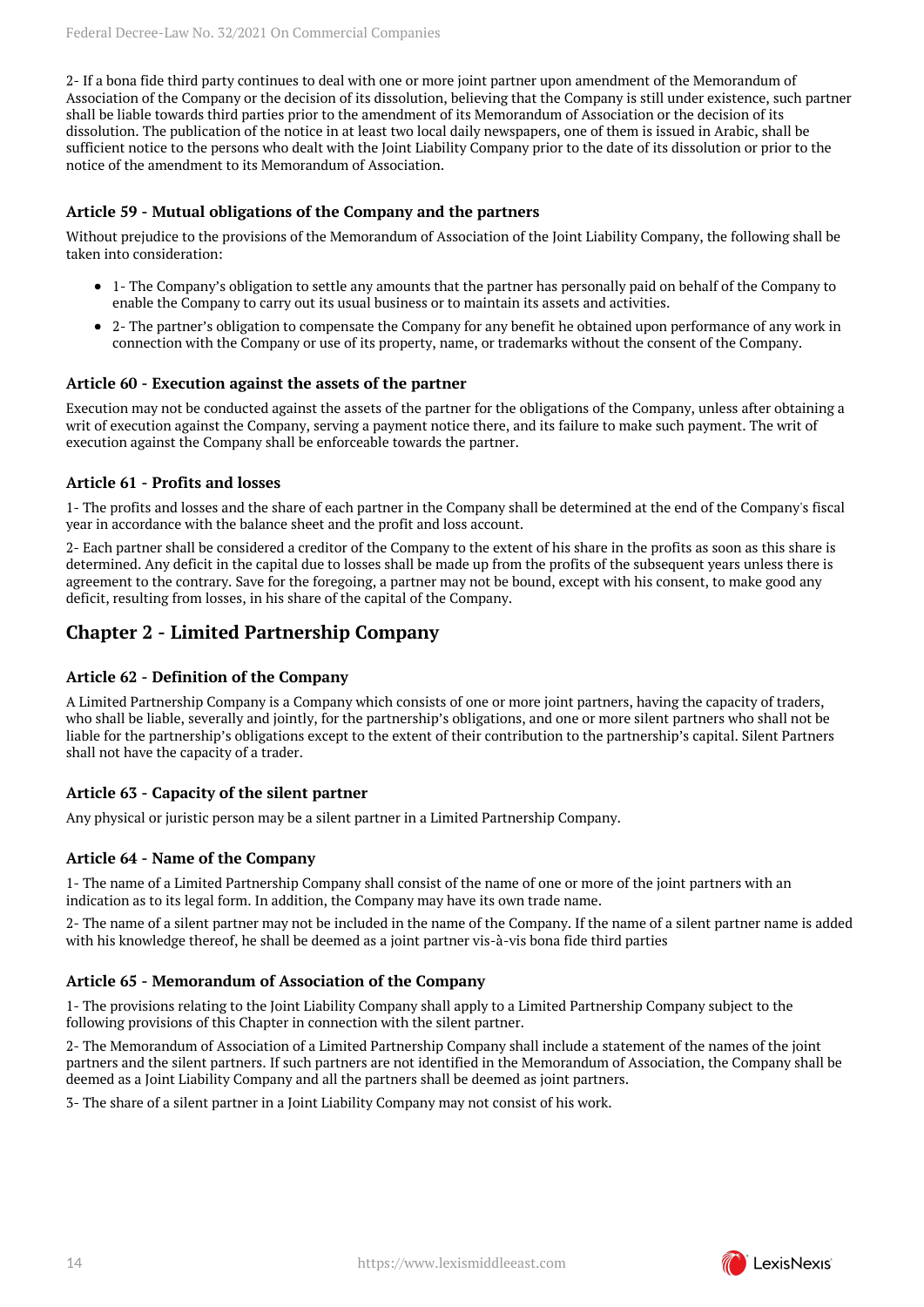## **Article 66 - Management of the Company**

The management of the Company shall be undertaken exclusively by the joint partners. Decisions shall be unanimously passed by the joint partners unless the Memorandum of Association of the Company provides for majority. No change in the nature of the business of the Company or amendment to its Memorandum of Association shall be deemed valid without the consent of all the joint and silent partners.

## **Article 67 - Borrowing by the Company**

1- A silent partner in a Limited Partnership Company shall have all the rights and powers of a partner in a Joint Liability Company and shall be governed by all the conditions, restrictions, and obligations imposed on the partner in the Joint Liability Company.

2- A loan or any other undertaking made by the joint partner in the name of the Company or for its account shall be deemed as the obligation of the Company itself.

## **Article 68 - Rights of the silent partner**

1- A silent partner shall have the same rights as a joint partner in connection with the following:

- a- Lending the Company and concluding transactions therewith, subject to the consent of all the joint partners.
- b- Inspecting and obtaining copies or extracts of the Company's books and registers at all times during the official working hours of the Company.
- c- Obtaining complete and accurate information on all the Company's works and a formal statement thereon.
- $\bullet$  d- Carrying out any of the works set forth in clause (1/a) of this article in person or through other partners or third parties, provided that this does not cause damage to the Company.

2- Upon application of the provisions of this article, a silent partner shall not be deemed participating in the management of a Limited Partnership Company upon conducting any of the Company's internal regulatory activities and shall not be jointly liable for the debts of the Company against a bona fide third party.

## **Article 69 - Management affairs**

1- A silent partner may not interfere in the management affairs related to third parties; however, he may request a copy of the profit and loss account and the balance sheet and verify the contents thereof by inspecting the books and documents of the Company in person or by any person acting on his behalf from the partners or third parties, provided that this does not cause damage to the Company.

2- If a silent partner contravenes the prohibition provided for in clause (1) hereabove, he shall be liable with all his assets for the obligations arising from his acts.

3- A silent partner may be liable with all his assets for all the obligations of the Company if his management acts may lead third parties believe that he is a joint partner. In such event, the provisions concerning the joint partners shall apply to the silent partner.

4- Should a silent partner conduct any of the prohibited management acts under an explicit or implicit authorisation by the joint partners, such partners shall be jointly liable for the obligations that may arise from such acts.

## **Article 70 - Assignment of shares**

A silent partner shall not assign his share in the Company to a third party, in full or in part, without the consent of all the partners or by the majority stipulated in the Memorandum of Association of the Company. The assignee shall not become a partner of the Company except after the registration of such assignment with the Competent Authority and notification of the Registrar thereof.

## <span id="page-14-0"></span>**Title 3 - Limited Liability Company**

## <span id="page-14-1"></span>**Chapter 1 - Incorporation of the Limited Liability Company**

## **Article 71 - Definition of the Company**

1- A Limited Liability Company is a company that consists of a number of physical or juristic persons that is not less than (2) two and not more than (50) fifty, and each of them shall only be liable to the extent of his membership interests in the capital.

2- It is permissible for one physical or juristic person to incorporate and own a Limited Liability Company. The owner of the capital thereof the Company shall only be liable for the obligations thereof to the extent of the capital set out in its Memorandum of Association. The provisions of the Limited Liability Company contained in this Decree-Law shall apply to such person to the extent that does not contradict its nature.

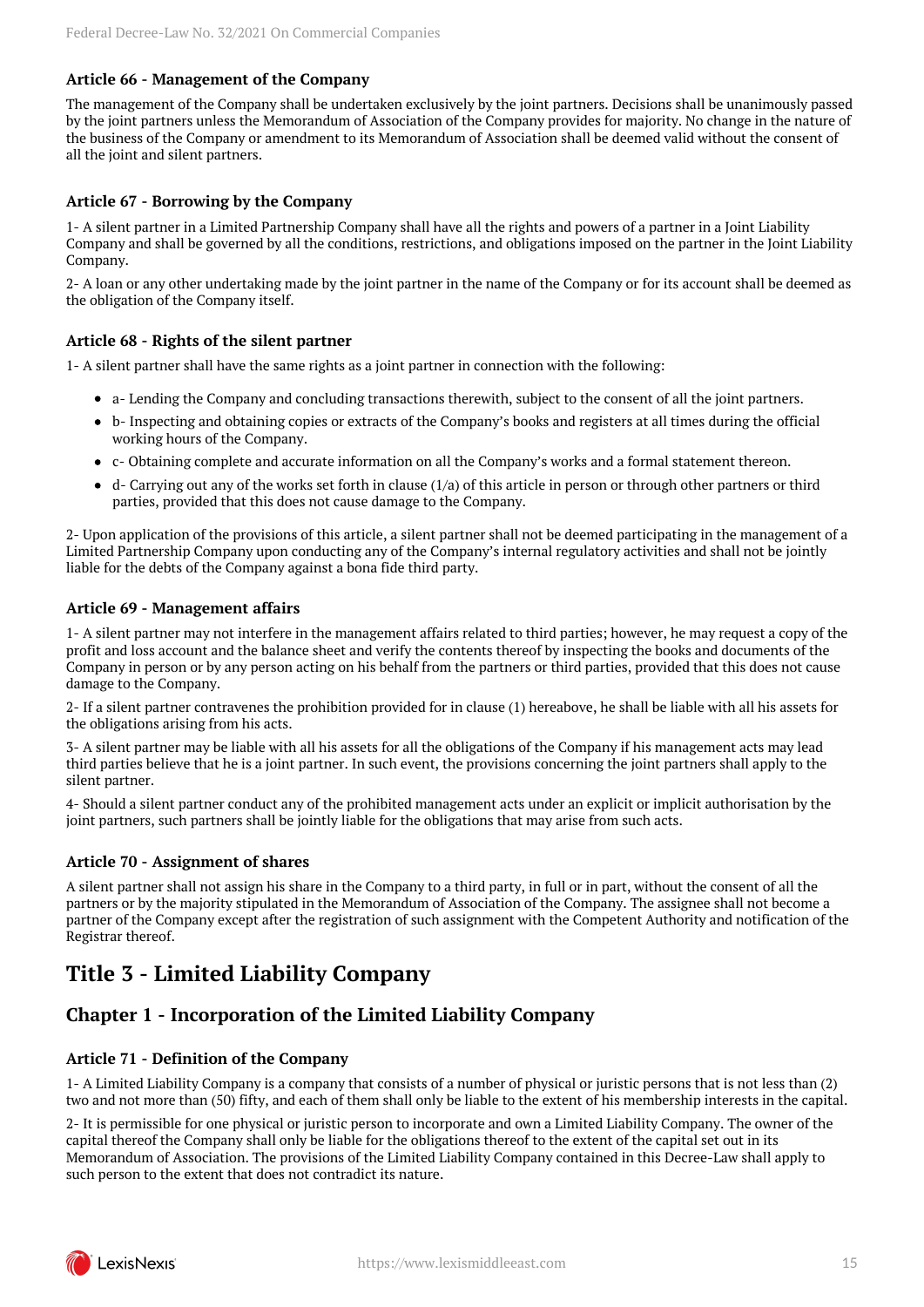## **Article 72 - Name of the Company**

1- A Limited Liability Company shall have a name derived from its object or from the name(s) of one partner or more, provided that it is followed by the expression "Limited Liability Company" or in short "LLC". In the event of a "Sole Proprietorship", the name of the Company shall be accompanied with the name of its owner and followed by the expression "Sole Proprietorship with Limited Liability". Based on the Minister's proposal, the Council of Ministers may issue a decision regarding the procedures for incorporating and managing a sole proprietorship with "limited liability" in accordance with its nature.

2- If the manager - or managers - violates the provision of clause (1) of this article, such manager(s) shall be jointly liable, with their personal assets, for the obligations of the Company, and for compensations, if justified.

#### **Article 73 - Memorandum of Association of the Company and procedures for its incorporation**

1- A Limited Liability Company shall be incorporated as set forth in Articles (42) and (43) of this Decree-Law.

2- The Memorandum of Association shall determine the methods for settling disputes arising from the Company's business, whether between the Company and any of its managers or between the partners thereof.

#### **Article 74 - Register of the partners of the Company**

1- The Company shall prepare at its head office a special register of the partners, including:

- a- Full name, nationality, date of birth and place of residence of every partner and, if the partner is a juristic person, the address of its head office;
- b- Transactions effected on membership interests and the dates of such transactions.

2- The managers of the Company shall be liable for such register and for the correctness of its particulars. The partners and any concerned party may inspect such register.

3- The Company shall dispatch to the Competent Authority and the Registrar in January every year the particulars entered in the register of partners and any changes made therein during the last fiscal year.

#### **Article 75 - Increase of the number of the partners**

1- If, at any time upon the incorporation of the Company, the number of the partners exceeds the maximum limit in Article (71) of this Decree-Law, the manager or managers, as the case may be, shall notify the Competent Authority within (30) thirty days from the date of such increase.

2- Save for the transfer of title to the membership interests of a partner by way of inheritance or court ruling, the Company shall adjust its situation within (3) three months from the date of the notice. The Competent Authority may extend such period to another period of three months, otherwise the Company shall be deemed terminated. The partners shall be severally and jointly liable with their own assets for the debts and obligations of the Company as of the date of increase of the number of the partners.

3- The provisions of clause (2) of this article shall not apply to the partners who prove that they were not aware of such increase or their objection thereto.

#### **Article 76 - Capital of the Company**

1- The Company shall have sufficient capital to achieve the object of its incorporation and the capital shall consist of shares equal in value. Based on the proposal of the Minister in coordination with the competent authorities, the Council of Ministers may issue a decision determining the minimum limit of the capital of the Company.

2- Shares may be in cash and/ or in kind and shall be paid in full at the time of incorporation.

3- The shares in cash shall be deposited with a bank operating in the State. The bank may not pay such shares other than to the managers of the Company after providing evidence as to the Company's registration with the Competent Authority and within the limits prescribed in the manager's appointment contract.

#### **Article 77 - Indivisibility of the partner's membership interests**

The membership interests in the Limited Liability Company shall be indivisible. If a membership interest is owned by several persons without appointing their representative before the Company, the partner whose name appears first in the Memorandum of Association shall be the representative of such partners. The Company may set a time limit for the selection and shall have the right after the expiry of the time limit, to sell the membership interests to the account of its owners, in which case the partners shall have the pre-emptive right to purchase them

Unless agreed otherwise, if the pre-emptive right is used by more than one partner, the membership interests shall be divided among them pro rata to their respective shares in the capital.

#### **Article 78 - Valuation of contributions in kind**

1- Partners in a Limited Liability Company may provide in-kind contributions in the Company as their share.

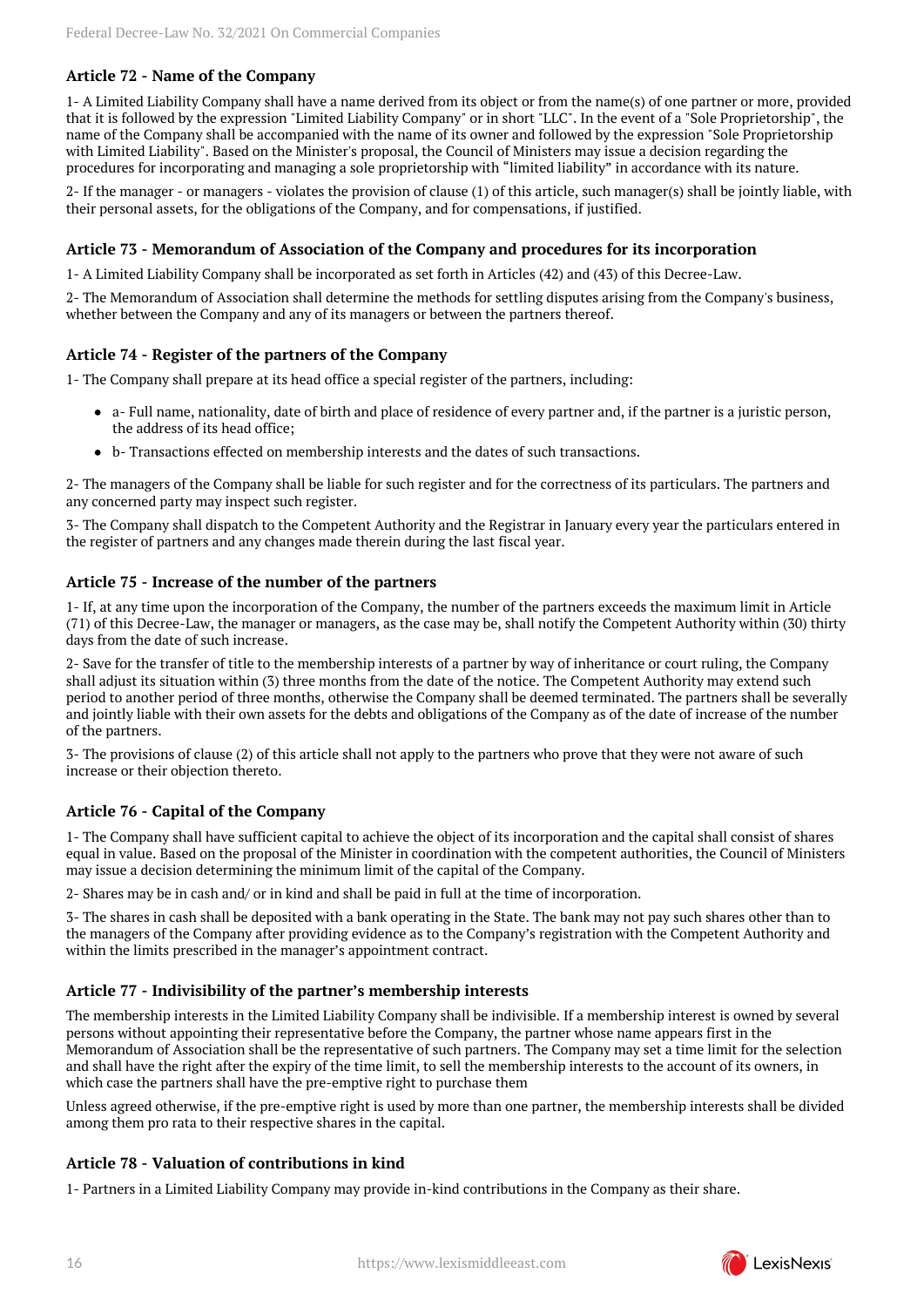2- The contribution in kind shall be evaluated at the expense of the person who made it, by one or more financial consultants approved by the Authority and elected by the Competent Authority, failing which the valuation shall be deemed void.

3- The Competent Authority may discuss and object to the evaluation report and appoint another appraiser, as required, at the expense of the partners providing such contributions.

4- Notwithstanding the provisions of clause (2) of this article, the partners may agree on the value of the contribution in kind. In such event, such value shall be approved by the Competent Authority. The partner providing such contribution shall be liable towards third parties for the correct valuation thereof in the Memorandum of Association. If, however, the contributions in kind are overestimated, the partner providing the contribution shall pay the difference in cash to the Company.

#### **Article 79 - Assignment or mortgage of the share of a partner in the Company**

1- A partner may assign or mortgage his membership interests in the Company to another partner or to a third party. Such assignment or mortgage shall be made in accordance with the terms of the Memorandum of Association of the Company under an official document, in accordance with the provisions of this Decree-Law. Such assignment or mortgage shall not be enforceable towards the Company or third parties except after the date of its entry in the Commercial Register with the Competent Authority.

2- The Company shall not reject then entry of such assignment or mortgage in the register unless the assignment or mortgage violates the provisions of the Memorandum of Association or this Decree-Law.

#### **Article 80 - Procedures for the assignment of a partner's membership interests in the Company**

1- If a partner wishes to assign all or some of his membership interests to a person other than a partner, with or without consideration, he shall notify the other partners through the manager of the Company of the assignee or the purchaser and the terms of the assignment or sale. The manager shall notify the partners as soon as he receives the notice.

2- Every partner may request to purchase the membership interests set forth in clause (1) of this article within (30) thirty days from the date of notifying the manager of the agreed-upon price. In the event of dispute on the price, such membership interests shall be evaluated by one or more experts with technical and financial experience in the subject matter of the membership interest, nominated by the Competent Authority upon request by the applicant for pre-emption and at his expenses.

3- If the pre-emptive right is exercised by more than one partner, the membership interest(s) offered for sale shall be divided among such partners pro rata to their respective share in the capital, subject to the provisions of Article (76) of this Decree-Law.

4- If the time limit set forth in clause (2) of this article lapses without exercise of the pre-emptive right by a partner, the relevant partner shall be free to dispose of his membership interest.

#### **Article 81 - Execution against a partner's membership interests in the Company**

If a partner's creditor commences the execution procedures against the membership interest proceeds of its debtor, the creditor may agree with the debtor and the Company to the method and the terms of the sale. Otherwise, the membership interest shall be offered for sale in public auction, upon a request submitted to the competent court. One or more partners may recover the sold membership interest at the same terms awarded at the auction, within (15) fifteen days from the date on which the auction is awarded. These provisions shall apply in the event of bankruptcy of a partner.

#### **Article 82 - Liability of a partner for any profit or benefit to the Company**

A partner in a limited liability Company shall be liable towards the Company for any of its properties held by such partner as a trustee or any profits or benefit made through the business or activities of the Company, or by his use of the property, name, or commercial relationships of the Company.

## <span id="page-16-0"></span>**Chapter 2 - Management of the Company**

#### **Article 83 - Managers of the Company**

1- The management of a Limited Liability Company shall be undertaken by one or more managers as determined by the partners in the Memorandum of Association. Such managers shall be elected from among the partners or third parties. If the managers are not appointed in the Memorandum of Association of the Company or under an independent contract, the General Assembly of Partners shall appoint such managers. If there is more than one manager, the partners may appoint a board of managers. Such board shall have such powers and functions set out in the Memorandum of Association.

2- Unless the contract appointing the manager of the Company or its Memorandum of Association or Statute provides for the powers granted to the manager, such manager shall be authorised to exercise full powers to manage the Company and his acts shall be binding on the Company, provided that the capacity of manager is stated upon doing such acts.

## **Article 84 - Liability of the managers of the Company**

1- Every partner in a Limited Liability Company shall be liable towards the Company, the partners and the third parties for any fraudulent acts by such manager and shall also be liable for any losses or expenses incurred due to abuse of power or

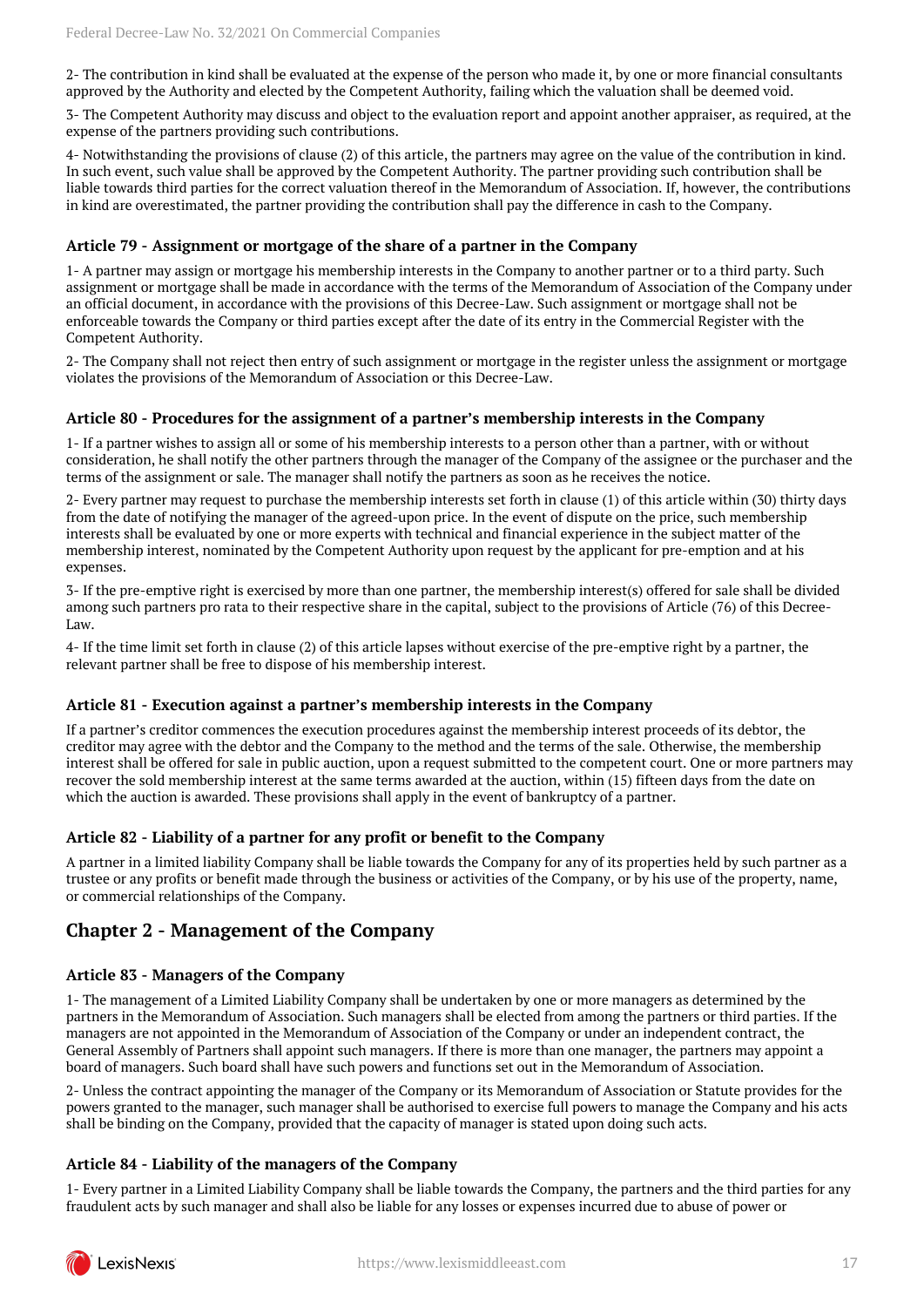contravention of the provisions of any applicable law, the Memorandum of Association of the Company or the contract appointing the manager or for any gross error by the manager. Any provision in the Memorandum of Association or the contract appointing the manager in conflict with the provisions of this clause shall be deemed null and void.

2- Subject to the provisions of the Limited Liability Company in accordance with this Decree-Law, the provisions applicable to the Board Members of Joint Stock Companies as set forth in this Decree-Law shall apply to the managers of Limited Liability Companies.

#### **Article 85 - Vacancy of the office of the manager**

1- Unless the Memorandum of Association of the Company or the contract appointing the manager provides otherwise, the manager shall be dismissed by decision of the general assembly, whether the manager is a partner or not. The Court may dismiss the manager at the request made by one or more partners in the Company if the court deems that such dismissal is justified.

<span id="page-17-0"></span>2- The manager may file a written resignation to the general assembly, with a copy to the Competent Authority. The General Assembly shall decide in such resignation within (40) thirty<sup>[\[1 p.63\]](#page-62-1)</sup> days from the date of submission, otherwise his resignation shall be effective upon the expiry of this period, unless the Memorandum of Association of the Company or the contract appointing the manager provides otherwise.

3- The Company shall notify the Competent Authority of the termination of services of the manager within no later than (30) thirty days from the date of the termination of service. The Company shall appoint another manager during such period.

4- If the term of membership of the Company's board of managers expires, and the board of managers has not been reformed, the board of managers shall continue to run the company's business for a period not exceeding (6) six months from the date of expiry of the aforementioned periods, and the general assembly shall immediately after the expiry of the period of (6) six months, form the board of managers, otherwise the Competent Authority may, in coordination with the authorities concerned with the activity - if any - after the expiry of that period, appoint a board of managers from among the partners, for a period not exceeding one year, during which a general assembly shall be called to convene to elect members of the board of managers.

#### **Article 86 - Conduct of competitive acts by the Company's manager**

The Manager may not, without the consent of the general assembly of the Company, undertake the management of a competing Company or a Company with objects similar to those of the Company or conduct, for his own account or for the account of third parties, deals in a in competitive trade or similar to the activity of the Company, otherwise the manager may be dismissed and required to pay compensation.

### **Article 87 - Responsibility for preparing the accounts**

The manager of the Company shall prepare the annual balance sheet and the profit and loss account, and he shall also prepare an annual report on the affairs and financial position of the Company and express his recommendations on the distribution of the profits to the general assembly, within three months from the end of the fiscal year.

## **Article 88 - Appointment of a Supervisory Board**

1- If the number of the partners is over (15) fifteen, the partners shall appoint a Supervisory Board consisting of at least three partners for (3) three years starting as of the date of issuance of the appointment decision. The general assembly may re-elect such partners upon the expiry of such period or elect other partners in their place. The members of the Supervisory Board may be dismissed at any time for an acceptable reason.

2- The managers may not vote on the election or dismissal of the members of the Supervisory Board.

## **Article 89 - Powers of the Supervisory Board**

The Supervisory Board may examine the books and documents of the Company and request the managers at any time to provide a report of their management. Such Board shall control the balance sheet, the annual report, and the distribution of the profits. The Board shall present its report in this regard to the general assembly of the Company at least 5 (five) days prior to the date of its convening.

#### **Article 90 - Liability of the members of the Supervisory Board**

The members of the Supervisory Board shall not be held liable for the acts of the managers or the results of such acts unless such members were aware of the errors committed and omitted to state such errors in their report presented to the general assembly of partners.

#### **Article 91 - Rights of partners who are not managers**

The partners who are not managers in the Limited Liability Company with no Supervisory Board, shall have all the rights associated with the description of the partners as provided by this Decree-Law or the Memorandum of Association. Any agreement to the contrary shall be deemed null and void.

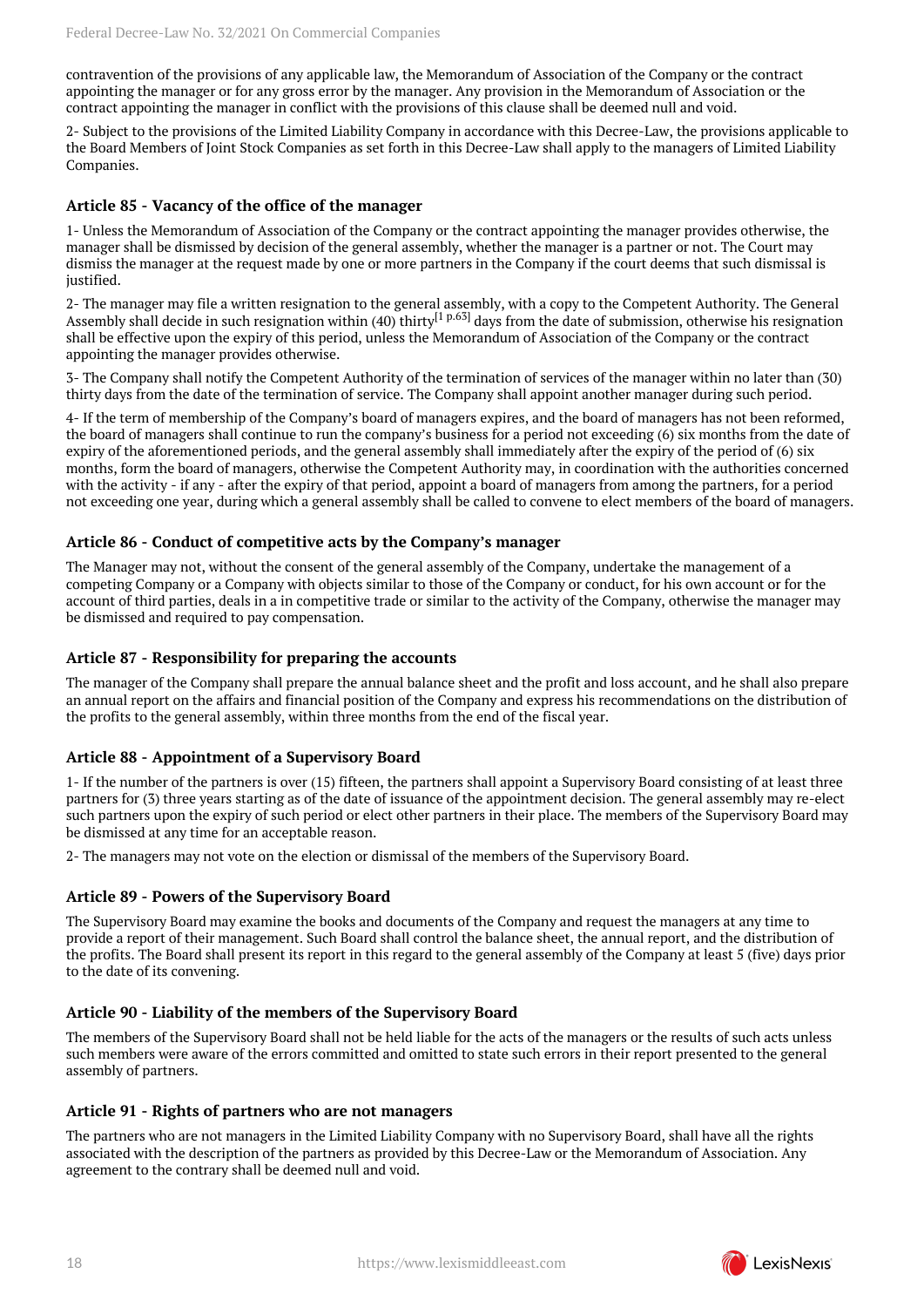## <span id="page-18-0"></span>**Chapter 3 - General Assembly**

#### **Article 92 - Formation of the general assembly and its invitation to convene**

1- The Limited Liability Company shall have a general assembly consisting of all the partners. The general assembly shall be convened by an invitation from the manager or the board of managers at least once per year within the four months following the end of the fiscal year of the Company. The general assembly shall be convened at the time and place set out in the letter of invitation to convene.

2- The manager or authorised manager shall invite the general assembly to convene upon the request of one or more partners holding at least (10%) of the Company's capital.

#### **Article 93 - Notification of the general assembly's invitation to convene**

1- With the exception of the general assembly adjourned due to absence of quorum in accordance with the provisions of Article (96) of this Decree-Law, the invitation to convene the General Assembly shall be made in accordance with the terms and conditions stipulated by a decision issued by the Minister in this regard, taking into account the following:

- a- The invitation of the general assembly to convene shall be notified no less than (21) twenty-one days before the date set for the meeting.
- b- The invitation to convene shall be announced in accordance with the method of notification issued by a decision of the Minister.
- c- The partners shall be notified by registered letters or through the modern technology means stipulated in the Company's Memorandum of Association.
- d- The Competent Authority shall be furnished with a copy of the invitation of the general assembly to convene before  $\bullet$ its notification.

2- The invitation shall include the agenda, place, date, and time of the first meeting, and of the second meeting in the case of absence of the legal quorum required for the validity of the first meeting, as well as those entitled to attend the meeting of the general assembly, their right to delegate whomever they choose from among the partners other than the managing partners, or from third parties, under a special power of attorney drafted in writing, and to discuss topics on the general assembly's agenda and address questions to the manager or the board of managers and the auditor, along with the legal quorum required for the validity of both the general assembly meetings and the decisions issued therein.

3- The general assembly meetings may be held by means of modern technology for remote attendance and the partner may participate in their deliberations and vote on its decisions, in accordance with the controls laid down by the Minister in this regard.

## **Article 94 - Powers of the annual general assembly**

The annual general assembly of a Limited Liability Company shall include the consideration and decision-making in respect of the following issues:

- 1- The managers' report regarding the activity and the financial position of the Company during the ended fiscal year, the auditor's report and the Supervisory Board's report;
- 2- The balance sheet and the account of profits and losses and the approval thereof;
- 3- The profits to be distributed among the partners;
- 4- The appointment of the managers and determination of their remuneration;
- 5- The appointment of the members of the board of managers (if any);
- 6- The appointment of the members of the Supervisory Board (if any);
- 7- The appointment of the members of the Internal Sharia Control Committee and the Sharia Controller if the Company conducts its activity in accordance with the provisions of the Islamic Sharia;
- 8- The appointment of the auditor(s) and determination of his/their remuneration; and
- 9- Any other matters within the powers of the general assembly in accordance with the provisions of this Decree-Law or the Memorandum of Association of the Company.

#### **Article 95 - Attendance of the general assembly meeting**

Irrespective of the number of the membership interests held by him, every partner shall have the right to attend the general assembly in person and may delegate another partner who is not a manager or any other party that the Memorandum of Association permits to be appointed to represent a partner at the general assembly to do so. Every partner shall have a number of votes equal to the number of the membership interests he holds or represents.

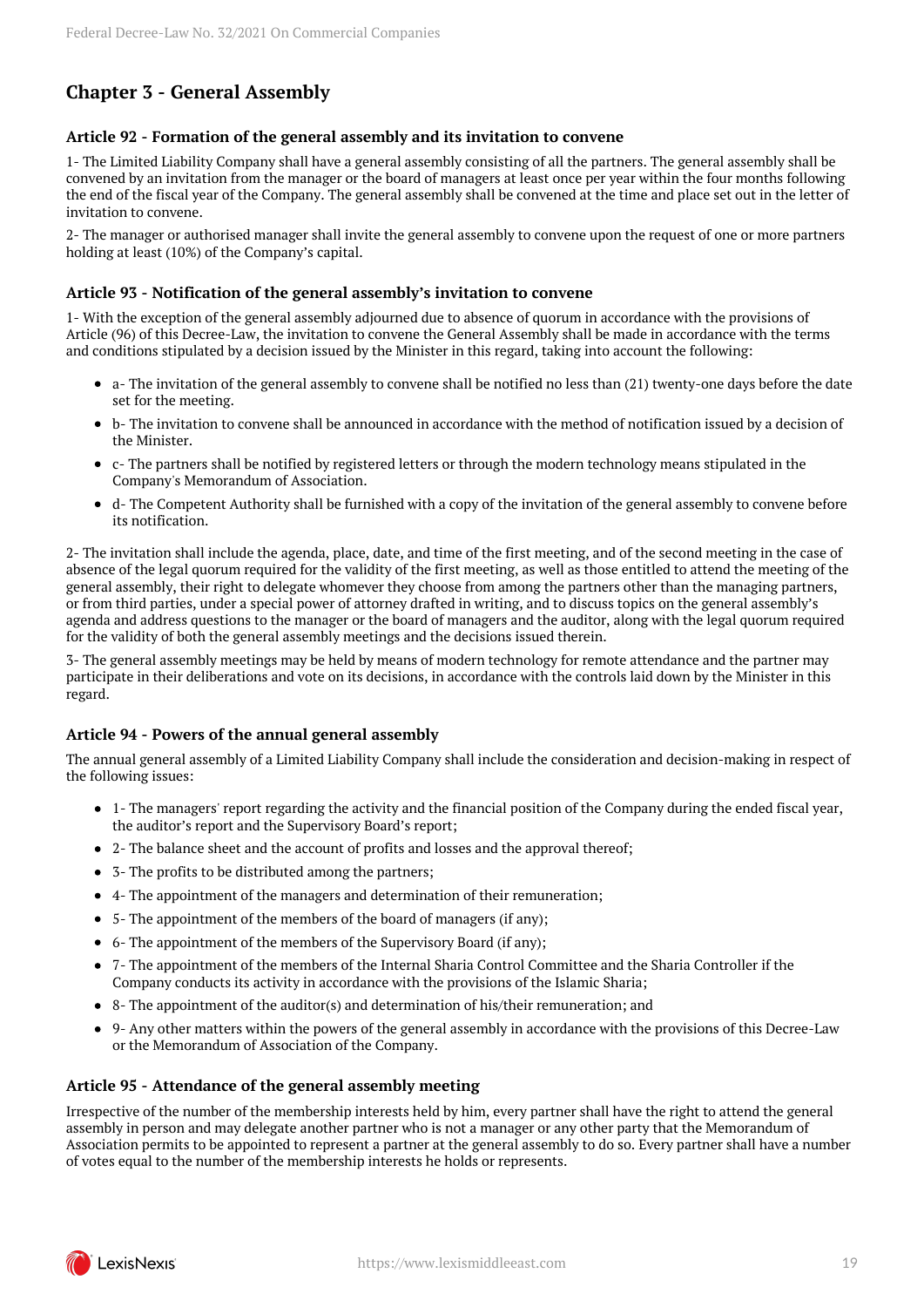## **Article 96 - Legal quorum for convening the general assembly and voting on its decisions**

1- Unless the Company's Memorandum of Association provides for a higher percentage, the general assembly's meeting shall not be deemed valid unless attended by a number of partners holding at least (50%) of the shares in the Company's capital, subject to the text of Article (95) of this Decree-Law.

2- If the quorum is not present at the first meeting as indicated in clause (1) of this article, the general assembly shall be invited for a second meeting to be held after a period of no less than (5) five days and not more than (15) fifteen days from the date of the first meeting. The second meeting shall be deemed valid irrespective of the number of the partners present, unless the Memorandum of Association stipulates that a specified percentage of the capital shares shall be present.

3- Subject to the provisions of this Decree-Law, the decisions of the general assembly shall not be valid unless they are passed by the majority of membership interests represented at the meeting, unless the Memorandum of Association provides for a higher majority.

## **Article 97 - Listing a new topic on the agenda of the general assembly**

The general assembly may not discuss any topics other than those listed on the agenda, unless serious issues that require consideration are found during the meeting. If, at the beginning of the meeting, a partner demands to list a certain issue in the agenda, the managers shall respond to this request, failing which such partner may refer to the general assembly.

## **Article 98 - Discussion of the topics listed on the agenda of the general assembly**

Every partner may discuss the topics listed on the agenda. The managers shall be bound to respond to the questions by the partners to the extent not to cause damage to the interests of the Company. If a partner sees that the reply to his question is not adequate, such partner may appeal to the general assembly. The decision by the general assembly shall be enforceable.

#### **Article 99 - Voting to discharge a managing partner**

A managing partner may not vote on the decisions to discharge him from liability for the Company's management.

#### **Article 100 - Register of the meetings of the general assembly**

Minutes of a compendium of the discussions of the general assembly shall be drawn, and the minutes and decisions shall be recorded in a special register to be kept at the head office of the Company. Any partner may inspect the minutes in person or by proxy and may also inspect the balance sheet, the profit and loss account and the annual report.

#### **Article 101 - Amendment to the Memorandum of Association of the Company and the increase or decrease of its capital**

1- With the exception of the provisions of Article (85) of this Decree-Law, it is not permissible to amend the Memorandum of Association of the Company nor to increase or decrease its capital except with the approval of a number of partners representing at least three quarters of the shares represented in the meeting of the general assembly, and the percentage of such increase or decrease shall be pro rata to the percentage of partners' shares in the Company. In all cases, the financial obligations of the partners may not be increased other than by their unanimous consent.

2- If the increase in the Company's capital is necessary to save the Company from liquidation or to pay debts owed thereby to others according to the report of the Company's financial manager or his representative, and the said Company does not have sufficient liquidity to pay off such debts and the percentage stipulated in clause (1) of this article is not present, any partner shall have the right to resort to justice so as to obtain a summary judgment to increase the capital to the extent necessary to save the Company or pay off its debts. In the event that a partner is unable to pay his obligations arising from the increase, any other partner shall have the right to pay them on his behalf, and in this case, he shall be allocated a number of shares in the Company equivalent to the amount he paid for himself and for the said partner.

## **Article 102 - Auditor of the Company**

A Limited Liability Company shall have one or more auditors to be elected by the General Assembly of the partners every year and, other than as provided by Article (246) of this Decree-Law, the provisions concerning the auditors in Public Joint Stock Companies shall apply to the auditor of a Limited Liability Company. The expression "Competent Authority" shall substitute the term "Authority" wherever it appears.

#### **Article 103 - The statutory reserve**

A Limited Liability Company shall set aside every year (5%) from its net profits to form a statutory reserve. The partners may decide to stop such deduction if the reserve reaches half the capital.

#### **Article 104 - Application of the provisions of the Joint Stock Companies**

1- For all that is not specifically provided for in this Decree-Law, the provisions concerning Joint Stock Companies shall apply to the Limited Liability Company that are consistent with their nature. The expression "Competent Authority" shall substitute the term "Authority" wherever it appears.

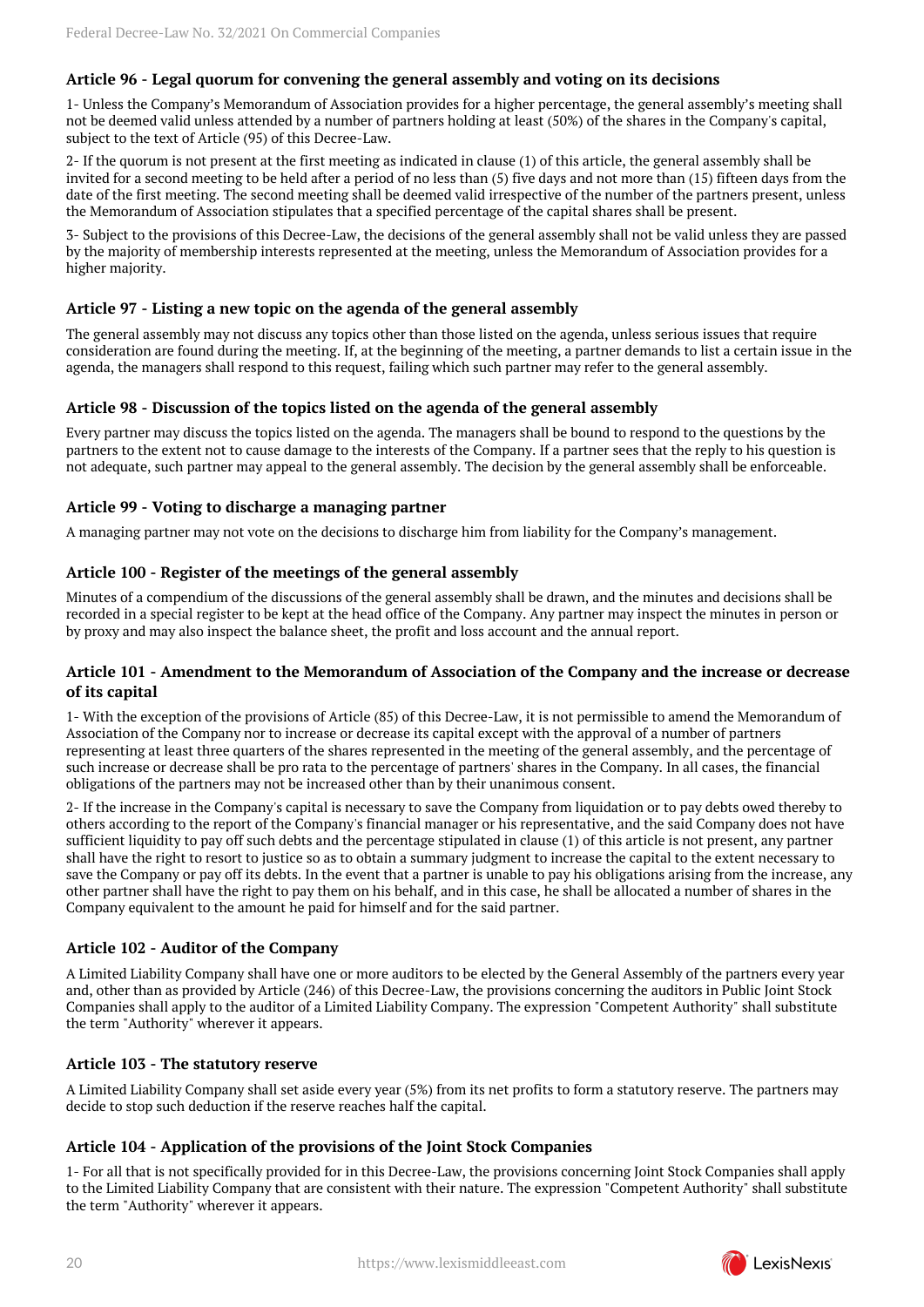2- The Council of Ministers, based on the proposal of the Minister, shall issue a decision that includes the provisions to be applied to Limited Liability Companies in cases where the provisions of the Joint Stock Company are not consistent with the nature of the Limited Liability Company and provided that they do not contravene or contradict the provisions of this Decree-Law, so long as the decision defines the related parties and transactions in respect of Limited Liability Companies.

## <span id="page-20-0"></span>**Title 4 - Public Joint Stock Companies**

## <span id="page-20-1"></span>**Chapter 1 - Definition and Incorporation of the Public Joint Stock Company**

## **Article 105 - Definition of the Company**

A Public Joint Stock Company is a Company whose capital is divided into equal and negotiable shares. The founders shall subscribe to part of such shares while the other shares shall be offered for Public Subscription. The shareholder shall be liable only to the extent of his share in the capital of the Company.

The Council of Ministers, based on the proposal of the Minister and after coordination with the local authority, may issue a decision regarding the minimum and maximum percentage that the founders shall subscribe to.

## **Article 106 - Name of the Company**

Every Public Joint Stock Company shall have a trade name and may not carry the name of a physical person unless the company's object is to invest in a patent registered in the name of such person or if the Company owns a trade name or has obtained the right to use such name. In all cases, the expression "Public Joint Stock Company" shall be added to the name of the Company.

### **Article 107 - Number of founders**

1- Five or more persons may incorporate a Public Joint Stock Company.

2- The Federal Government, the Local Government and any Company or entity fully owned by the Federal Government or Local Government may be a shareholder in a Public Joint Stock Company or incorporate by itself a Public Joint Stock Company, and may also join, in contribution to the capital, a number less than the number provided by clause (1) of this article.

3- The conversion of any Company into a Public Joint Stock Company shall be exempt from the minimum limit stated in clause (1) of this article.

## **Article 108 - Term of the Company**

The term of the Company shall be determined in its Memorandum of Association and Statute. By virtue of a Special Decision, such term may be extended or shortened if the object of the Company so requires.

## **Article 109 - The founder**

1- A founder is any person who signs the Memorandum of Association of the Company and owns in cash a percentage of its capital or provided contributions in kind at the time of its incorporation, subject to the provisions of this Decree-Law.

2- The founder shall be liable to any damages suffered by the Company or third parties due to the violation of the incorporation rules and procedures. The founders shall be jointly liable for their obligations. Any person delegated to undertake the incorporation of the Company shall be liable in person if he does not state the name of the principal or if it is established that the authorisation letter is invalid.

## **Article 110 - Memorandum of Association and Statute of the Company**

1- The founders shall draft the Memorandum of Association and Statute of the Company, including the following particulars:

- a- The name and the head office of the Company;
- b- The object for which the Company is incorporated;
- c- The full name, nationality, date of birth, place of residence and address of each founder;
- d- The amount of the capital and the number of the shares, the nominal value per share, and the amount paid from the value of each share;
- e- An undertaking by the founders to procure to complete the incorporation procedures;
- f- An estimate statement of the amount of expenses, charges, and costs expected to be spent on the incorporation process, and payable by the Company due to its incorporation;
- g- A statement of the contributions in kind, the name of the provider thereof, their initial value, the conditions of such provision and the mortgage and preferential rights attached thereto, if any.

2- The Memorandum of Association and Statute of the Company shall be compliant with this Decree-Law and the decisions issued in implementation thereof and shall include the provisions, competencies, and powers of the board of directors and the

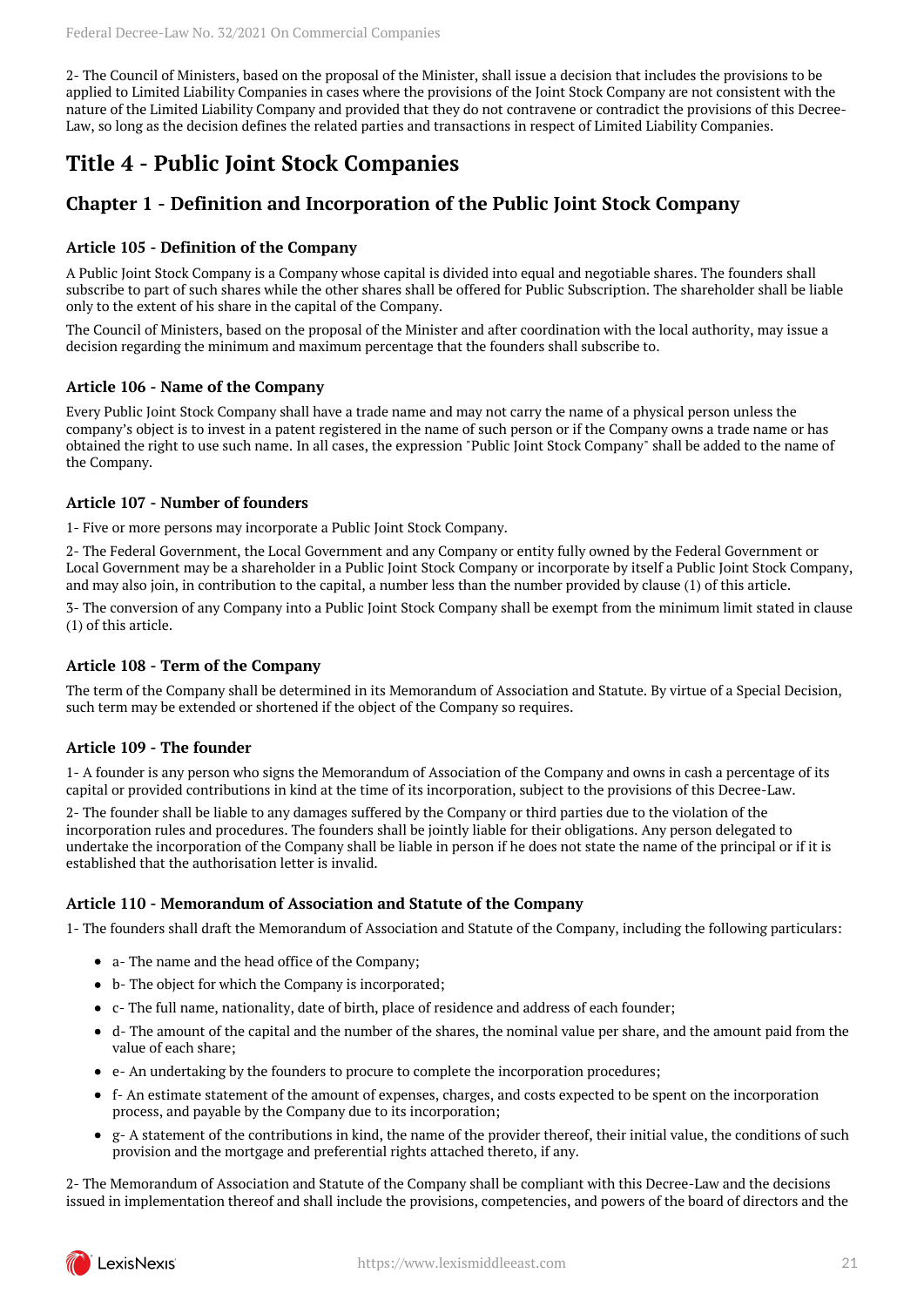general assembly of the Company. The Authority may issue the form of the Memorandum of Association and Statute of the Company and the companies shall comply with such form.

### **Article 111 - Shareholders' compliance with the Company's Statute**

1- Subject to the provisions of this Decree-Law, the Statute of the Company shall, upon its registration in the Commercial Register with the Competent Authority, be binding on all its shareholders.

2- Any amount payable by a shareholder to the Company in accordance with the provisions of the Statute shall be considered a debt due by such shareholder to the Company.

#### **Article 112 - Founders Committee**

1- The founders shall form from among them a committee consisting of at least three members to be called the "Founders Committee", to carry out the procedures for incorporating the Company. Said committee shall be liable for the validity, accuracy, and completion of all documents, studies, and reports submitted to the concerned authorities.

2- The Founders Committee may delegate one of its members or a third party to follow up and complete the incorporation procedures with the Authority and the Competent Authority according to the controls laid down by the Authority in this respect.

3- The Founders Committee shall appoint a financial consultant, a legal consultant, and an auditor for subscription.

#### **Article 113 - Incorporation procedures before the Competent Authority**

1- The Founders Committee shall submit the application for incorporation to the Competent Authority, together with the Memorandum of Association and Statute of the Company, the economic feasibility of the project to be established by the Company, the timetable proposed for implementing such project, and any other documents required by the Competent Authority.

2- The Competent Authority shall consider the application for incorporation and notify the Authority of the application for incorporation and its attachments.

#### **Article 114 - Incorporation procedures before the Authority**

1- The Authority shall review the Memorandum of Association and Statute of the Company, the economic feasibility of the project to be established by the Company, the timetable proposed for implementing such project, the prospectus, and any approvals by the competent authorities in connection with the application, according to the applicable requirements of the Authority.

2- The Authority shall notify the Founders Committee of its observations on the application for incorporation and its documents within (10) ten Working Days from the date of submitting the complete application or from the date on which the assessor appointed by the Authority presents his final report on the valuation of the contributions in kind, if any. The Founders Committee shall complete any deficiency or make such amendments as the Authority may deem necessary to complete the application for incorporation, within (15) fifteen Working Days from the date of the notice, failing which the Authority may consider this as waiver of the application for incorporation.

3- The Authority shall send a copy of the application and its documents to the Competent Authority within 10 (ten) Working Days from the date of completing the application for consideration. Then, the Authority shall meet with the Competent Authority within 10 (ten) Working Days from the date of sending the application to the Authority. If the Competent Authority has any observations thereon, the Authority shall notify the Founders Committee thereof and complete the deficiency or make such amendments as the Competent Authority may require the completion of the application for incorporation within 10 (ten) Working Days from the date of notifying the Founders Committee, failing which the Authority may consider this as waiver of the application for incorporation. The Authority shall ensure that the application and all the documents and observations are complete. The amended copy shall be sent to the Competent Authority.

4- If the joint committee rejects the application for incorporation or if the period stated in clause (3) of this article lapses without a decision on the application, then the Founders Committee may file an appeal before the competent Federal Court against the rejection decision within (30) thirty days from the date of its notification of the rejection decision, or from the expiry date of that period in the absence of a decision approving the incorporation of the Company.

#### **Article 115 - Authentication of the Memorandum of Association**

The Founders Committee shall authenticate the Memorandum of Association in accordance with the provisions of this Decree-Law and provide the Authority with a copy thereof and a copy of the decision issued by the Competent Authority concerning the initial approval of the licence and a certificate issued by a bank licensed to operate in the State, confirming that the founders have paid the amounts payable, prior to the approval of the prospectus by the Authority.

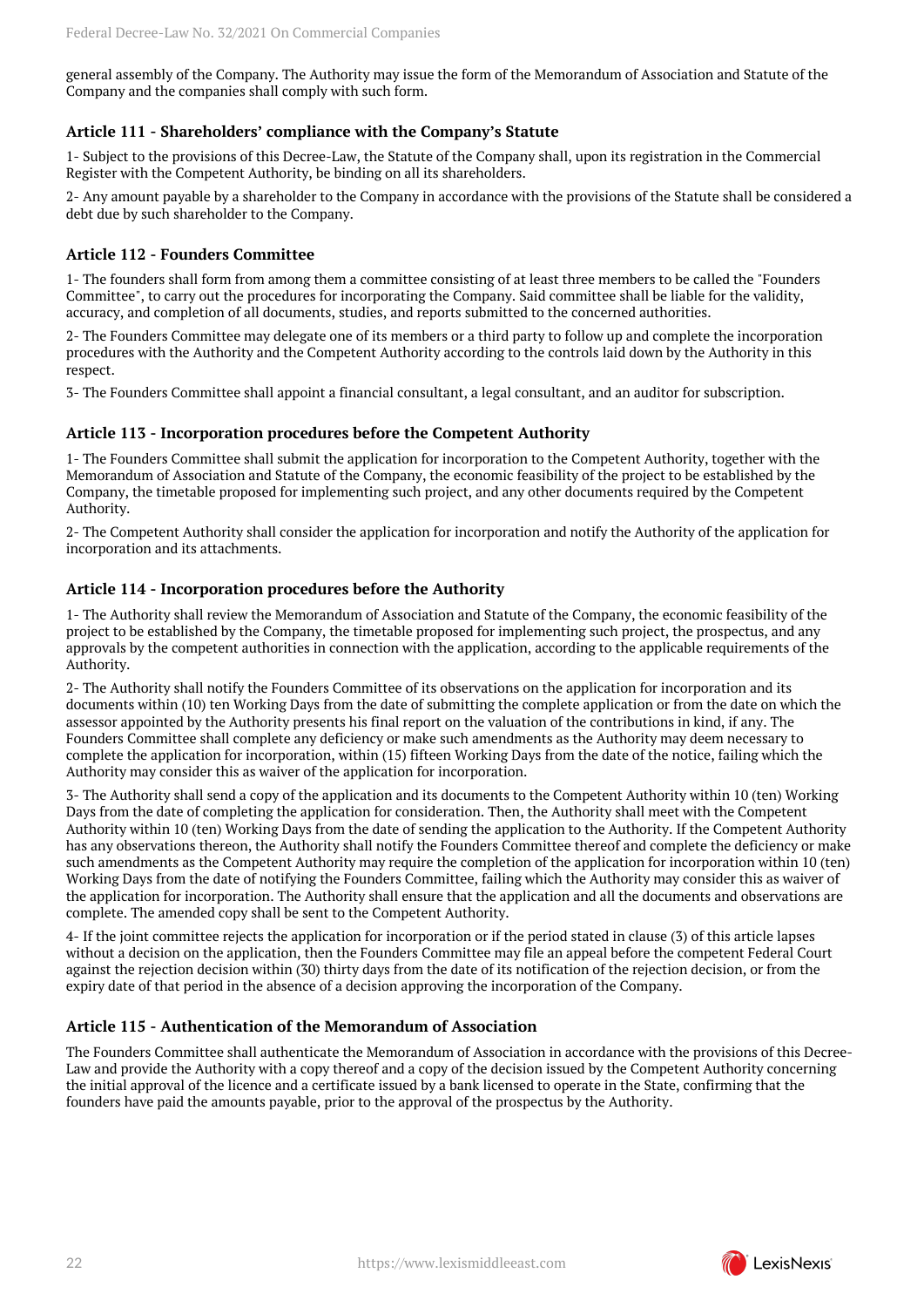## **Article 116 - Amendment to the particulars of the application for incorporation**

No amendment to the particulars of the application for incorporation may be made upon submitting the application to the Competent Authority within any stage of the incorporation process, whether in relation to the capital or objects of the Company, the names of the founders or any other particulars in the application for incorporation. If this occurs, the matter shall be referred to the Competent Authority to take the appropriate action.

### **Article 117 - Contribution by the founders to the capital of the Company**

1- The founders shall subscribe to shares of the Company's issued capital within the limits of the percentage specified in the prospectus, prior to the invitation for Public Subscription to the remaining shares of the Company, taking into account the requirements of the Authority in this regard.

2- The founders may not subscribe to the shares offered for Public Subscription.

### **Article 118 - Valuation of the contribution in kind**

1-The founders of the Company may provide contributions in kind against their shares in the Company. The contributions in kind shall be evaluated at the expense of those who provide them.

2- The contributions in kind shall be evaluated in accordance with the controls and procedures issued by a decision of the Authority in this regard.

3- The assessor may inspect any information or documents as he may deem necessary to enable him to make the required valuation and to prepare the assessment report efficiently. The Founders Committee or the board of directors, as the case may be, shall take the required procedures to provide it with the required information, documents, and instruments as soon as possible from the date of the request.

4- The Founders Committee and the board of directors - if any - shall be fully liable for the accuracy, adequacy, and completion of the statements and information. The assessor shall act with due care while performing his duties.

5- The Authority may discuss and object to the valuation report. The Authority may appoint another assessor if necessary at the expense of the Company under incorporation.

6- The contribution(s) in kind provided by a public person may be a concession or right to use some public funds.

#### **Article 119 - Valuation of the contributions in kind following incorporation**

The valuation of the contributions in kind following the incorporation of the Company shall be governed by the same valuation provisions in this Decree-Law.

#### **Article 120 - Overvaluation of the contributions in kind**

1- If it is established to the Authority that there is any exaggeration or negligence in the valuation of the contributions in kind by the assessor, the Authority may:

- a- Prevent the assessor from conducting the activity of valuation with the Authority for a period of at least two years.
- b- Prevent the assessor from conducting the activity of valuation with the Authority permanently in the event of recurrence of the violation.

2- The assessor may file a grievance against the decision of the Authority, before the Chairman of the Authority within (15) fifteen Working Days from the date of his notification of either decision as set out in clause (1) of this article. If the Chairman of the Authority's Board of Directors rejects the grievance or fails to adjudicate it within (15) fifteen Working Days from the date of filing the grievance, the assessor may file an appeal before the Competent Court within (30) thirty days from the date of rejecting the grievance or expiry of the period prescribed for responding to the grievance, as the case may be.

#### **Article 121 - Invitation to Public Subscription**

1- The prospectus shall be signed by the Founders Committee, the board of directors, if any, and they shall be jointly liable for the validity of the information as set out therein. The consultants and parties involved in the Public Subscription process and those acting on their behalf shall act with due care, and each of them shall be liable to perform his duties.

2- Invitation to the Public Subscription shall be made under a prospectus to be published in two daily local newspapers, one of them to be issued in Arabic, at least (5) five Working Days prior to the date of commencing the subscription.

3- Subscription to shares shall be made under an application whose particulars shall be determined by the Authority. In particular, the application shall include the name, object, and capital of the Company, the conditions of subscription, the name, address in the State, profession and nationality of the subscriber, the number of shares he wishes to subscribe thereto, and his undertaking to accept the provisions of the Memorandum of Association and Statute of the Company.

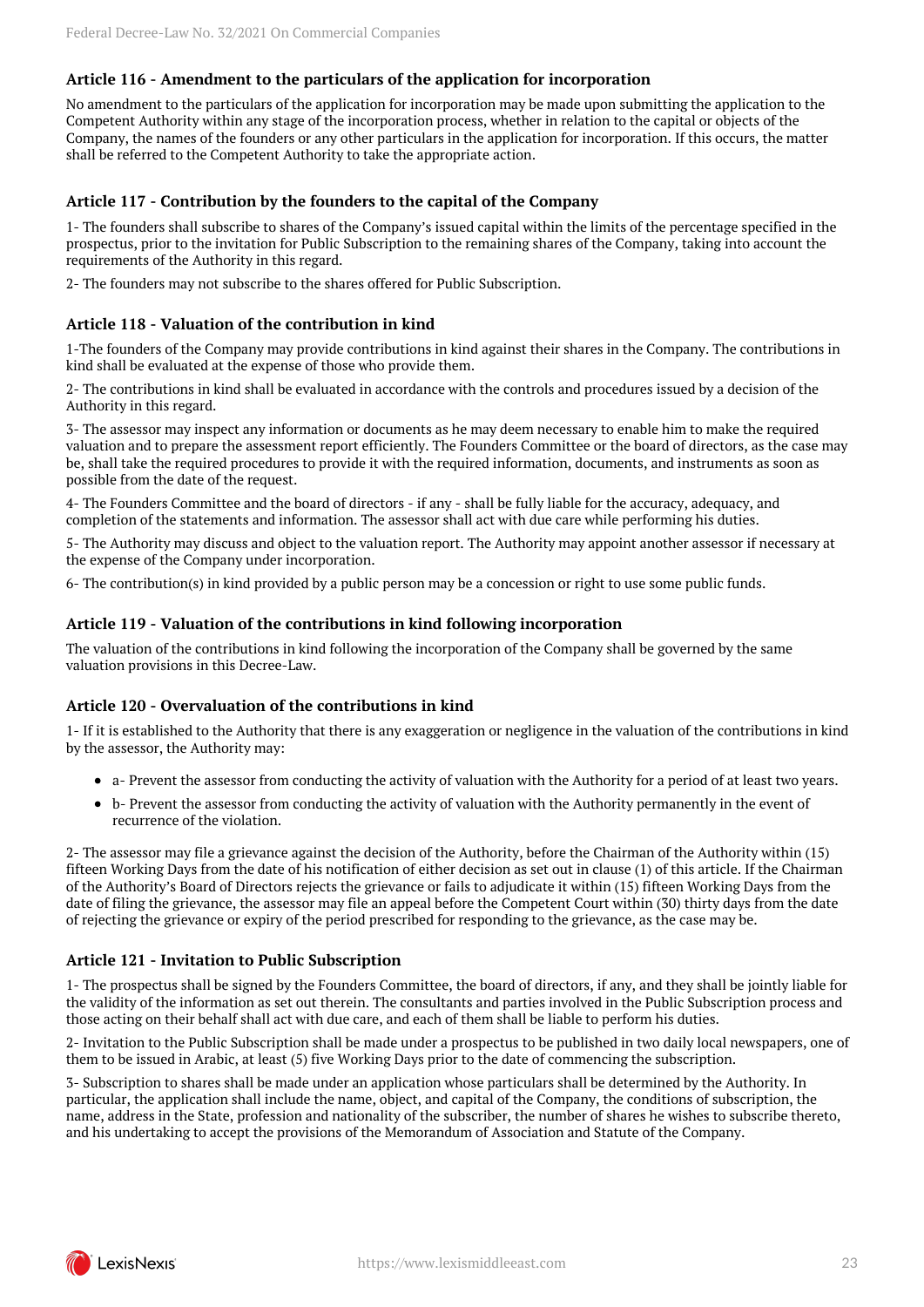## **Article 122 - Entities authorised to receive subscriptions**

1- Subscription with the licensed entity/ entities licensed to do so in the State, as determined by the Founders Committee in the prospectus. Subscription may be made electronically as determined by the Authority in this respect.

2- The entity/ entities receiving subscriptions shall withhold the monies paid by the subscribers and the revenues from the amounts of subscription to the shares for the account of the Company under incorporation. Such monies may not be paid to the board of directors of the Company except after the Authority's issuance of a certificate of incorporation and the registration of the Company in the commercial register with the Competent Authority.

## **Article 123 - Underwriters**

1- Without prejudice to the provisions of Article (10) of this Decree-Law, the Company may have, upon incorporation or upon increasing its capital, one underwriter or more approved by the Authority in accordance with the conditions, terms, and procedures issued by a decision from the Authority.

2- The Authority's Board of Directors shall issue a decision regarding the controls and conditions for practicing the underwriting activity in the State.

#### **Article 124 - Subscription controls and procedures**

1- Subscription shall remain open for the period specified in the prospectus, provided that it does not exceed (30) thirty Working Days.

2- If all shares offered for subscription are not underwritten within the scheduled period, the Founders Committee may apply to the Authority for approval to extend the period of subscription for an additional period not exceeding the period specified in the prospectus.

3- If such additional period expires without underwriting of all the shares offered for Public Subscription, the founders may underwrite the balance of such applicable percentage, taking into consideration the requirements of the Authority in this regard.

## **Article 125 - Distribution of the shares to the subscribers**

If the subscription exceeds the number of the shares offered, the shares may be distributed to subscribers, pro rata to their respective subscriptions or as determined in the prospectus, to be approved by the Authority. The distribution shall be made according to the nearest whole number.

## **Article 126**

Entities licensed to receive subscriptions shall, upon closure of subscription:

- 1- Allocate the shares to the subscribers within no later than (5) five Working Days from the date of closing the subscription.
- 2- Repay the extra amounts paid by the subscribers and the revenues thereon, for which no shares are allocated, within no later than 5 (five) Working Days from the date of allocating the shares to the subscribers.

#### **Article 127 - Subscription by the Emirates Investment Authority**

The Emirates Investment Authority shall be entitled to subscribe to shares in any public Joint Stock Company incorporated in the State and offering its shares for Public Subscription, within the limit of (5%) of the shares offered for Public Subscription, provided that the value of such shares be paid prior to closing the subscription and that the Authority be provided with evidence to such payment.

#### **Article 128 - Declaring the non-incorporation of the Company**

If the Company is not incorporated, the Authority shall declare the same to the public. As a result of such declaration:

- 1- The subscribers shall have the right to recover the amounts they have paid within (10) ten Working Days from the date of the declaration, with the revenues thereof. The founders shall be jointly liable for payment of such amounts and, if justified, for compensation.
- 2- The founders shall bear the expenses paid for the incorporation of the Company and they shall be jointly liable towards third parties for any acts carried out by the founders during the incorporation period.

#### **Article 129 - Securities Book Building**

Subject to the provisions of Articles (117) and (279) of this Decree-Law, the Authority may issue a decision to regulate the mechanism of subscription on the basis of the Securities Book Building. Entities wishing to follow such method shall comply with the provisions and procedures contained in the decision issued by the Authority in this respect.

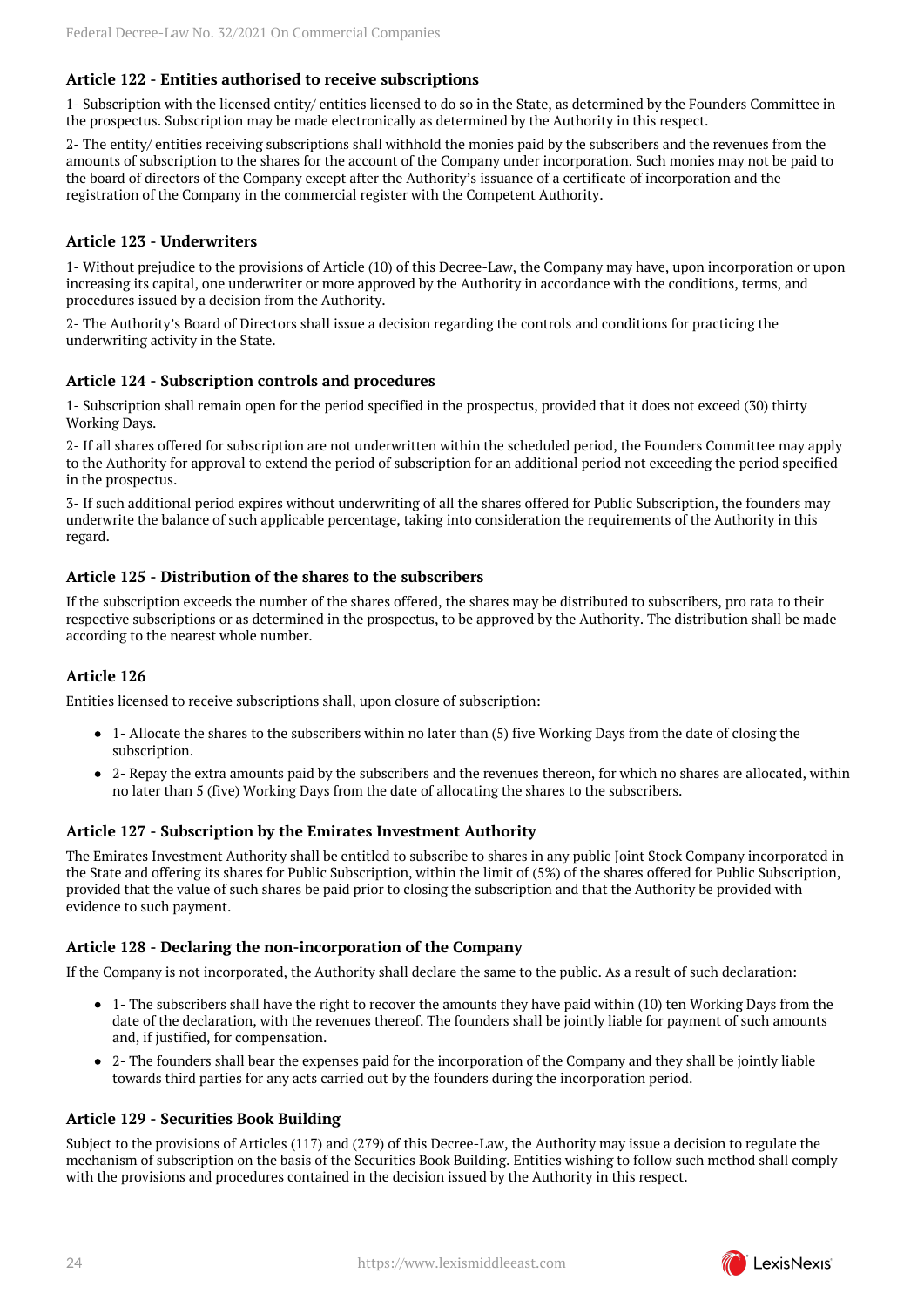#### **Article 130 - Incorporation expenses**

The Company shall bear all the expenses paid by the Founders Committee for the incorporation of the Company and issuing its securities. The detailed statement of such expenses shall be referred to the Constituent General Assembly of the Company for consideration and approval.

### **Article 131 - Constituent General Assembly**

1- The prospectus for offering the Company's shares for Public Subscription shall include an invitation to the shareholders to convene the Company's Constituent General Assembly, the approval of the financial Market to list the Company's shares, and the date specified for the start of trading in the Company's shares in the financial Market.

2- Unless Company's Statute provides for a higher percentage, the quorum at the Constituent General Assembly shall be deemed present if attended, in person or by proxy, by a number of shareholders representing at least (50%) of the capital of the Company. If the quorum is not present, the Constituent General Assembly shall hold another meeting within a period not less than (5) five days and not more than (15) fifteen days from the date of the first meeting. The second meeting shall be deemed valid regardless of the number of the present shareholders.

4- The meeting shall be chaired by the person elected by the Constituent General Assembly for such purpose from among the founders.

5- The decisions of the Constituent General Assembly shall be passed by the majority votes of shareholders holding at least three quarters of the shares represented at the meeting.

#### **Article 132 - Powers of the Constituent General Assembly**

In particular, the Constituent General Assembly shall consider and decide the following issues:

- 1- The founders' report concerning the procedures and the costs of the incorporation of the Company.
- 2- The acts of the founders in connection with the Company during the incorporation period.
- 3- Approving the incorporation of the Company.
- 4- Electing the members of the first board of directors if not appointed by the founders.
- 5- Appointing the auditors if not appointed by the founders.
- 6- Appointing the members of the Internal Sharia Control Committee and the Sharia Controller if the Company conducts its business in accordance with the provisions of the Islamic Sharia, if not appointed by the founders.

#### **Article 133 - Application to issue the certificate of incorporation**

The Company's board of directors shall, within (10) ten Working Days from the date of convening the Constituent General Assembly, file an application with the Authority to issue a certificate of incorporation, together with:

- 1- A report by the entity that audited the subscription accounts.
- 2- An acknowledgement by the Founders Committee of the complete subscription of the share capital in full, the amounts paid by the subscribers from the value of the shares and a statement of the names and nationalities of the subscribers, and the number of shares subscribed by each.
- 3- A bank certificate confirming that the amount payable from the capital of the Company has been deposited.
- 4- A statement of the names of the Company's Board Members and an acknowledgement made by them to the effect that their membership is not in conflict with the provisions of this Decree-Law and the decisions issued hereunder.
- 5- A statement of the names of the members of the Internal Sharia Control Committee and the Sharia Controller if the Company conducts its business in accordance with the provisions of the Islamic Sharia.
- 6- The minutes of the meeting of the Constituent General Assembly.
- 7- Any other documents requested by the Authority.

#### **Article 134 - Issuing the certificate of incorporation**

In the event of completion of the documents as set forth in Article (133) of this Decree-Law, the Authority shall issue a certificate of incorporation of the Company within (5) five Working Days from the date of submitting a complete application by the Company's board of directors.

#### **Article 135 - Registration of the Company with the Competent Authority**

1- The Company's board of directors shall, within (10) ten Working Days from the date of issue by the Authority of the certificate of incorporation, take its registration procedures before the Competent Authority.

2- The Competent Authority shall enter the Company in the Commercial Register and issue a commercial licence for the Company within (5) five Working Days from the date of completion of the documents and payment of the fees, and it shall notify the Authority with a copy of the commercial licence.

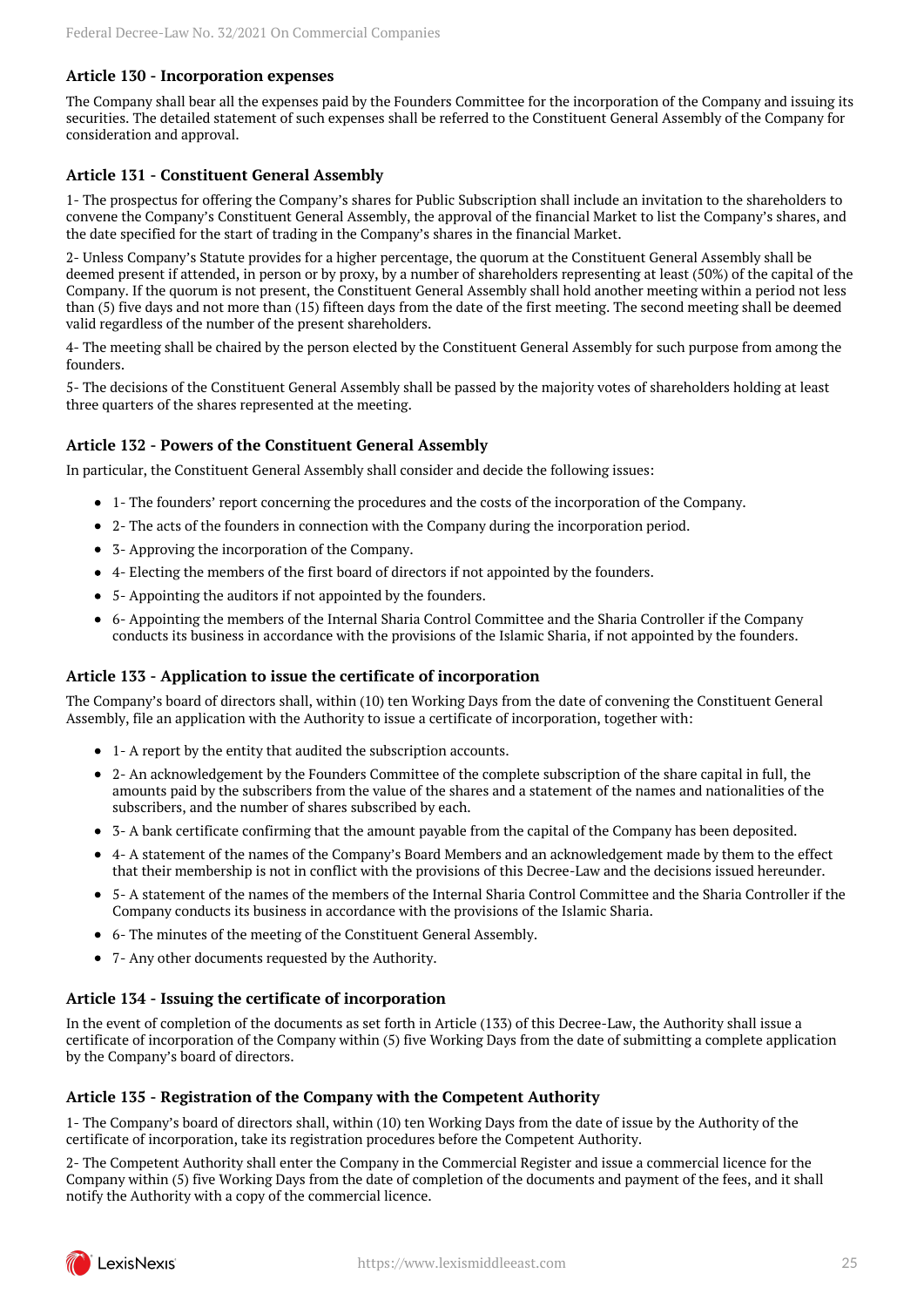## **Article 136 - Notification of the Registrar**

The chairman of the Company's board of directors shall, within (5) five Working Days from the date of the Competent Authority's issuance of the commercial licence, notify the Registrar of the certificate of incorporation, the Memorandum of Association and Statute of the Company, and its commercial licence for entry in the Companies Register and publication at the expense of the Company according to the conditions laid by the Minister in this respect.

## **Article 137 - Listing the shares of the Company in the financial Market**

1- The Company's board of directors that offered shares for Public Subscription shall, within (15) fifteen Working Days from the date of its registration in the commercial register at the Competent Authority, list the shares of the Company in one of the financial Markets licensed in the State according to the listing rules and regulations applicable at the Authority and the financial Market where its shares are to be listed.

2- Companies listed in a financial Market in the State shall comply with the financial Market's applicable laws and regulations.

#### **Article 138 - Founders' acts**

Upon its registration in the commercial register with the Competent Authority, the effects of all the acts carried out by the founders for the account of the Company prior to the registration shall be transferred to the Company. The Company shall bear all the expenses paid by the founders in this respect.

#### **Article 139 - Amendment of the Memorandum of Association or Statute of the Company**

Subject to the provisions of this Decree-Law, the Company may, subject to the approval of the Authority, issue a Special Decision to amend its Memorandum of Association or Statute. The Company shall provide the Competent Authority with a copy of this decision.

#### **Article 140 - Access to statements and information**

1- The Company shall provide a copy of its Memorandum of Association and Statute on the website of the Company and any documents or other information determined by the Authority.

2- The Company shall send a copy of its Memorandum of Association and Statute to any shareholder that may so request, at his own expenses.

### **Article 141 - Shareholders' register and records of the Company**

1- Every Company shall keep a register of its shareholders in accordance with the conditions prescribed by the Authority.

2- The Authority may inspect the shareholders register and the Company's books, documents, and records.

## **Article 142 - Purchase of assets during the first fiscal year**

If, prior to the approval by the general assembly of the accounts of the first fiscal year, the Company purchases assets, companies, or establishments against an amount exceeding (20%) of its capital in aggregate, the board of directors shall notify the Authority thereof. The Authority may subject such assets, companies, or establishments to valuation in accordance with the provisions of this Decree-Law.

## <span id="page-25-0"></span>**Chapter 2 - Management of the Public Joint Stock Company**

## **Article 143 - Formation of the board of directors**

1- The management of the Company shall be undertaken by a board of directors. The Statute of the Company shall determine the method of formation of the board of directors, the number of its members and the term of membership, provided that the number of the members be not less than three and not more than eleven and that the term of membership does not exceed three calendar years, commencing from the date of election or appointment. Members may be re-elected for more than one term.

2- The board of directors shall elect from among its members by secret ballot, a chairman and a vice-chairman to replace the chairman in case of absence or impediment. A managing director of the Company may be elected, and he may not be a chief executive officer or a general manager of another Company.

3- The board of directors shall notify the Authority of the decisions for electing the chairman, the vice-chairman, and the managing director. It is also required to obtain the approval of the Central Bank on such decisions with respect to companies licensed by it.

4- The Company shall have a secretary of the board of directors who is not a Board Member.

5- The Board of Directors of the Authority shall issue a decision stating the terms and conditions that the companies shall comply with for the formation of their boards of directors and the nominations to its membership. The Central Bank shall issue the required decision in this respect for companies licensed by it.

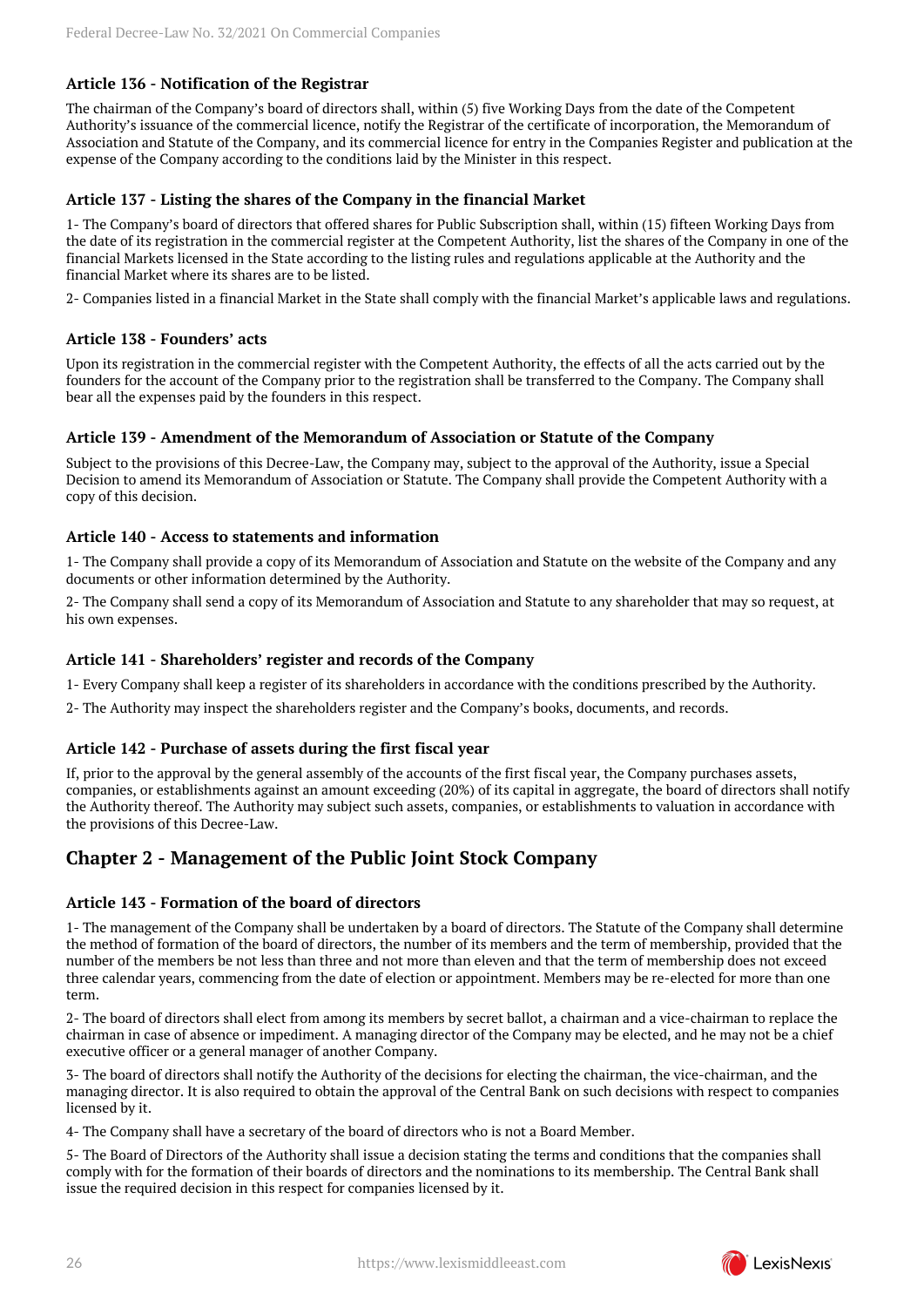## **Article 144 - Election of the Board Members**

1-Subject to the provisions of Article (143) of this Decree-Law, the general assembly shall elect the Board Members by secret cumulative voting. Notwithstanding the forgoing, the founders may appoint the members of the first board of directors in the Statute of the Company.

2- Cumulative voting means that each shareholder has a number of votes equal to the number of the shares he holds to cast for a single candidate for the board of directors or distribute them among selected candidates, provided that the number of votes he allocates to the candidates does not exceed the number of votes he owns.

3- Subject to the provisions of this Decree-Law and the Company's Statute, Board Members may be chosen from among experienced persons who are not shareholders.

4- Every Company shall keep a register of the Board Members and secretary at its head office. The Authority shall determine the particulars required to be available in such register.

5- The Company's Board Members and secretary register set forth in clause (3) of this article shall be made available for any shareholder or Board Member, free of charge, during the working hours, subject to any reasonable entries that may be imposed by the Company under its Statute.

#### **Article 145 - Vacancy of the Board Member's office**

1- If the office of a Board Member becomes vacant, the board of directors shall, subject to the provisions of Article (143) of this Decree-Law, appoint a member in the vacant position within a maximum period of (30) thirty days, provided that this appointment is presented to the general assembly at its first meeting for approval or appointment of another member. In the event that a new member is not appointed in the vacant position during that period, the board of directors shall open the nomination period for electing a member for the vacant position at the first meeting of the general assembly, and the new member shall complete the term of his predecessor.

2- If the vacant positions reach one quarter of the number of Board Members, the remaining members shall invite the general assembly to convene within no later than (30) thirty days from the date of vacancy of the last office to elect new members for the vacant positions.

#### **Article 146 - Mechanism of voting to elect the Board Members**

Every shareholder in the Company shall have a number of votes equal to the number of shares held by such shareholder. The Authority shall issue a decision to determine the mechanism of voting at the general assemblies to elect the Board Members.

### **Article 147 - Nominations for the membership of the board**

No person may be appointed or elected as a Board Member of the Company until such person acknowledges in writing his acceptance of the nomination, provided that such acknowledgement includes a disclosure of any activity conducted directly or indirectly by such person in competition of the business of the Company and of the names of the companies and establishments wherein such person works or is a Board Member.

#### **Article 148 - Government membership in the board of directors**

Notwithstanding the provisions of Article (143), the Federal Government or the Local Government may, if it owns (5%) or more of the capital of the Company, appoint representatives thereof in the board of directors, pro rata to the same percentage, with at least one member if the required percentage to appoint a member exceeds said percentage, and it shall forfeit its right to vote pro rata to the percentage of its appointment. If the Federal Government or the Local Government owns any balance percentage that does not entitle it to appoint another member, then it may use such percentage in voting.

#### **Article 149 - Membership in the board of directors of several Joint Stock Companies**

1- No person may, in his personal capacity or in his capacity as the representative of a juristic person, be a Board Member in more than five Joint Stock Companies based in the State or a chairman or vice-chairman in more than two companies based in the State. Also, such person may not be a managing director in more than one Company based in the State.

2- The office of any member that may contravene the provision of clause (1) of this article with respect to companies' boards of directors in excess of the legal quorum shall be cancelled according to his recent appointment. Such violating member shall repay to the Company wherein his membership is cancelled any amounts he received from the Company.

#### **Article 150 - Notification of conflict of interests by a Board Member**

1- Every Board Member of the Company that may have a joint interest or a conflicting interest in a transaction presented to the board of directors for approval shall notify the board thereof and shall enter his acknowledgement in the minutes of the meeting. Such member may not vote on the decision relating to such transaction.

2- If a Board Member fails to notify the board in accordance with the provisions of clause (1) of this article, the Company or any of its shareholders may file a lawsuit with the Competent Court to annul the contract or to impose on the violating member to pay and return to the Company any profit or benefit he has generated from such contract.

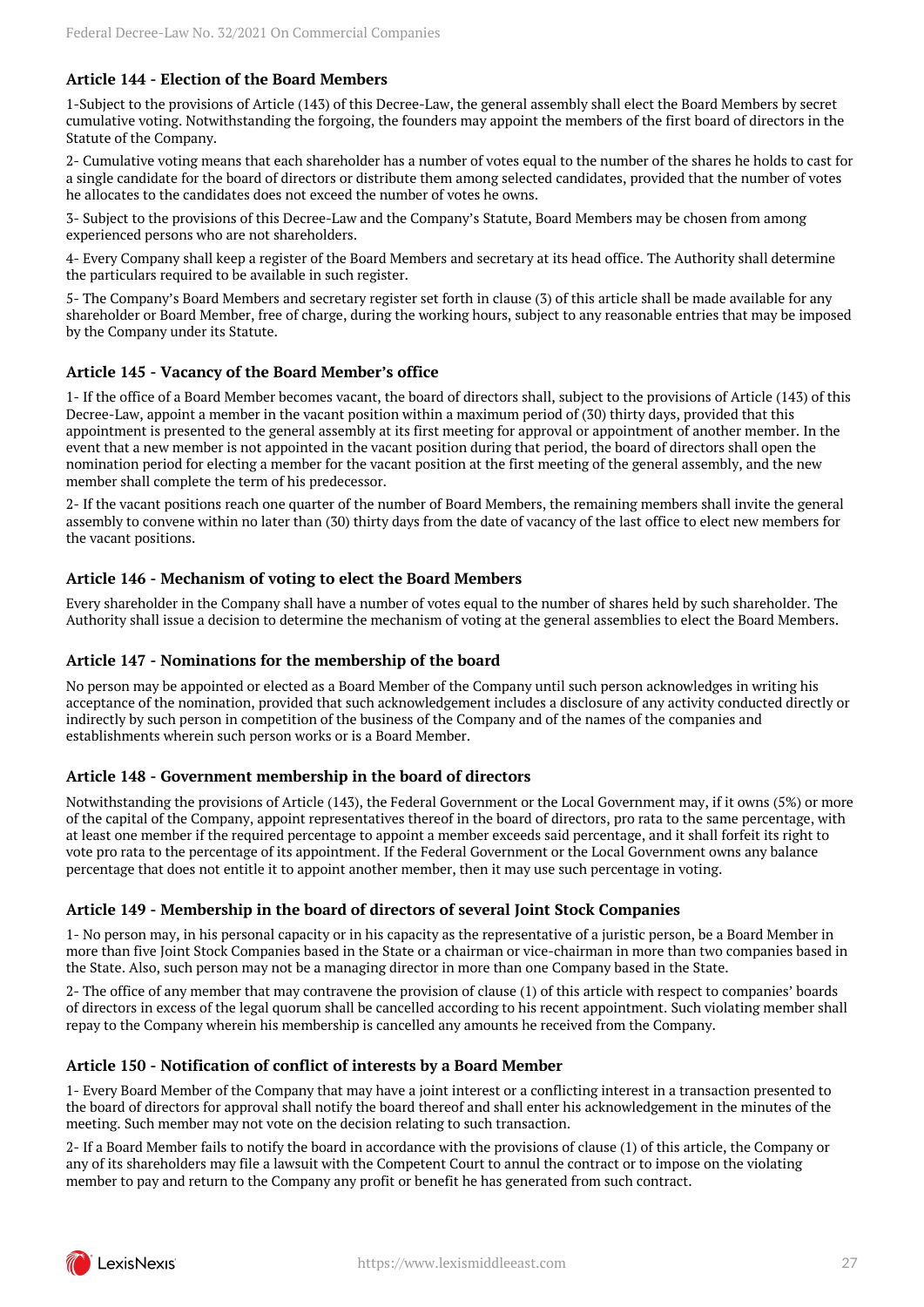## **Article 151 - Nationality of the Board Members**

Any requirements determined by the Council of Ministers or the Competent Authority in accordance with the provisions of Article (10) of this Decree-Law shall be taken into consideration in the formation of the board of directors. If the percentage of the UAE nationals in the board of directors falls below the percentage applicable under this article, such deficiency shall be completed within three months at most, otherwise the board's decisions after the expiry of this period shall be deemed null and void.

### **Article 152 - Acts prohibited for related parties**

1- The related parties shall not utilise the information in the possession of any of them due to its membership or occupation in the Company, so as to achieve any interest whatsoever for them or for others as a result of dealing in the Securities of the Company and any other transactions. Also, they may not have a direct or indirect interest with any party that carries out operations intended to affect the prices of Securities issued by the Company with their knowledge thereof.

2- The Company may not conclude with the related parties any transaction not exceeding (5%) of its capital without the approval of the board of directors, while the approval of the general assembly is required for any excess thereof after valuation of the transaction in accordance with the controls and conditions issued by a decision of the Authority.

3- The Board Member may not, without the approval of the general assembly of the Company to be renewed every year, participate in any business in competition with the Company or trade for his own account or for the account of third parties in any branch of the activity conducted by the Company. Also, he may not reveal any information or statements related to the Company, otherwise the Company may claim compensation or any profits generated as a result thereof.

4- The related party shall, before concluding a transaction with the Company, disclose to the board of directors the nature and terms of the said transaction, as well as all essential information about its stake or contribution in the two companies, parties to the transaction, and the extent of its interest or benefit therein.

5- The chairman of the Company's board of directors shall, in the event that the Company concludes a transaction with related parties, provide the Authority with a statement containing data and information about the related party, the details of the transaction, the nature and extent of interest of the related party therein, as well as any data, information, or documents requested by the Authority, together with a written confirmation that the terms of the transaction concluded with the related party are fair, reasonable, and in the interest of the Company's shareholders.

6- The related parties, the transactions related to conflicts of interest and the duties of the Company's related party, as well as the transactions, shall be defined in accordance with the decisions and regulations issued by the Authority.

#### **Article 153 - Prohibition of granting loans to the Board Members**

1- With the exception of financial institutions subject to the control and supervision of the Central Bank, the Joint-Stock Company may not provide loans to any of its Board Members, nor conclude guarantees or provide any collateral in connection with any loans granted to them. Any loan granted to the Board Member's spouse, children, or relative up to the second-degree shall be deemed to be granted to the Board Member in accordance with the provisions of this Decree-Law.

2- No loan may be granted to a Company wherein a Board Member or his spouse, children, or any of his relatives up to the second degree owns more than (20%) of its capital.

3- Any agreement that contradicts with the provisions of this article shall be deemed null and void. In the report presented to the general assembly of the Company, the auditor shall refer to such loans and the credits granted to the Board Members and the extent of the Company's compliance with the provisions of this article.

#### **Article 154 - Powers of the board of directors**

The board of directors shall have all the required powers to do such acts as required for the object of the Company, other than those reserved by this Decree-Law or the Statute of the Company to the general assembly. However, the board of directors may not conclude loans for periods in excess of three years, nor sell or mortgage the property of the Company or the store, mortgage the Company's movable and immovable properties, discharge the debtors of the Company from their obligations, conclude reconciliations or agree on arbitration, unless such acts are authorised under the Statute of the Company or are within the object of the Company by nature. In other than these two cases, the conclusion of such transactions require the issuance of a Special Decision by the general assembly.

#### **Article 155 - Representation of the Company**

1- The chairman of the Company shall be the legal representative of the Company before courts and in its relationships with third parties, unless the Company's Statute provides that its general manager is the representative of the Company before courts and in its relationships with third parties.

2- The chairman may delegate some of his powers to another Board Member.

3- The board of directors may not delegate the Chairman to assume all the powers of the board in an absolute manner.

#### **Article 156 - Meetings of the board**

1- The board of directors shall meet at least (4) four times a year at the invitation of its chairman, unless the Company's Statute provides for more meetings, in accordance with the procedures provided for in the Company's Statute. However, the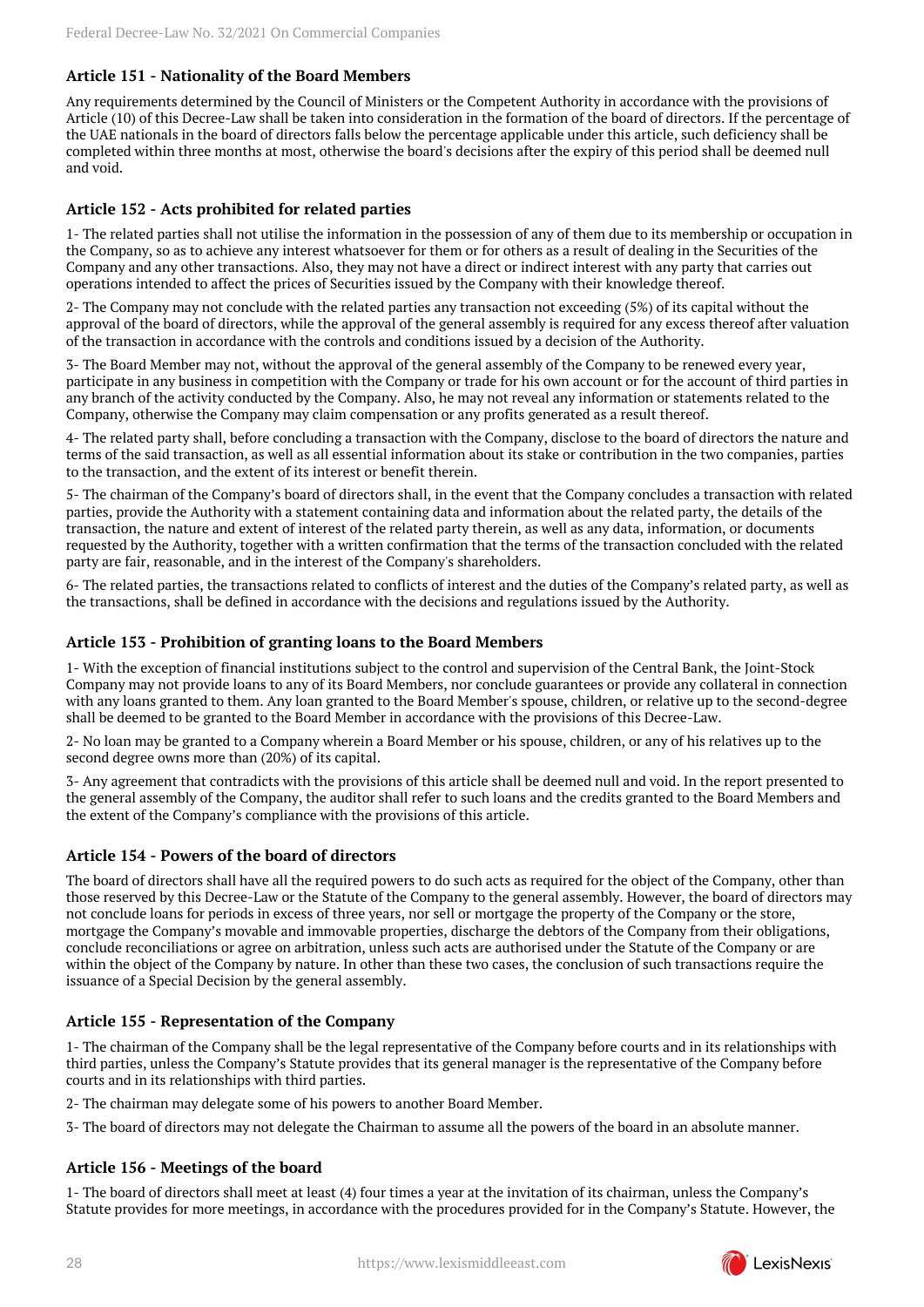chairman may invite the board to convene at the request of at least two members, unless the Company's Statute provides otherwise.

2- The meetings of the board shall be held at the head office of the Company unless the board deems otherwise. The board meeting shall not be valid except after invitation of all the members to the meeting and the attendance of their majority in person unless the Company's Statute permit participation in the meetings by modern technology means approved by the Authority.

## **Article 157 - Board decisions**

1- The Board decisions shall be passed by the majority votes and in the case of an equality of votes, the chairman shall have the casting vote.

2- Notwithstanding the provision of clause (2) of Article (156) of this Decree-Law, the board of directors may issue some decisions by circulation, in accordance with the terms and conditions decided by the Authority in this respect.

#### **Article 158 - Absence of a Board Member**

A Board Member shall be deemed resigned if he fails to attend the board meetings (3) three consecutive times or (5) five intermittent times, within the term of the board, without an excuse acceptable to the board.

#### **Article 159 - Minutes of the board of directors' meetings**

The secretary of the board of directors shall prepare the minutes of the meetings. Such minutes shall be signed by the present members and the secretary. The Board Member who disagrees to a decision passed by the board may state his objection in the minutes of the meeting. The signatories to such minutes shall be liable for the validity of the statements contained therein. The Authority shall lay the required conditions in this respect.

#### **Article 160 - Delegation of a Board Member to attend the board meetings**

1- A Board Member may not delegate another member to attend the board meetings unless the Company's Statute so permits, provided that the delegated member represents only one other member and that the number of the members present in person is at least half the number of the Board Members.

2- No voting by correspondence shall be permitted. A delegated member shall vote on behalf of the absent member as determined in the proxy deed.

## **Article 161 - Liability of the Company for the acts of the board of directors**

The Company shall be bound by the acts of the board of directors within the limits of its powers. The Company shall also be liable for the damage due to unlawful acts by the Company's chairman and Board Members.

#### **Article 162 - Liability of the board of directors and the executive management**

1- The Board Members and the executive management shall be liable towards the Company, the shareholders and the third parties for all acts of fraud, abuse of power, and violation of the provisions of this Decree-Law or the Company's Statute. Any provision to the contrary shall be deemed null and void. The executive management shall be represented by the general manager, the executive manager, or the chief executive officer of the Company and their deputies, each at the level of senior executive positions, as well as officials of the executive management who have been personally appointed in their positions by the board of directors.

2- The liability provided for in clause (1) of this article shall apply to all the Board Members if the error arises from a decision passed unanimously by them. However, where the decision, subject-matter of liability, is passed by the majority, members who objected thereto shall not be held liable, provided that their objection is noted in the minutes of the meeting. Absence of the Board Member from the meeting at which the decision has been passed shall not discharge him from liability unless it is proven that the absent member was not aware of the decision or that he was aware thereof but was unable to object thereto. The liability stipulated in clause (1) of this article shall fall on the executive management if the error arises from a decision issued by it.

3- Without prejudice to any penalty stipulated in this Decree-Law or any other law, each of the Company's chairman or any Board Member or any member of its executive management shall be dismissed from his position ipso jure upon the issuance of a court ruling proving that any of them has committed acts of fraud or abuse of power or concluded deals or transactions involving conflict of interests in violation of the provisions of this Decree-Law or the decisions issued in implementation thereof; in addition, the candidacy of any such person for membership in the board of directors of any Joint Stock Company in the State, or his performance of any tasks in the executive management in the Company, shall not be accepted until after the lapse of three years at least from the date of his dismissal. The position in the membership of the Company's board of directors shall be governed by the provisions of Article (145) of this Decree-Law. In case of dismissal of all the Board Members, the Authority shall invite the general assembly to elect a new board of directors.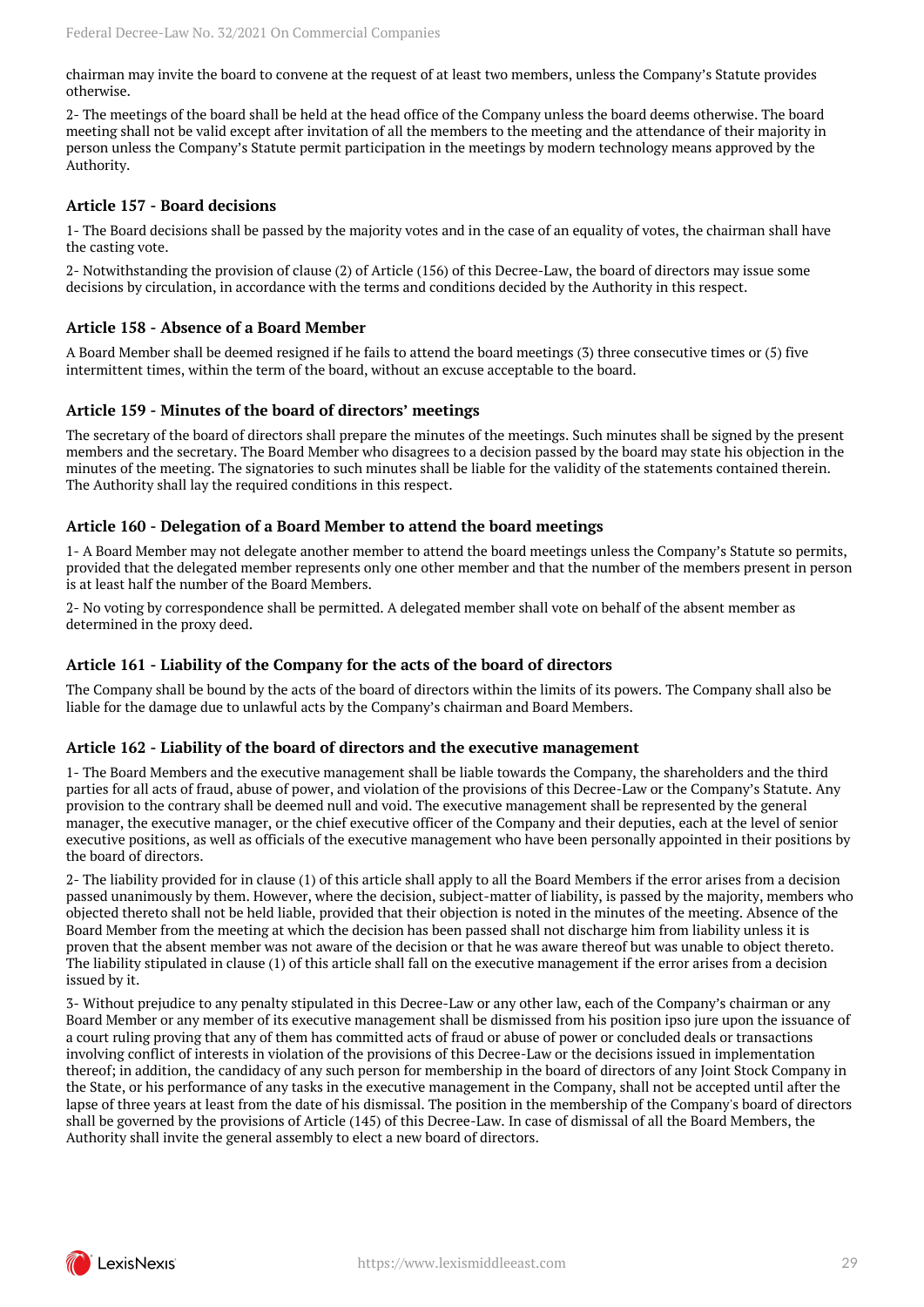## **Article 163 - Acts of the Board Member**

The Company shall be bound by the acts of the Board Member towards a bona fide third party, even if it is found thereafter that the procedures of election or appointment of the member are invalid or the applicable conditions for such election or appointment are not available.

## **Article 164 - Acts harmful to the interests of the Company**

1- If one or more shareholders holding at least (5%) of the Company's shares, deems that the Company's affairs are or have been conducted in a manner that is detrimental to the interests of its shareholders or some of them, or that the Company intends to perform an act or to omit an act in such a way that would be prejudicial thereto, he shall have the right to submit an application to the Authority accompanied by the supporting documents to issue the decisions it deems appropriate in this respect.

2- If the Authority rejects the application or does not issue its decision within (30) thirty Working Days, the shareholder or shareholders shall have the right to resort to the Competent Court within (10) ten days from the date of rejection of the application or the lapse of such period, as the case may be.

3- The Authority shall have the right to resort to the Competent Court if it deems that the affairs of the Company have been or are conducted in a manner detrimental to the interests of its shareholders or some of them, or that the Company intends to perform an act or to omit an act in such a way that would be prejudicial thereto.

4- The Competent Court shall hear the lawsuit filed by the shareholder or the Authority summarily in both cases set forth in clauses (2) and (3) of this article. The court may assign one or more experts to provide a report on one or more transactions of management. The court may rule the nullity of the act or omission of an act, subject-matter of the application, or the continuation of an act omitted by the Company.

#### **Article 165 - Lawsuits filed by the Company**

The Company may file a liability lawsuit against the board of directors due to the errors that may result in damages to all the shareholders, by virtue of a decision issued by the general assembly to appoint a representative of the Company to initiate the liability action in the name of the Company.

#### **Article 166 - Lawsuits filed by the shareholder**

1- The shareholder may file a lawsuit before the Competent Court against the Company, its board of directors, and executive management, if he suffers from any harm as a result of an act carried out by any of them in violation of the provisions of this Decree-Law.

2- The shareholder of the Company shall have the right to recover from the Company all the legal expenses that he has spent, and which are represented in the judicial and attorney fees paid in the lawsuit, upon the issuance of a final ruling by the Competent Court whether in favour of or against the shareholder (the plaintiff), provided that:

- a- He submits documents supporting those legal expenses.
- b- The shareholder (plaintiff) lawsuit is not of a vexatious nature aimed at harming the defendant or the Company and its shareholders, or filed with the intention of defamation, extortion, or to affect the share price in the financial Market.

#### **Article 167 - Lawsuits filed against the related party**

1- A shareholder or a group of shareholders may file a lawsuit before the Competent Court in their name and on behalf of the Company against any party for damages suffered by the Company, and resulting from the related party's violation of its obligations towards the Company according to this Decree-Law or any other law, subject to the following conditions:

- a- Existence of damages suffered by the Company or breach by the related party of its obligations.
- b- The plaintiff is a shareholder in the Company at the time the acts, subject-matter of the lawsuit, were committed, or has acquired this capacity after being transferred interest or shares from a person who had this capacity at that time.
- c- The plaintiff or plaintiffs collectively owns shares representing at least (10%) of the Company's capital.
- d- The plaintiff has submitted a written request to the Company's board of directors to file the lawsuit and the reasons therefor, and the board either rejected said request or failed to respond thereto within (30) thirty days.
- e- The case documents include a copy of the request stated in the preceding paragraph of this article, and details of all other efforts urging the Company to file the complaint itself.

2- It shall not be permissible for the plaintiff(s), in accordance with the provisions of clause (1) of this article, to conduct a reconciliation or settlement with the defendant in this lawsuit without the approval of the court after full disclosure of the details of the proposed reconciliation or settlement.

3- In the event that a judgment is issued in favour of the plaintiff(s) in accordance with the provisions of this article, amounts adjudged to be returned and damages awarded shall devolve to the Company, with the exception of legal expenses paid by the

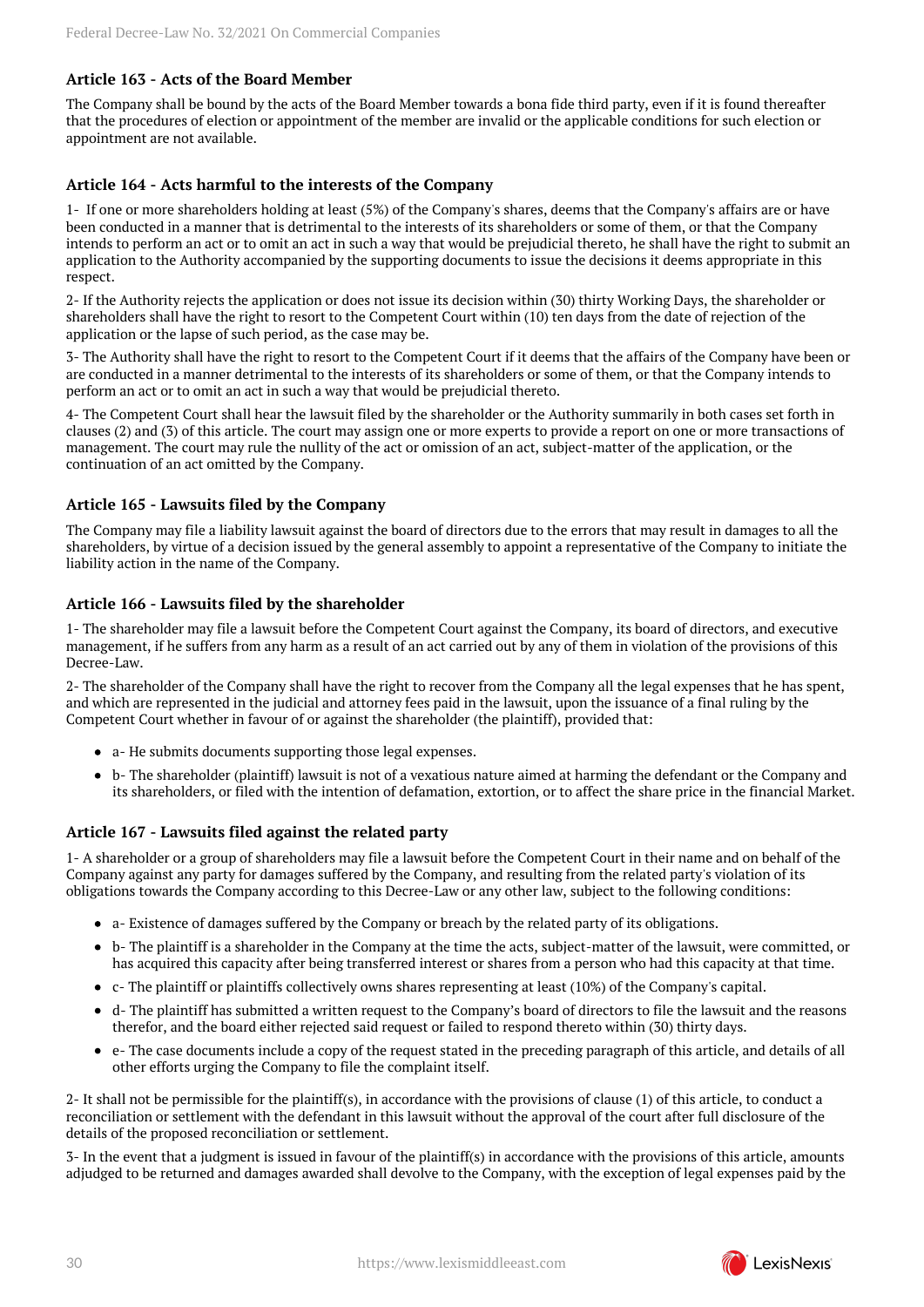plaintiff(s) as judicial and attorney fees. The Competent Court shall approve the value of these legal expenses if it is ascertained that the lawsuit was not vexatious nor aimed at harming the defendant, the Company, or its shareholders, or filed with the intention of defamation, extortion, or to affect the share price in the financial Market.

## **Article 168 - Direct proceedings**

A shareholder or a group of shareholders may file a lawsuit before the Competent Court in their name against any party related to the Company for damages they have suffered as a result of violating the provisions of this Decree-Law or any other law.

#### **Article 169 - Prescription of the liability lawsuit**

Any decision passed by the general assembly to discharge the board of directors from its liability shall not prevent the filing of the liability lawsuit against the board of directors due to the errors committed by them during the performance of their duties. If the act giving rise to liability has been presented to and approved by the general assembly, the liability lawsuit shall be timebarred upon the lapse of one year from the date of such meeting. However, if the act ascribed to the Board Members is a criminal act, the lawsuit shall not be time-barred unless by the prescription of the public lawsuit.

#### **Article 170 - Dismissal of the Board Members**

1- The general assembly may dismiss all or any of the Board Members, even if the Company's Statute provides otherwise. In such event, the general assembly shall elect new Board Members to replace those dismissed, subject to the provisions of Articles (143) and (144) of this Decree-Law, and it shall notify the Authority and the Competent Authority of such election.

2- If a decision is issued to dismiss a Board Member, the dismissed member may not be re-nominated for the board membership before the lapse of three years from the date of issuing the dismissal decision.

#### **Article 171 - Remuneration of the Board Members**

1-The Company's Statute shall state the method for calculating the remuneration of the Board Members provided that it does not exceed (10%) of the net profits of the fiscal year after deducting all the depreciations and reserves.

2- As an exception to clause (1) of this article, and subject to the regulations issued by the Authority in this regard, a Board Member may be paid a lump sum fee not exceeding (200,000) two hundred thousand dirhams at the end of the fiscal year, whenever the Company's Statute permits so, and subject to the general assembly's approval of payment of these fees, in the following cases:

- a- The Company's failure to achieve profits.
- b- If the Company makes profits and the Board Member's share in those profits is less than (200,000) two hundred thousand dirhams, and in this case the remuneration and fees may not be combined.

3- Fines imposed on the Company due to the board of directors' violations of the law or the Company's Statute during the ending fiscal year shall be deducted from the remuneration of the board of directors, and the general assembly may not deduct such fines if it finds out that those fines are not the result of a default or error on the part of the board of directors.

## **Article 172 - Nullity of decisions**

1- Without prejudice to the rights of a bona fide third party, any decision passed in violation of the provisions of this Decree-Law, the Company's Memorandum of Association or Statute in favour or against a certain class of shareholders or to bring a special benefit to the related parties or others without consideration of the interest of the Company shall be deemed null and void.

2- The judgment of nullity shall render the decision void ab initio in respect of all the shareholders.

3- The board of directors shall publish the judgment of nullity in two daily local newspapers, one of them to be issued in Arabic.

4- The nullity lawsuit shall be time-barred after the lapse of (60) sixty days from the date of issuance of the contested decision. Filing the lawsuit shall not stay the execution of the decision unless the Competent Court orders otherwise.

## <span id="page-30-0"></span>**Chapter 3 - General Assembly of the Public Joint Stock Company**

#### **Article 173 - Convening the general assembly**

1- The general assembly of the shareholders shall be convened at the invitation of the board of directors at least once every year, within four months following the end of the fiscal year, at the time and venue determined in the invitation. The board may invite the general assembly to convene whenever the board may deem fit.

2- If the board of directors fails to send an invitation to convene the general assembly in the cases required by this Decree-Law, the auditor shall send such invitation, and whenever the need arises. In such event, the auditor shall prepare and publish the agenda.

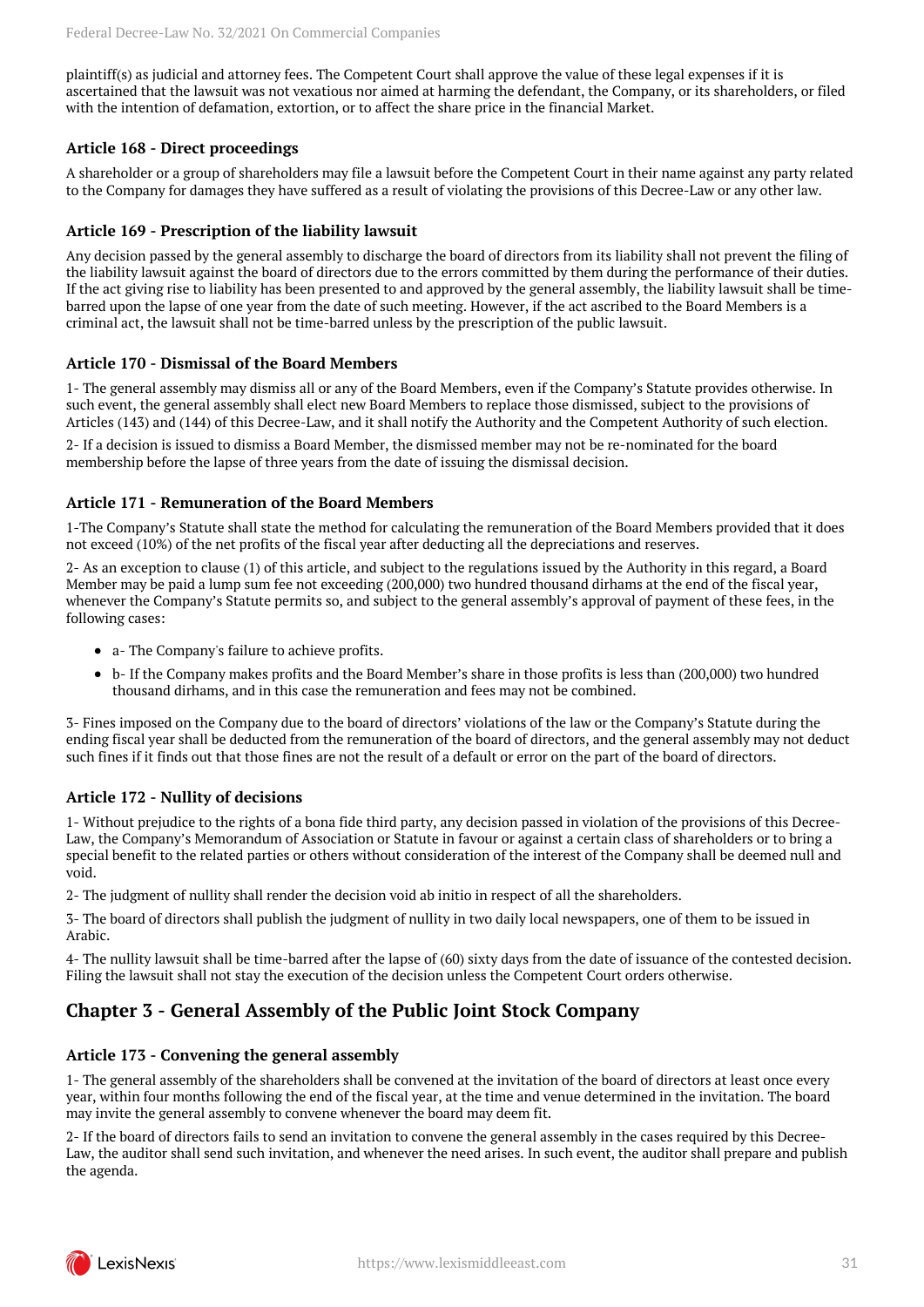## **Article 174 - Notification of the invitation to the meeting of the general assembly**

1- With the exception of the general assembly meeting adjourned due to absence of quorum in accordance with the provision of Article (185) of this Decree-Law, the invitation to convene the general assembly meeting shall be sent, after the approval of the Authority, to all shareholders in accordance with the terms and conditions issued by a decision of the Authority in this regard, taking into account the following:

- $\bullet$  a- The invitation of the general assembly to convene shall be notified no less than (21) twenty-one days before the date set for the meeting.
- b- The invitation shall be announced in accordance with the method of announcement issued by a decision of the Authority.
- c- The shareholders shall be notified by registered letters or through modern technology means stipulated in the Company's Statute.
- d- The Company shall furnish the Authority and the Competent Authority with a copy of the notification on the date of announcing the invitation.

2- The invitation shall include the agenda, place, date and time of the first meeting, and the second meeting in case of absence of the legal quorum required for the validity, as well as those entitled to attend the meeting of the general assembly, their right to delegate whomever they choose from among the Board Members under a special power of attorney established in writing as determined by the Authority in this regard, and a statement on the shareholder's right to discuss the topics listed on the agenda of the general assembly and to and address questions to the board of directors and the auditor, along with the legal quorum required for the validity of both the general assembly meetings and the decisions issued therein, and those entitled to the distributions, if any.

3- The general assembly's meetings may be held by means of modern technology for remote attendance and the partner may participate in their deliberations and vote on its decisions, in accordance with the controls laid down by the Authority in this regard.

#### **Article 175 - Duly notification of the invitation of the shareholders**

If the invitation to hold the meeting of the general assembly is notified prior to the date of the meeting within a period less than the period as determined in Article (174) of this Decree-Law, the invitation to convene the general assembly shall be valid with the consent of shareholders representing (95%) of the capital of the Company.

#### **Article 176 - The shareholders' request to invite the general assembly to convene**

1- The board of directors of the Company shall invite the general assembly to convene at the request of one or more shareholders holding at least (10%) of the company's shares, provided that the invitation is addressed within (5) five days from the date of the request. The general assembly shall be convened within a period not exceeding (30) thirty days from the date of the invitation.

2- The request set out in clause (1) of this article shall be deposited at the head office of the Company and shall state the purpose of the meeting and the topics to be discussed therein. The shareholder(s) requesting the meeting shall provide a certificate from the financial Market wherein the shares of the Company are listed, confirming the prohibition of disposition of the shares held thereby upon his request until the meeting of the general assembly.

#### **Article 177 - The auditor's request to invite the general assembly to convene**

1- The board of directors shall invite the general assembly to convene at the request by the auditor. If the board fails to send the invitation within (5) five days from the date of the application, the auditor shall send the invitation.

2- The general assembly shall be convened within a period not less than (15) fifteen days, and not exceeding (30) thirty days from the date of invitation to the meeting.

#### **Article 178 - The Authority's request invite the general assembly to convene**

1- The Authority may request the chairman of the Company's board of directors or his representative to send an invitation to convene the general assembly in any of the following cases:

- a- Upon expiry of the thirty-day period from the date determined in Article (173) of this Decree-Law without inviting the general assembly to convene;
- b- If the number of the Board Members is less than the minimum limit required for the validity of the meeting;
- c- If the Authority finds out at any time that there are any violations of the law or the Company's Statute or that any  $\bullet$ error in its management has occurred; or
- d- If the board of directors of the Company fails to respond to the request of shareholder(s) in accordance with the provisions of Article )176) of this Decree-Law.

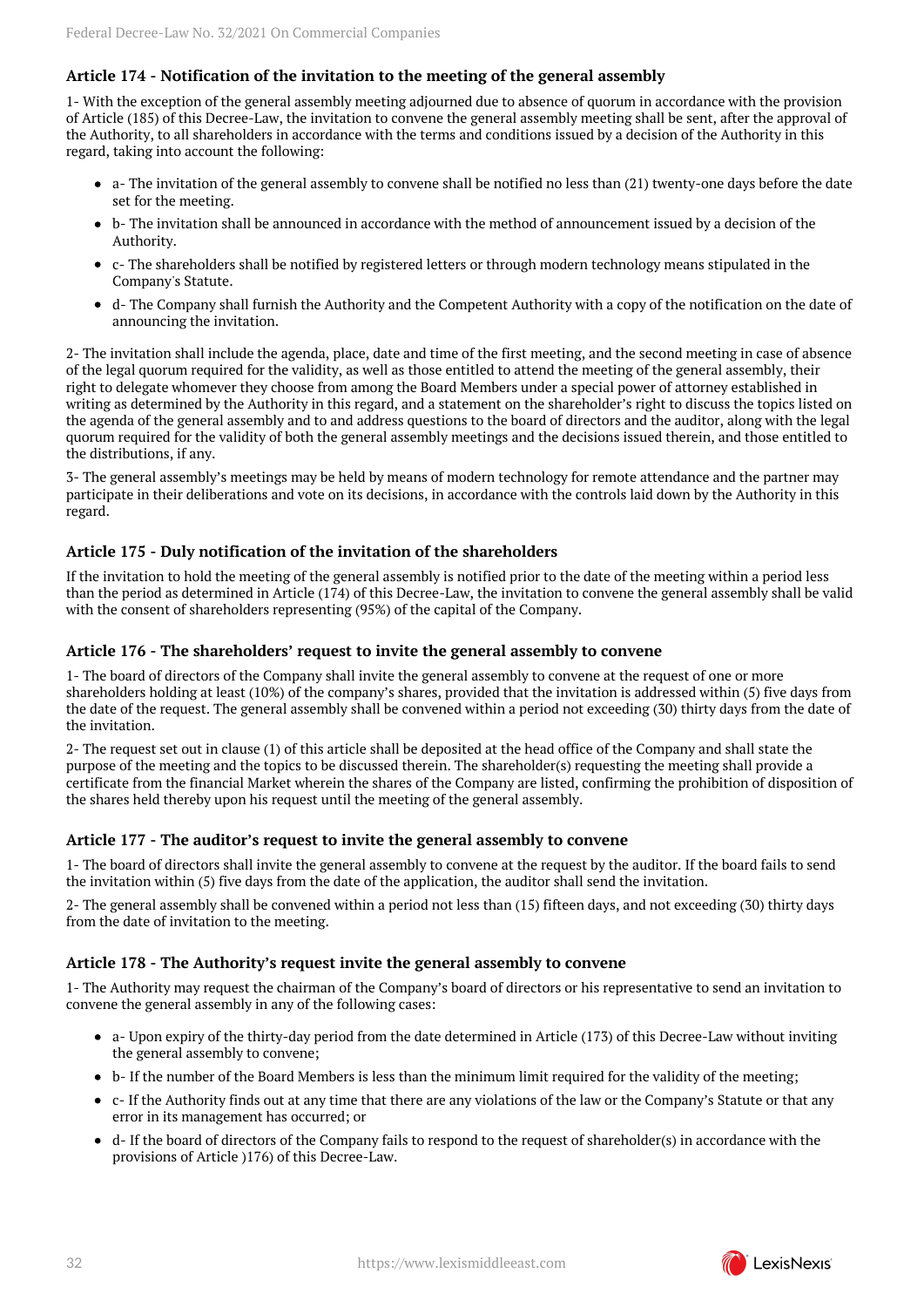2- If the chairman of the Company's board of directors or his representative fails to invite the general assembly to convene in any of the above cases within (5) five days from the date of the Authority's request, the Authority shall address the invitation to the meeting at the expenses of the Company.

## **Article 179 - Competence of the annual general assembly**

In particular, the annual general assembly of the Company shall consider the following issues and take decisions in their regard:

- 1- The report prepared by the board of directors in respect of the activity and the financial position of the Company during the year, the auditor's report and the report of the Internal Sharia Control Committee, if the Company conducts its activity in accordance with the provisions of the Islamic Sharia, and their ratification;
- 2- The Company's balance sheet and the profits and losses account;
- 3- The election of the Board Members where necessary;
- 4- The appointment of the members of the Internal Sharia Control Committee if the Company conducts its activity in accordance with the provisions of the Islamic Sharia;
- 5- The appointment of the auditors and determination of their remuneration;
- 6- The proposals of the board of directors concerning the distribution of profits, whether in cash or bonus shares;
- 7- The proposals of the board of directors concerning the remuneration of the members and the determination thereof;
- 8- The discharge or dismissal of the Board Members and the filing of the liability lawsuit against them, as the case may be.
- 9- The discharge or dismissal of the auditors and the filing of the liability lawsuit against them, as the case may be.

## **Article 180 - Right to attend the general assembly**

1- Every shareholder shall have the right to attend the general assembly and shall have a number of votes equal to the number of his shares. Any shareholder that has the right to attend the general assembly may delegate any person elected by such shareholder, other than a Board Member, under a special written proxy. A proxy of a number of shareholders shall not hold in this capacity over (5%) of the capital of the Company. Shareholders who are incapacitated or lack capacity shall be represented by their legal representatives.

2- A juristic person may delegate one of its representatives or those in charge of its management under a decision passed by its board of directors or any entity acting on its behalf to represent such juristic person in any general assembly of the Company. The delegated person shall have the powers prescribed under the delegation decision.

## **Article 181 - Control of the meetings of the general assembly**

1- The Authority and the Competent Authority may send one or more controllers representing each of them to attend the meetings of the general assembly of companies without having any right to vote. The presence of such controllers shall be stated in the minutes of meeting of the general assembly.

2- The Central Bank or the Insurance Authority may send one or more controllers to attend the meetings of the general assembly of companies licensed by the Central Bank and the Insurance Authority, without having the right to vote. The presence of such controllers shall be stated in the minutes of meeting of the general assembly.

## **Article 182 - Powers of the general assembly**

1- Subject to the provisions of this Decree-Law, the decisions issued hereunder, and the Company's Statute, the general assembly shall have the power to consider all the issues in connection with the Company. The general assembly may not deliberate other than the topics listed on the agenda.

2- Notwithstanding the provisions of clause (1) of this article, the general assembly shall have the right to deliberate the serious incidents revealed during the meeting, and if the Authority or a number of shareholders holding at least (5%) of the capital of the Company requests, before commencing the discussion of the agenda of the general assembly, to list certain topics on the agenda, the president of the meeting shall respond to such request. The Authority may issue a decision determining the applicable conditions to list a new topic on the agenda of the general assembly.

## **Article 183 - Register of the meetings of the general assembly**

The shareholders shall register their names to attend the Company's general assembly in accordance with the controls, conditions, and procedures to be determined by a decision issued by the Authority in this regard.

## **Article 184 - Chairman of the general assembly**

The general assembly shall be chaired by the chairman of the board of directors of the Company, or his deputy in his absence, or any Board Member chosen by the board, in their absence. If the board of directors does not choose said member, the general assembly shall be chaired by any person it chooses. Also, the general assembly shall appoint a secretary for the meeting. If the

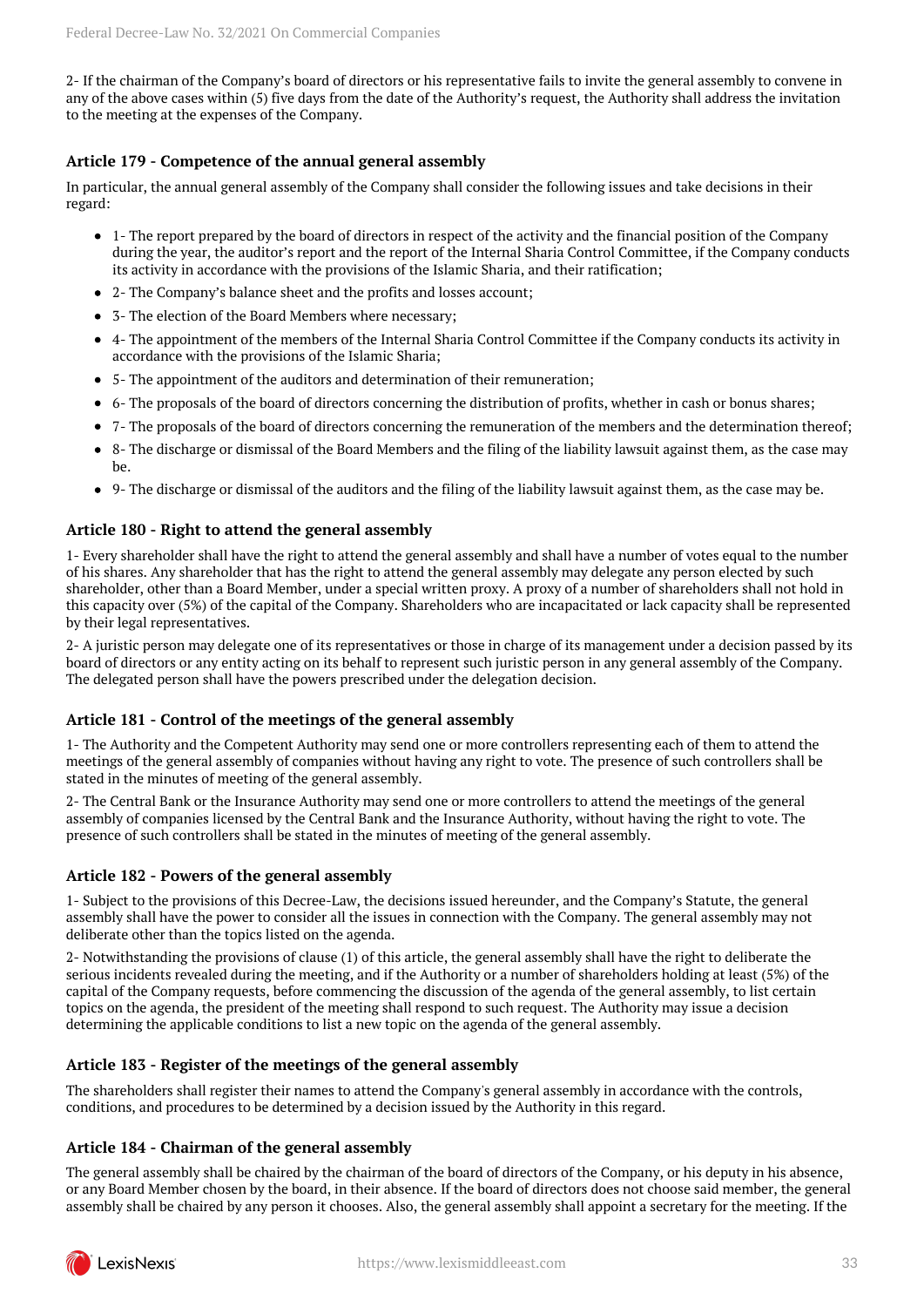general assembly considers a matter related to the president of the meeting, then it shall elect from among the shareholders a president of the meeting while discussing this matter.

## **Article 185 - Quorum at the meeting of the general assembly**

Unless the Company's Statute provides for a higher percentage, the quorum at a meeting of the general assembly shall be deemed present if attended, in person or by proxy, by a number of shareholders representing at least (50%) of the capital of the Company. If the quorum is not present, the general assembly shall hold another meeting within a period not less than (5) five days and not more than (15) fifteen days from the date of the first meeting. The second meeting shall be deemed valid regardless of the number of the present shareholders.

### **Article 186 - Withdrawal from the meeting of the general assembly**

If any of the shareholders or their representatives withdraws from the meeting of the general after the presence of quorum thereat, such withdrawal shall not affect the validity of the said meeting, provided that the decisions are passed by the majority prescribed in this Decree-Law for the remaining shares represented therein.

#### **Article 187 - Discussion of the agenda of the general assembly**

1- Every shareholder attending the general assembly shall have the right to discuss the topics listed on the agenda of the general assembly and to address questions to the Board Members and the auditor. The Board Members and the auditor shall reply to the questions to the extent that may not cause damage to the interest of the Company.

2- A shareholder may resort to the general assembly if the shareholder sees that the reply to his question is insufficient. The decision made by the general assembly shall be enforceable. Any provision to the contrary in the Company's Statute shall be deemed null and void.

#### **Article 188 - Voting on the decisions of the general assembly**

1- Subject to the provision of Article (146) of this Decree-Law, voting on the general assembly's decisions shall be conducted as determined by the Company's Statute. However, voting shall be made by secret ballot if it is related to the election, dismissal, or accountability of the Board Members. Voting in the meetings of the general assembly may be made electronically subject to the controls and terms issued by the Authority in this regard.

2- Subject to the provision of Article (180) of this Decree-Law, the Board Members may not participate in voting on the decisions of the general assembly as regards their discharge from liability for their management of the Company or matters in connection with a special benefit thereto, conflict of interests, or a dispute arising between them and the Company.

#### **Article 189 - Minutes of meetings of the general assembly**

1- The minutes of the general assembly shall be drawn up, and they shall include the names of the shareholders present or represented, the number of the shares held by them, in person or by proxy, the votes prescribed for them, the decisions passed, the number of votes for or against such decisions, and a compendium of the discussions at the meeting.

2- The minutes of the meeting of the general assembly shall be regularly entered after each meeting in a special register, to be kept in accordance with the conditions determined by a decision of the Authority. The minutes shall be signed by the chairman and secretary of the meeting, the canvasser, and the auditor. The persons who sign the minutes of meetings shall be responsible for the validity of their contents.

## **Article 190 - Decisions of the general assembly**

1- The decisions of the general assembly shall be passed by the majority of the shares represented at the meeting, or a higher majority determined by the Company's Statute.

2- Decisions passed by the general assembly in accordance with the provisions of this Decree-Law and the Company's Statute shall be binding on all the shareholders, whether they were present or absent from the meeting at which the decisions have been passed and whether they agreed or objected to such decisions.

## **Article 191 - Execution of the decisions of the general assembly**

The chairman of the Company shall execute the decisions of the general assembly and notify a copy thereof to the Authority, the financial Market wherein the shares of the Company are listed, and the Competent Authority in accordance with the conditions specified by the Authority in this respect.

#### **Article 192 - Access to the minutes of the general assembly**

1- The minutes of meetings of the general assembly of shareholders shall be kept at the head office of the Company. Any shareholder may access such minutes free of charge within the prescribed working hours.

2- If the Company refuses or fails to comply with the provisions of this article, the Authority may issue an order to inspect the contents of the minutes in respect of the deliberations of the general assemblies. The Authority may issue an order imposing on the Company to deliver the required copies to the person or persons requesting them.

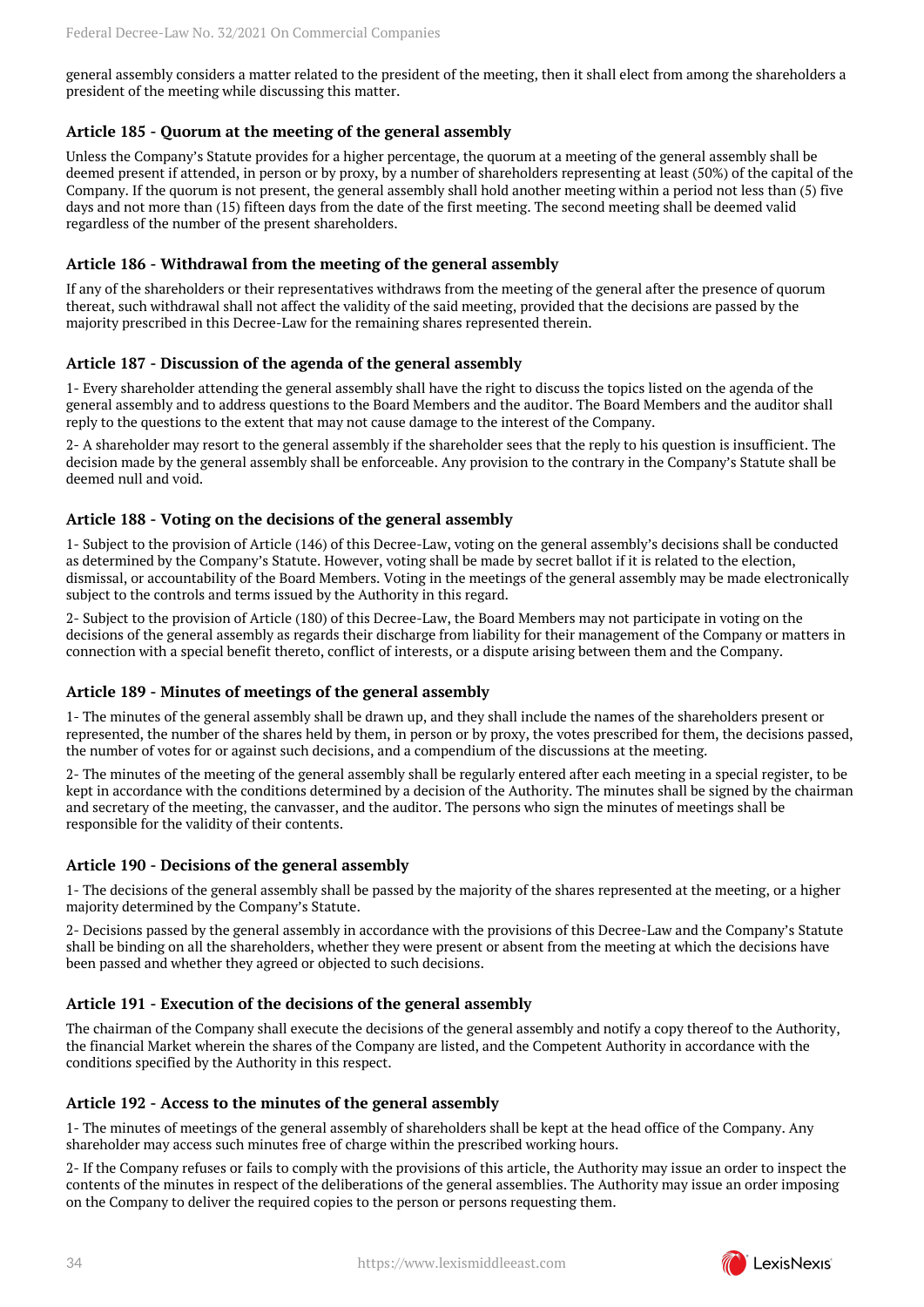## **Article 193 - Stay of execution of a decision of the general assembly**

1- At the request of shareholders who hold a percentage of at least (5%) of the shares of the Company, the Authority may issue a decision to stay the execution of the decisions passed by the general assembly of the Company to the detriment of the shareholders or in favour of a certain class of the shareholders or to bring a special benefit to the Board Members or others whenever it is established that the grounds of the request are serious.

2- A request to stay the execution of the decisions of the general assembly shall not be acceptable upon the expiry of (3) three Working Days from the date of such decisions.

3- The interested parties shall file the lawsuit to nullify such decisions before the Competent Court and notify the Authority with a copy thereof within (5) five days from the date of the decision staying the execution of the decisions of the general assembly, otherwise the stay of execution shall be deemed as void ab initio.

4- The court shall hear the lawsuit to nullify the decisions of the general assembly, and may order, summarily, the stay of execution of the decision made by the Authority at the request of the opponent until adjudication of the merits of the lawsuit.

#### **Article 194 - Failure to elect of the board of directors or to appoint the auditor**

1- Subject to the provisions of Article (143) of this Decree-Law, if the general assembly of the Company fails to take a decision in connection with the election of the Board Members at two consecutive meetings although the quorum is present, the Authority shall refer the matter to its chairman, after consultation with the Competent Authority and the entities supervising the activity conducted by the Company in the State, to appoint a temporary board of directors for not more than one fiscal year. At the end of the fiscal year, the temporary board of directors shall invite the general assembly of the Company to elect the Board Members. If such general assembly fails to elect the Board Members, the Authority shall refer the matter to its chairman, after consultation with the Competent Authority and the entities supervising the activity conducted by the Company in the State, to take the appropriate decision, including the dissolution of the Company.

2- If the general assembly of the Company fails to take a decision in connection with the appointment of its auditor at its annual meeting in accordance with the provisions of Articles (245) and (246) of this Decree-Law although the quorum is present, the Authority may appoint the auditor of the Company for one fiscal year and determine his fees.

## <span id="page-34-0"></span>**Chapter 4 - Capital of a Public Joint Stock Company**

#### **Article 195 - Capital of the Public Joint Stock Company**

The issued capital of the Public Joint Stock Company shall not be less than (30,000,000) thirty million dirhams. This minimum limit may be modified by a Cabinet decision based on the proposal of the Chairman of the Authority's Board of Directors.

#### **Article 196 - Increase of the Company's capital**

1- Subject to the provisions of this Decree-Law, the shareholders shall approve, by virtue of a Special Decision, each issue of new shares to increase the issued capital.

2- The Company may decide, after full payment of its issued capital, by virtue of a Special Decision, to increase its issued capital, and its board of directors shall implement this decision within three (3) years from the date of its issuance, otherwise, it shall be deemed as void *ab initio* in respect to the increase that was not implemented during the mentioned period.

3- The decision to increase the issued capital of the Company shall indicate the amount of such increase and the price of the new share issue.

4- If the increase of the issued capital of the Company involves contributions in kind, the provisions related to the valuation thereof as contained in this Decree-Law shall be applied.

5- The Authority shall issue a decision determining the conditions and controls for increasing the issued capital of the Company.

## **Article 197 - Methods to increase the capital of the Company**

The capital of the Company may be increased by any of the following ways:

- 1- Issue of new shares;
- 2- Capitalisation of the reserve; or
- 3- Conversion of the bonds or Sukuk issued by the Company into shares.

#### **Article 198 - Issue premium and discount**

1- The Company's capital increase shares shall be issued with a nominal value equal to the nominal value of the original shares. However, the Company may by a Special Decision, subject to the approval of the Authority, decide the following:

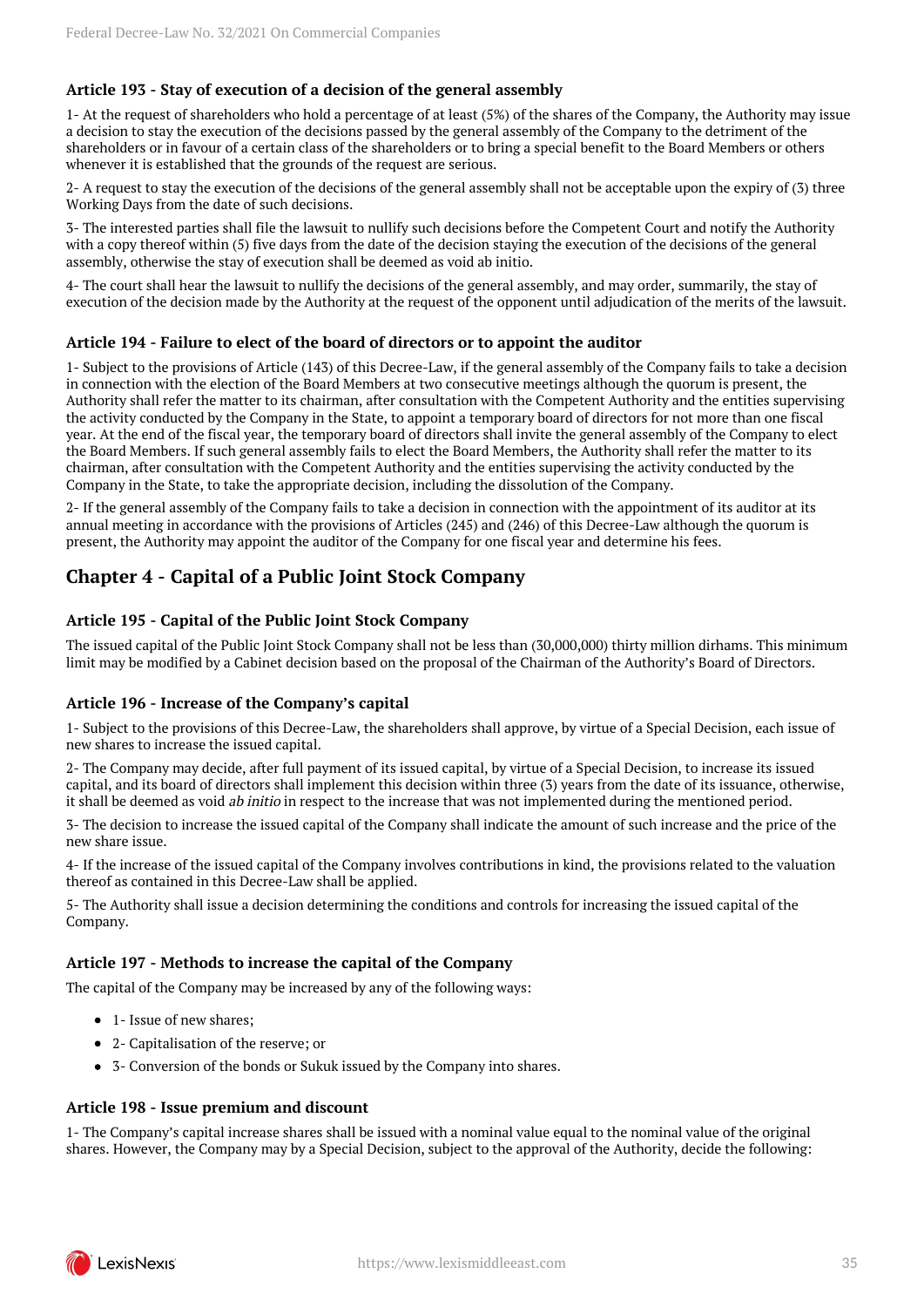- a- Adding an issue premium to the nominal value of the share and specifying its amount in case the market value exceeds the nominal value of the share. The issue premium shall be added to the statutory reserve even if it exceeds half of the capital.
- b- Granting an issue discount on the nominal value of the share and specifying its amount in case the market value is lower than the nominal value of the share. Against the issue discount, a negative reserve shall arise in the equity in the balance sheet to be paid by deduction from the Company's future profits before approving the distribution of any dividends.

2- The Authority shall be provided with a report from an independent financial consultant accredited before the Authority specifying the method of calculating the issue premium or discount.

## **Article 199 - Pre-emptive right**

1- Subject to the provisions of Articles (225), (226), (227), (228), (231), (285), and (299) of this Decree-Law, the shareholders shall have the pre-emptive right to subscribe to the new shares. Any provision to the contrary in the Company's Statute or the decision to increase the issued capital shall be deemed null and void.

2- A shareholder may sell the pre-emptive right to another shareholder or to third parties in return for material consideration. The Board of Directors of the Authority shall issue the decision regulating the conditions and procedures for selling the preemptive right.

## **Article 200 - Subscription to new shares**

1- Subscription to new shares shall be governed by the rules of subscription to the original shares.

2- The board of directors shall publish a summary for the pre-emptive rights issue accredited by the Authority in two local daily newspapers, one of them to be issued in Arabic, in order to notify the shareholders of their pre-emptive right in subscription to the new shares.

## **Article 201 - Distribution of the new shares**

1- New shares shall be distributed to the shareholders applying for subscription to shares, according to the number of shares they hold provided that this does not exceed the requests of each.

2- Subject to clause (2) of Article (199), the remaining shares shall be distributed to the shareholders who submitted applications for subscription to shares in excess of the number of shares they hold. Any balance shares thereafter shall be offered for Public Subscription, in accordance with the conditions determined by the Authority.

## **Article 202 - Capitalisation of the reserve**

By virtue of a Special Decision, the reserve may be merged in the capital of the Company by creating bonus shares to be distributed to the shareholders *pro rata* to the shares each of them holds, or by the increase of the nominal value of the shares, pro rata to the percentage of urgent increase in the capital. This shall not result in imposing on the shareholders any financial obligation.

#### **Article 203 - Conversion of bonds or sukuk to shares**

Bonds or sukuk shall be converted to shares according to the prospectus and conditions approved by the Authority. The approval by the Central Bank shall be obtained in the event of companies licensed by it.

#### **Article 204 - Decrease of the capital of the Company**

The capital of the Company may not be decreased without the consent of the Authority and the issuing of a Special Decision after hearing the report of the auditor. The capital may be decreased in either of the following cases:

- 1- If it exceeds the needs of the Company;
- 2- The Company has incurred a loss that cannot be compensated by future profits.

## **Article 205 - Methods to decrease the capital of the Company**

The capital may be decreased by any of the following methods:

- 1- Decreasing the nominal value of the shares, either by refunding part of its value to the shareholders or discharging them from the value of the share or any part thereof;
- 2- Decreasing the value of the shares by cancelling a part of such value equal to the loss incurred by the Company;
- 3- Cancelling a number of shares equal to the amount of the capital intended to be decreased; or
- 4- Purchasing a number of shares equal to the part intended to be decreased and cancelled.

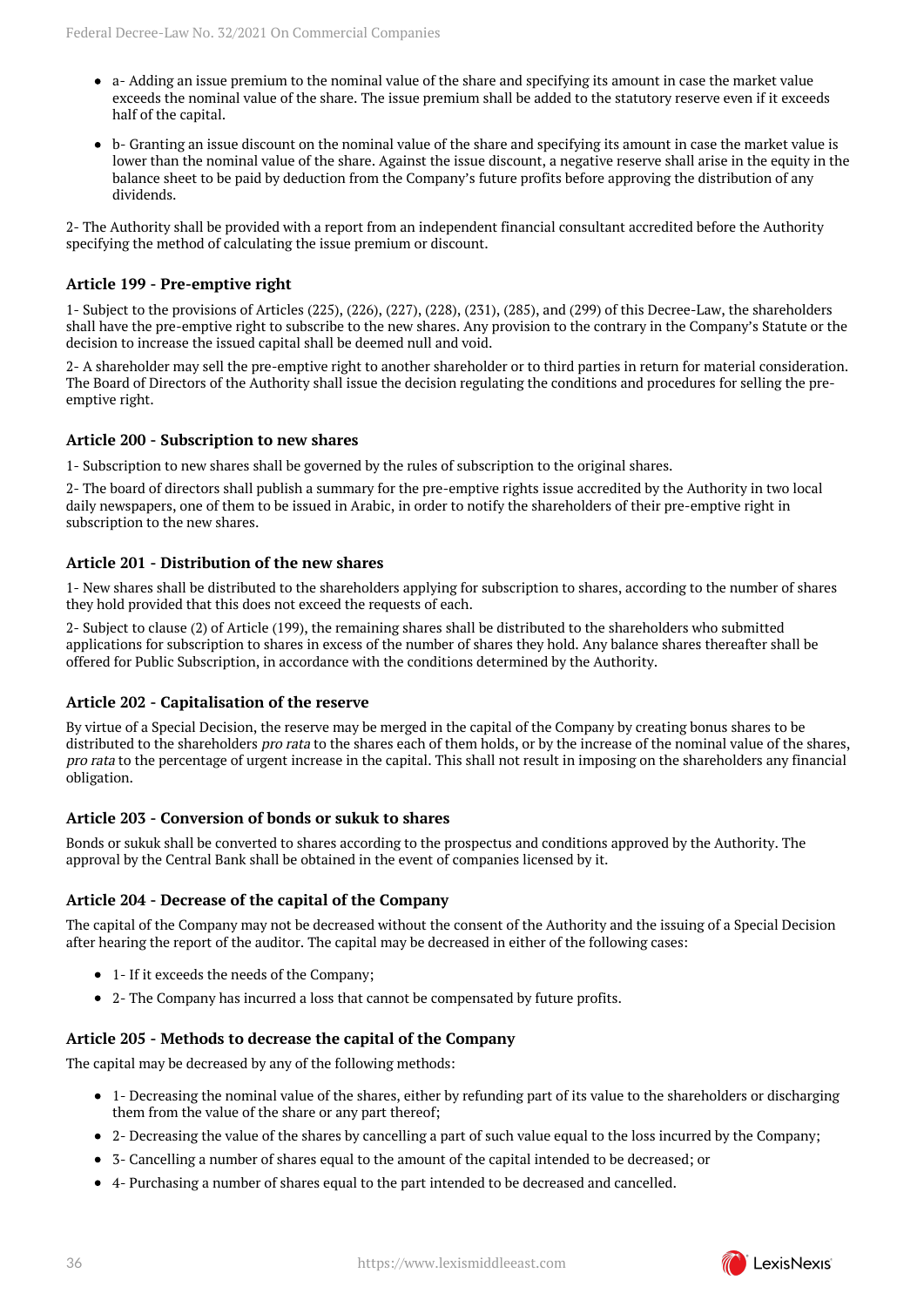## **Article 206 - Procedures to decrease the capital of the Company**

1- Upon decreasing the capital by any method of decrease in accordance with the provisions of this Decree-Law, the Company shall adhere to the following:

- a- The controls, conditions, and procedures determined by a decision issued by the Authority.
- b- Publication of the decrease decision in accordance with the controls and procedures specified by the Authority, provided that the announcement includes the amount of the capital before and after the decrease, the value of each share and the effective date of the decrease. The creditors shall provide the Company with documents supporting their debts within (30) thirty days from the date of publishing the decrease decision.

2- If the decrease of the capital is made by the repayment of part of the nominal value of the shares to the shareholders or the discharge of the shareholders to the extent unpaid of the value of the shares or any part thereof, such decrease shall not be invoked towards the creditors who submitted their claims within the time limit set forth in clause (1/b) of this article, unless such creditors have collected their due debts or obtained the securities adequate for the repayment of the debts that have not yet fallen due.

#### **Article 207 - Decision to increase or decrease the capital of the Company**

The board of directors of the Company shall, within (5) five Working Days from the effective date of the decision to increase or decrease its capital, register such decision with the Authority, the Competent Authority, and the Registrar.

## <span id="page-36-0"></span>**Chapter 5 - Shares, Bonds, and Sukuk**

#### **Article 208 - Rights attached to shares**

1- For all that is not specifically provided for in this Decree-Law, the shareholders of the Company shall be equal in the rights attached to the shares. The Company shall not issue different classes of shares.

2- Notwithstanding the provision of clause (1) of this article, the Council of Ministers may, upon proposal by the Chairman of the Authority's Board of Directors, issue a decision determining other classes of shares and the conditions of issuing the shares, the rights and obligations arising therefrom, and the rules and procedures regulating them.

3- A shareholder may not request to recover his contribution to the capital of the Company.

#### **Article 209 - Nominal value of the shares**

1- The share shall have a nominal value, in accordance with the value specified in the Company's Statute.

2- Shares may be issued by payment of their nominal value at least, provided that the balance value of such shares be paid within no later than (3) three years from the date of registration of the Company with the Competent Authority.

3- The Company may, by virtue of a Special Decision and subject to the approval of the Authority, divide the nominal value of its shares.

#### **Article 210 - Nature of the shares**

The shares shall be nominal. No shares to the bearer shall be issued. The shares shall be negotiable.

#### **Article 211 - Disposal of shares**

The method and conditions of disposal of shares shall be determined in accordance with the provisions of this Decree-Law, the regulations, and decisions issued by the Authority and the Company's Statute, provided that the disposal of the shares does not entail the decrease of the share of the UAE Nationals in the capital of the Company below the limit prescribed by this Decree-Law.

#### **Article 212 - Mortgage of shares**

Shares may be mortgaged by the delivery thereof to the creditor or his representative upon following the procedures prescribed in this respect. A mortgagee creditor shall collect the profits and use the rights attached to the share, unless otherwise agreed upon in the mortgage contract.

#### **Article 213 - Transfer of ownership of shares listed in the Markets**

Ownership of the Company's shares listed in any of the financial Markets licensed in the State shall be transferred in accordance with the applicable procedures of the Authority and the financial Market wherein such shares are listed.

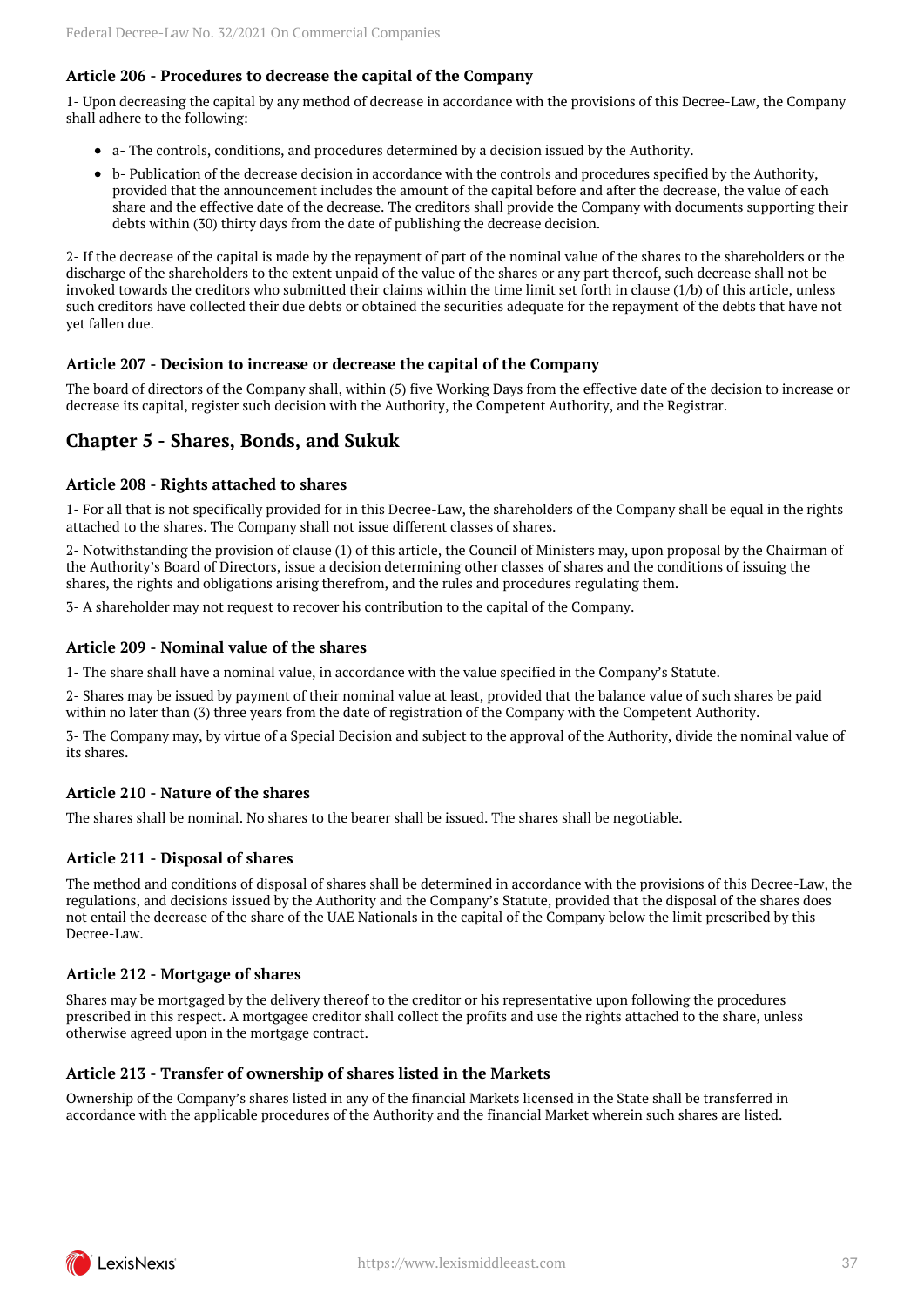## **Article 214 - Transfer of ownership of shares not listed in the Markets**

1- Ownership of shares not listed in the Markets shall be transferred by the written entry of such disposal in a register maintained by the Company. Such shares shall be noted to this effect and the disposal may not be invoked against the Company or third parties only except as of the date of such entry in the register.

2- The Company may not register the disposal of the shares in the following cases:

- a- If such disposal is in violation of the provisions of this Decree-Law or the decisions issued in implementation thereof or the Company's Statute;
- b- If the shares are mortgaged or attached by a Court order;
- $\bullet$  c- If the certificate of shares is lost and the Company did not issue a replacement thereof:
- d- If the Company holds a debt on the shares, the Company may suspend the registration of the transfer of the shares, unless its debt is repaid; and
- e- If any of the contracting parties lacks capacity, is incapacitated, or declares its bankruptcy or insolvency.

## **Article 215 - Transfer of ownership of shares by inheritance, will, or a court ruling**

1- If the ownership of a share is transferred by way of inheritance or will, the heir or legatee shall request to enter the transfer of ownership in the Shares Register.

2- If the transfer of ownership is under an enforceable court judgment, such transfer shall be entered in the Shares Register in accordance with this judgment. The transferee shall use the rights derived from such transfer from the date of such registration.

#### **Article 216 - Non-divisibility of the share**

A share shall be indivisible. However, if the ownership of a share is transferred to several heirs or a share is held by several persons, they shall choose from among them a representative towards the Company. Such persons shall be jointly liable for the obligations arising from the ownership of the share. If they fail to agree on a representative, any of them may resort to the competent court to appoint such representative.

#### **Article 217 - Restrictions of trading the shares of the founders**

1- The founders' shares in cash or in kind may not be traded prior to the publication of the balance sheet and the profit and loss account for at least two fiscal years commencing from the date of listing the Company in the financial Market in the State or from the date of entry of the Company in the commercial register with the Competent Authority in respect to companies excluded from listing. Such shares shall be noted to the effect that they constitute founders' shares. The provisions of this article shall apply to the subscriptions by the founders in the event of increase of the capital prior to the expiry of the prohibition period.

2- During the prohibition period, such shares may be mortgaged, their ownership transferred by a founder's sale to another founder or by the heirs of a founder, in the event of his death, to third parties or by the bankruptcy trustee of a founder to third parties or under a final judgment.

3- The Board of Directors of the Authority may issue a decision to expand the period of prohibition set forth in clause (1) of this article, provided that it does not exceed (3) three years.

#### **Article 218 - Attachment of shares**

The funds of the Company may not be attached due to debts payable by a shareholder. However, the creditors of the shareholder may attach the latter's shares and the profits deriving therefrom. The share shall be noted to this effect in the share register and in the financial Market wherein the Company's shares are listed.

#### **Article 219 - Non-payment by a shareholder of the balance value of the share**

1- If a shareholder in a Joint Stock Company fails to pay the instalment of the share value on the maturity date, the board of directors may notify the shareholder to pay the outstanding instalment by virtue of a registered letter. If the shareholder fails to make payment within (30) thirty days, the Company may sell the share in public auction or according to the decisions issued by the Authority.

2- The Company shall collect from the sale proceeds any overdue instalments and expenses as compensation for the delay and shall pay the balance amount to the holder of the share. The Company shall have the right of recourse against the shareholder' s own funds if the sale proceeds is not sufficient to settle the rights of the Company, and the shares shall be entered in the share register in the name of the purchaser.

#### **Article 220 - Discharge of shareholders**

1- The Company may not discharge a shareholder from his obligation to pay the value of a share. Such obligation may not be set off against any rights of the shareholder in the Company.

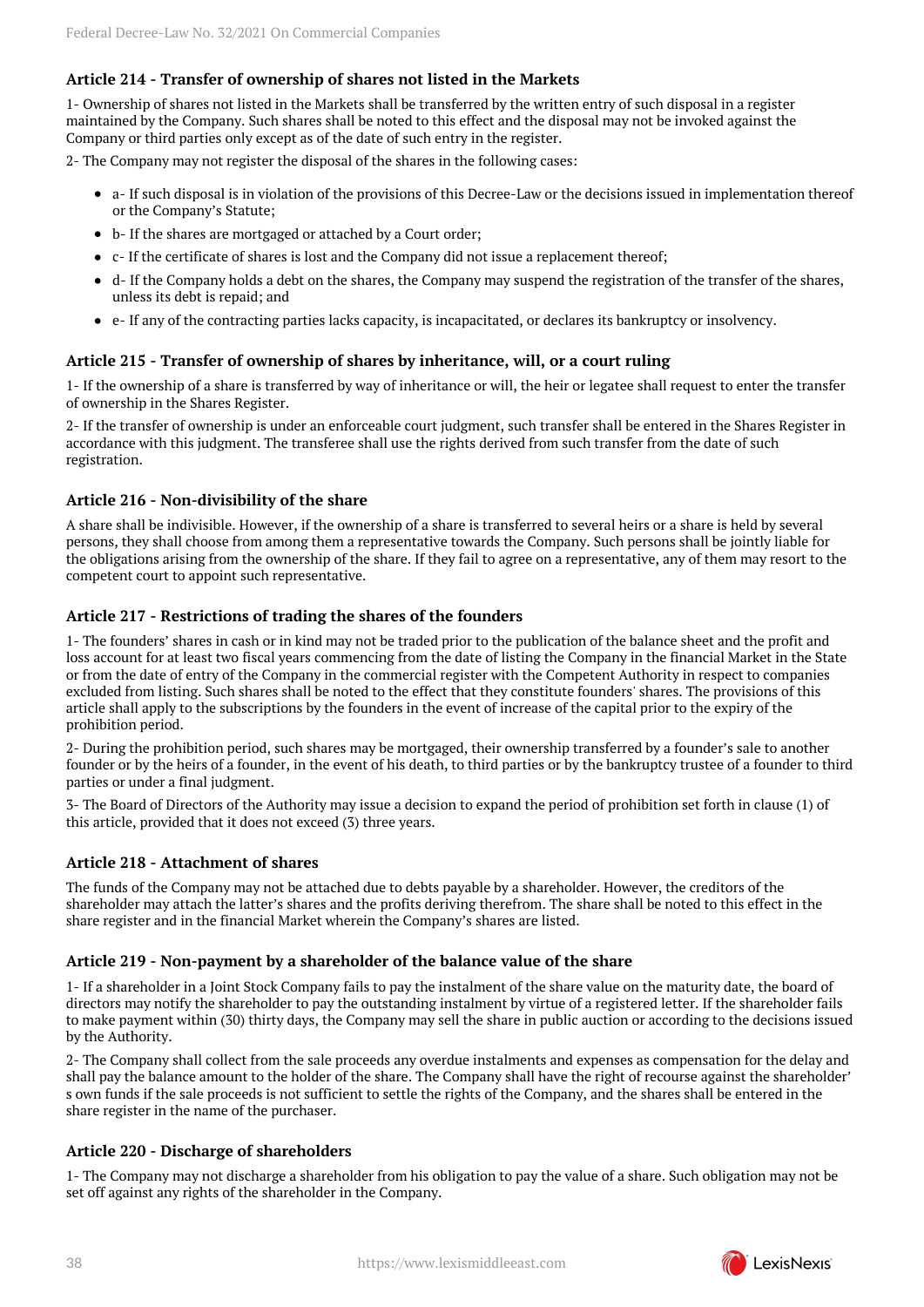2- Any of the creditors of the Company may file a lawsuit against the shareholder to claim the value of the share.

## **Article 221 - Treasury shares**

1- The Company may not mortgage its own shares or purchase such shares unless the purchase is intended to decrease the capital or to redeem the shares. In such event, such shares shall have no vote in the deliberations of the general assembly or a share of the profits.

2- Notwithstanding the provision of clause (1) of this article, and subject to the approval of the general assembly, the Company that has been incorporated since at least two fiscal years, may purchase a percentage not exceeding (10%) of its shares for the purpose of disposal thereof by any manner whatsoever, including disposals transferring ownership, in accordance with the terms and conditions determined by a decision of the Authority. Treasury shares may not be counted within the legal quorum in the general assembly meetings, and they shall have no vote in the deliberations thereof, nor a share of the profits until after the transfer of their ownership or their cancellation. In the event that those shares are cancelled, the Company's capital shall be decreased pro rata to the number of the cancelled shares. The reduction process in this case shall not be governed by the provisions of Articles (204) and (206) of this Decree-Law.

#### **Article 222 - Omitting the entry of data in the Shares Register**

If the name of any person or the number of the shares held by such person is omitted to be entered in the register of the shareholders of the Company, or in the event of any unjustified failure or delay to enter a data indicating that any person is not a shareholder, the injured person or any shareholder of the Company may request the Company to modify the particulars of the register, and the Company may reject the application for modification. In such event, the injured person may refer to justice.

#### **Article 223 - Shareholders' rights**

1- A shareholder in a Joint Stock Company shall enjoy:

- a- All the rights attached to the share, particularly the right to obtain its share of the profits and assets of the Company upon its liquidation, and the right to attend the meetings of the general assembly and voting on its decisions, all in accordance with the terms and conditions provided for in this Decree-Law and the Company's Statute.
- b- The right to have access to the books and documents of the Company and any documents in connection with a deal made by the Company and concluded with a related party under an authorisation from the board of directors or a decision of the general assembly or as provided by the Company's Statute in this respect.

2- The court may impose on the Company to provide specific information to the shareholder in such a manner that does not conflict with the interests of the Company.

3- Any decision issued by the board of directors or the general assembly of the Company that may prejudice the rights of the shareholder vested therein under the provisions of this Decree-Law or the Company's Statute or requires the increase of the obligations of such shareholder shall be deemed null and void.

#### **Article 224 - Financial aid**

1- The Company or any of its subsidiaries may not provide a financial aid to any person so as to enable him to own any Securities issued by the Company. Financial aid includes in particular the following:

- a- Providing loans.
- b- Granting gifts or donations.
- c- Providing the Company's assets as collateral.
- d- Providing a collateral or guarantee for the obligations of another person.
- e- Using any of the Company's reserves or funds or profits generated to pay off any of that person's obligations.

2- Financial aid does not include any guarantees, undertakings, or compensation that the Company provides to any of the underwriters during any offering or subscription to the Company's shares.

3- As an exception to the provisions of clause (1) of this article, companies licensed by the Central Bank to engage in financing activities may provide loans to any person to enable him to own any Securities issued by these companies, provided that the loans granted do not include any preferential terms that they do not grant to their other clients and in a manner that does not conflict with the legislation and regulations in force at the Central Bank.

#### **Article 225 - Contribution by the Strategic Partner**

1- Notwithstanding the provisions of Articles (197), (199), (200) and (201) of this Decree-Law, the Company may under a Special Decision, increase its capital by admitting a Strategic Partner. The Board of Directors of the Authority shall issue a decision determining the conditions and procedures for the entry of the Strategic Partner as a shareholder of the Company.

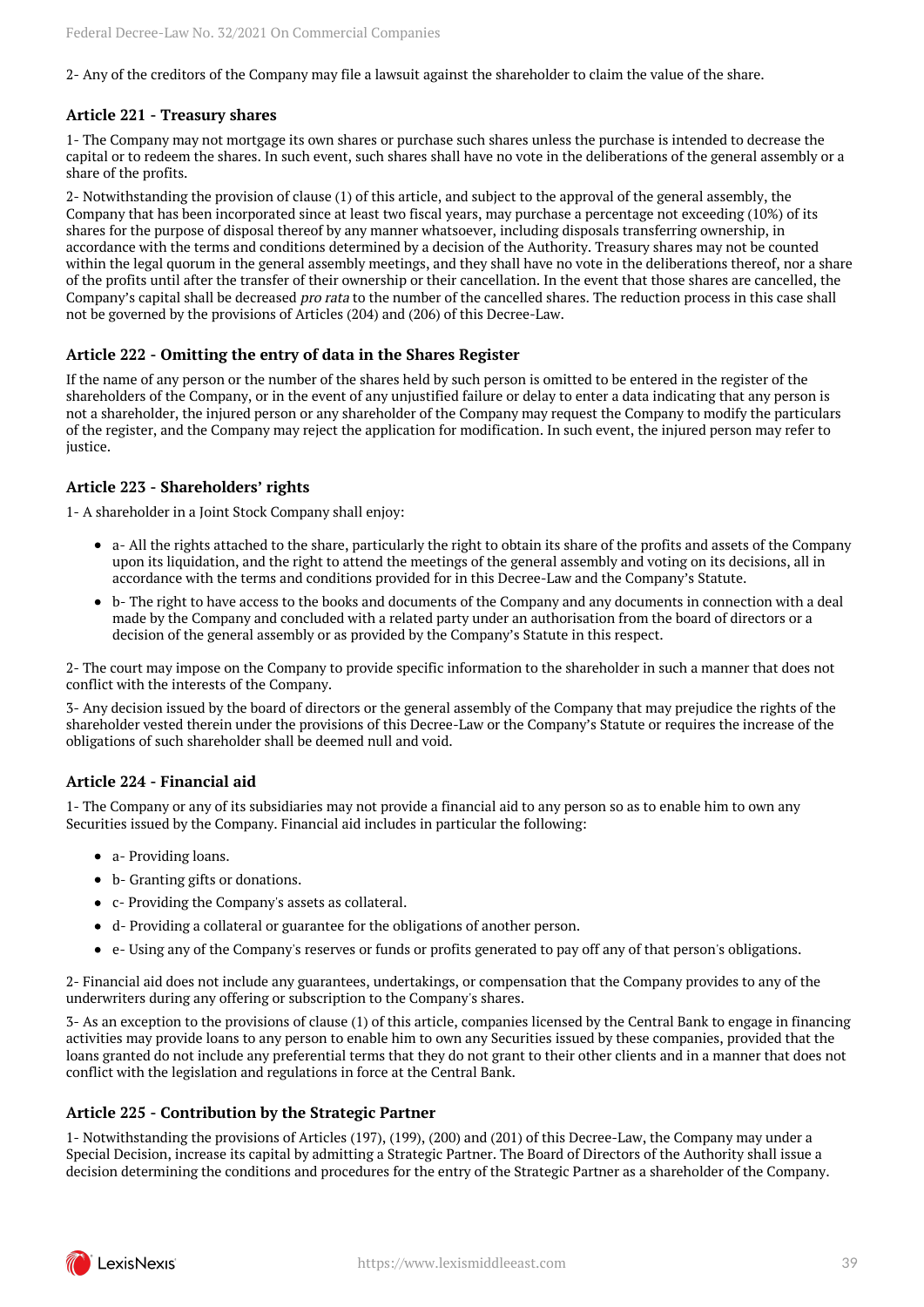2- The board of directors of the Company shall present to the general assembly a study showing the benefits to be achieved by the Company from the entry of the Strategic Partner as a shareholder in the Company.

3- The Authority and the Competent Authority may reject the Strategic Partner's contribution in the Company if such contribution may contravene the applicable laws or regulations of the State or prejudice the public interest.

#### **Article 226 - Conditions of the Strategic Partner's contribution**

1- The board of directors of the Company shall offer the shares to the Strategic Partner within three months from the date of the issuance of the decision approving the entry thereof as a shareholder in the Company, and after taking into account any conditions or controls set by the Authority in this regard.

2- If the board of directors fails to offer the new shares to the Strategic Partner within the three-month period set forth in clause (1) of this article or if the Strategic Partner fails to subscribe to such shares within a period not exceeding (30) thirty days from the date of offering the shares to such partner, the decision of the general assembly increasing the Company's capital to admit the Strategic Partner shall be deemed as void ab initio.

#### **Article 227 - Capitalisation of cash debts**

1- Notwithstanding the provisions of Articles (197), (199), (200) and (201) of this Decree-Law, the Company may under a Special Decision, increase its capital by the capitalisation of its cash debts.

2- The Company's board of directors shall submit to the general assembly a study showing the necessity to capitalise the cash debts.

3- Any debts payable to the Federal Government, the Local Governments, the public authorities and establishments in the State, the banks, and the financing companies, shall be deemed as cash debts in accordance with the provisions of this Decree-Law.

4- The Board of Directors of the Authority shall issue a decision determining the conditions and procedures for capitalising the cash debts.

#### **Article 228 - Employees' share incentive scheme**

1- Notwithstanding the provisions of Articles (197), (199), (200) and (201) of this Decree-Law, the Company may under a Special Decision, increase its capital by the application of the share incentive scheme for the employees of the Company.

2- The Company's board of directors shall submit to the general assembly, the share incentive scheme for the employees of the Company.

3- The Board Members of the Company may not participate in the employees' share incentive scheme.

4- The Board of Directors of the Authority may issue a decision including the conditions and mechanism to implement an employees' share incentive scheme.

#### **Article 229 - Share certificates**

1- Unless the Company, after its incorporation, has listed its shares in any of the financial Markets in the State, the board of directors shall, within (3) three months from the date of registration of the Company in the Commercial Register with the Competent Authority, substitute the notices to allocate the shares by share certificates.

2- Share certificates shall be signed by at least two Board Members, stating the name of the shareholder, the number of the shares subscribed thereto, the method of payment of their value, the part paid of such value, the date of payment, the serial number of the certificate, the numbers of the shares held by the shareholder, the issued capital of the Company, the head office and the term of the Company, and the date of the decision authorising the incorporation of the Company. Such certificates shall substitute the shares. Shares certificates may be issued, signed, and saved electronically, in accordance with the controls issued by the Authority in this regard.

3- If the value of the share is paid in instalments, the Company's obligation to deliver the share certificate shall be adjourned until full payment of the value of the shares. The shares representing contributions in kind may not be delivered until after the transfer of ownership of such contributions in kind to the Company.

#### **Article 230 - Loss or destruction of shares, bonds, or sukuk certificates**

1- If a share, bond or sukuk certificate is lost or destroyed, the holder of the certificate in whose name the certificate is registered may request a replacement thereof. The holder of the certificate shall publish the numbers of the lost or destroyed certificates and their quantity in two daily local newspapers, one of them to be issued in Arabic.

2- If no objection is filed with the Company within thirty days from the date of publication, the Company shall give the holder of the former certificate a new certificate, stating that it is a replacement of the lost or destroyed certificate. Such new certificate shall confer all the rights on its holder and impose on him all the obligations connected with the lost or destroyed certificate.

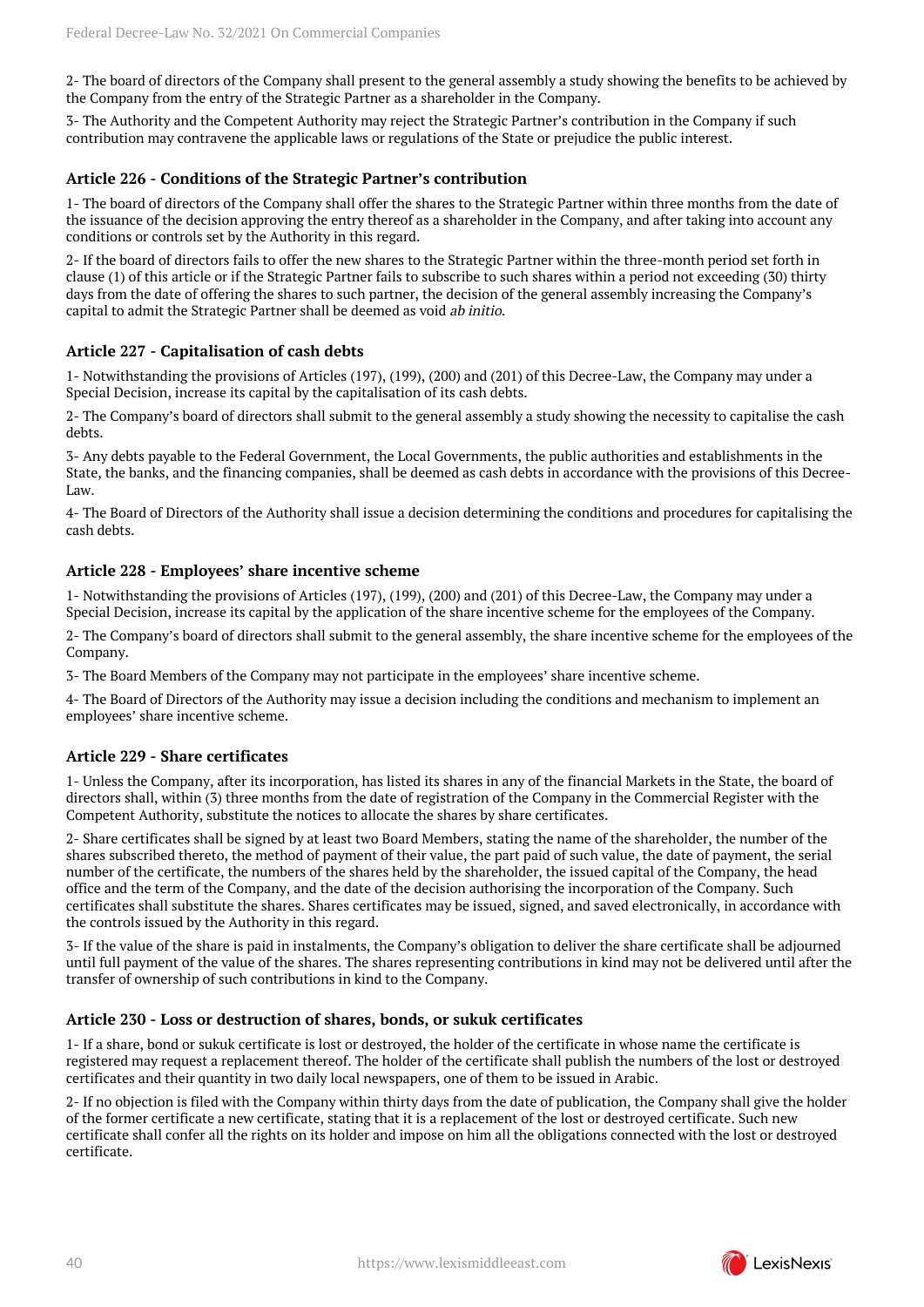## **Article 231 - Issuing bonds or sukuk**

1- After the Authority's approval, the Company may issue negotiable bonds or sukuk, whether or not they are convertible into shares in the Company, for equal values per each issue.

2- Bonds or sukuk shall remain nominal until full payment of its value.

3- Bonds or sukuk may not be converted into shares unless stipulated in the prospectus. If conversion is decided as regards bonds or sukuk which are not required to be converted into shares, the holder thereof shall have solely the right to accept the conversion or collect the nominal value of the bond or sukuk.

4- As an exception to the provisions of Articles (196), (199), (200) and (201) of this Decree-Law, the Company may, by virtue of the Special Decision approving the issue of the bonds or sukuk convertible into shares, increase its capital by converting the same into shares in its capital.

#### **Article 232 - Conditions to issue bonds or sukuk**

1- Bonds or sukuks and any other debt instruments shall be issued by virtue of a Special Decision made by the general assembly of the Company. The general assembly may authorise the board of directors to schedule the date for issuing the bonds or sukuk.

2- The Authority shall issue a decision specifying the conditions, controls, and procedures for issuing bonds or sukuk and any other debt instruments.

#### **Article 233 - Increase or decrease of the capital after issuing bonds or sukuk**

Upon issuing a Special Decision to issue bonds or sukuk convertible to shares and until the date of such conversion or payment of their value, the Company may not decrease its capital or increase the rate decided to be distributed as a minimum limit of profits to the shareholders. In the event of decrease of the capital of the Company due to the losses by way of cancellation of a number of shares or decrease of the nominal value of the share, the capital shall be decreased, as if the holders of the bonds are shareholders.

#### **Article 234 - Profits of bonds or sukuk upon their conversion into shares**

Shares obtained by holders of bonds or sukuk that have been converted into shares in the Company's capital shall have a share of the profits to be distributed for the fiscal year during which the conversion took place unless the prospectus for the issue of those bonds or sukuk provides otherwise.

#### **Article 235 - Date of payment of bonds or sukuk**

The Company may not advance or delay the date of payment of bonds or sukuk unless otherwise provided by the decision to issue the bonds or sukuk and the prospectus. However, if the Company is dissolved other than by merger, the holders of bonds or sukuk may claim the value of their bonds or sukuk prior to their maturity date. The Company may also offer such payment to them. In either event, if payment is made, interests shall not be forfeited for the remaining period of the loan.

#### **Article 236 - Rights of the holders of bonds or sukuk**

The rights of the holders of bonds or sukuk issued by the Company, which are not offered for Public Subscription in the agreement giving rise to such bonds or sukuk shall be determined. Such agreement shall also include procedures necessary for the holders of bonds or sukuk to hold meetings and appoint any committees, voting rights, and all the other related issues and the conditions of converting them to shares in the Company if they are convertible. The Authority may issue a decision regulating the rights of the holders of bonds or sukuk.

## <span id="page-40-0"></span>**Chapter 6 - Finance of the Public Joint Stock Company**

## **Article 237 - Preparing the accounts of the fiscal year**

1- The board of directors of each Joint Stock Company shall prepare accounts of every fiscal year including the balance sheet as per the last day of the fiscal year and a statement of the profits and losses account.

2- The accounts of the Company shall be prepared in accordance with the International Accounting Practices and Standards. Such accounts shall reflect a true and fair view of the profits or losses of the Company for the fiscal year and the affairs of the Company at the end of the fiscal year and shall comply with any other requirements prescribed in this Decree-Law and the decisions issued by the Authority in this respect.

3- The financial statements shall be approved upon signing them by the Board Members or by the chairman and the auditor.

## **Article 238 - Auditing the accounts of the fiscal year**

1- The accounts of the Company's fiscal year shall be reviewed by the auditor, who shall prepare a report thereon. Such accounts shall be approved by the board of directors and presented to the general assembly together with the auditor's report, within (4) four months from the end of the fiscal year of the Company.

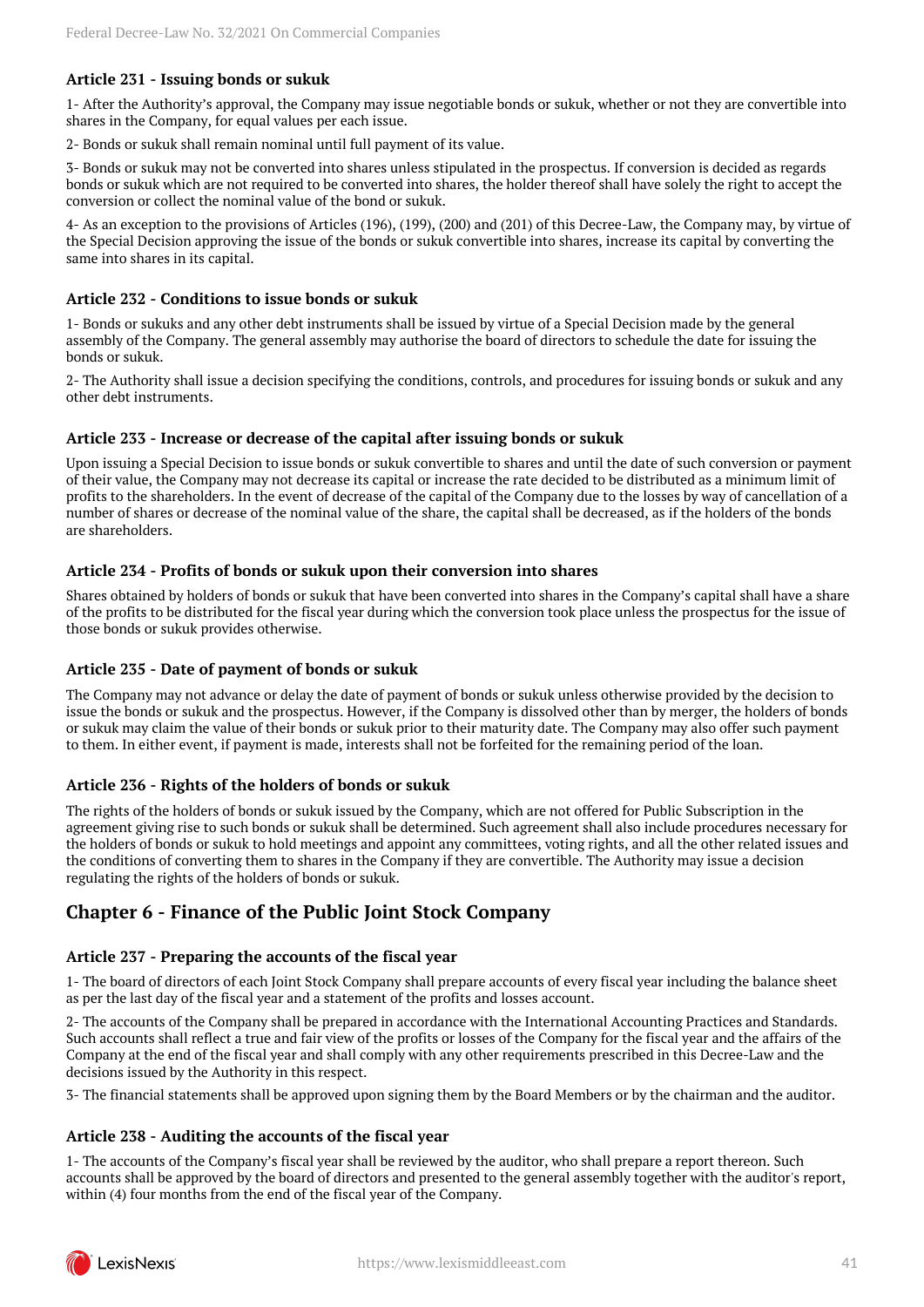2- The Company shall provide the Authority and the Competent Authority with a copy of the accounts and the auditor's report within (7) seven days from the date of convening the general assembly to whom the accounts and the auditor's report have been provided.

## **Article 239 - Accounting practices and standards**

The International Accounting Practices and Standards shall be applied by the companies upon preparing their periodical and annual accounts and determining the dividends.

## **Article 240 - Publication of the balance sheet of the Company**

The annual financial statements of the Company shall be published in accordance with the controls set by the Authority, and a copy thereof shall be deposited with both the Authority and the Competent Authority.

## **Article 241 - Statutory reserve**

1- (10%) of the net profits of the Company shall be set aside every year and allocated to create a statutory reserve, unless the Company's Statute provides for a higher percentage.

2- The general assembly may suspend such deduction whenever the statutory reserve reaches (50%) of the paid capital of the Company, unless the Company's Statute provides for a higher percentage.

3- The statutory reserve may not be distributed as dividends to the shareholders. However, the statutory reserve exceeding (50%) of the capital may be distributed as profits to the shareholders in accordance with the percentage determined in the Statute in the years wherein the Company does not make sufficient net profits to distribute such percentage.

## **Article 242 - Optional reserve**

The Statute of any Joint Stock Company may provide for the allocation of a certain percentage of the net profits to create an optional reserve to be allocated for the purposes provided by the Statute. The optional reserve may not be used for any other purposes except by virtue of a decision by the general assembly of the Company.

## **Article 243 - Distribution of profits**

1- The general assembly of the Company shall determine the percentage of net profits to be distributed to the shareholders after deducting the statutory reserve and the optional reserve.

2- A shareholder shall be entitled to his share of the profits pursuant to the conditions determined under a decision of the Authority.

3- Subject to clause (1) of this article, the Company's Statute may provide for the distribution of annual, semi-annual, or quarterly profits.

## **Article 244 - Social responsibility of Companies**

1- The Company, after the approval of the Authority, may decide by virtue of a Special Decision, to allocate a percentage of its annual profits or accumulated profits to social responsibility.

2- The Company shall disclose on its website after the end of the fiscal year whether or not it has carried out its social responsibility.

3- The auditor's report and the Company's annual financial statements shall include the entity or entities that benefit from these social contributions.

## <span id="page-41-0"></span>**Chapter 7 - Auditors of Public Joint Stock Companies**

## **Article 245 - Appointment of the Company's auditor**

1- Every Public Joint Stock Company shall have one or more auditors to be nominated by the board of directors and presented to the general assembly for approval.

2- The general assembly shall appoint an auditing company for one renewable year, and the Company's board of directors may not be delegated to this effect, provided that the auditing company does not undertake the audit of the Company for a period of more than six (6) consecutive fiscal years from the date of assuming the audit thereof. In this case, the partner responsible for auditing the Company shall be changed after the end of three (3) fiscal years. The auditing company may be reassigned to audit the Company's accounts after the lapse of at least two (2) fiscal years from the date of the expiry of its appointment period. The founders of the Company may upon its incorporation appoint one auditing company or more to be approved by the Authority to assume its duties until the completion of the general assembly's work for the first fiscal year.

3- The general assembly shall determine the fees of the auditor. The board of directors may not be delegated to this effect, provided that such fees be reflected in the Company's accounts.

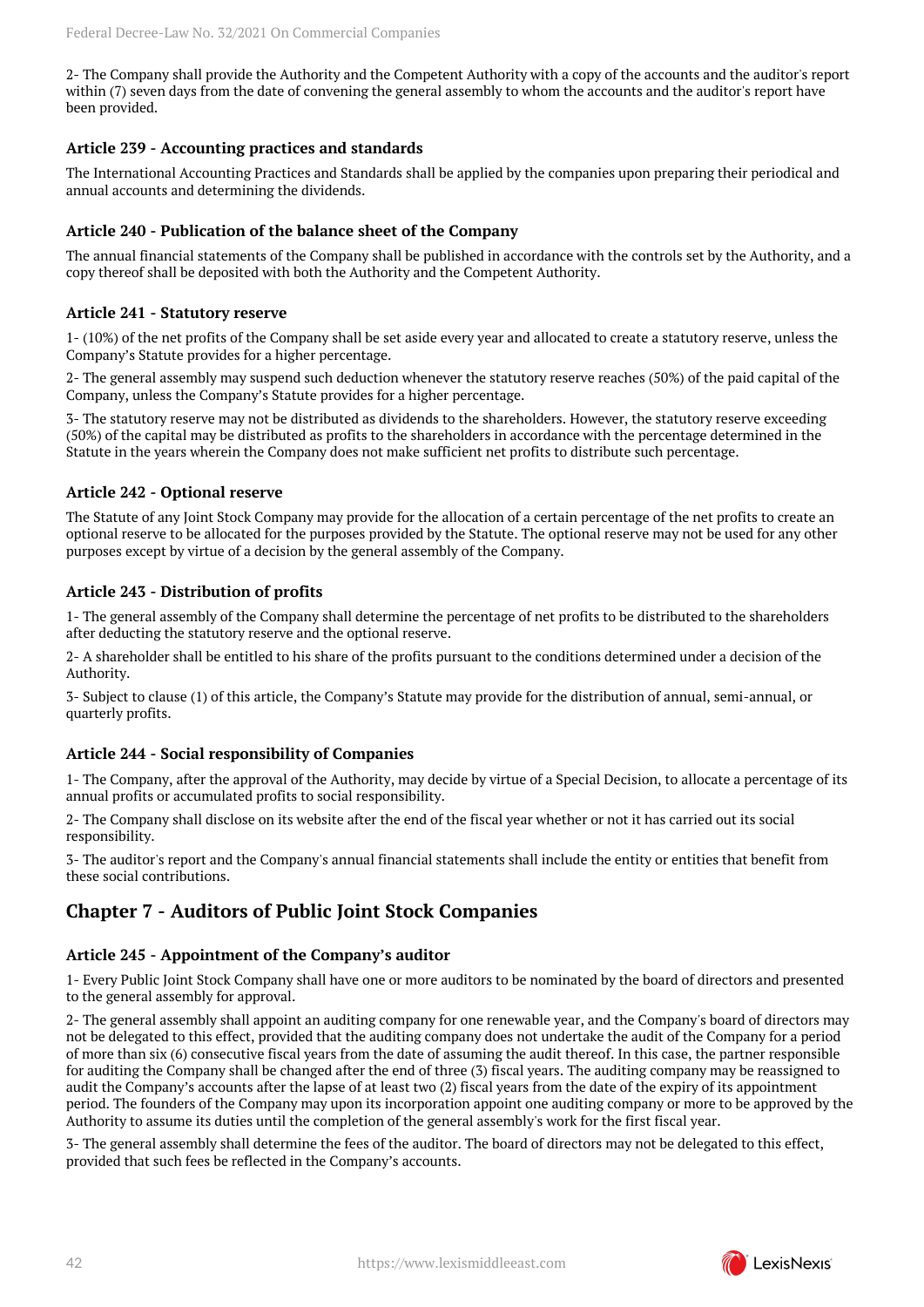## **Article 246 - Conditions to be met by the Company's auditor**

The Board of Directors of the Authority shall issue a decision determining the conditions to approve the auditors of Public Joint Stock Companies. In particular, the auditor shall meet the following conditions:

- 1- He shall be licensed to practice the profession in the State and have experience in auditing Joint Stock Companies for at least (5) five years;
- 2- His name shall be approved by the Authority;
- 3- He shall not combine the profession of auditor and the capacity of a shareholder in the Company, nor occupy the office of Board Member or any technical, administrative, or executive office therein;
- 4- He shall not be a partner or agent of any of the founders of the Company or any of its Board Members or a relative of any of them up to the second degree.
- 5- The name of the auditor shall be approved by the Central Bank with respect to companies licensed by the latter.
- 6- He shall provide a professional insurance to the Authority when it so requires.

## **Article 247 - Audit report**

1- Subject to the provisions of the Federal Law on the Regulation of the Auditing Profession, and its amendments, the auditor shall issue a report on the accounts audited by him. If the Company has more than one auditor, said auditors shall distribute the duties among themselves and each of them shall provide a separate report on the issues of the task assigned thereto, and then all the auditors shall prepare a joint report for which they shall be jointly liable. The auditor shall state his name on the report and sign it.

2- The report shall state whether the accounts have been prepared in accordance with the provisions of this Decree-Law and whether the accounts give a fair view of the financial position of the Company.

## **Article 248 - Duties of the Company's auditor**

1- The auditor shall audit the accounts of the Company, inspect the balance sheet and the profits and losses account, review the transactions of the Company with the related parties, and verify the application of the provisions of this Decree-Law and the Company's Statute. The auditor shall provide a report on such inspection to the general assembly and dispatch a copy thereof to the Authority and the Competent Authority.

2- Upon preparing his report, the auditor shall verify the following:

- a- The extent of validity of the accounting registers kept by the Company.
- b- The extent of consistency between the Company's accounts and the accounting registers.

3- The auditor shall review all the registers, papers, and other documents of the Company. He may require such explanations as the auditor may deem necessary to perform his duties. The auditor may also verify the assets, rights, and obligations of the Company.

4- If no facilities are provided to the auditor to perform his duties, the auditor shall evidence the same in a report to be submitted to the board of directors. If the board of directors fails to facilitate the task of the auditor, the latter shall send a copy of the report to the Authority.

5- The subsidiary and its auditor shall provide any information and explanations requested by the auditor of the holding Company for the purposes of audit.

## **Article 249 - Confidentiality of the particulars of the Company**

The auditor shall keep the confidentiality of the particulars of the Company he has perused in the course of performing his duties with the Company. The auditor may not disclose such particulars to third parties or to the shareholders other than during the general assembly, failing which the auditor shall be dismissed, without prejudice to the civil and criminal liability, where necessary.

## **Article 250 - Prohibition of trading in Securities by the auditor**

The auditor and his employees may not purchase the Securities of the Company whose accounts are audited by him or sell such Securities directly or indirectly or provide any consultancies to any person in connection with such Securities, failing which the auditor shall be dismissed, without prejudice to the civil and criminal liability, where necessary.

## **Article 251 - Notification of crimes and violations**

1- The auditor shall notify the Authority of any violations of the provisions of this Decree-Law or any violations that constitute a crime detected upon performance of his duties at the Company, within (10) ten days from the date of detecting the violation.

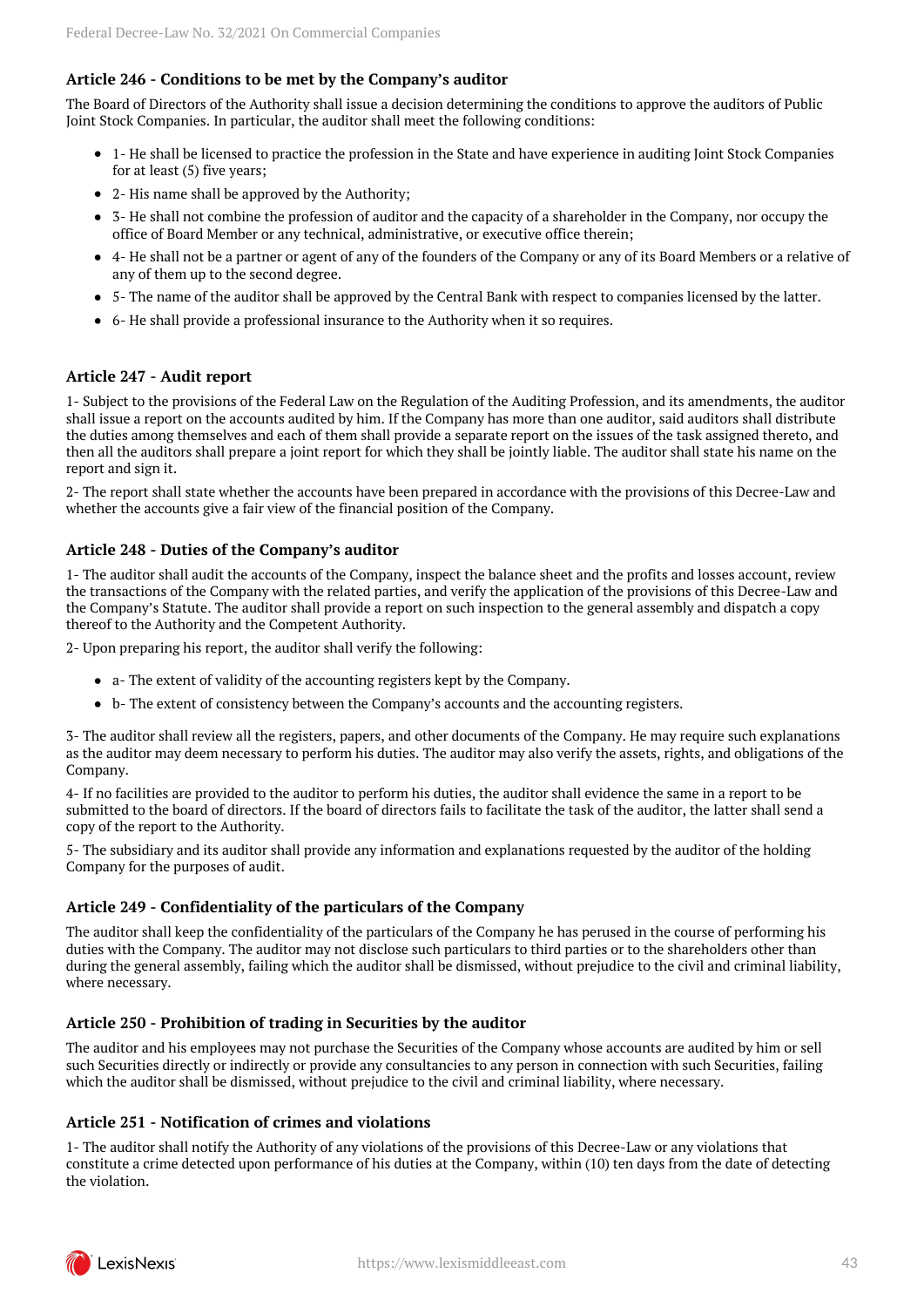2- If the auditor breaches the provision of clause (1) of this article, the Authority may suspend the auditor from auditing the accounts of Public Joint Stock Companies for no more than (1) one year, cancel his accreditation by the Authority, or refer the auditor to the Public Prosecution, where necessary, and at all events, notify the Ministry and the Competent Authority in this respect.

## **Article 252 - Contents of the auditor's report**

The auditor shall read his report at the general assembly of the Company upon consideration of the balance sheet of the Company, provided that his report states whether the auditor has inspected the information that he deems necessary for the satisfactory performance of his duties and prepared the accounts in accordance with the provisions of this Decree-Law, and that such accounts reflect, in particular, the following issues:

- 1- The position of the Company at the end of the fiscal year, particularly the balance sheet of the Company;
- 2- The profits and losses account:
- 3- The Company's maintaining of regular accounts;
- 4- A statement whether the Company has purchased any shares or stocks during the fiscal year;
- 5- An indication that the data contained in the board of directors' report are identical to the books and registers of the Company;
- 6- A statement of the deals with conflicts of interest and the financial transactions made between the Company and any of the related parties and the procedures taken in that respect;
- 7- A statement whether, within the limit of the information made available to the auditor, any violations of the provisions of this Decree-Law or the Company's Statute have occurred during the fiscal year so as to adversely affect the activity or financial position of the Company, whether such violations still exist or not, and whether there are any fines imposed on the Company due to such violations;
- 8- A statement whether there are fines imposed on the Company due to violations of this Decree-Law or the Company' s Statute during the ending fiscal year and whether such violations still exist; and
- 9- In the event of accounts of any group, a statement indicating the financial position at the end of the fiscal year and the profits and losses account of the holding Company and its subsidiaries, including the consolidated statements as a whole, in connection with the relevant parties in the holding Company.

## **Article 253 - Dismissal of the Company's auditor**

1- The Company may, under a decision taken by its general assembly, dismiss the auditor.

2- The chairman of the board of directors shall notify the Authority of the decision dismissing the auditor and the reasons therefor, within a period not exceeding seven (7) days from the date of the dismissal decision.

## **Article 254 - Resignation of the Company's auditor**

1- The auditor may resign from his office under a written notice given to the Company and the Authority. Such notice shall be deemed as termination of his task as an auditor in the Company from the date of giving the notice or on any later date as determined in the notice.

2- The auditor who resigns for any reason shall file with the Company and the Authority a statement of the reasons for his resignation. The board of directors of the Company shall invite the general assembly to convene within (10) ten days from the date of filing for resignation to consider the reasons for resignation and appoint another auditor and determine his fees.

## **Article 255 - Liability of the Company's auditor**

The auditor shall be liable towards the Company for the audits and the validity of the statements in his report and to indemnify the damage incurred by the Company due to his acts upon performing his job. If there is more than one auditor, each of them shall be liable for his own fault that caused the damage.

## **Article 256 - Liability lawsuit against the Company's auditor**

The liability lawsuit against the auditor of the Company shall be time-barred upon the expiry of one year from the date of convening the general assembly at which the auditor's report is read. If the act attributed to the auditor constitutes a crime, the liability lawsuit shall not be time-barred except upon the prescription of the public lawsuit.

## <span id="page-43-0"></span>**Title 5 - Private Joint Stock Companies**

## **Article 257 - Definition of the Private Joint Stock Company**

1- A Private Joint Stock Company is a Company wherein the number of the shareholders is not less than two. The capital of the Company shall be divided into shares of equal nominal value, to be paid in full without offering any shares for Public Subscription, and conducted by signing the Company's Memorandum of Association and complying with the provisions of this

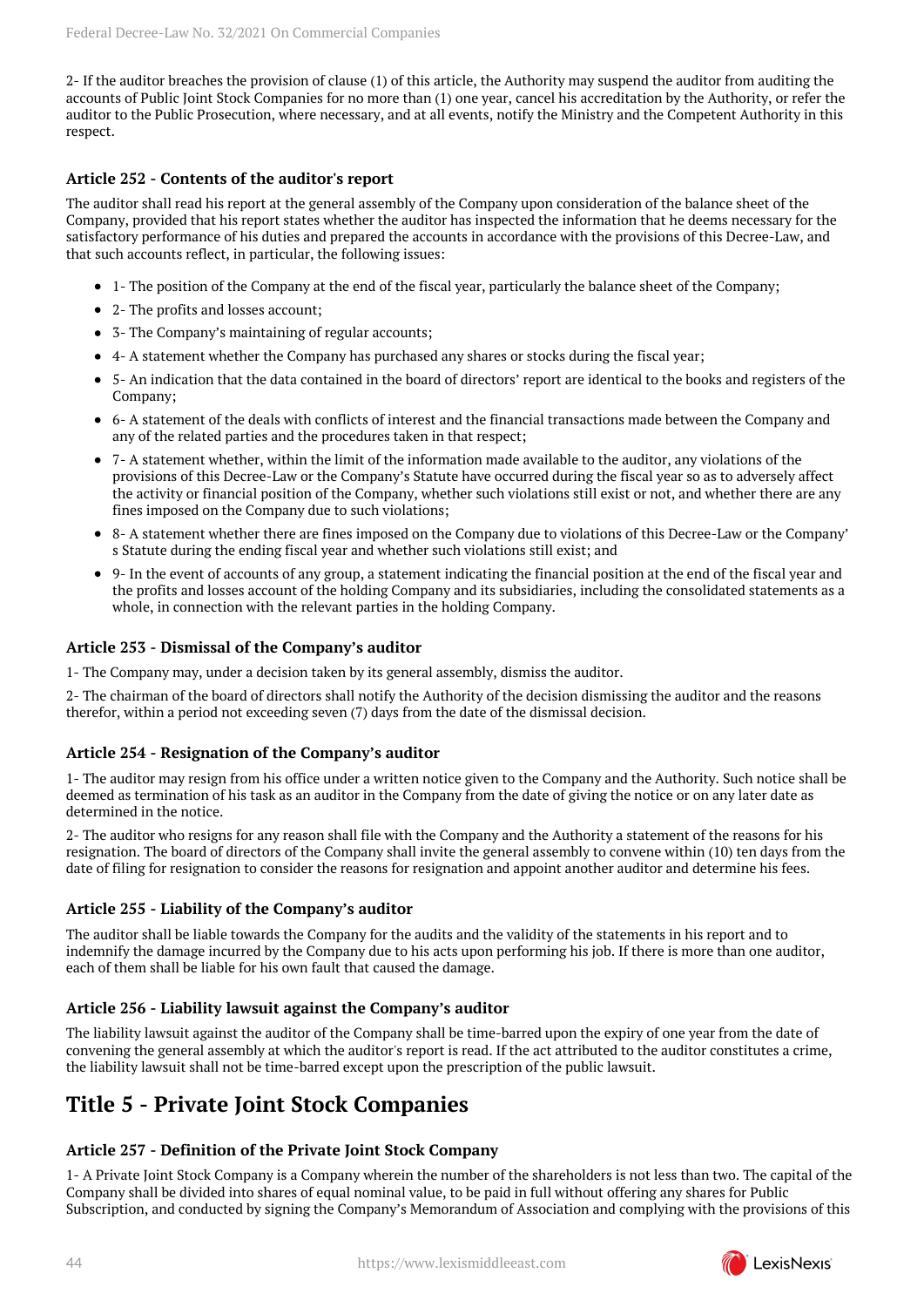Decree-Law in terms of its registration and incorporation. A shareholder shall be liable only to the extent of his share in the capital of the Company.

2- As an exception to the minimum number of shareholders stipulated in clause (1) of this article, a juristic person may incorporate and own all shares in a Private Joint Stock Company, and the owner of the Company's capital shall not be liable for its obligations except within the limits of the Company's capital stated in its Memorandum of Association. The name of the Company shall be followed by the expression "Sole Proprietorship - Private Joint Stock Company". The provisions of the Private Joint Stock Company set forth in this Decree-Law shall apply to such owner to the extent that does not conflict with the nature of the Company. The Minister shall issue a decision on the procedures for incorporating and managing a Sole Proprietorship - Private Joint Stock Company in a manner that is consistent with its nature.

### **Article 258 - The Company's capital**

1- The issued capital of the Company shall not be less than (5,000,000) five million dirhams and shall be paid in full. Such limit may be modified by virtue of a Cabinet decision based on the proposal of the Minister.

2- Private Joint Stock Companies existing and registered with the Ministry prior to the effective date of this Decree-Law shall be excluded from the minimum limit of capital set forth in clause (1) of this article.

#### **Article 259 - Founders Committee**

1- The founders shall choose from among them a committee to be called the "Founders Committee" and consisting of at least two members, to carry out the procedures for incorporating and registering the Company with the competent authorities. Said committee shall be fully liable for the validity, accuracy, and completion of all documents, studies, and reports submitted to the relevant authorities in connection with the incorporation, licensing, and registration of the Company. In the event of a Sole Proprietorship, the founder shall act as the said committee.

2- The Founders Committee may delegate one of its members or a third party to follow up and complete the incorporation procedures with the Authority and the Competent Authority according to the controls laid down by the Ministry in this respect.

#### **Article 260 - Filing the application for incorporation with the Competent Authority**

1- The Founders Committee shall submit the application for incorporation to the Competent Authority, together with the Memorandum of Association and Statute of the Company, the economic feasibility of the project to be established by the Company and the timetable proposed for implementing such project.

2- The Competent Authority shall consider the application for incorporation and issue its initial approval thereof or reject it and shall notify the Founders Committee within (10) ten Working Days from the date of submission of the application, if the application is complete or from the date of completion of the required documents or statements. The Competent Authority's failure to issue its initial approval within the said period shall be deemed as a rejection of the application for incorporation.

3- The Founders Committee may file an appeal before the competent court, against the rejection decision issued by the Competent Authority within (30) thirty days from the date of its notification of the decision of rejection or from the lapse of the period set out in clause (2) of this article if no such decision has been issued.

#### **Article 261 - Filing the application for incorporation with the Ministry**

1- The Founders Committee shall submit the application for incorporation to the Ministry together with the initial approval of the Competent Authority, the Memorandum of Association and Statute of the Company, the economic feasibility of the project to be established by the Company, the timetable proposed for implementing such project, and any approvals made by the concerned authorities and relating to the application, according to the applicable requirements of the Ministry.

2- The Ministry shall consider the application for incorporation and notify the Founders Committee of its observations on the application for incorporation and its documents within (10) ten Working Days from the date of its submission or from the date of filing the valuation of the contributions in kind, if any. The Founders Committee shall complete any deficiency or make any amendments that the Ministry may deem necessary to complete the application for incorporation, within (10) ten Working Days from the date of the notice, failing which the Ministry may consider the same as a waiver of the application for incorporation.

3- The Ministry shall dispatch a copy of the application and its documents to the Competent Authority within (5) five Working Days from the date of completing the application for consideration. Then, the Ministry shall meet with the Competent Authority within (5) five Working Days from the date of sending a copy the application to the Ministry. If the Competent Authority has any observations thereon, the Ministry shall notify the Founders Committee thereof and complete the deficiency or make any amendments that the Competent Authority may deem necessary to complete the application for incorporation within 5 (five) Working Days from the date of notifying the Founders Committee, failing which the Ministry may consider the same as a waiver of the application for incorporation.

4- The Competent Authority shall issue a decision to grant the licence after the approval of the Ministry.

#### **Article 262 - Shares Register Secretariat**

1- Private Joint Stock Companies shall have a register wherein the names of the shareholders, the number of shares held by each of them, and any dispositions thereof shall be entered. Such register shall be delivered to the Shares Register Secretariat.

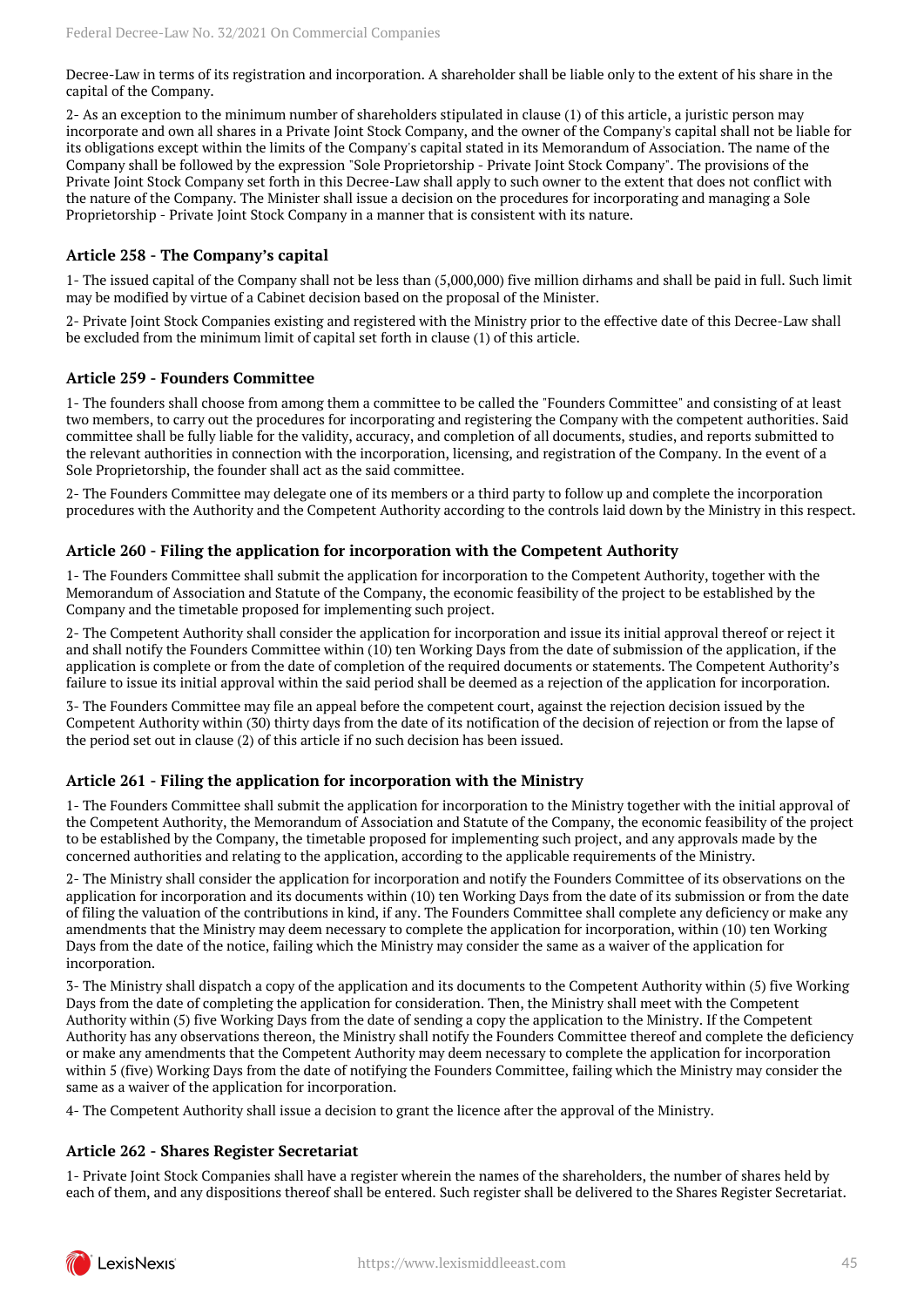2- The Authority shall, in coordination with the Ministry, issue a decision to regulate, supervise and control the work of the Shares Register Secretariat.

## **Article 263 - Certificate of incorporation**

1- The Founders Committee or its representative shall apply to the Ministry for the issuance of the incorporation certificate of the Company. The application shall be accompanied with:

- a- A bank certificate confirming the deposit of the issued capital of the Company;
- b- The authenticated Memorandum of Association and Statute of the Company;
- c- A copy of the Competent Authority's decision of the initial licensing approval;
- d- A statement of the names of the Board Members of the Company and written acknowledgement by them that their membership is not in conflict with the provisions of this Decree-Law and the decisions issued hereunder;
- e- A statement of the names of the members of the Internal Sharia Control Committee and the Sharia Controller if the Company conducts its business in accordance with the provisions of the Islamic Sharia;
- f- A certificate confirming that the register of shareholders has been delivered to the Shares Register Secretariat; and
- g- Any other documents requested by the Ministry.

2- In the event of completion of the documents set forth in clause (1) of this article, the Ministry shall issue a certificate of incorporation of the Company within (2) two Working Days from the date of submitting the complete application.

3- The registration of the Company with the Ministry shall be published in accordance with the conditions laid by the Minister in this respect at the expense of the Company.

## **Article 264 - Commercial licence of the Company**

1- The board of directors of the Company shall, within (5) five Working Days from the date of the Ministry's issuance of the incorporation certificate, undertake its registration procedures before the Competent Authority.

2- The Competent Authority shall enter the Company in the commercial register and issue a commercial licence therefor within (3) three Working Days from the date of completion of the documents and payment of the fees.

## **Article 265 - Transfer of ownership of shares**

1- Ownership of shares shall be transferred by the registration of such disposal with the Shares Register Secretariat. Such disposal may not be invoked towards the Company or third parties except from the date of such registration with the Shares Register Secretariat.

2- A Private Joint Stock Company shall not register any assignment of its shares except through the Shares Register Secretariat.

3- The Shares Register Secretariat may refuse to enter the assignment of shares in any of the cases provided for in clause (2) of Article (214) of this Decree-Law.

## **Article 266 - Restrictions on the transfer of ownership of shares**

1- Ownership of shares of a Private Joint Stock Company may not be transferred prior to the publication of the balance sheet and the profits and losses account for at least one fiscal year commencing from the date of registration of the Company in the commercial register with the Competent Authority. The provisions of this article shall apply in the event of increase of the capital prior to the expiry of the prohibition period.

2- During the prohibition period, such shares may be mortgaged, their ownership may be transferred by the shareholder's sale thereof to another shareholder, or by the shareholder's heirs sale thereof in the event of his death, to third parties or by the bankruptcy trustee of a shareholder to third parties or under a final judgment.

3- The Minister may issue a decision to extend or shorten the period of prohibition set forth in clause (1) of this article, provided that it is not less than (6) six months and not more than (2) two years.

## **Article 267 - Application of the provisions concerning Public Joint Stock Companies**

Notwithstanding the provisions of Public Subscription, and for all that is not specifically provided for herein, all the provisions of this Decree-Law concerning Public Joint Stock Companies shall apply to Private Joint Stock Companies, and the term "Ministry" shall replace the term "Authority" wherever it may appear therein.

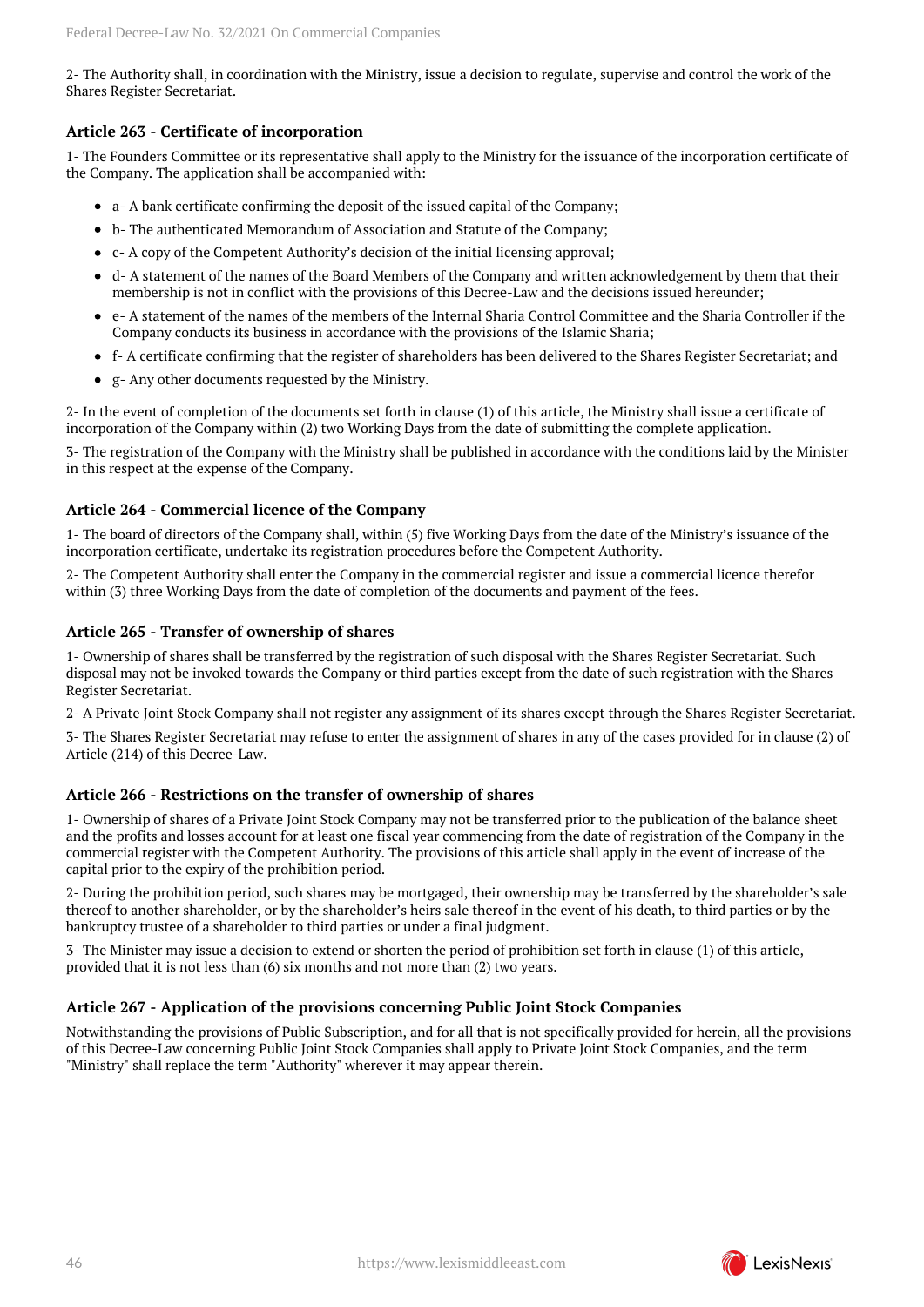## <span id="page-46-0"></span>**Title 6 - Holding Companies and Investment Funds**

## <span id="page-46-1"></span>**Chapter 1 - Holding Companies**

## **Article 268 - Definition of the holding Company**

1- A holding Company is a Joint Stock Company or a Limited Liability Company that establishes subsidiaries inside the State or abroad or controls existing companies, by holding shares or membership interests enabling such Company to control the management of the subsidiary and have influence on the decisions thereof.

2- The name of the Company followed by the expression "Holding Company" shall appear on all the papers, advertisements, and other documents issued by the Holding Company.

## **Article 269 - Objects of the Holding Company**

1- The objects of a Holding Company shall be limited to the following:

- a- Holding shares or membership interests in Joint Stock Companies and Limited Liability Companies;
- b- Providing loans, guarantees, and finance to its subsidiaries;
- c- Owning movables and real estates required to commence its activity;
- d- Managing its subsidiaries; and
- e- Owning industrial property rights from patents, trademarks, industrial drawings and models, royalties, and leasing the same to its subsidiaries or to other companies.

2- Holding Companies may not conduct their activities except through their subsidiaries.

## **Article 270 - Accounts registers to be kept by subsidiaries**

A Holding Company shall take the required procedures to ensure that the subsidiaries keep the required accounting registers to enable the Board Members or the board of managers of the Holding Company to confirm that the financial statements and the profits and losses account are compliant with the provisions of this Decree-Law.

## **Article 271 - Subsidiaries**

1- A Company shall be considered as a subsidiary of a Holding Company in any of the following cases:

- a- If the Holding Company holds dominating and controlling shares in the capital of the Company and controls the formation of its board of directors; or
- b- If the Company is affiliated to a subsidiary.

2- A subsidiary shall not be a shareholder in its own Holding Company. Any allocation or transfer of any shares in a Holding Company to any of its subsidiaries shall be deemed null and void.

3- If a Company that owns shares or membership interests in a Holding Company becomes a subsidiary of such Holding Company, such Company shall continue to be a shareholder in the Holding Company, provided that:

- a- The subsidiary be deprived of the right to vote in the meetings of the board of directors of the Holding Company or the meetings of its general assembly; and
- b- The subsidiary disposes of its shares in the Holding Company within (12) twelve months from the date of the Holding Company's acquisition of the subsidiary.

## **Article 272 - Fiscal year of the Holding Company**

The Holding Company shall, at the end of every fiscal year, prepare a consolidated balance sheet, the profits and losses account, and the cash flow of the Holding Company and all its subsidiaries and shall present them to the general assembly, together with the relevant notes and statements, in accordance with the internationally accepted accounting and audit practices and standards.

## <span id="page-46-2"></span>**Chapter 2 - Investment Funds**

## **Article 273 - Formation of Investment Funds**

1- Investment Funds shall be established according to the conditions and controls stated in a decision issued by the Authority in this regard.

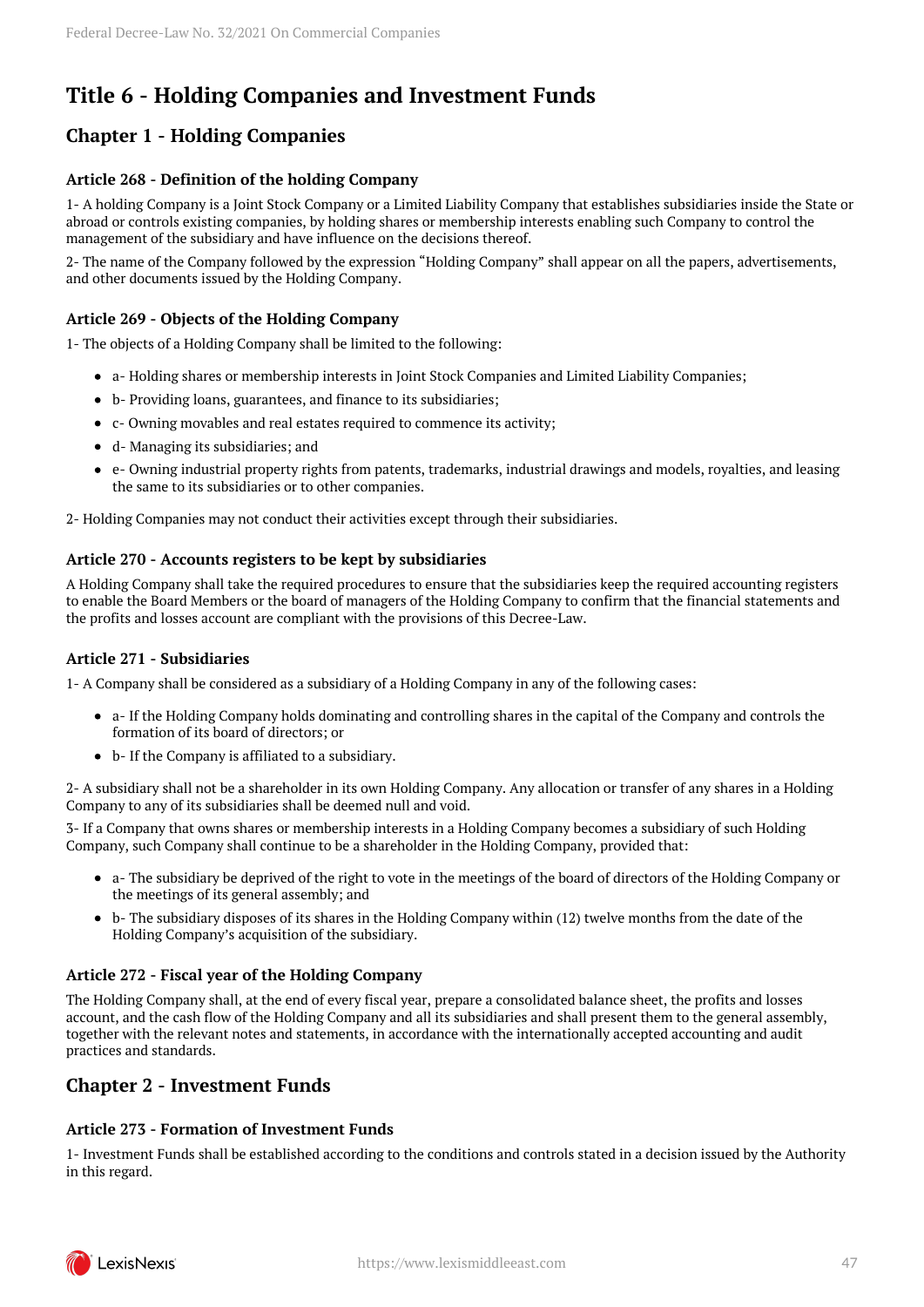2- The licenses of Investment Funds issued by the Central Bank before the date of entry into force of this Decree-Law shall be excluded from the provisions of clause (1) of this article.

## **Article 274 - Legal personality of the Fund**

The Investment Fund shall have an independent legal personality, legal form, and financial liability.

## <span id="page-47-0"></span>**Title 7 - Conversion, Merger, and Acquisition of Companies**

## <span id="page-47-1"></span>**Chapter 1 - Conversion of Companies**

## **Article 275 - Rules of Conversion**

Any Company may be converted from one form into another, while keeping its legal personality, in accordance with the provisions of this Decree-Law and the regulations and decisions regulating the conversion of companies issued by the Ministry or the Authority, each within its own competencies, in coordination with the Competent Authority.

## **Article 276 - Conversion of the Company into another legal form**

1- Subject to the provision of Article (299) of this Decree-Law, a Public Joint Stock Company may be converted to a Private Joint Stock Company if the following conditions are met:

- a- The approval of the joint committee formed, under a decision by the Minister, from the Ministry of Economy, the Securities & Commodities Authority, and the Competent Authority, to consider the application for conversion into a Private Joint Stock Company;
- b- The lapse of (5) five audited fiscal years from the date of registration in the commercial register as a Public Joint Stock Company. In the event of its conversion into a Private Joint Stock Company, the Company may not re-apply for conversion into a Public Joint Stock Company until after the expiry of (5) five audited fiscal years from the date of registration in the commercial register as a Private Joint Stock Company; and
- c- Issue of a Special Decision by the general assembly approving the conversion of the majority shares representing (90%) of the capital of the Company.

2- Save for a Public Joint Stock Company, a Company may convert into a Joint Liability Company, a Limited Partnership Company, a Limited Liability Company, or a Private Joint Stock Company if the following conditions are met:

- a- Issuance of a decision in accordance with the conditions prescribed for amending the Memorandum of Association and the Statute of the Company.
- b- Expiry of a period of at least two audited fiscal years of the Company from the date of its registration in the commercial register.
- c- The unanimous consent of the partners in the event of conversion into a Joint Liability Company.
- d- The completion of the incorporation and registration procedures prescribed for the proposed form of conversion.

## **Article 277 - Conversion into a Public Joint Stock Company**

Subject to the provisions of Article (275) of this Decree-Law, the following is required for the conversion of a Company into a Public Joint Stock Company:

- 1- The payment of the full value of the issued shares or the partners' shares;
- 2- The expiry of at least two audited fiscal years;
- 3- The issuance of a Special Decision or any similar action to convert the Company into a Public Joint Stock Company.
- 4- Any other conditions specified in a decision of the Authority's Board of Directors.

## **Article 278 - Documents of conversion into a Public Joint Stock Company**

1- Any Company may be converted into a Public Joint Stock Company, by virtue of an application on the form prepared by the Authority for such purpose, signed by the authorised signatory of the Company.

2- The following documents shall be attached to the application:

- a- The amended Memorandum of Association and Statute of the Company;
- b- The decision by the general assembly of the relevant Company or whomever is acting on its behalf passed by the majority prescribed for amending the Memorandum of Association or Statute of the Company, including the approval of any necessary increase of the capital and the conversion of the Company into a Public Joint Stock Company. The decision of conversion made by the partners or shareholders shall include any changes in the Memorandum of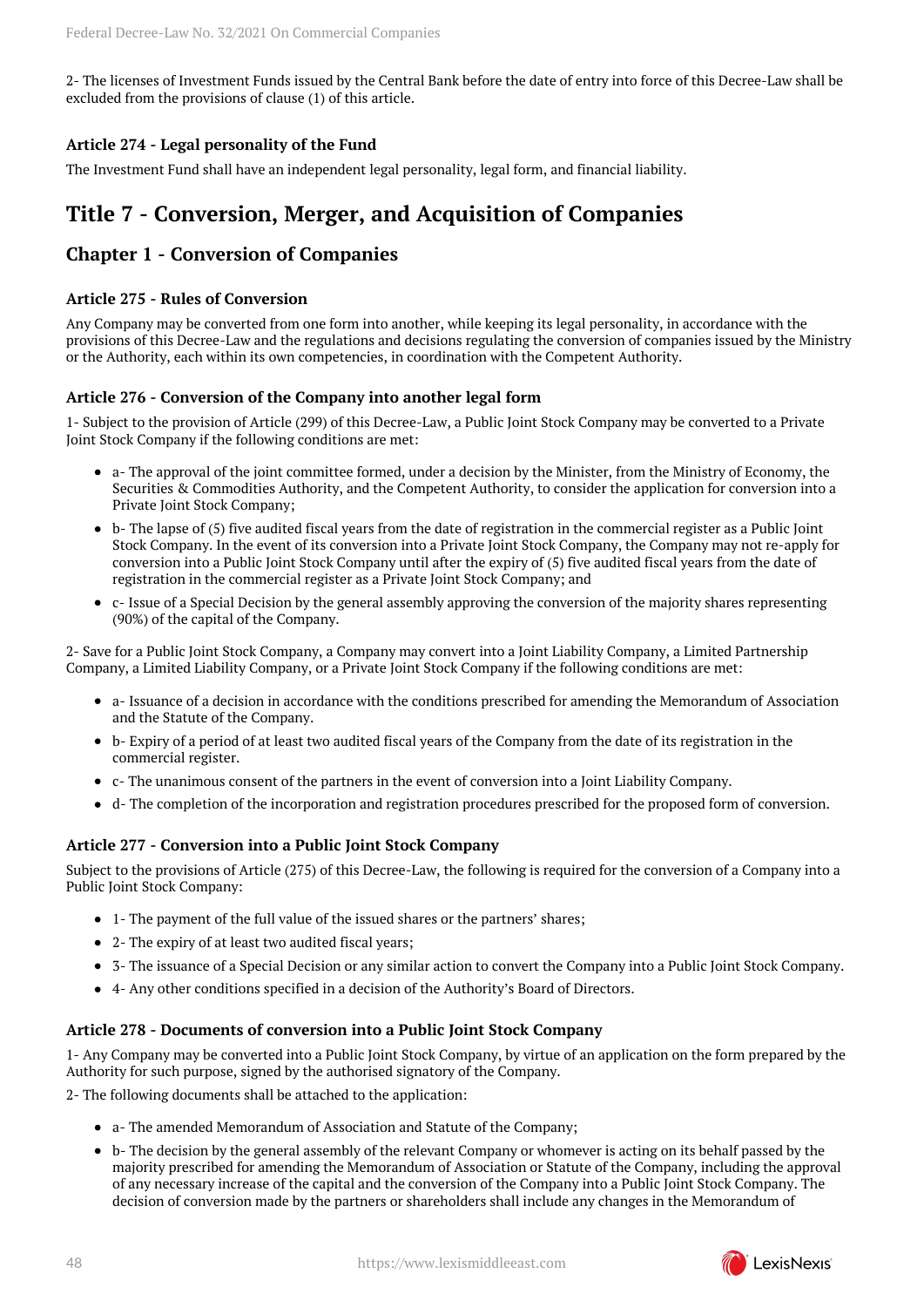Association or Statute of the Company as required by the circumstances, including the change of the name of the Company;

- c- The approval by the Ministry and the Competent Authority on the conversion of the Company into a Public Joint Stock Company;
- d- A balance sheet of the Company prepared within six months prior to the date of the application for conversion, in addition to a copy of a reservation-free report from the auditor of the Company regarding such balance sheet;
- e- A written statement by the auditors of the Company, wherein they acknowledge that the net assets of the Company on the date of preparing the balance sheet are not less than the required share capital and undistributed reserves.
- f- An assessment of the contributions in kind of the Company, prepared in accordance with the provisions of Article (118) of this Decree-Law.
- g- An acknowledgement by any manager or the board of directors, as the case may be, confirming that the following conditions are met:
	- 1- The issuance of a decision by the general assembly of the Company or whomever is acting on its behalf approving the conversion and the fulfilment of all the other requirements provided for in this Decree-Law; and
	- 2- The absence of any adverse material change in the financial position of the Company during the period from the date of the relevant balance sheet and the date of application for conversion.
- h- Any other documents required by the Authority for conversion.

#### **Article 279 - Announcement of the conversion decision**

1- The Company shall announce the conversion decision in two daily local newspapers issued in the State, one of them to be issued in Arabic, within (5) five Working Days from the date of the conversion decision and shall notify the shareholders or partners and the creditors thereof by registered letters.

2- The announcement and the notice to the shareholders or partners and the creditors set forth in clause (1) of this article shall include the right of any of the creditors of the Company and the holders of loan bonds or sukuk, and any concerned shareholders or partners to object to the conversion at the head office of the Company.

#### **Article 280 - Objection to the conversion decision**

1- A partner or shareholder who objects to the conversion decision may withdraw from the Company and recover the value of his interests or shares, by virtue of an application filed in writing with the Company within (15) fifteen days from the date of completion of the publication of the conversion decision. The value of the shares or membership interests shall be paid according to their market or book value on the date of conversion, whichever is higher.

2- The shareholders or partners, the creditors of the Company, the holders of loan bonds or sukuk, and any concerned party may file an objection with the Company within (30) thirty days from the date of the notice of the conversion decision and a copy of the objection shall be delivered to the Ministry or the Authority, as the case may be, and the Competent Authority, provided that the objecting party states the subject-matter of his objection and the grounds of such objection, and the damage that he claims to have suffered specifically.

3- If the Company fails to settle the objections for any reason whatsoever within no later than (30) thirty days from the date of delivery of a copy of the objection to the Ministry or the Authority, as the case may be, and the Competent Authority, the objecting party may resort to the competent court.

4- The conversion decision shall remain stayed unless the objection is waived by the objecting party or the Court rejects the objection by a final judgment, or the Company pays the debt if urgent or provides sufficient securities if deferred.

5- If no objection has been filed against the conversion decision within the period provided for in clause (2) of this article, the same shall be deemed as an implicit acceptance of the conversion.

## **Article 281 - Sale of part of the shares of the Company upon its conversion**

1- A Company wishing to convert into a Public Joint Stock Company, after the approval of the Authority and the issuance of a Special Decision by its general assembly, shall sell its shares and/or offer new shares for Public Subscription in accordance with the regulations issued by the Authority in this regard.

2- The Authority shall issue a decision specifying the controls and conditions for selling and offering shares for Public Subscription when the company converts into the legal form of Public Joint Stock Company.

3- The shareholders or partners of the Company wishing to convert into a Public Joint Stock Company shall bear all the expenses resulting from the conversion until the completion of the procedures for the conversion of the Company and its registration as a Public Joint Stock Company with the Authority and the Competent Authority. These expenses shall include, for example, the valuation of the company and all fees of the parties participating in the subscription process. The shareholders subscribed in the Public Joint Stock Company shall not bear such fees.

4- As an exception to the provision of clause (1) of Article (217) of this Decree-Law, the in cash or in kind shares of the founders in the company may be traded after its conversion into a Joint Stock Company as of the date of its listing in the financial Market in the State or from the date of its registration in the commercial register with the Competent Authority in the case of companies excluded from listing.

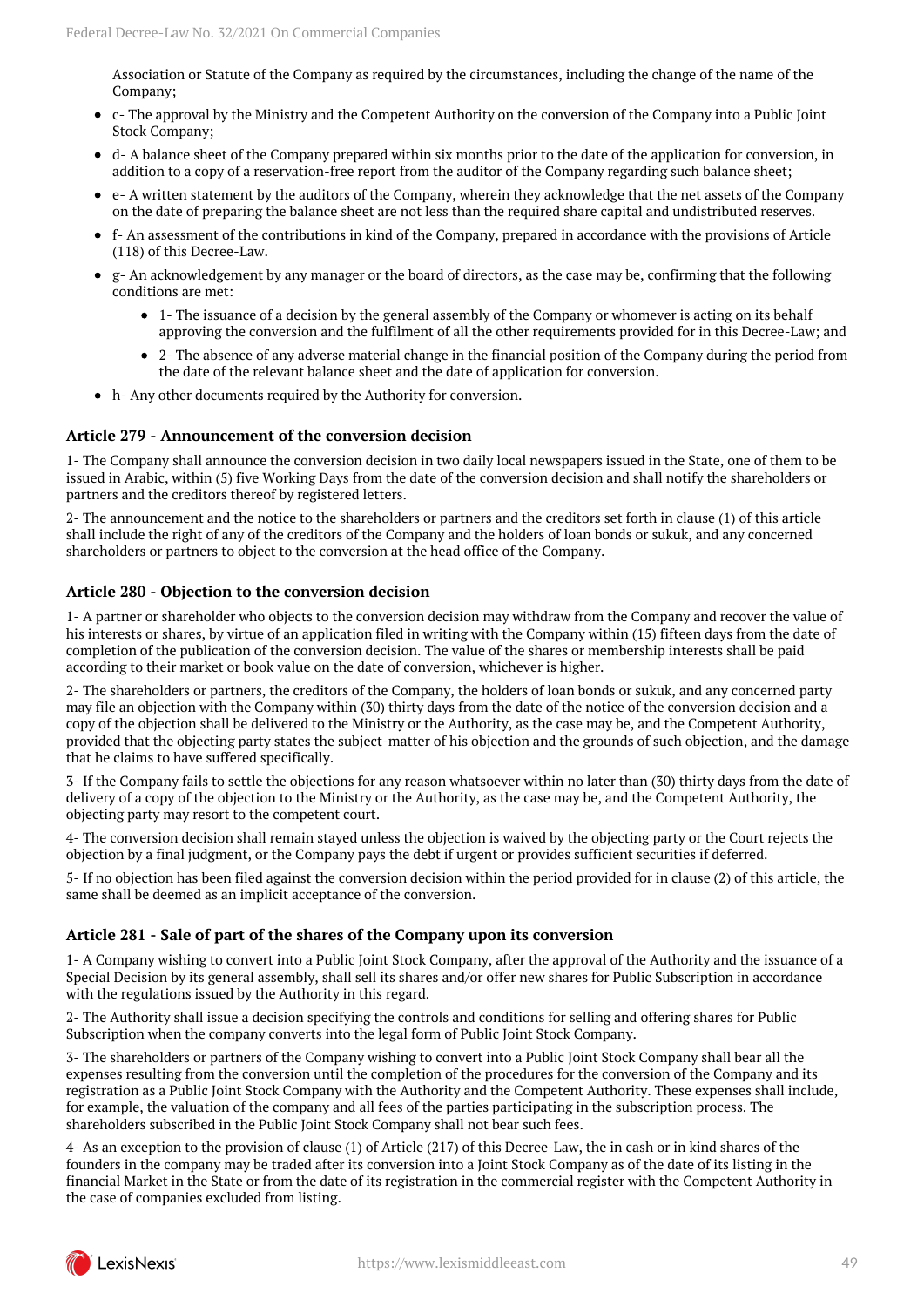## **Article 282 - Notification of the conversion decision**

Subject to the provisions of Article (276) of this Decree-Law, the Company shall provide a copy of the decision for conversion to the Ministry or the Authority, as the case may be, and the Competent Authority together with:

- 1- A statement of the assets, rights, and obligations of the Company and the estimate value of such assets, rights and obligations; and
- 2- A statement of the settlement of the objection or the expiry of its term.

#### **Article 283 - Consequences of the Company's conversion**

1- Upon conversion, every partner or shareholder shall have a number of shares or interests in the new Company equal to the value of his shares or interests in the Company prior to conversion. If the value of the shares or interests of a partner is less than the minimum limit prescribed for the nominal value of the new shares or interests, the difference shall be completed in cash, failing which such partner shall be deemed as having withdrawn from the Company. The value of his shares or interests shall be paid according to their market or book value on the date of conversion, whichever is higher.

2- After its conversion and re-registration under the new legal form, the Company shall maintain its legal personality and its rights and obligations prior to such conversion. Such conversion shall not discharge the joint partners from the obligations of the Company prior to the conversion unless the creditors agree thereto in writing.

#### **Article 284 - Notation to the effect of the conversion**

1- After approval of the conversion decision by the Ministry or the Authority, as the case may be, and the Competent Authority, the particulars kept by the Registrar shall be modified;

2- The Competent Authority shall enter the Company in the commercial register and issue a commercial licence according to the new form of the Company. The conversion shall be deemed effective from the date of issuing the commercial licence.

## <span id="page-49-0"></span>**Chapter 2 - Merger**

#### **Article 285 - Merger**

1- Notwithstanding the provisions of Articles (199), (200) and (201), the Company may, under a Special Decision issued by the general assembly or the like, even during the liquidation process, merge with another Company by virtue of a contract to be concluded between the merged companies in this respect.

2- Subject to the applicable rules of the Central Bank, in the event of merger of the companies licensed by the latter, the Minister shall issue the decision regulating the methods, conditions, and procedures for the merger in respect of all companies, except the Public Joint Stock Companies, for which the Board of Directors of the Authority shall issue such decision.

#### **Article 286 - Merger contract**

The merger contract shall determine the conditions and method of merger. In particular, it shall determine the following matters:

- 1- The Memorandum of Association and Statute of the merging Company or the new Company after merger;
- 2- The name and address of each Board Member or the proposed manager of the merging Company or the new Company.
- 3- The method of conversion of the shares or interests of the merged companies into shares or interests of the merging Company or the new Company.

#### **Article 287 - Presenting the merger contract to the general assembly**

1- The Board Members or managers of every merged and merging Company shall present the draft merger contract to the general assembly or whomever is acting on its behalf for approval by the majority prescribed for amending the Memorandum of Association of the Company.

2- Requirements for the invitation of the general assembly to convene in consideration of the merger:

- a- The invitation shall be accompanied by a copy or summary of the merger contract;
- b- The contract shall clearly state the right of any individual or more shareholders holding at least (20%) of the capital of the Company, who objected to the merger, to file an appeal against it before the competent court within (30) thirty days from the date of approval of the merger contract by the general assembly or whomever is acting on its behalf.

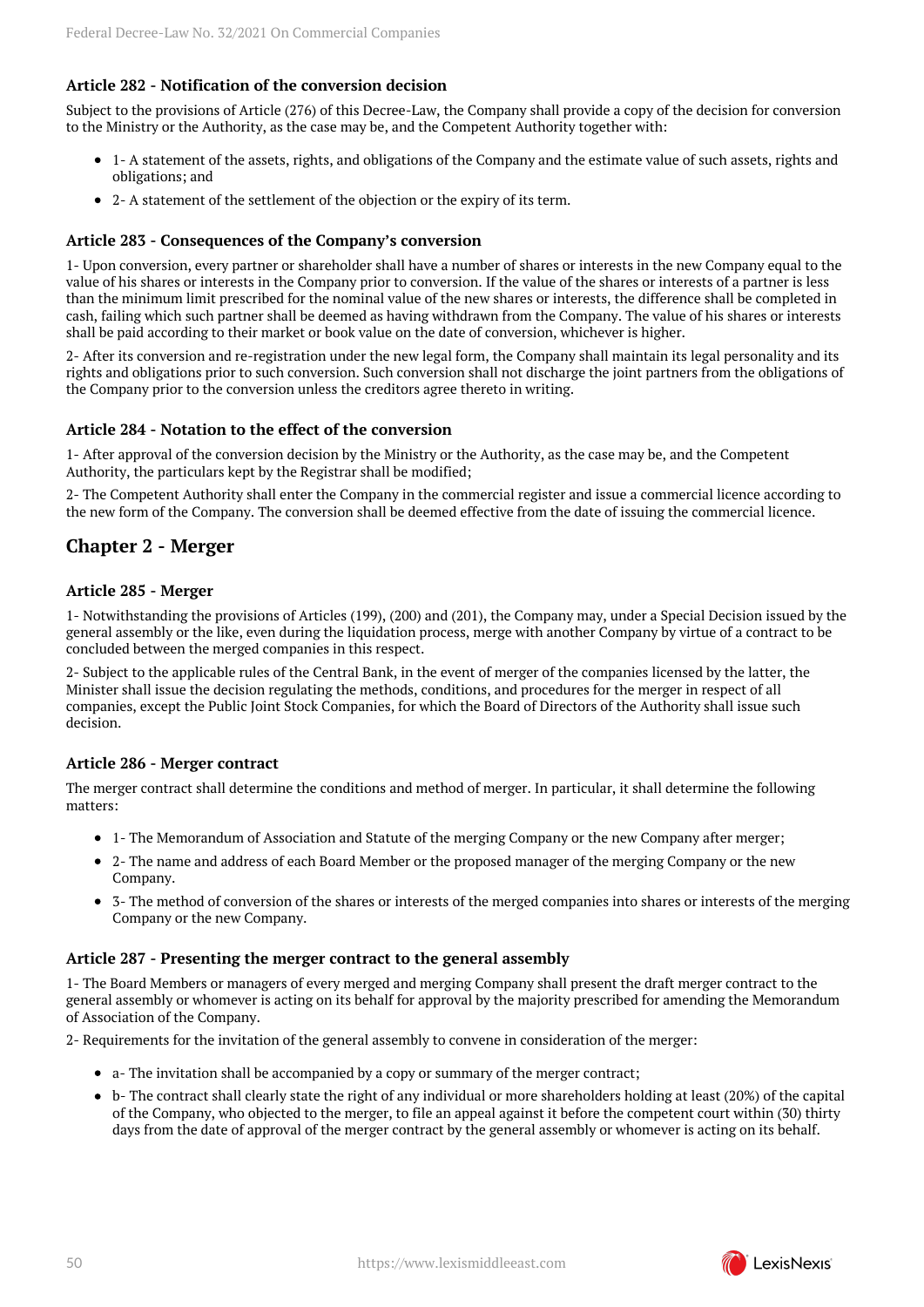## **Article 288 - Merger of Holding Companies and subsidiaries**

1- A Holding Company may merge with one or more of the companies fully owned by such Holding Company into one single Company without being bound to conclude a merger contract. Merger shall be made under a Special Decision by such companies, passed by the majority prescribed for amending the Memorandum of Association of each Company.

2- Two or more companies fully owned by a Holding Company may merge into one single Company without being bound to conclude a merger contract.

3- In the event of merger where the merged Company is a Holding Company, the provisions of merger in this Decree-Law and the decisions issued in implementation thereof shall apply to its subsidiaries fully owned by the Holding Company.

#### **Article 289 - Refunding the value of shares**

1- Except for Joint Stock Companies, the partners who objected to the merger decision may request to withdraw from the Company and recover the value of their shares, by submitting a written application to the Company within (15) fifteen Working Days from the date of the merger decision.

2- The value of the shares, subject-matter of the withdrawal, shall be assessed by mutual agreement. In the event of disagreement on such assessment, the matter shall be referred to a committee formed by the Competent Authority for this purpose in respect of all companies prior to referring to justice.

3- The undisputed value of the shares, subject-matter of the withdrawal, shall be paid to their holders prior to the completion of the merger procedures and prior to resorting to the committee set forth in the preceding clause in connection with the disputed value.

#### **Article 290 - Notifying the creditors of the merger decision**

Every merging Company or merged Company shall notify its creditors within (10) ten Working Days from the date of approval of the merger by the general assembly, provided that such notice:

- 1- States that the Company intends to merge with one or more companies;
- 2- Be served in writing to every creditor of the Company to notify him of the merger;
- 3- Be published in two daily local newspapers issued in the State, provided that one of them is issued in Arabic; and
- 4- Provides for the right of any of the creditors of the (merging and merged) Company or companies, the holders of loan bonds or sukuk, and any interested party to object to the merger at the head office of the Company, and to deliver to the Ministry or the Authority, as the case may be, a copy of the objection, within (30) thirty days from the date of the notice.

#### **Article 291 - Objection to the merger**

1- A creditor who notifies the Company of his objection in accordance with the provisions of clause (4) of Article (290) of this Decree-Law, without payment or settlement of his claim by the Company within 30 (thirty) days from the date of the notice, may apply with the competent court to order the stay of the merger.

2- If, upon filing the application for the stay of the merger, the Court finds out that the merger would adversely affect the interests of the applicant unlawfully, the Court may order to stay the merger, in accordance with any other conditions as it may deem appropriate.

3- The merger shall remain stayed unless the objection is waived, or the Court rejects the objection by a final judgment, or the Company pays the debt if urgent or provides sufficient securities if deferred.

4- If no objection has been filed against the merger decision within the period provided for in clause (4) of Article (290) of this Decree-Law, the same shall be deemed as an implicit acceptance of the merger decision.

#### **Article 292 - Approval of the merger**

1- Upon approval of the merger decision by the Ministry or the Authority, as the case may be, the particulars kept by the Registrar shall be amended;

2- The Competent Authority shall indicate the termination of the merged Company and notify the same to the Ministry or the Authority, as the case may be.

#### **Article 293 - Results of the merger**

Merger shall result in the termination of the legal personality of the merged Company or companies and the merging Company, or the new Company's substitution thereof in all their rights and obligations. The merging Company shall be a legal successor of the merged Company or companies.

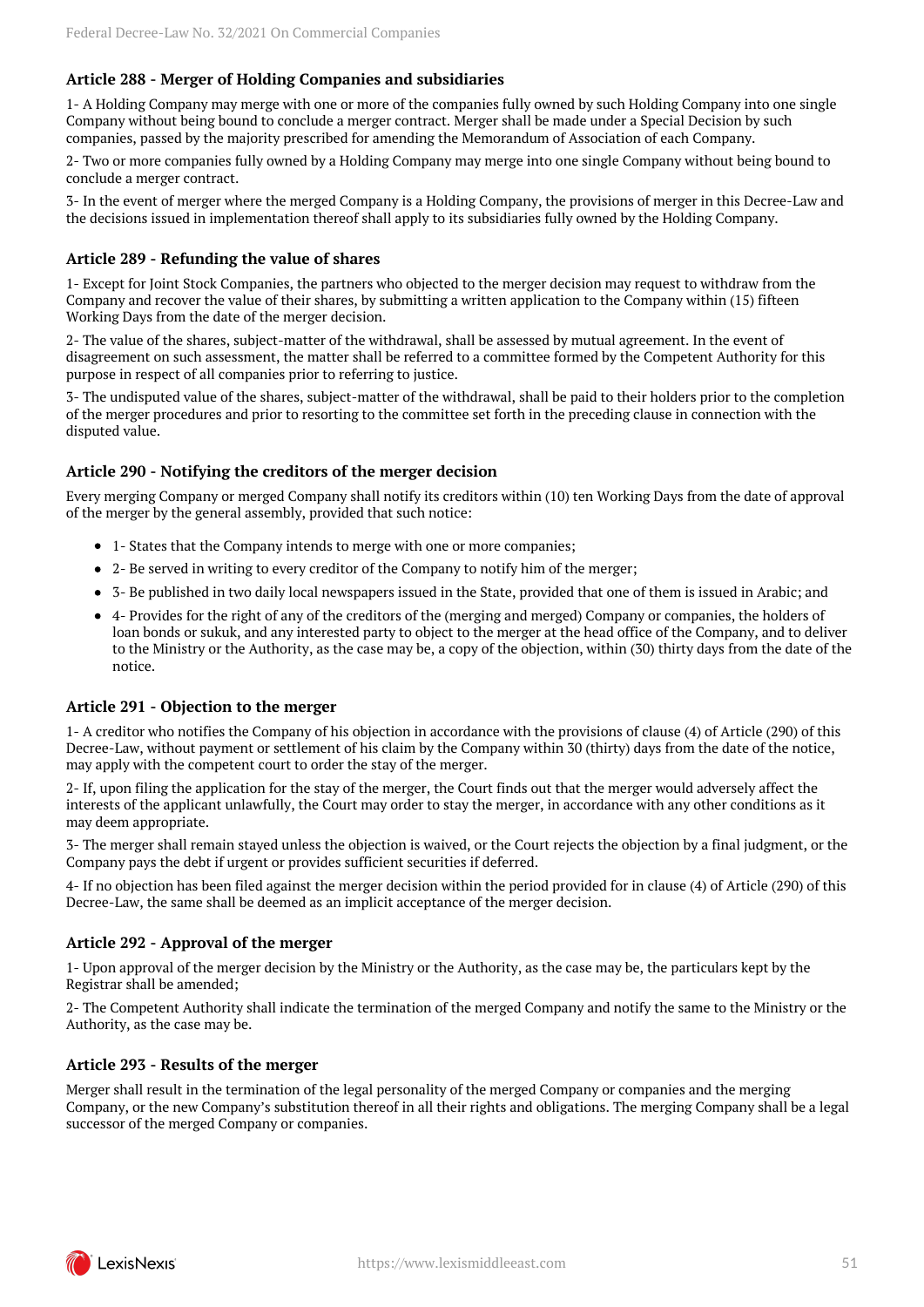## <span id="page-51-0"></span>**Chapter 3 - Division of the Company**

## **Article 294 - Division of the Company**

1- Without prejudice to all legal rules and procedures regulating the incorporation of companies, the division of the Joint Stock Company shall be in application of the provisions of this Decree-Law by separating the company's assets or activities and the related obligations and ownership rights in two or more separate companies, and as an exception to the provisions of the incorporation of Joint Stock Companies stipulated in this Decree-Law, the Ministry or the Authority, as the case may be, shall issue, each within its own competencies, the conditions, controls, and procedures that companies shall abide by in connection with the division.

2- Both the dividing Company and the divided Company shall have an independent legal personality.

3- The divided Company shall substitute the dividing Company in its rights and obligations within the limits of whatever has devolved upon it unless there is an agreement to the contrary with the creditors regarding their debts.

## **Article 295 - Types of division**

1- The division shall be horizontal when the shares of the companies resulting from it are owned by the same shareholders of the company before the division and with the same ownership ratios, and vertical when it is done by separating part of the assets or activities in a new subsidiary company owned by the Company under division. In both cases, the division of assets and their related obligations shall be on the basis of the book value, unless the Ministry or the Authority, each within its own competencies, as the case may be, agree on another method of valuation in accordance with the regulations issued in this regard. Shareholders' rights shall be divided from the capital, reserves, and withheld profits in accordance with a Special Decision issued by the Company's general assembly in this regard. The Company continuing with the same legal personality shall be called the "Dividing Company", and each separate company shall be called the "Divided Company".

2- The division shall be implemented by issuing the shares of the dividing Company in light of the net assets of the Company after the division, either by modifying the number of shares or the nominal value of the share, and by issuing new shares for the divided Company in light of its part in the Company's net assets.

## **Article 296 - Preparation of a Detailed Division Draft**

The Company's board of directors shall prepare the draft detailed division, in particular, the assets and liabilities of the dividing Company and the companies resulting from the division for presentation to the general assembly, accompanied by the following:

- 1- Reasons for the division.
- 2- The method of dividing assets and liabilities.
- 3- The nominal value of the shares of the companies resulting from the division.
- 4- A report with the auditor's opinion on the detailed division draft.
- 5- The hypothetical financial statements of the dividing Company and the companies resulting from the division on the basis of assets, liabilities, property rights, revenues and expenses of activities that were divided for two years before the division, accompanied by a report on the opinion of the auditor.
- 6- A draft amendment to the Memorandum of Association and Statute of the dividing company, and the draft Memorandum of Association and Statute for the companies resulting from the division.
- 7- A memorandum on the opinion of an independent legal consultant clarifying the extent to which the division is in compliance with the applicable legal rules, and the extent of the Company's commitment to follow all due legal procedures.
- 8- The agreements concerning the rights of creditors after the division with the dividing company and the divided companies, and the measures taken by the holders of bonds of all kinds.
- 9- In all cases, the financial statements shall be accompanied by a report from the Company's auditor free of any reservations, and the interval between the date of the financial statements taken as the basis for division and the general assembly's decision of approval shall not exceed one calendar year.

The approval of the general assembly on the division shall be issued by a Special Decision, unless the Company's Statute provides for a higher percentage.

## **Article 297 - Requirement of a no objection certificate from the Ministry or the Authority**

The Company's board of directors shall obtain a no objection certificate from the Ministry or the Authority, each within its own competencies, as the case may be, regarding the division method and the draft detailed division, in particular, the assets and liabilities of each of the companies resulting from the division and the hypothetical financial statements of each Company resulting from the division on the basis of assets, liabilities, property rights, and revenues and activity expenses.

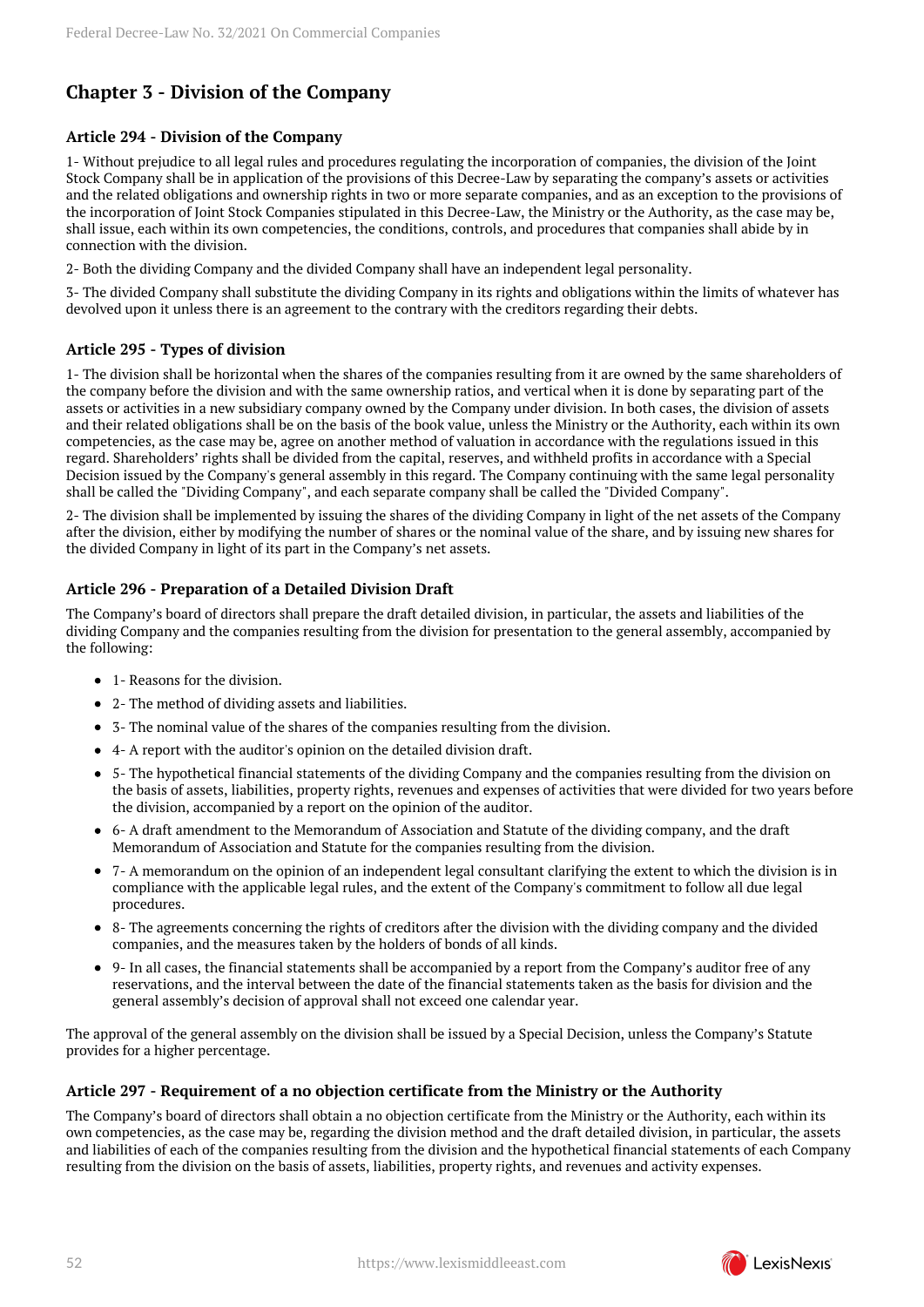## **Article 298 - Issuance of the Dividing Company Shares**

The shares of the dividing Company shall be issued after the amendment, and the shares of the divided Company shall be issued after their registration with the Competent Authority. Notation shall made in the commercial register to the effect of the amendment to the capital of the dividing Company and the entry of the divided Company in the commercial register after the approval of the Ministry or the Authority, each within its own competencies, as the case may be.

## <span id="page-52-0"></span>**Chapter 4 - Acquisition**

## **Article 299 - Acquisition process**

1- Where a person or group of associated persons to be determined by the decision issued by the Authority in this regard, purchases or performs any act that may lead to the acquisition of shares or Securities convertible into shares in the capital of a Public Joint Stock Company incorporated in the State, and whose shares have been offered for Public Subscription or have been listed in one of the State's financial Markets, said person or group of associated persons shall comply with the provisions of the Authority's decision issued on the acquisition.

2- The conditions and procedures issued by the Authority to regulate acquisitions may include a condition stipulating that those whose ownership in the capital has reached the percentage determined by the Authority, shall have the right to impose upon the minority shareholders to assign their shares in the acquiree Company in their favour and a condition stipulating that the minority shareholders who hold the percentage specified by the Authority shall have the right to impose upon those whose ownership percentage in the capital has reached the percentage determined by the Authority to accept the assignment of their shares in their favour, and that in return of a consideration consistent with the provisions of the Authority's decisions governing the terms and procedures of the acquisition. The Authority shall undertake the implementation of the transfer of ownership of Securities, subject-matter of the assignment.

3- The Company may, by virtue of a Special Decision, increase its issued capital with the aim of acquiring an existing Company and issuing new shares for the benefit of the partners or shareholders of that acquiree Company. The acquisition process shall be excluded from the provisions of Articles (199), (200), and (201) of this Decree-Law.

## **Article 300 - Violation of the acquisition rules and procedures**

Without prejudice to the right of the affected parties to refer to justice, if it is established that any person has violated the provisions of Article (294) of this Decree-Law or the decision issued by the Authority in this respect, the Authority may impose one or more of the following administrative penalties:

- 1- Serving a warning with respect to the violation and granting the violating party a time limit to correct it in accordance with the mechanism specified by the Authority.
- 2- Depriving the violating party of running for membership in the board of directors of the target acquisition Company, until after the correction or implementation of the procedure specified by the Authority.
- 3- Suspending or forfeiting the membership of the violating party if he is a Board Member of the Company.
- 4- Depriving the violating party of voting in the general assembly meetings, within the limits of the violation.
- 5- Any other administrative penalties decided by the Authority.

## **Article 301 - Publication of the acquisition decision**

The company shall publish the acquisition decision on the Company's website and on the website of the financial Market if it is listed in one of the State's Markets.

## <span id="page-52-1"></span>**Title 8 - Termination of the Memorandum of Association of the Company**

## <span id="page-52-2"></span>**Chapter 1 - Reasons for the Termination of Companies**

## **Article 302 - General Reasons for the Termination of Companies**

Subject to the provisions concerning the termination of companies, a Company shall be dissolved for any of the following reasons:

- 1- The expiry of the term provided for in the Memorandum of Association or Statute of the Company, unless such term is renewed in accordance with the rules provided in either of them;
- 2- The termination of the object for which the Company was incorporated;
- 3- The loss of all or most of the assets of the Company, in such a manner that renders the investment, or the remainder thereof not profitable;
- 4- Merger in accordance with the provisions of this Decree-Law;
- 5- Unanimous consent by the partners to end its term, unless the Memorandum of Association provides for a specific majority; or

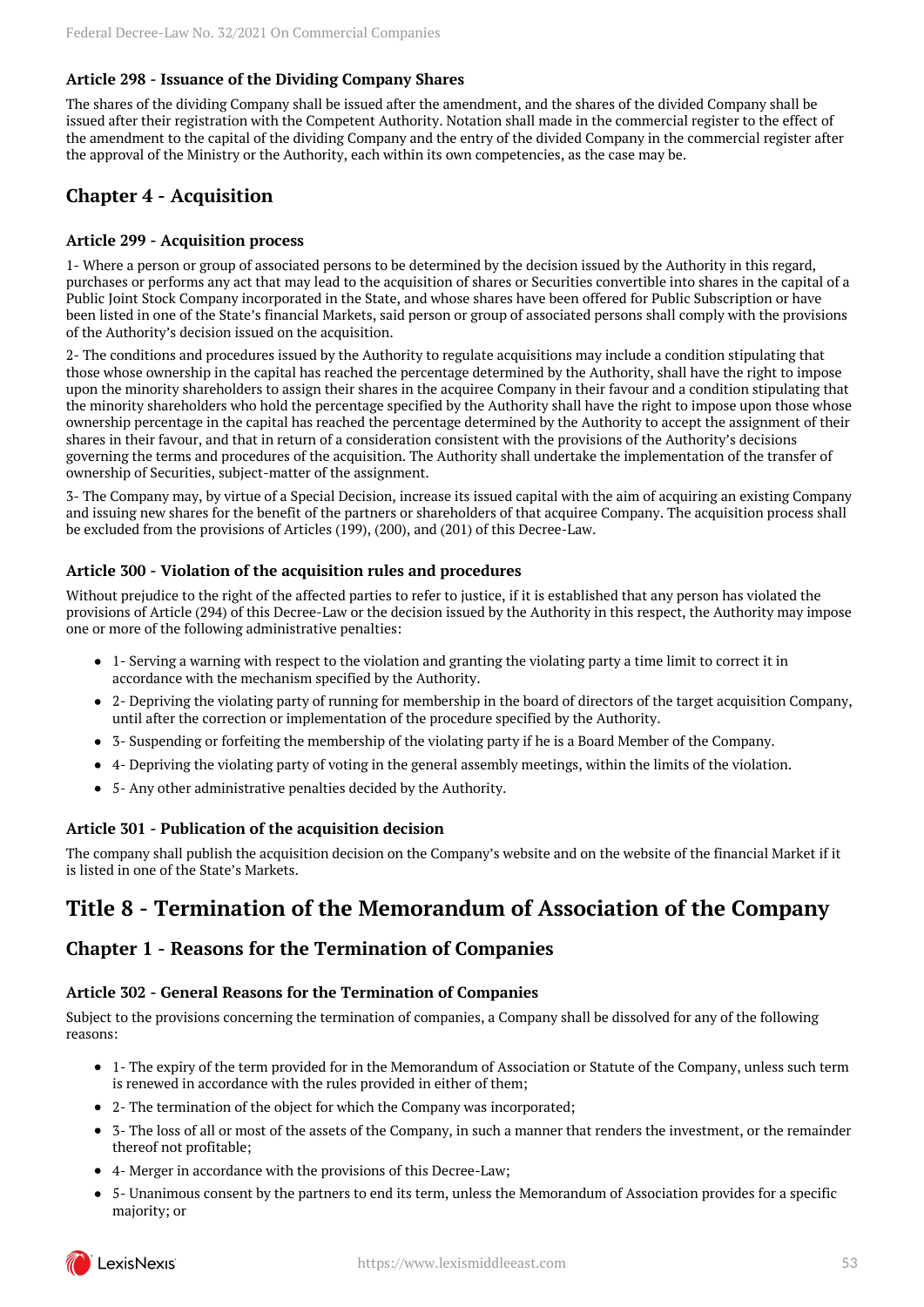majority; or

6- The issuance of a judgment to dissolve the Company.

## **Article 303 - Dissolution of a Joint Liability Company and a Limited Partnership Company**

Without prejudice to the rights of third parties, and subject to the provisions of this Decree-Law and the contracts concluded between the partners, the Joint Liability Company and the Limited Partnership Company shall be dissolved for any of the following reasons:

- 1- Upon the death, bankruptcy, or insolvency of any of the partners of the Company or his loss of legal capacity, unless agreed otherwise in the Memorandum of Association of the Company. The Memorandum of Association of the Company may provide for its continuity with the heirs of the dead partners, even if all or any of the heirs are minors. If the dead partner is a joint partner and the heir is a minor, the minor shall be deemed as a silent partner to the extent of his share in the estate. In such event, the continuity of the Company shall not require the issuance of a court order to keep the assets of the minor in the Company.
- 2- If the single joint partner withdraws from the Limited Partnership Company; or
- 3- If, for six months, the Joint Liability Company remains with a single partner and the Company fails to adjust its legal situation during such period.

## **Article 304 - Continuity of the Joint Liability Company or the Limited Partnership Company by agreement**

1- Unless the Memorandum of Association of the Joint Liability Company or the Limited Partnership Company provides for its continuity for the other partners in the event of withdrawal or death of a partner, the issuance of a judgment of interdiction or declaring his bankruptcy or insolvency, the partners may, within (60) sixty days from the date of occurrence of any of the above events, decide unanimously the continuity of the Company between themselves. The partners shall register such agreement with the Competent Authority within the (60) sixty-day period hereabove mentioned.

2- If the Company continues with the remaining partners, the share of the withdrawing partner shall be assessed according to the last inventory, unless the Memorandum of Association of the Company provides for another method of assessment. Such partner or his heirs shall have no share in the rights of the Company upon such withdrawal except to the extent where such rights are derived from transactions made prior to his withdrawal from the Company.

## **Article 305 - Order to dissolve a Joint Liability Company or a Limited Partnership Company**

1- The Court may rule to dissolve any Joint Liability Company or Limited Partnership Company at the request of a partner if the Court finds that such dissolution is justified by serious reasons. The Court may also rule to dissolve the Company at the request of a partner due to the failure by a partner to perform his obligations.

2- If the reasons justifying the dissolution arise from the acts of a partner, the Court may rule to exit him from the Company. In such event, the Company shall continue between the remaining partners and shall deduct the share of the partner upon its assessment in accordance with the last inventory or by any means that the Court may deem to follow.

3- Any condition to deprive a partner of using the right to dissolve a Company by a court ruling shall be deemed as void ab initio.

## **Article 306 - Dissolution, liquidation, or suspension of the activity of a Sole Proprietorship**

1- The Sole Proprietorship shall be dissolved upon the death of the physical person or the termination of the legal person that incorporated it. However, the Company shall not be terminated by the death of the physical person in a Sole Proprietorship if the heirs choose its continuity, while adjusting its situation in accordance with the provisions of this Decree-Law. Such heirs shall choose a representative to manage the Sole Proprietorship on their behalf, within no later than (6) six months from the date of death.

2- If the owner of a Sole Proprietorship liquidates it or suspends its activity in bad faith, prior to the expiry of its term or the achievement of the object for which it was incorporated, the owner shall be liable for its obligations with his personal assets.

## **Article 307 - Death or withdrawal of a partner in a Limited Liability Company**

The death of a partner in a Limited Liability Company or his withdrawal by a judgment of interdiction or declaring his bankruptcy or insolvency shall not lead to its dissolution unless the Memorandum of Association of the Company so provides. The share of each partner shall be transferred to his heirs. A legatee shall be considered as an heir.

## **Article 308 - Losses incurred by a Limited Liability Company**

1- If the losses of a Limited Liability Company reach half of the capital, the managers shall refer the dissolution matter to the general assembly of the partners. The dissolution decision shall be passed by the majority prescribed for amending the Memorandum of Association of the Company.

2- If the losses reach three quarters of the capital, the partners holding one quarter of the capital may request to dissolve the Company.

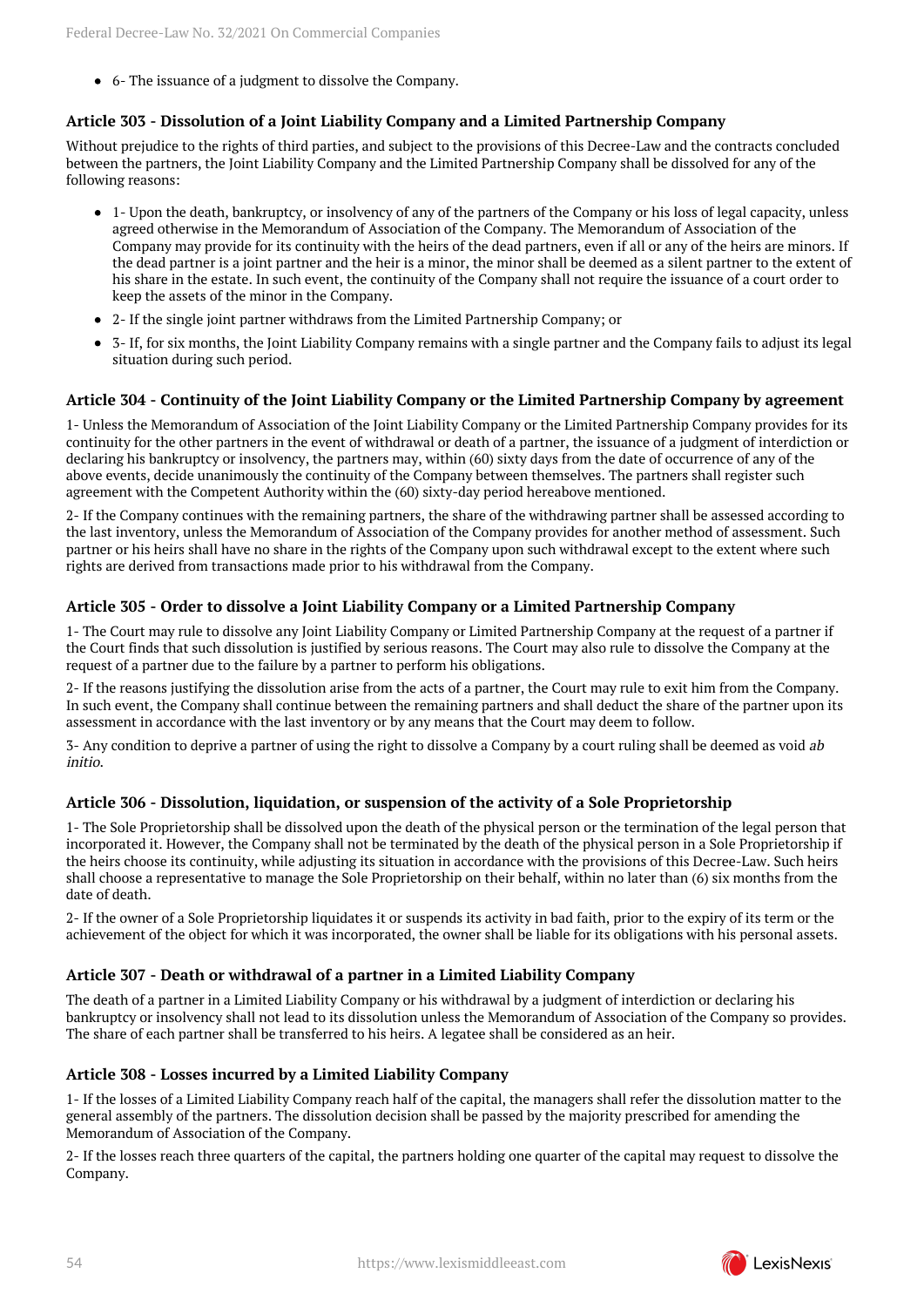## **Article 309 - Losses incurred by the Joint Stock Company**

1- If the accumulated losses of the Joint-Stock Company reach half of its issued capital, the board of directors shall within (30) thirty days from the date of disclosure of periodic or annual financial statements to the Ministry or to the Authority - each within its own competencies - invite the general assembly to convene within (30) thirty days from the date of the invitation, in order to consider making a decision as regards the Company's continuation of its activity or dissolution prior to the expiry of its term. If the board of directors fails to invite the general assembly to convene or if the general assembly fails to issue a decision in the matter, each interested party may file a lawsuit before the competent court seeking the dissolution and liquidation of the Company in accordance with the provisions of this Decree-Law.

2- Upon inviting the general assembly to convene in accordance with the provisions of clause (1) of this article, the Company's board of directors, shall observe the following:

- a- If the board of directors recommends the continuation of the Company's activity, the approved restructuring plan and the auditor's report shall be attached to the invitation. The restructuring plan attached to the invitation shall include the feasibility study, the debt management plan, and the implementation timetable.
- b- If the board of directors recommends the Company's dissolution prior to the expiry of its term and its liquidation, then the auditor's report, the Company's liquidation plan and the timetable therefor, as approved by the Company's board of directors and its financial consultant, shall be attached to the invitation, along with the nomination of one or more liquidators approved by the Authority.

3- The board of directors shall supervise the implementation of the restructuring plan and notify the Authority with a report every (3) three months on the results of the implementation of this plan and the extent of adherence to its timetable; and after obtaining the approval of the Authority, it may appoint a financial consultant to assist it in preparing and implementing the plan. The Authority may dismiss the financial consultant and appoint a replacement thereof in the event that he fails to perform the tasks entrusted to him.

#### **Article 310 - Deregistration of the Company**

1- Subject to the cases set forth in this Decree-Law or in any other law, if it is established to the Ministry, the Authority or the Competent Authority, each within its own competencies, that the Company ceased to conduct its business or that it conducts such business in contravention of the provisions of this Decree-Law and the decisions issued in implementation thereof, the Ministry, the Authority or the Competent Authority, each within its own competencies, shall notify the Company of its deregistration within (3) three months from the date of the notice, unless an acceptable reason for not deregistering the Company is provided.

2- If the Ministry, the Authority or the Competent Authority, each within its own competencies, receives upon the expiry of the (3) three-month period set forth in clause (1) of this article, a confirmation that the Company still suspends its business or if the Company fails to provide a reasonable justification for such suspension, the matter shall be referred to the competent court to take the required procedure in connection with the liquidation of the Company.

3- The liability of the Board Members, managers, shareholders, and partners of the Company deregistered in accordance with the provisions of this article shall continue as if the Company has not been dissolved.

#### **Article 311 - Suspension of the registration of the company**

1- Without prejudice to the cases mentioned in this Decree-Law or any other law, if it is proven to the Ministry, the Authority, or the Competent Authority - each within its own competencies - that the Company has ceased to carry out its business or that it is carrying out its business in violation of the provisions of this Decree-Law and the decisions issued in implementation thereof, the Ministry, the Authority, or the Competent Authority - each within its own competencies - may notify the Company that the registration of the Company and its licence will be suspended within (3) three months from the date of the notice unless it provides an acceptable justification.

2- The Ministry, the Authority, or the Competent Authority, each within its own competencies, may deregister the Company if the registration suspension procedure continues for a period of (3) three years, as of the date of notice of the suspension of registration.

## **Article 312 - Notification of the Competent Authority and the Registrar of the dissolution**

1- The entity authorised to manage the Company shall notify the Competent Authority and the Registrar upon materialisation of any of the reasons for the dissolution of the Company.

2- If the partners agree to dissolve the Company, the agreement shall include the method of liquidation and the name of the liquidator.

3- Upon the dissolution or liquidation of the Company, no partner or shareholder shall be entitled to a share in its capital unless its debts are repaid.

## **Article 313 - Registration of the dissolution of the Company**

The Company's managers, chairman of the board, and liquidator, as the case may be, shall enter the Company's dissolution in the Commercial Register with the Competent Authority and publish the dissolution in two daily local newspapers, one of them

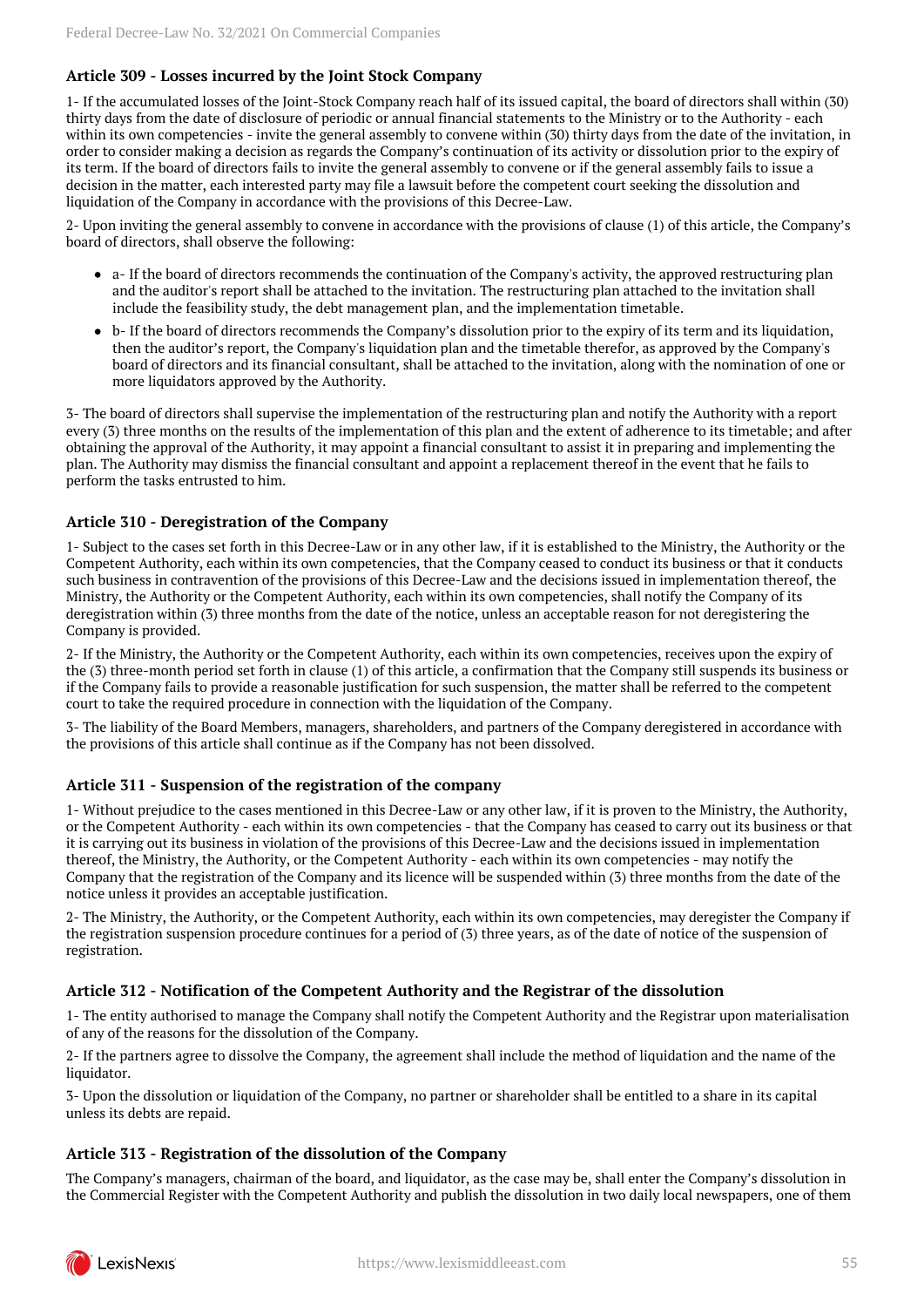to be issued in Arabic. The dissolution of the Company shall not be invoked towards third parties except after the date of such registration.

## <span id="page-55-0"></span>**Chapter 2 - Liquidation of the Company and Division of its Assets**

## **Article 314 - Applicable provisions for liquidation**

Unless the Memorandum of Association or Statute of the Company provides for the method of liquidation or the partners agree otherwise upon the dissolution of the Company, the provisions of this Decree-Law shall apply to the liquidation of the Company.

### **Article 315 - Termination of the authority of the managers or the board of directors**

The authority of the managers or the board of directors shall terminate by the dissolution of the Company. However, they shall continue to manage the Company and they shall be considered as liquidators vis-à-vis third parties until a liquidator is appointed. The management of the Company shall remain effective during the period of liquidation, and to such extent, and within the powers as the liquidator may see required for the liquidation process.

### **Article 316 - Appointment of the liquidator**

1- The liquidation shall be conducted by one or more liquidators appointed by the partners or under a decision by the general assembly or whomever is acting on its behalf, provided that the liquidator is not an auditor of the Company currently or has already audited its accounts within (5) five years preceding the appointment.

2- If liquidation is based on a judgment, the competent court shall point out the method of liquidation and appoint the liquidator. In all cases, the task of the liquidator shall not be terminated by the partners' death, declaration of bankruptcy, insolvency, or interdiction order, even if the liquidator is appointed by the partners.

#### **Article 317 - Multiple liquidators**

If there is more than one liquidator, their acts shall not be valid without the unanimous consent of the liquidators, unless the document appointing them provides otherwise. This condition shall not be invoked towards third parties until after the registration thereof in the commercial register.

#### **Article 318 - The decision appointing the liquidator**

The liquidator shall enter the decision of his appointment and the agreement of the partners, or the decision issued by the general assembly concerning the method of liquidation or the judgment issued for such purpose in the commercial register. The appointment of the liquidator or the method of liquidation shall not be invoked towards third parties except from the date of entry thereof in the commercial register. The liquidator shall be entitled to the fee as determined in the decision of his appointment, failing which the competent court shall determine such fee.

## **Article 319 - Dismissal of the liquidator**

1- The liquidator shall be dismissed in the same manner followed for his appointment. Any decision or judgment to dismiss a liquidator shall include the appointment of a new liquidator.

2- The dismissal of a liquidator shall be entered in the commercial register and such dismissal shall not be invoked towards third parties except from the date of such registration.

#### **Article 320 - Inventory of the assets and liabilities of the Company**

The liquidator shall, forthwith upon his appointment, prepare an inventory of all the assets and liabilities of the Company. The managers or the chairman of the board shall provide the liquidator with the books, documents, and accounts of the Company.

## **Article 321 - Preparation of a list of the assets and liabilities of the Company**

The liquidator shall issue a detailed list of the assets and liabilities of the Company and its balance sheet to be signed by the managers of the Company or its chairman. The liquidator shall keep a book to record the liquidation procedures.

## **Article 322 - Duties of the liquidator**

The liquidator shall undertake any measure required to maintain the assets and rights of the Company and collect the debts of the Company from third parties and shall deposit the amounts collected in a bank for the account of the Company under liquidation forthwith upon such collection.

However, the liquidator may not claim the partners to pay the balance value of their shares except as required for the liquidation process and provided that the partners are treated equally.

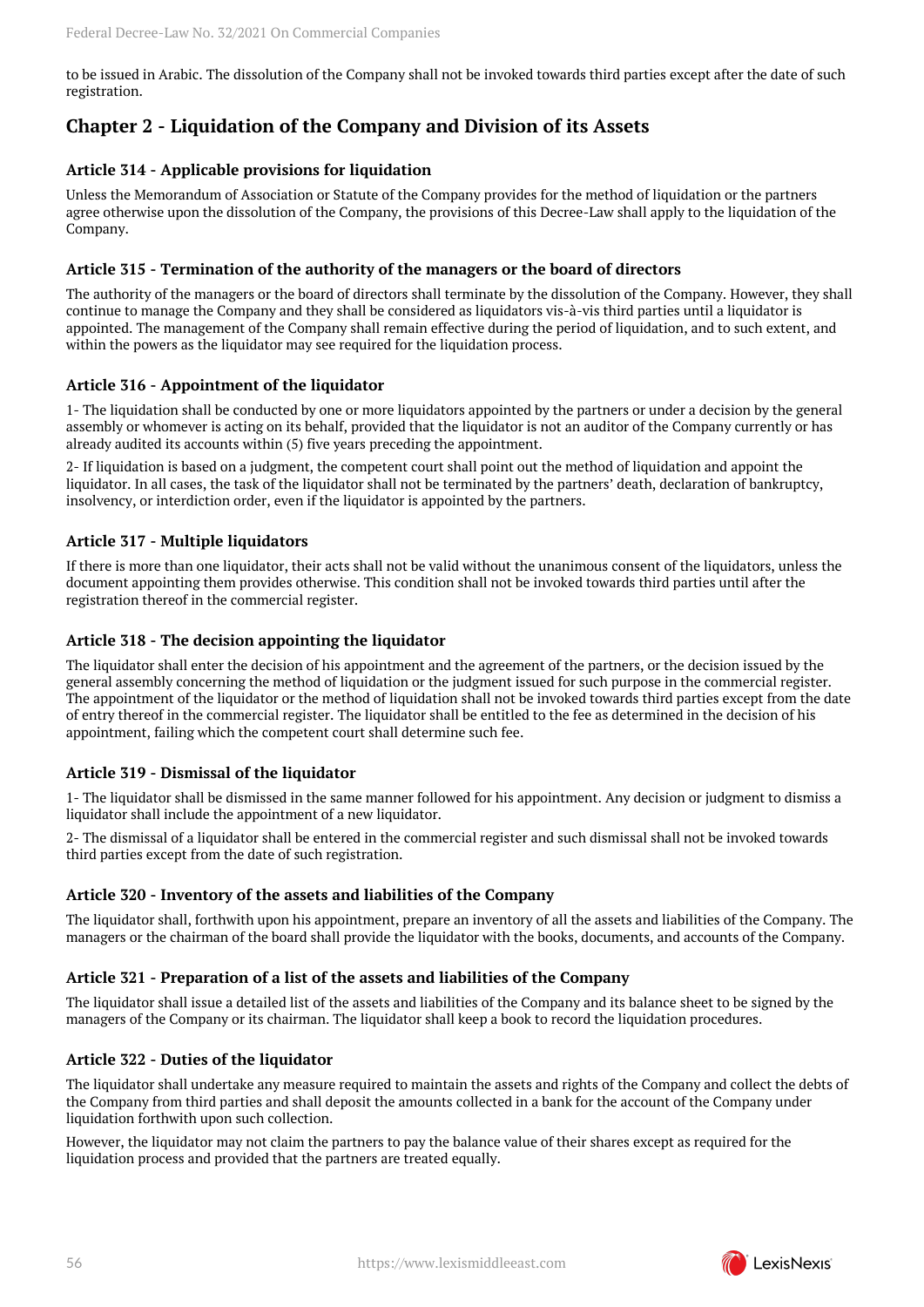## **Article 323 - The liquidator's representation of the Company**

The liquidator shall perform all acts required for the liquidation and in particular he shall represent the Company before courts, pay the Company's debts, sell the movables and real estates of the Company in public auction or by any other way, unless the document appointing the liquidator provides for a specific sale method. However, the liquidator may not sell the assets of the Company all at once without permission from the partners or the general assembly of the Company.

#### **Article 324 - Notification of the creditors of the liquidation**

All the debts payable by the Company shall become immediately outstanding upon its dissolution. The liquidator shall notify all the creditors by registered letters with acknowledgment of receipt of the commencement of the liquidation, inviting the creditors to submit their claims. The notice shall be published in two local daily newspapers; one of them to be issued in Arabic. In all case, the notice of liquidation shall include a period granted to the creditors of at least (30) thirty days from the date of the notice to present their claims.

#### **Article 325 - Repayment of the Company's debts**

If the assets of the Company are not sufficient to repay all the debts, the liquidator shall pay part of such debts, without prejudice to the rights of preferred creditors. Every debt arising from the liquidation procedures shall be settled from the funds of the Company before any other debts.

#### **Article 326 - Deposit of the debts in the court treasury**

If some creditors fail to submit their claims, their debts shall be deposited in the treasury of the competent court. Sufficient amounts to pay the share of the disputed debts shall also be deposited, unless the holders of such debts obtain adequate securities, or it is decided to adjourn the division of the assets of the Company until the conclusion of the dispute in the said debts.

#### **Article 327 - The Company's new works**

The liquidator may not commence new works unless they are required to complete previous works. If the liquidator performs any new works not required for liquidation, the liquidator shall be liable in all his funds for such works. If there is more than one liquidator, they shall be held jointly liable.

#### **Article 328 - Term of liquidation**

The liquidator shall complete his task within the period determined in the document appointing him. If no such period is determined, any partner may refer the matter to the competent court to determine the term of liquidation.

Such period may not be extended except under a decision by the partners or under a Special Decision by the general assembly, as the case may be, upon perusal of the liquidator's report stating the reasons for not completing the liquidation in due time. If the term of liquidation is determined by the competent court, it may not be extended without the permission of the Court.

#### **Article 329 - Submission of an interim account for the liquidation procedures**

The liquidator shall provide all the partners or the general assembly every (3) three months with an interim account of the liquidation procedures. The liquidator shall state any information and statements as required by the partners on the status of liquidation. Within one week from the date of the approval by the general assembly, the liquidator shall notify the partners to receive their dues within no later than (21) twenty-one days under an announcement to be published in two daily local newspapers, one of them to be issued in Arabic.

#### **Article 330 - Final account of the liquidation**

1- The liquidator shall, upon completion of liquidation, provide the partners or the general assembly or the competent court with a final account of the liquidation process. Such process shall be complete upon approval of the final account.

2- The liquidator shall enter the completion of the liquidation in the commercial register with the Competent Authority. The completion of liquidation shall not be invoked towards third parties except from the date of such entry. The registration of the Company shall be deleted from the commercial register maintained with the Competent Authority.

## **Article 331 - Acts of the liquidator**

The Company shall comply with the liquidator's acts required for the procedures of liquidation as long as such acts are within the limits of the liquidator's powers. The liquidator shall not be liable for performing such acts.

#### **Article 332 - Liability of the liquidator**

The liquidator shall be liable if he mismanages the affairs of the Company during the period of liquidation. The liquidator shall also be liable for the damage incurred by third parties due to his professional faults in the liquidation process.

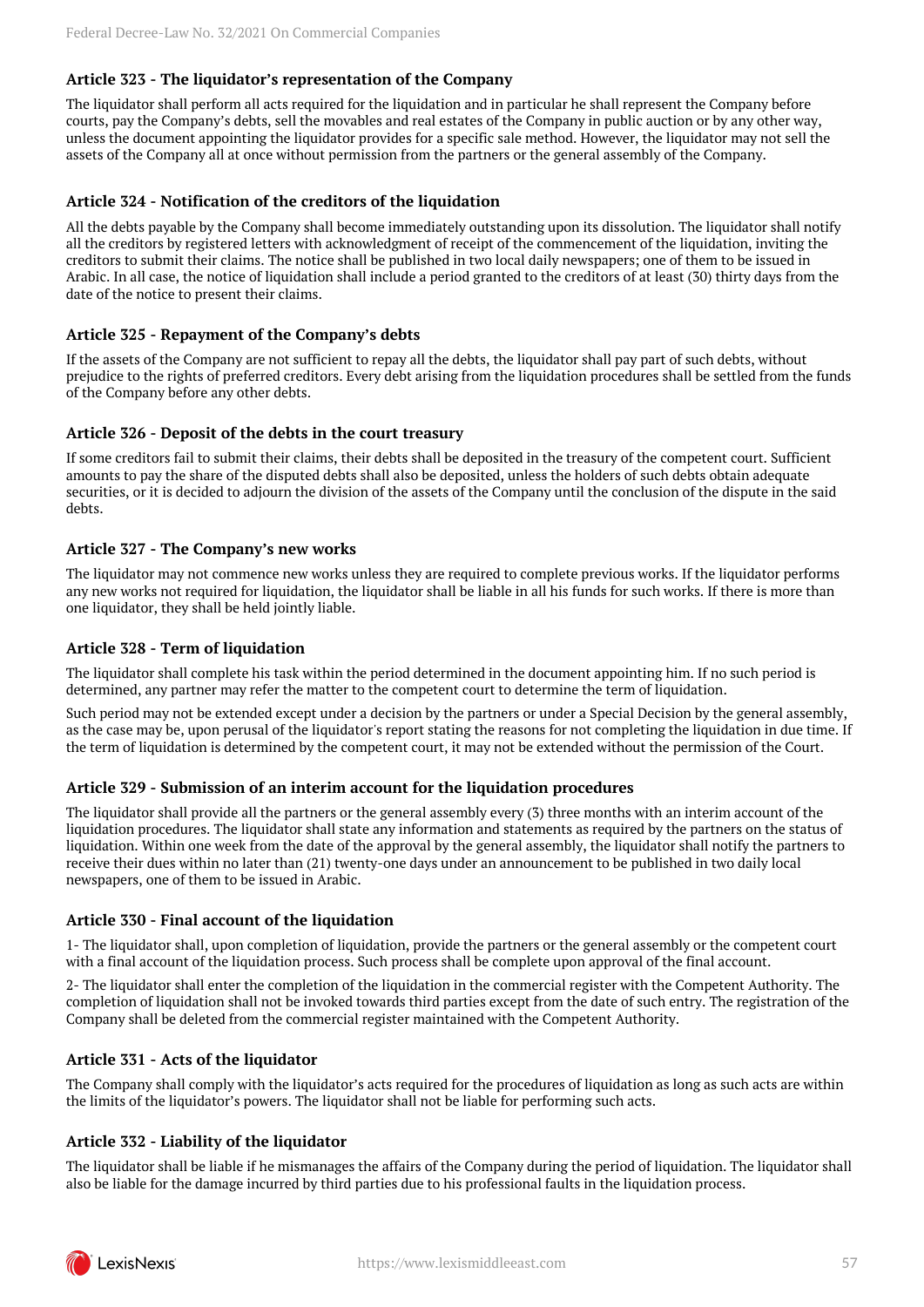## **Article 333 - Division of the assets of the Company**

1- The assets of the Company resulting from liquidation shall be divided among all the partners upon payment of the debts. Each partner, upon division, shall obtain an amount equal to his share in the capital, and the balance shall be divided among the partners pro rata to their shares in the profits. If a partner fails to appear to collect his share, the liquidator shall deposit such share in the treasury of the competent court.

2- If the net funds of the Company are not sufficient to pay the shares of the partners in full, the loss shall be distributed among them in accordance with the prescribed rate for the distribution of losses.

#### **Article 334 - Prescription of the liability lawsuit**

1- Upon denial and absence of a legitimate excuse, lawsuits filed against the liquidator on the ground of the liquidation works and those filed against the partners, managers, or Board Members, or auditors of the Company due to their work, shall be timebarred upon the expiry of (3) three years, unless the law provides for a shorter period.

2- Such period shall start to run from the date of entering the completion of liquidation in the commercial register in the former case, and from the date of the act creating liability in the latter case.

3- If the act attributed to any of such persons constitutes a crime, the liability lawsuit shall not be time-barred except upon the prescription of the public lawsuit.

## <span id="page-57-0"></span>**Title 9 - Foreign Companies**

#### **Article 335 - Foreign Companies governed by the provisions of this Decree-Law**

Subject to the special agreements concluded between the Federal Government or the Local Government or any entity of either of them and foreign companies, the provisions of this Decree-Law, excluding the provisions concerning incorporation, shall apply to the foreign companies that conduct their activities in the State or their place of management is based in the State.

## **Article 336 - Foreign Company's practice of its activity**

1- Other than foreign companies licensed to conduct their activities in free zones in the State, foreign companies may not conduct an activity inside the State or establish an office or branch therein without a licence to this effect by the Competent Authority subject to the approval of the Ministry. The licence issued shall determine the activity that the Company is licensed to conduct.

2- If a foreign Company or its office or branch conducts its activity in the State prior to completion of the above procedures in this Decree-Law, the persons who conduct such activity shall be severally and jointly liable for such activity.

#### **Article 337 - Registration procedures of foreign Companies**

1- No foreign Company may conduct its activity in the State unless it is entered in the Foreign Companies Register at the Ministry in accordance with the provisions of this Decree-Law and it has obtained the required approvals and licences under the applicable laws in the State.

2- The procedures for registration in the Foreign Companies Register and the conditions to prepare the accounts and balance sheets of the branches of foreign companies in the State shall be determined under a decision by the Minister. The office or branch of a foreign Company shall be deemed as its domicile in respect of its activity in the State. The activity conducted shall be governed by the provisions of the applicable laws in the State.

3- The Ministry shall issue the decisions stating the documents required to be attached to the application for registration. Such decisions may determine the cases and conditions that shall be observed for the management and closure of the branch or office of the foreign Company.

4- In the event of closure of a branch of a foreign Company, the Ministry shall delete such branch or office from the Foreign Companies Register maintained by the Ministry.

#### **Article 338 - Balance sheet of the foreign Company**

Other than representative offices, foreign companies or their branches shall have an independent balance sheet and an independent profits and losses account and shall have an auditor registered in the roll of auditors practicing in the State. Such foreign companies or branches shall provide the Competent Authority and the Ministry annually with a copy of the balance sheet and the final accounts, together with the auditor's report and a copy of the final accounts of its holding Company, if any.

#### **Article 339 - Representative offices**

1- Foreign companies may establish representative offices whose object is limited to the study of markets and production capabilities without engaging in any commercial activity.

<span id="page-57-1"></span>2- The executive decisions of this Decree-Law shall determine the aspects of control exercised by the Ministry and the Competent Authority on such offices.

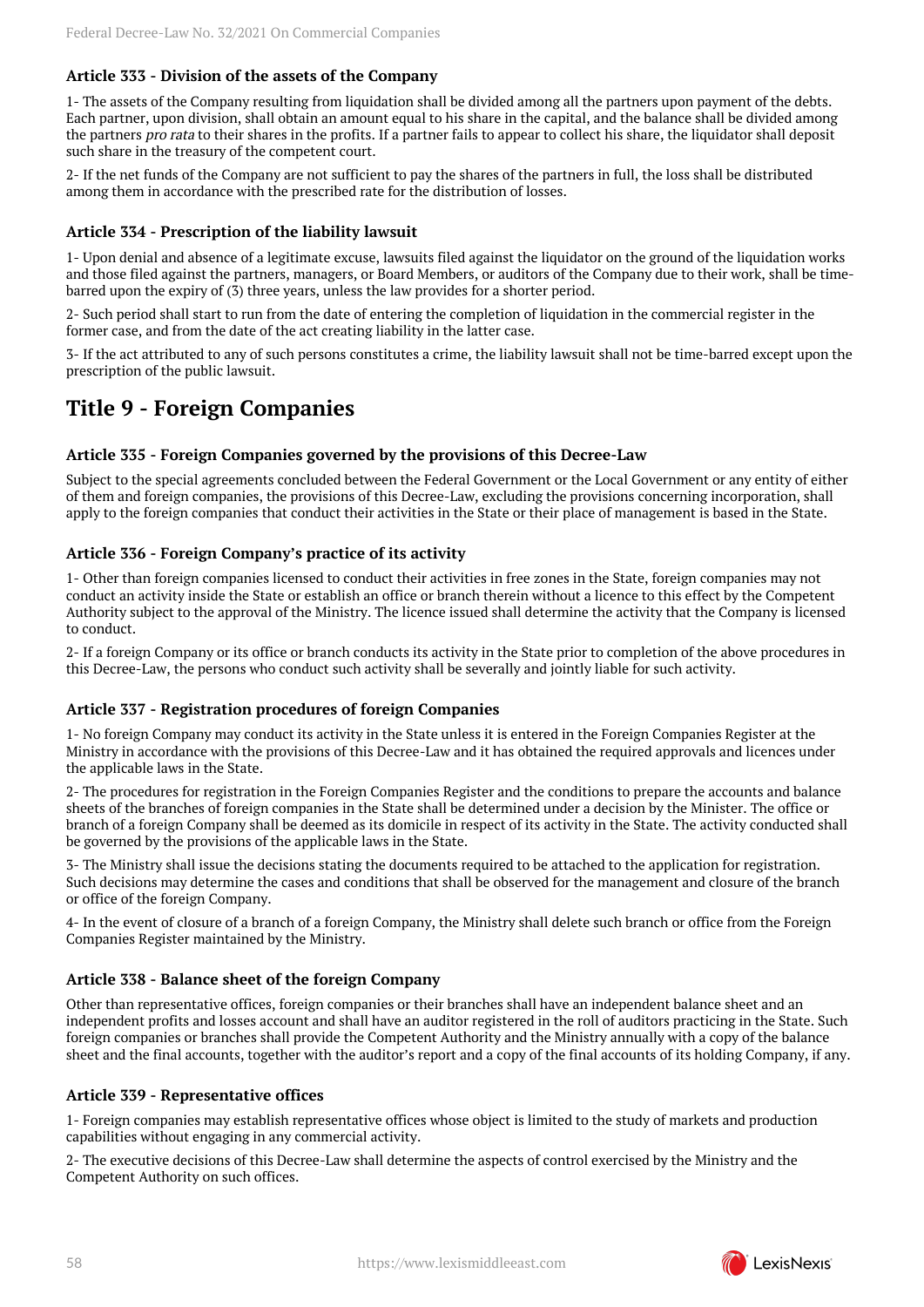# **Title 10 - Control and Inspection of Companies**

## **Article 340 - Control of Companies**

1- Subject to the competencies of the Central Bank, the Ministry, the Authority, and the Competent Authority, as the case may be, shall have the right to control Joint Stock Companies and inspect the works, books, or any papers or records at the branches and subsidiaries of the companies inside the State and abroad or in the custody of the auditor or any other Company related to the Company, subject-matter of inspection. It may, together with the Inspection Committee, seek the assistance of one or more experts with the required technical and financial experience in the subject-matter of inspection, to verify that the Company is compliant with the provisions of this Decree-Law and the decisions issued in implementation thereof and with the Statute of the Company. The inspectors may request, at their own discretion, any information or statements from the board of directors, the executive officer, the managers, or the auditors of the Company.

2- The Ministry, the Authority, or the Competent Authority, as the case may be, may request to dissolve the Company if incorporated or if it performs its activity in violation of the provisions of this Decree-Law. The competent court shall adjudicate the request summarily.

## **Article 341 - Inspection regulation**

The Minister shall issue the regulation for inspection of the Private Joint Stock Companies. The Board of Directors of the Authority shall issue the regulation for inspection of Public Joint Stock Companies. The regulation shall determine the inspection procedures and the powers and duties of the inspectors.

#### **Article 342 - Request for Inspection of the Company**

1- Subject to the provisions of Articles (340) and (341) of this Decree-Law, shareholders holding at least (10%) of the capital of the Company may request the Minister or the Authority, as the case may be, to order to inspect the Company in respect of the serious breaches attributed to the Board Members or the auditors upon performing their duties provided for in this Decree-Law or the Company's Statute where there are reasons that suggest the occurrence of such violations.

2- The request for inspection shall include:

- a- Evidence indicating that the applicants have serious grounds justifying such procedures.
- b- Deposit by the applicant shareholders of their shares until adjudication of the request.

3- The Ministry or the Authority, as the case may be, may, after hearing the statements of the applicants and the Board Members or any other person acting on his behalf and the auditors, at a session held in camera, order to inspect the works, books, or any papers or records with another Company associated with the Company, subject-matter of the inspection, or in the custody of the auditor, and may appoint for such purpose one or more experts at the expense of the applicants for inspection.

## **Article 343 - Facilitating the work of the inspectors**

Subject to the provisions of Article (340) of this Decree-Law, the Company's chairman of the board, executive officer, general manager, employees, and auditors shall provide those assigned for inspection, with all the books, minutes of meeting (board of directors, committees, and general assemblies), registers, documents and papers of the Company as they deem necessary, along with the required clarifications and information.

## **Article 344 - Inspection report**

1- Subject to the provisions of Articles (341) and (342) of this Decree-Law, upon completion of the inspection, the inspectors shall provide a final report to the Minister in respect of Private Joint Stock Companies or to the Chairman of the Authority's Board in respect of Public Joint Stock Companies.

2- If the Ministry or the Authority, as the case may be, finds out that there are violations constituting a crime and attributed to the Board Members or the auditors, it shall invite the general assembly to convene. In such event, the meeting shall be chaired by the representative of the Ministry or the Authority, as the case may be, with the rank of an executive officer or the like, to consider the following:

- a- The dismissal of the Board Members and filing of a liability lawsuit against them; and
- b-The dismissal of the auditors and filing of a liability lawsuit against them.

3- The general assembly's decision shall be valid in the case set out in clause (2) of this article if approved by the present majority after excluding the share of the Board Member whose dismissal is under consideration. In the event the Board Member represents a juristic person, the share of such person shall be excluded.

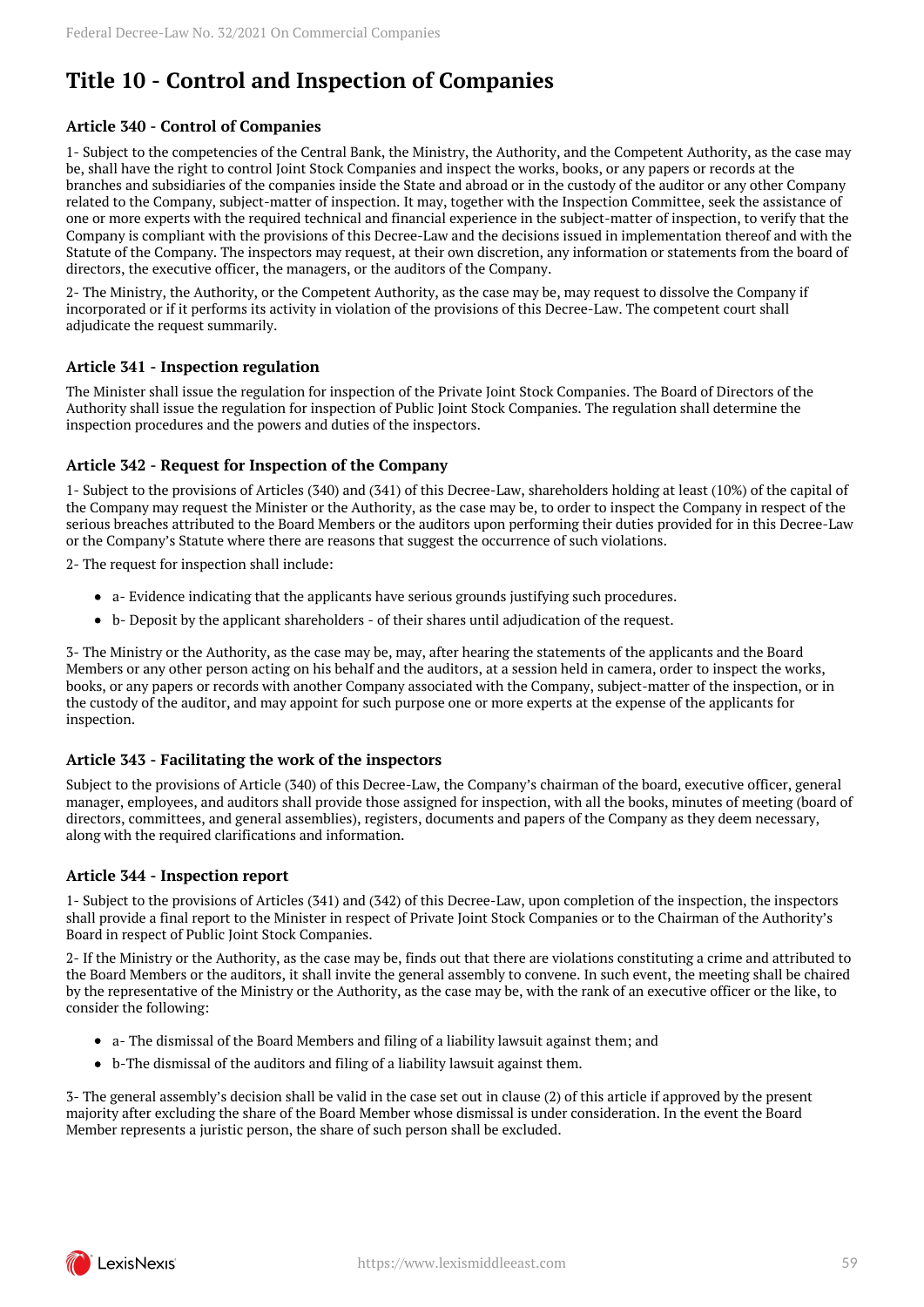## **Article 345 - Publication of the results of inspection**

If the Ministry or the Authority, as the case may be, finds out that the violations attributed by the applicants for inspection to the Board Members or the auditors are not valid, the Ministry or the Authority may order to publish the result of inspection in a daily local newspaper issued in Arabic and impose on the applicants for inspection to pay its expenses, without prejudice to the civil and criminal liability where necessary.

## <span id="page-59-0"></span>**Title 11 - Crimes and Penalties**

#### **Article 346 - Providing false statements or statements in violation of the law**

Shall be punished by imprisonment for a period of no less than (6) six months and not exceeding (3) three years, and a fine of no less than (200,000) two hundred thousand dirhams and not exceeding (1,000,000) one million dirhams, or either of these two penalties, whoever intentionally records in the Company's Memorandum of Association, Statute, prospectuses of subscription to shares or bonds, or other documents of the Company, false statements or any statements a violation of the provisions of this Decree-Law, as well as anyone who knowingly signs or distributes these documents.

#### **Article 347 - Overvaluation of the contributions in kind**

Shall be punished by imprisonment for a period of no less than (6) six months and not exceeding (3) three years, and a fine of no less than (200,000) two hundred thousand dirhams and not exceeding (1,000,000) one million dirhams, or either of these two penalties, whoever, in bad faith, assesses the contributions in kind provided by the founders or shareholders in excess of their actual value.

#### **Article 348 - Distribution of profits or interests in violation to the Decree-Law**

Every manager or Board Member who distributed to the partners or to others, profits or interests in violation of the provisions of this Decree-Law or the company's Memorandum of Association or Statute, as well as every auditor who approved this distribution with his knowledge of the violation, shall be punished by imprisonment for a period of no less than (6) six months and not exceeding (3) three years and a fine of no less than (50,000) fifty thousand dirhams and not exceeding (500,000) five hundred thousand dirhams, or either of these two penalties.

#### **Article 349 - Concealing the true financial position of the Company**

Any manager, Board Member, auditor, or liquidator who deliberately provides false statements in the balance sheet or the profits and losses account or in a financial report or omits material incidents in such documents for the purpose of concealing the true financial position of the Company shall be punished by imprisonment for a period of no less than (6) six months and no more than (3) three years, and/ or a fine not less than (AED 100,000) one hundred thousand and not exceeding (AED 500,000) five hundred thousand.

## **Article 350 - False data in the inspection report**

Shall be punished by imprisonment for a period of no less than (3) three months and not exceeding (2) two years and a fine of no less than (10,000) ten thousand dirhams and not exceeding (100,000) one hundred thousand dirhams, or either of these two penalties:

- 1- Any person appointed by the Ministry, the Authority, or the Competent Authority to inspect the Company, who deliberately states in the inspection report false incidents or deliberately omits to state material incidents that may affect the results of inspection; and
- 2- The chairman, Board Member, chief executive officer or general manager of the company who deliberately refrains from submitting documents or information to the inspectors after the Ministry or the Authority has imposed the fine prescribed in this regard, according to the list of administrative penalties for acts made in violation of the provisions of this Decree-Law and issued by the Council of Ministers.

#### **Article 351 - Deliberate damage to the Company by the liquidator**

Shall be punished by imprisonment for a period of no less than (3) three months and not exceeding (3) three years, and a fine of no less than (50,000) fifty thousand dirhams and not exceeding (500,000) five hundred thousand dirhams, or either of these two penalties, every liquidator who deliberately causes harm to the Company, shareholders, partners or creditors.

#### **Article 352 - Issuing securities in violation of the provisions of this Decree-Law**

Shall be punished by imprisonment for a period of no less than (3) three months and not exceeding (2) two years and a fine of no less than (100,000) one hundred thousand dirhams and not exceeding (500,000) five hundred thousand dirhams, or either of these two penalties, whoever issues shares, subscription receipts, interim certificates or bonds, or offers them for trade in violation to the provisions of this Decree-Law.

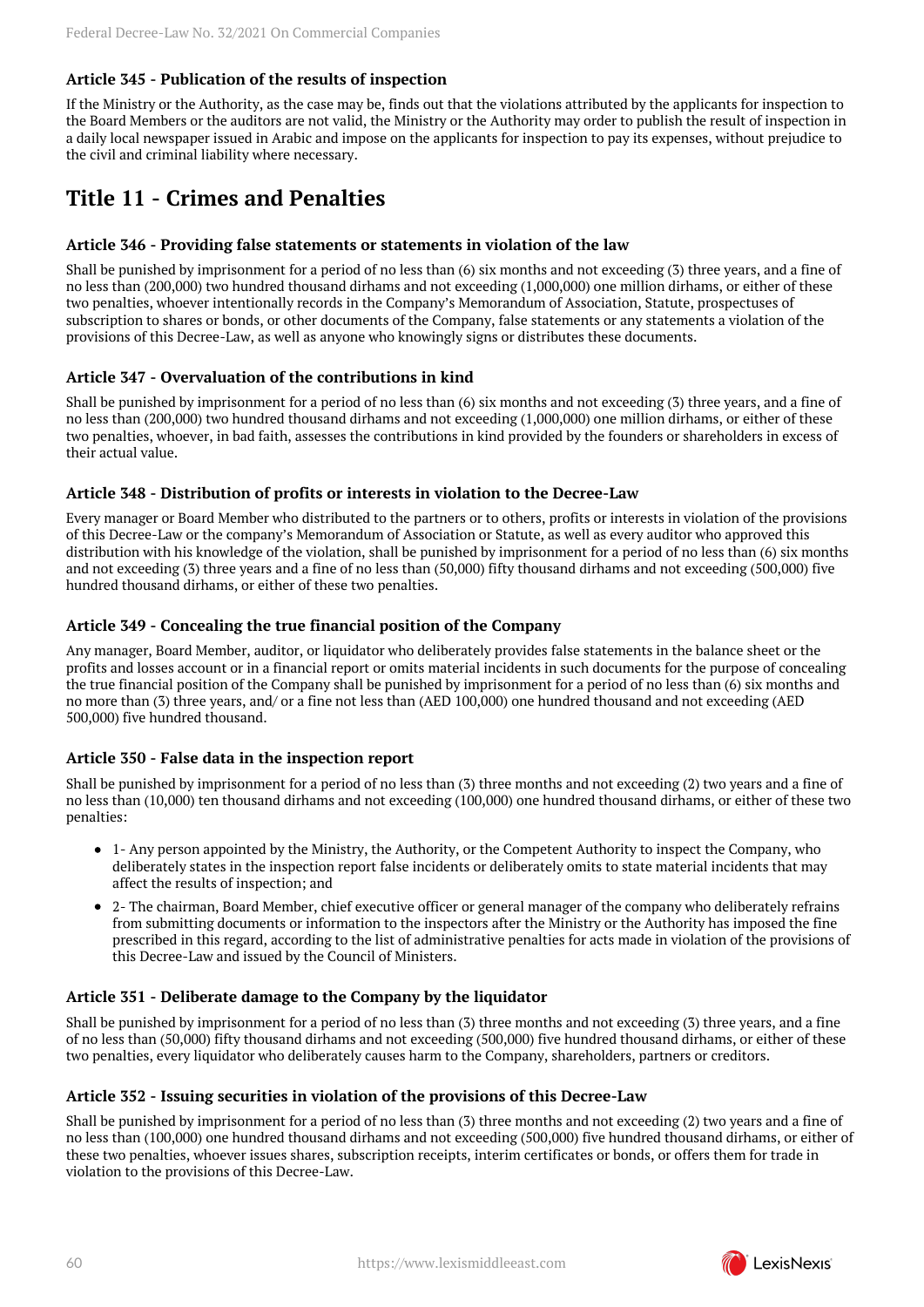## **Article 353 - Providing a loan, guarantee, or security**

Shall be punished by imprisonment for a period not exceeding (3) three months and a fine of no less than one hundred thousand dirhams and not exceeding (500,000) five hundred thousand dirhams, or either of these two penalties:

- 1- Any Board Member of a Joint Stock Company who obtains for himself or for his spouse or relatives up to the second degree a loan, guarantee, or security from the Company wherein he is a Board Member, in violation of the provisions of this Decree-Law, and he shall be required to repay such loan, guarantee, or security.
- 2- The chairman, Board Member, executive officer, or general manager of a Joint Stock Company who accepts to provide a loan, guarantee, or security to a Board Member of the Company or to his spouse or relatives up to the second degree a loan, in violation of the provisions of this Decree-Law.

### **Article 354 - Disclosure of the secrets of the Company**

Shall be punished by imprisonment for a period not exceeding (6) six months and a fine of no less than (50,000) fifty thousand dirhams and not exceeding (500,000) five hundred thousand dirhams, or either of these two penalties:

- 1- Whoever exploits the statements or information obtained from the Constituent Committee at any stage of incorporation of the Company from the legal or financial consultants or the subscription administrator, the underwriter, or the parties participating in the incorporation procedures or their representatives.
- 2- The chairman, Board Member, or other employee of the Company, who uses or discloses a secret of the Company or deliberately attempts to cause damage to the activity of the Company.

#### **Article 355 - Influencing the prices of Securities**

Shall be punished by imprisonment for a period not exceeding (6) six months and a fine of no less than (1,000,000) one million dirhams and not exceeding (10,000,000) ten million dirhams with the return of the realized profit, or either of these two penalties, every chairman or Board Member of a Company or any of its employees who participates, directly or indirectly, with any entity that makes transactions intended to cause an effect that does not reflect the true value of the Securities issued by the company.

#### **Article 356 - Imposition of severer penalties**

The penalties provided for in this Decree-Law shall be without prejudice to any severer penalty set forth in any other law.

#### **Article 357 - Criminal liability**

Criminal Liability for the violations provided for in this Decree-Law and committed by the Company, shall be addressed to the legal representative of the Company.

#### **Article 358 - Capacity of law enforcement officers**

The employees designated under a Decision by the Minister of Justice in agreement with the Minister and in coordination with the Authority or the Competent Authority, as the case may be, shall have the capacity of law enforcement officers to report any acts in violations of the provisions of this Decree-Law and the regulations and decisions issued in implementation thereof, each within his own competencies.

## <span id="page-60-0"></span>**Title 12 - Transitional and Final Provisions**

#### **Article 359 - Adjustment of situation**

1- Existing companies subject to the provisions of this Decree-Law shall adjust their positions according to the provisions hereof no later than one year from the date of entry into force of its provisions. Such period may be extended for another similar period by virtue of a Cabinet decision based on the proposal of the Minister.

2- Subject to the penalties provided for in this Decree-Law, if a Company fails to comply with the provisions of clause (1) of this article, the Company shall be deemed as dissolved in accordance with the provisions of this Decree-Law.

#### **Article 360 - Delegation**

The Council of Ministers may, based on the proposal of the Minister and the approval of the Competent Authority, delegate any of the powers of the Ministry stated in this Decree-Law to the competent authorities.

#### **Article 361 - Rules of motivation of Companies**

The Council of Ministers shall issue the rules necessary for the motivation of the companies to undertake their social responsibility and the stages of implementation thereof.

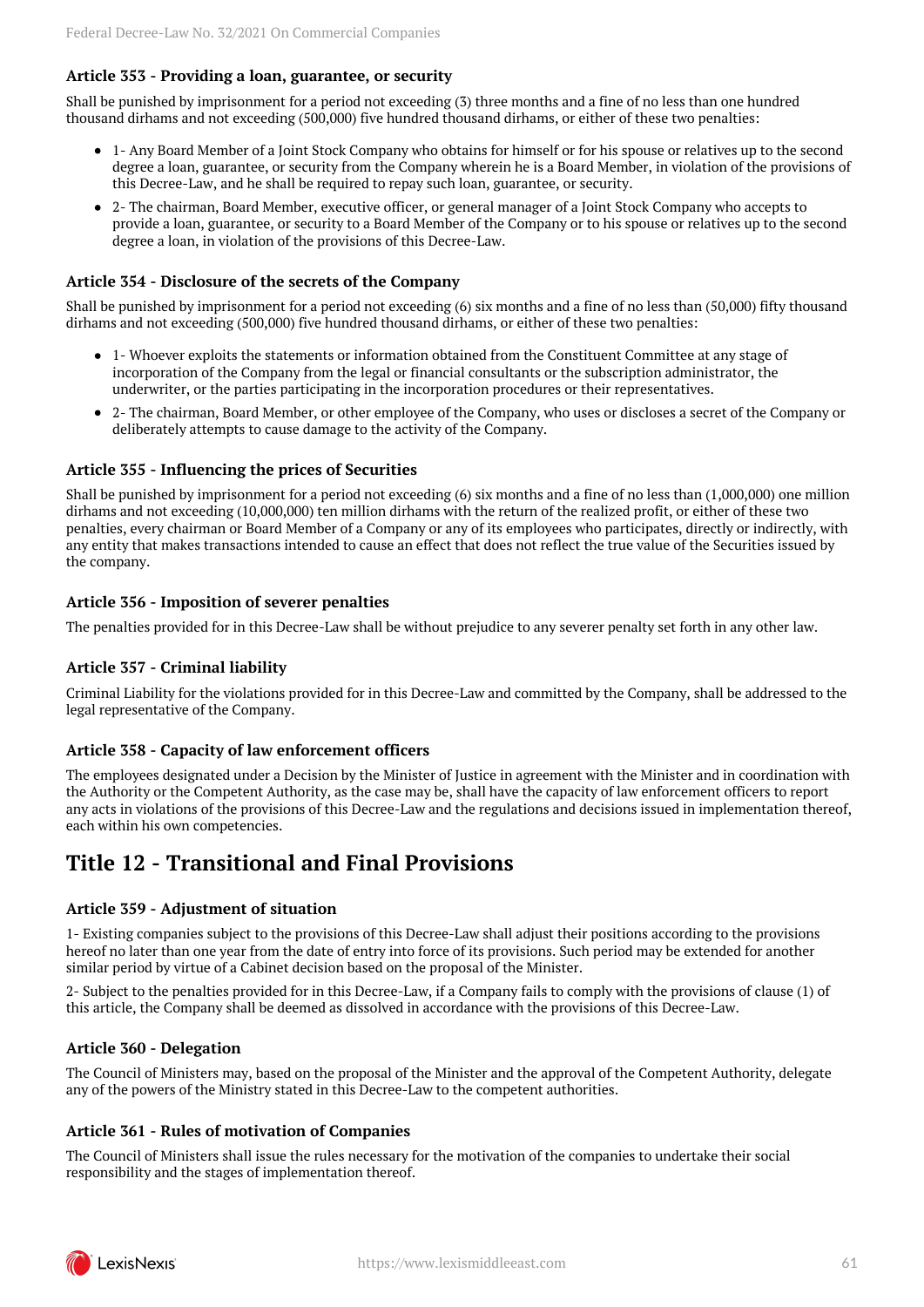## **Article 362 - List of administrative penalties**

The Council of Ministers shall issue a list of administrative penalties for acts committed in violation of the provisions of this Decree-Law and its Implementing Regulation and the decisions issued in implementation thereof - based on the Minister's proposal - within (6) six months from the day following the date of its publication, in accordance with the following controls:

- 1- The value of the administrative fine shall not be less than (100) one hundred dirhams, and not exceeding (10,000,000) ten million dirhams.
- 2- The administrative fine shall be doubled when the same administrative violation is repeated, provided that it does not exceed (20,000,000) twenty million dirhams.

#### **Article 363 - Issuing Implementing Regulations and decisions**

The regulations and decisions issued in implementation of the provisions of Federal Law no. (2) of 2015 on Commercial Companies shall remain in force, to the extent that they do not conflict with the provisions of this Decree-Law, until the Ministry and the Authority, each within its own competencies, issue the necessary regulations, rules, and decisions to implement its provisions.

#### **Article 364 - Abrogation**

The aforementioned Federal Law No. 2/2015 shall be abrogated, as well as any provision that contravenes or contradicts the provisions of this Decree-Law

#### **Article 365 - Publication and entry into force of the Decree-Law**

This Decree-Law shall be published in the Official Gazette and shall come into force as of 2 January 2022.

Issued by us at the Presidential Palace in Abu Dhabi

On 13/Safar/1443H.

Corresponding to 20/September/2021

**Khalifa bin Zayed Al Nahyan**

#### **President of the United Arab Emirates**

The present Decree-Law was published in the Official Gazette of the United Arab Emirates, issue no. 712 Annex, dated 26/09 /2021, p. 211.